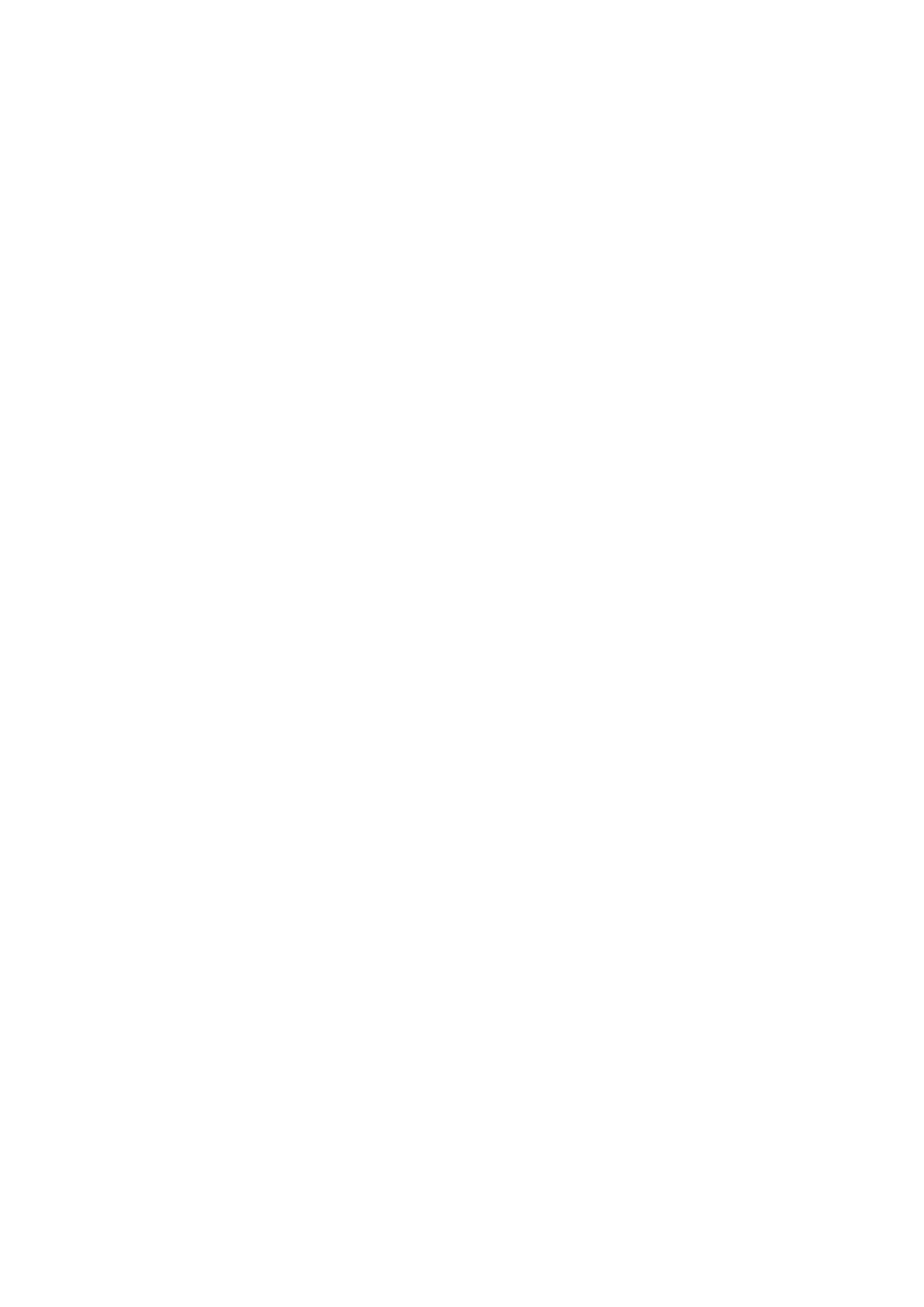## **TABLE OF CONTENTS**

| Refectories. |  |
|--------------|--|
|              |  |
|              |  |
|              |  |
|              |  |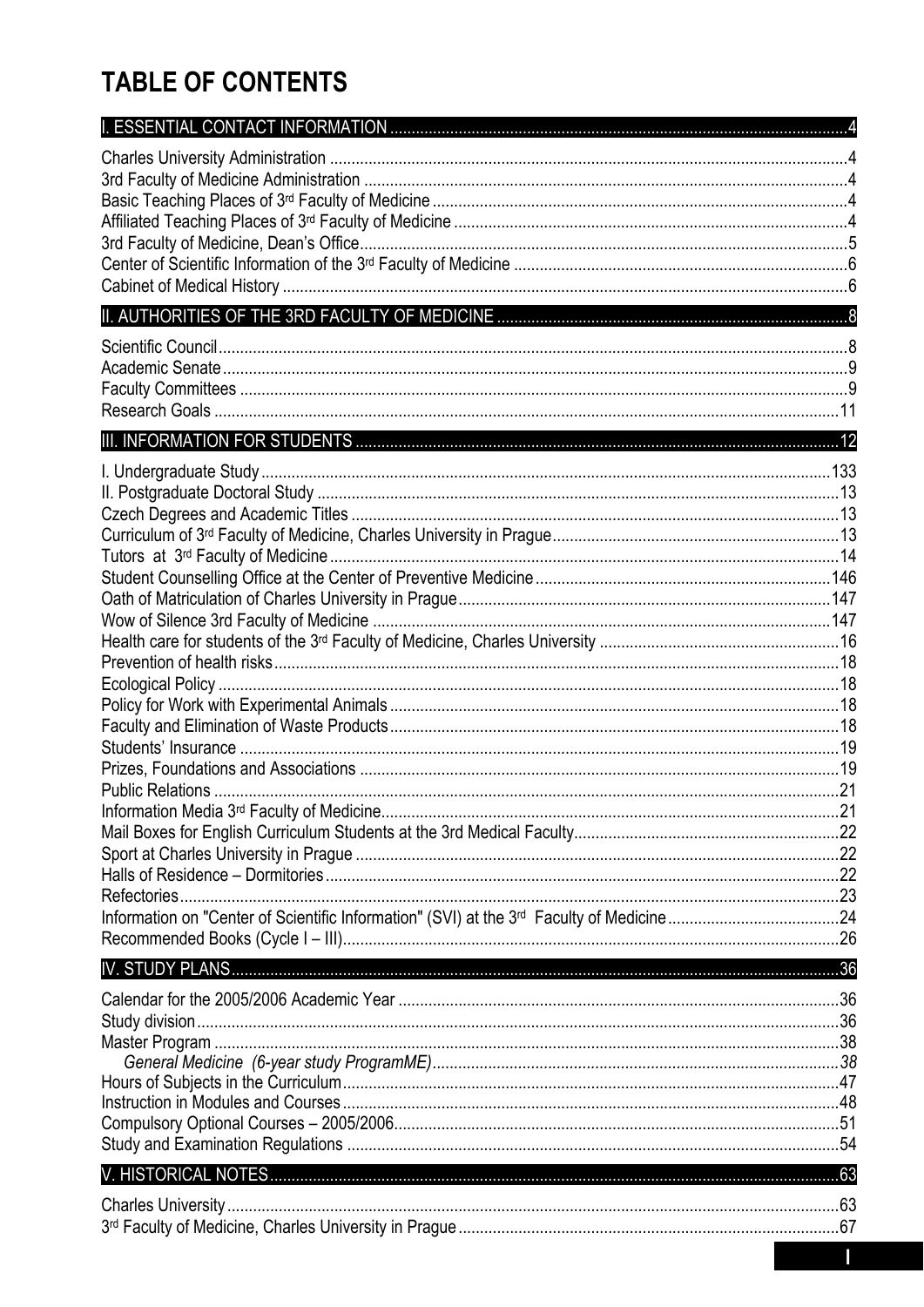## $.75$

| $\bullet$ |  |
|-----------|--|
|           |  |
|           |  |
|           |  |
|           |  |
|           |  |
|           |  |
|           |  |
|           |  |
|           |  |
|           |  |
|           |  |
|           |  |
|           |  |
|           |  |
|           |  |
|           |  |
|           |  |
|           |  |
| $\bullet$ |  |
|           |  |
|           |  |
|           |  |
|           |  |
|           |  |
|           |  |
|           |  |
|           |  |
|           |  |
|           |  |
|           |  |
|           |  |
|           |  |
|           |  |
|           |  |
|           |  |
|           |  |
|           |  |
|           |  |
|           |  |
|           |  |
|           |  |
|           |  |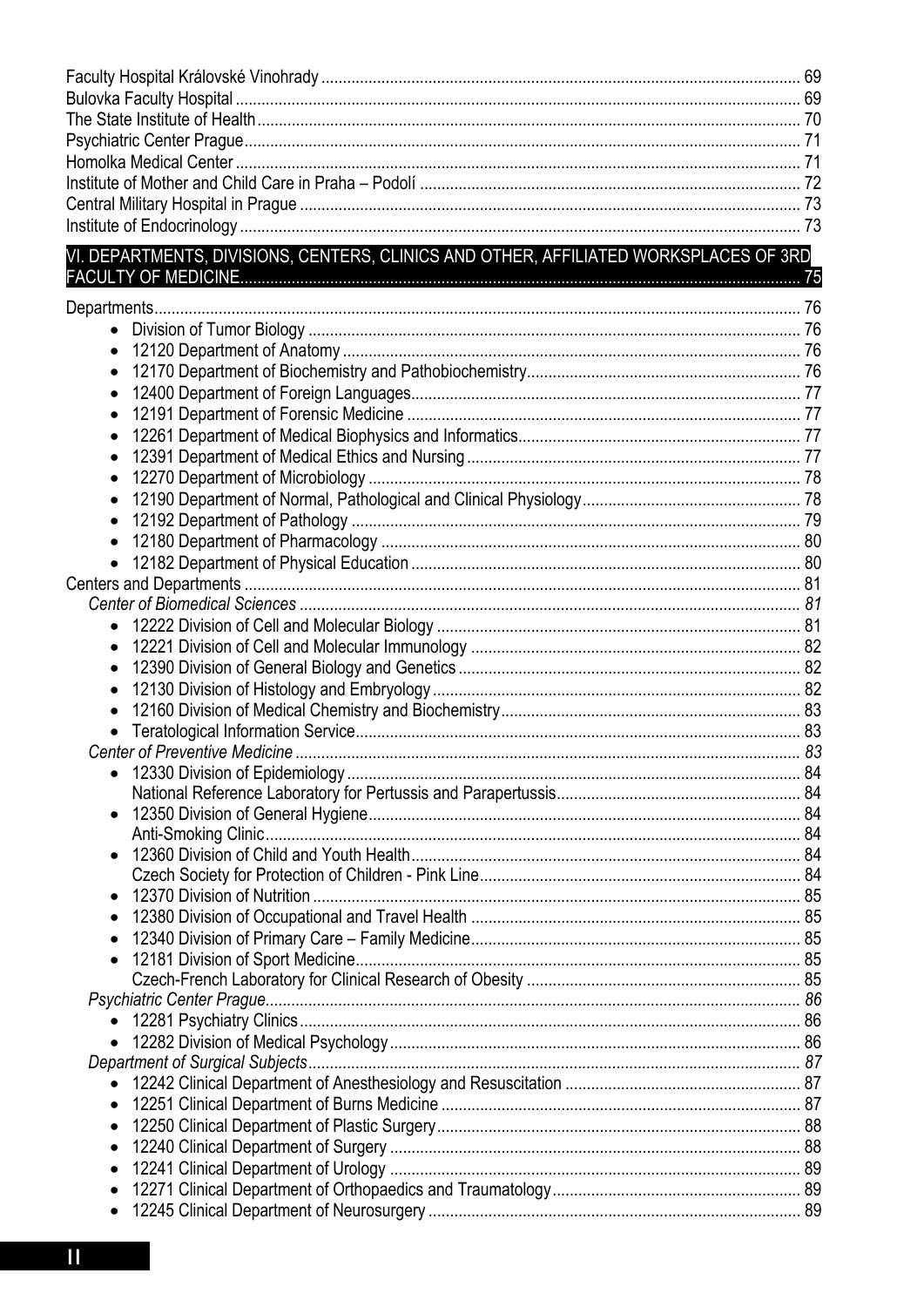|                                                                                               | .90 |
|-----------------------------------------------------------------------------------------------|-----|
| 12246 Clinical Department of Paediatric Surgery and Traumatology, 3rd Faculty of Medicine and |     |
|                                                                                               |     |
|                                                                                               |     |
|                                                                                               |     |
|                                                                                               |     |
|                                                                                               |     |
| $\bullet$                                                                                     |     |
|                                                                                               |     |
|                                                                                               |     |
|                                                                                               |     |
|                                                                                               |     |
|                                                                                               |     |
|                                                                                               |     |
|                                                                                               |     |
|                                                                                               |     |
|                                                                                               |     |
|                                                                                               |     |
|                                                                                               |     |
|                                                                                               |     |
|                                                                                               |     |
|                                                                                               |     |
|                                                                                               |     |
|                                                                                               |     |
|                                                                                               |     |
|                                                                                               |     |
|                                                                                               |     |
|                                                                                               |     |
|                                                                                               |     |
|                                                                                               |     |
|                                                                                               |     |
|                                                                                               |     |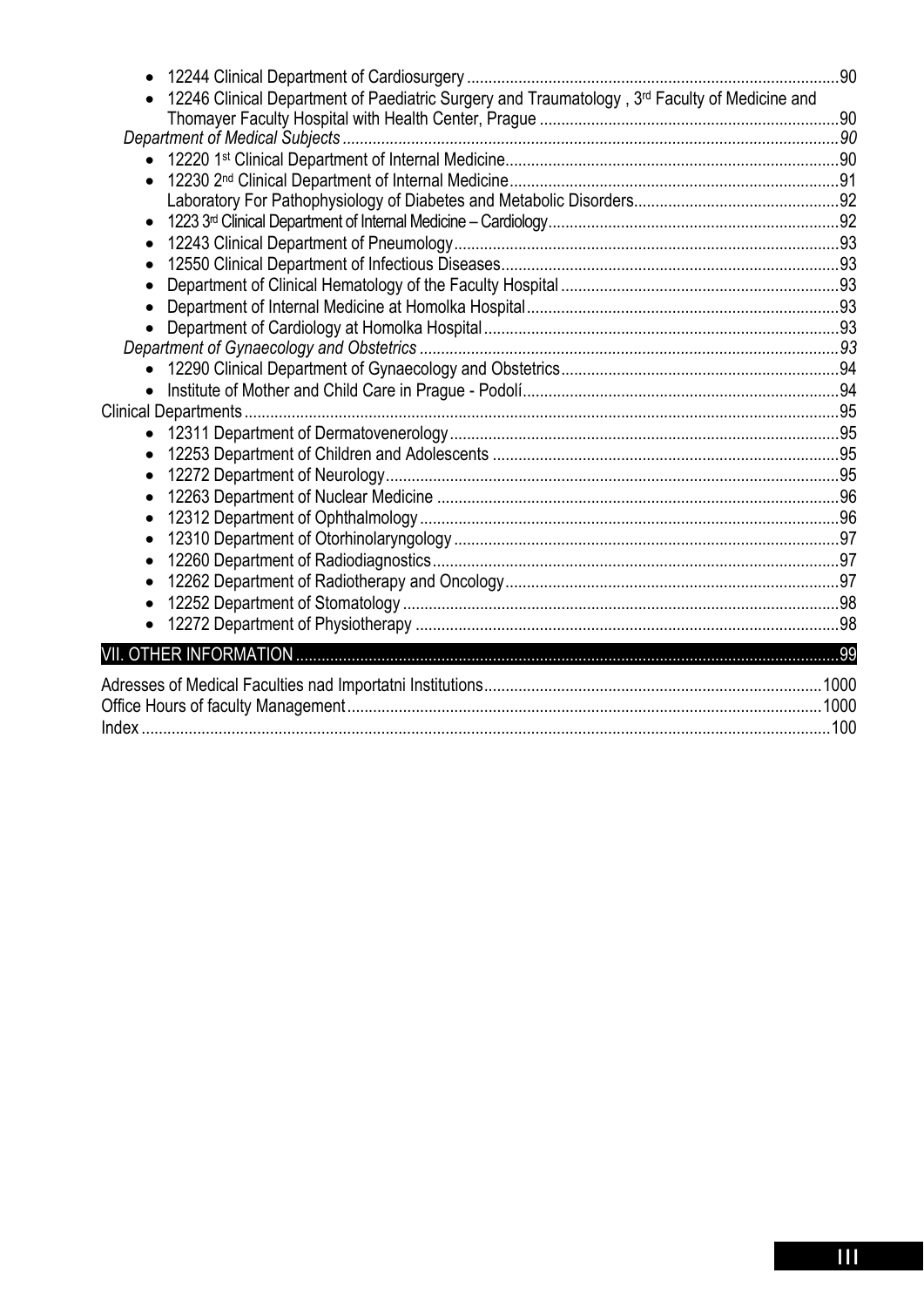## **I. ESSENTIAL CONTACT INFORMATION**

## **CHARLES UNIVERSITY ADMINISTRATION**

#### RECTOR:

**Prof. Ing. Ivan Wilhelm, CSc.** 

#### VICE-RECTORS:

**Prof. MUDr. Pavel Klener, DrSc.**  - Vice-Rector for Research and Development

**Prof. MUDr. Josef Stingl, CSc.**  - Vice-Rector for International Relations

**Prof. Eva Kvasničková, CSc.**  - Vice-Rector for Social Affairs

**Doc. RNDr. Jaroslava Svobodová, CSc**. - Vice-Rector for Student Affairs

**Doc. PhDr. Michal Šobr, CSc.**  - Vice-Rector for External Affairs

## **3RD FACULTY OF MEDICINE ADMINISTRATION**

#### DEAN:

**Doc. MUDr.Bohuslav Svoboda, CSc.**  *bohuslav.svoboda@lf3.cuni.cz* 

#### VICE-DEANS:

**Prof. MUDr. Jiří Horák, CSc.** 

- Vice-Dean for Study Reform *horak@fnkv.cz* 

#### **Doc. MUDr. Daniela Janovská, CSc.**

- Vice-Dean for Student Affairs and Education *daniela.janovska@lf3.cuni.cz* 

#### **Doc. RNDr. Eva Samcová, CSc.**

Vice-Dean for Master ´s Study Programme of Study in English

*eva.samcova@lf3.cuni.cz*

## **Prof. MUDr. Michal Anděl, CSc.**

- Vice-Dean for Research and Development

#### **BASIC TEACHING PLACES OF 3RD FACULTY OF MEDICINE**

Faculty Hospital Královské Vinohrady The State Institute of Health in Prague Psychiatric Center Prague Bulovka Faculty Hospital Institute of Mother and Child Care, Prague–Podolí Thomayer Faculty Hospital with Health Center, Prague

#### **Doc.PhDr.Stanislav Štech, CSc.**

- Vice-Rector for University Development

#### QUESTOR:

**Ing. Josef Kubíček**  *kvestor@ruk.cuni.cz* 

#### RECTOR'S OFFICE:

Ovocný trh 5, 116 36 Praha 1 tel.: +420–224 491 111 fax: +420–224 210 695, 224 210 663 http://www.cuni.cz

*michal.andel@lf3.cuni.cz* 

#### **Prof. MUDr. Pavel Haninec, CSc.**

- vice dean for international relations *haninec@cesnet.cz* 

#### **MUDr. Alena Doubková, CSc.**

- Vice-Dean for Bachelor´s Programme of Study *alena.doubkova@lf3.cuni.cz* 

#### SECRETARY OF THE FACULTY

**Ing. Jana Mužíková** - *jana.muzikova@lf3.cuni.cz*

#### DEAN'S OFFICE:

Ruská 87, 100 00 Praha 10 tel: +420-267 102 233 fax: +420–267 311 812 http://www.lf3.cuni.cz

#### **AFFILIATED TEACHING PLACES OF 3RD FACULTY OF MEDICINE**

Nursing college Ruská Central Military Hospital, Prague Homolka Medical Center District Hospital in Pelhřimov Hospital of Merciful Sisters of Saint Karel Boromejský, Prague Institute of Endocrinology, Prague Rehabilitation Institute, Kladruby Associated health care facilities, Mladá Boleslav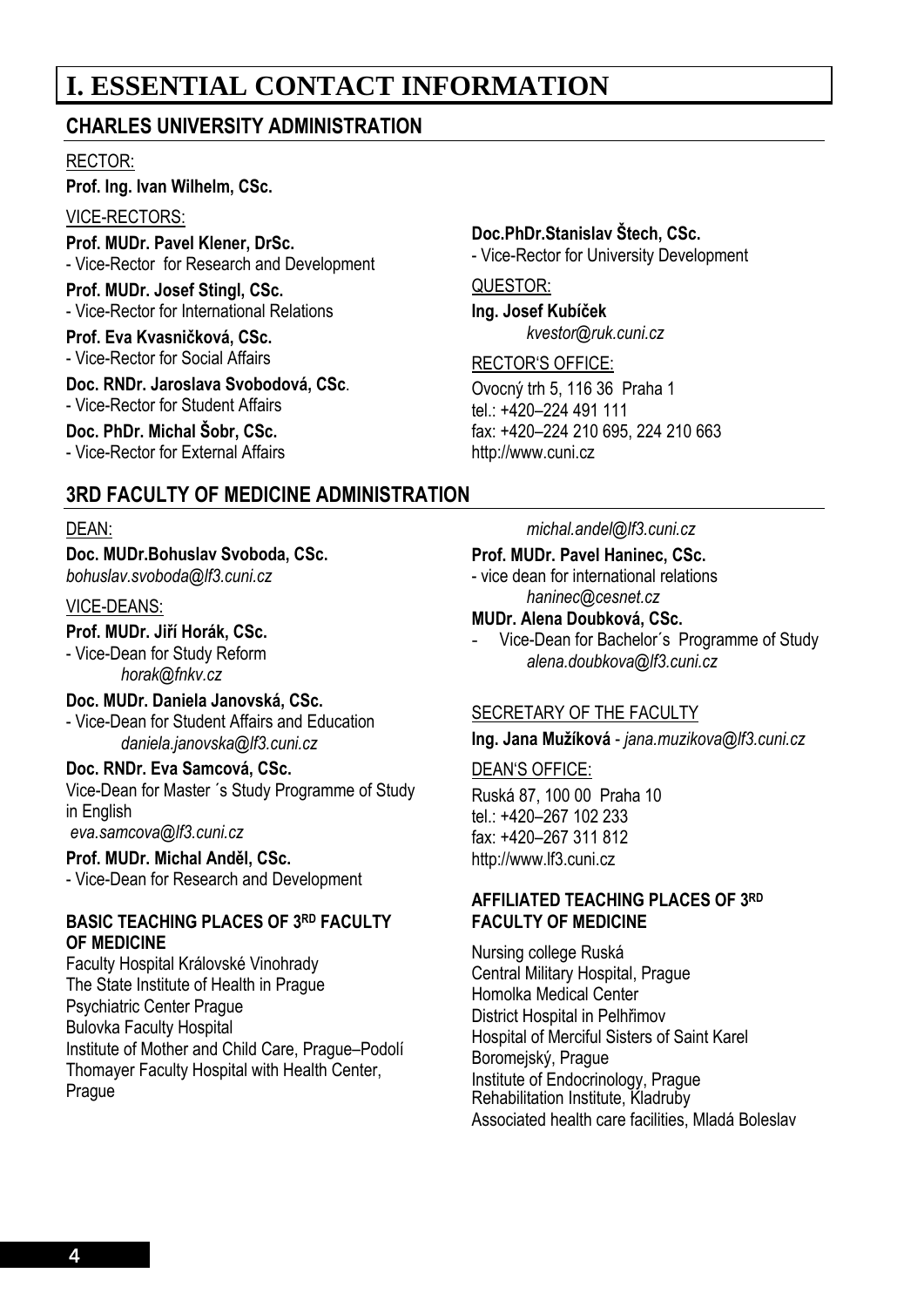## **3RD FACULTY OF MEDICINE, DEAN'S OFFICE**

100 00 Praha 10, Ruská 87, tel.: 267 102 – 111 (Switchboard), fax: 267 311 812

**DEAN:** Doc. MUDr. Bohuslav Svoboda, CSc. *bohuslav.svoboda@lf3.cuni.cz* 

#### **SECRETARY OF THE FACULTY:**

**Ing. Jana Mužíková** - Office No. 233A, tel. 267 102 200, fax. 267 311 812 *jana.muzikova@lf3.cuni.cz* 

#### **OFFICE OF DEAN'S SECRETARY:**

*Ilka Ouzká* - Secretary of Dean, Office No. 234, tel. 267 102 233, fax 267 311 812 *ilka.ouzka@lf3.cuni.cz*

*Jana Jeníčková*, - Administration of Dean's Office and Academic Senate, Office No. line 240, tel. 267 102 227, *jana.jenickova@lf3.cuni.cz*

#### **EXPERT DIVISIONS**

#### **LEGAL DIVISION:**

*JUDr. Ivana Neužilová*, Office No. 236, tel. 267 102 112, *ivana.neuzilova@lf3.cuni.cz*  Office Hours: Tue 9.00-16.30

#### **INTERNAL AUDIT DIVISION:**

*Anna Maršálková*, Office No. 238, tel. 267 102 238, anna.marsalkova@lf3.cuni.cz

#### **Economy Division**

*Office Hours: Mon, Tue, Thu, Fri 7.00 - 14.30*  **Milan Mašek***,* - **Head of Division** – Office No. 237, tel/fax: 272 743 765, tel. 267 102 237, *ekonom@lf3.cuni.cz*

**Marta Koudelková***,* – Office No.237, tel. 267 102 237, *marta.koudelkova@lf3.cuni.cz* **Dagmar Šípová** – Property Management, Office No.238, tel. 267 102 238, *Office Hours: Tue, Thu after 16.00* 

#### **Division of Science and Research Administration**

*Jaromír Chlapec* **– Head of Division**, Office No. 239, tel. 267 102 260*, jaromir.chlapec@lf3.cuni.cz Blanka Alinčová –* Postgraduate Studies, Scientific Council, Office No. 230, tel. 267 102 230, 363,

*blanka.alincova@lf3.cuni.cz* 

*Květa Lánsk***á** – Grant Agenda: IGA, GAĆR, FRVŚ, GA AVĆR, NPZ, RP MŚMT - Office No. 229, tel. 267 102 229,

*kveta.lanska@lf3.cuni.cz* 

*Kateřina Sojková* – Research Goals, Research Centers, GAUK, Office No. 229, tel. 267 102 229, *katerina.sojkova@lf3.cuni.cz* 

#### **Division of Personnel And Wages**

*Mária Horná* – Personnel Officer**,** Office No. 232, tel. 272 735 614, tel. 267 102 232, fax. 267 102 231 *maria.horna@lf3.cuni.cz* 

**Miluše Ramešová** – Labour Issues and Wages, Office No. 231, tel/fax: 267 102 231 *miluse.ramesova@lf3.cuni.cz* **Olga Sekavová** – Wage Accountant, Office No. 231, tel/fax. 267 102 231 *olga.sekavova@lf3.cuni.cz Office Hours: Tue 9 - 13.00, Thu 13.00 – 15.00* 

#### **Maintenance**

*Ing. Jaroslav Šnajdr* **– Head of Division,** Office No. 128, tel/fax. 267 102 128, *jaroslav.snajdr@lf3.cuni.cz* 

**Bedřiška Adámková** – Telephone Operator, tel. 267 102 111, 9

*Jaroslava Hájková* – Mail Room, Registry, Archive, Office No. *107, tel. 267 102 107*  **Jiří Kadlec** – maintenance - heating systems, Office No. 137 - tel. 267 102 150 **Jan Kos** – maintenance - locksmith, Office No. 130 - tel. 267 102 160

#### **Office of Foreign Affairs**

*Olga Linhartová* – Office No. 230, tel. 267 102 230*, olga.linhartova@lf3.cuni.cz* 

## **Study Division**

*Alena Vlasáková, DiS.* **– Head of Division**, Office No. 205, tel/fax. 272 730 776, tel. 267 102 205, *alena.vlasakova@lf3.cuni.cz Office Hours: Mon 7.30 -12.00, Tue 13.00 – 15.30, Wed 7.30 – 15.30, Thu 7.30 – 12.00, Fri only for students of Health Sciences* 

#### *Czech Curriculum*

**Karla Budková** – Office No.208, tel. 267 102 208, 207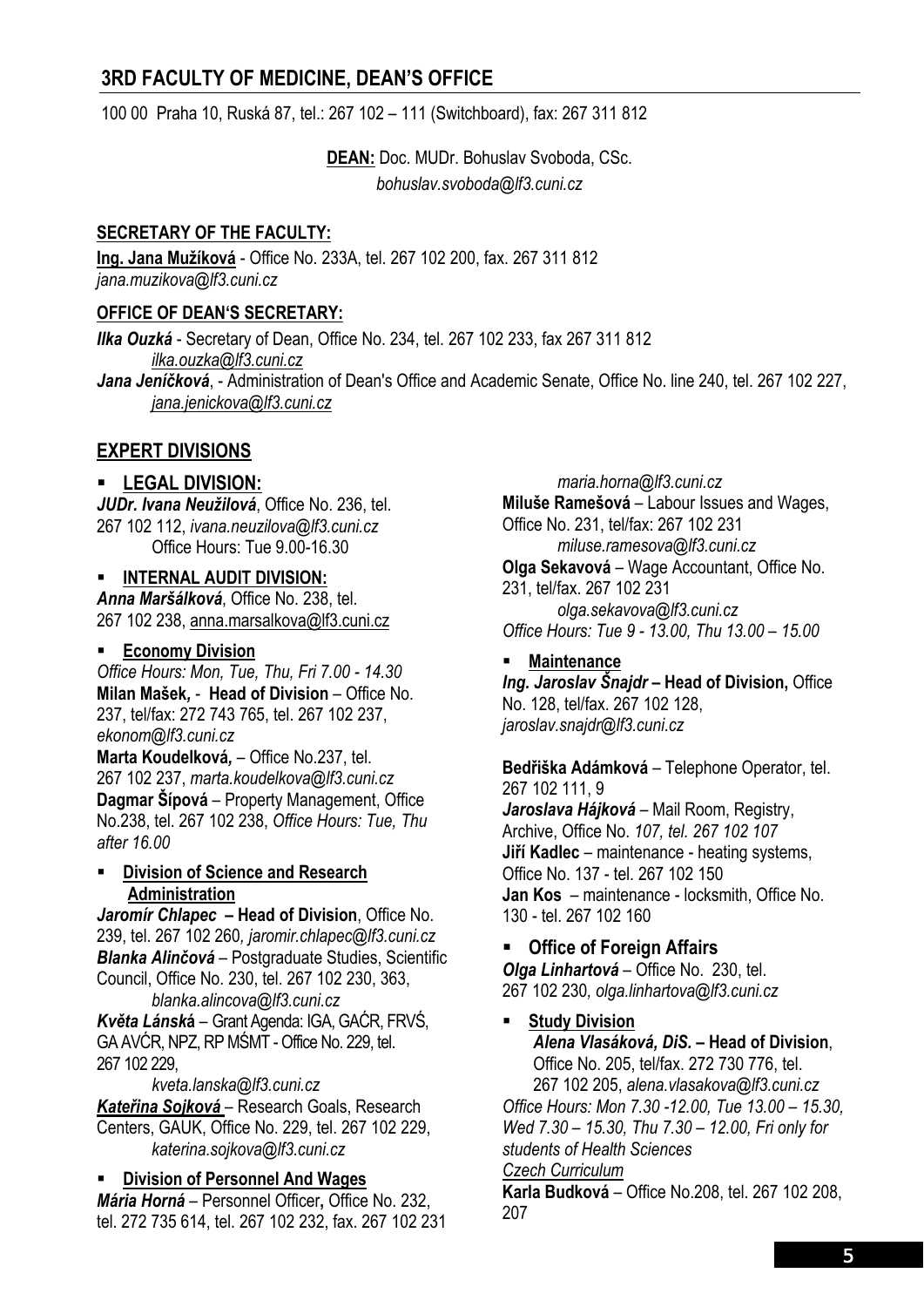*karla.budkova@lf3.cuni.cz*  **Hana Vlčková** ,– Office No.208, tel. 267 102 208, 207

*hana.vlckova@lf3.cuni.cz*  **Ludmila Zamrazilová** – Office No. 208, tel. 267 102 208

*ludmila.zamrazilova@lf3.cuni.cz English Curriculum Office Hours: Mon, Thu, Fri 8.30 - 12..00, Tue 13.00 – 15.30, Wed 8.30 – 15.30* 

**Ing Zdeňka Lásková** – Office No. 206, tel. 267 102 206, *zdenka.laskova@lf3.cuni.cz PhDr. Ruth Tománková - Office No. 206, tel. 267 102 206, ruth.tomankova@lf3.cuni.cz*

**Josef Nelhübel** - Technician; Service, Maintenance and Rent of Lecture Halls – Office No. 208, tel. 267 102 207,mobile 608 004 732

### **CENTER OF SCIENTIFIC INFORMATION OF THE 3RD FACULTY OF MEDICINE**

100 00 Praha 10, Ruská 87, tel.: 267 102 111, tel./fax: 267 102 519 www: http://wsvi.lf3.cuni.cz www katalog: http://wsvi.lf3.cuni.cz/katalog.html *e-mail: svi@lf3.cuni.cz* 

#### **Head:**

PhDr. Martina Hábová, ext. 547 *martina.habova@lf3.cuni.cz* 

**Secretary:** 

Ivana Ježková, ext. 106, 519 *ivana.jezkova@lf3.cuni.cz* 

#### **Deputy Head:**

Miroslava Plecitá, ext. 519 - **Inter-library Loan Service, Journals** *miroslava.plecita@lf3.cuni.cz* 

#### **Staff:**

Ing. Antonín Dvořák, ext. 552 - **Webmaster of Faculty Website** *antonin.dvorak@lf3.cuni.cz* 

Mgr. Marie Fleissigová, ext. 105 - **Editor, VNS, VNR** *marie.fleissigova@lf3.cuni.cz* 

Jana Chlanová, ext. 250 - **Deposited Libraries, Revisions** 

#### **CABINET OF MEDICAL HISTORY**

Head: MUDr. Pavel Čech, ext. 106, 519 pavel.cech@lf3.cuni.cz Secretary: Ivana Ježková, ext. 106, 519

*jana.chlanova@lf3.cuni.cz*  Oldřiška Jonáková, ext. 552 - **Purchase and Registration of Books, Webpages of Center of Scientific Information**  *oldriska.jonakova@lf3.cuni.cz*  Vítězslav Kalous, ext. 589 - **Reprographic Services** Ivana Konfrštová , ext. 103 - **Loans, Reading Room** *ivana.konfrstova@lf3.cuni.cz*  Vladimír Musil, ext. 532 - **Publishing, Presentations** *vladimir.musil@lf3.cuni.cz*  Karoline Růžičková - **Translation of VNS**  Ivana Šturmová, ext. 103 - **Loans, Reading Room** *ivana.sturmova@lf3.cuni.cz*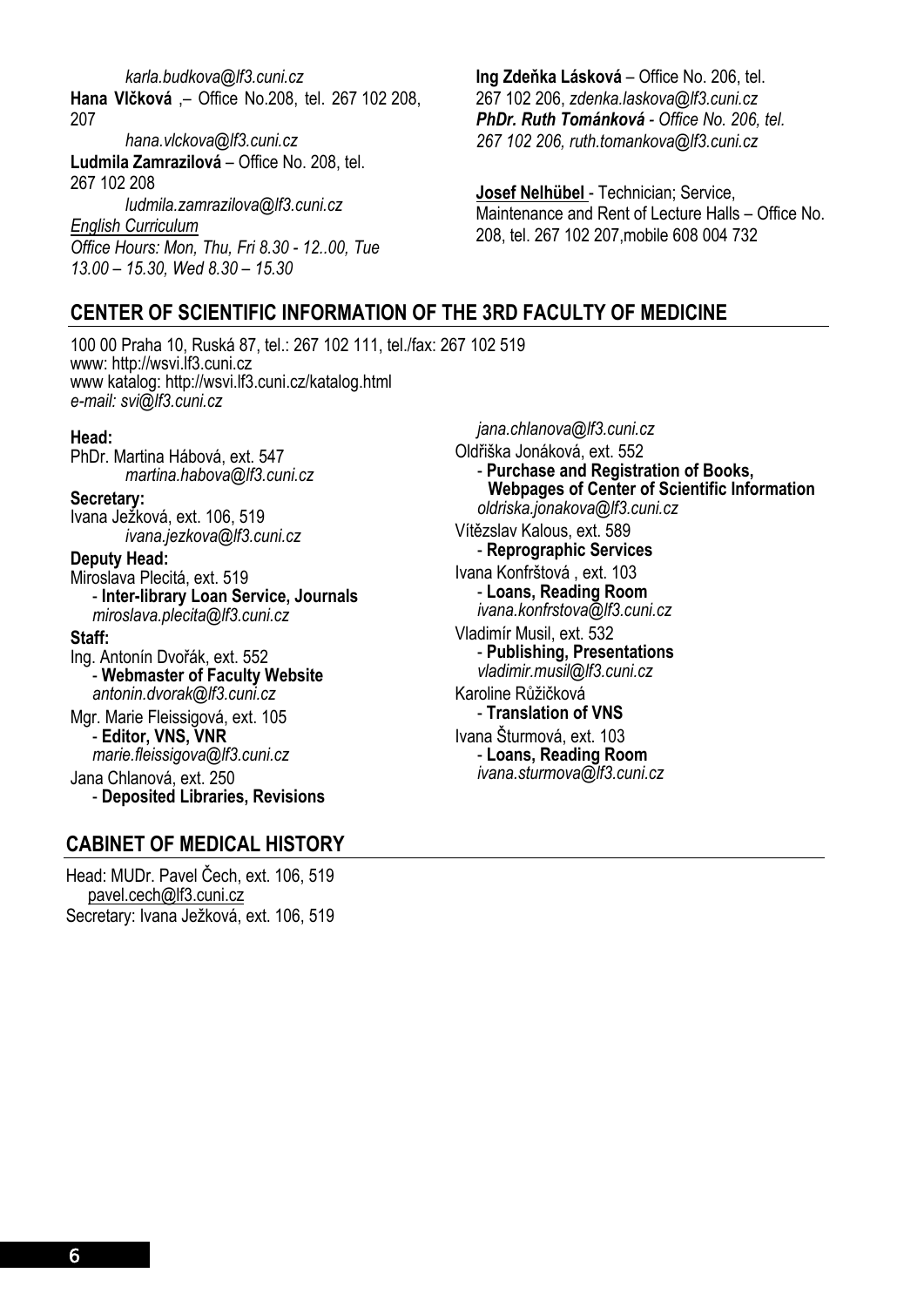#### **Information on library hours at the beginning of academic year 2005/2006**

**5.9. - 9.9. 2005 only book returns 12.9. - 23.9. 2005** registration of higher years in accordance with Study Division **26.9. - 30.9. 2005** registration of 1st year students **3.10. - 14.10. 2005** registration of all years (no limits)

## **Between 5.9. – 14.10.2005, the library will open:**

## **Monday - Thursday 800 – 1200 1300 – 1500 Friday 800 – 1300**

Bring your study certificate (index) and green student card along.

| After the registration of all readers, usual opening hours will apply as of October 17, 2005: |                          |  |
|-----------------------------------------------------------------------------------------------|--------------------------|--|
| Monday                                                                                        | 8.00-12.00 - 13.00-16.00 |  |
| Tuesday + Thursday $8.00 - 18.00$                                                             |                          |  |
| Wednesday                                                                                     | $8.00 - 16.00$           |  |
| Friday                                                                                        | $8.00 - 14.00$           |  |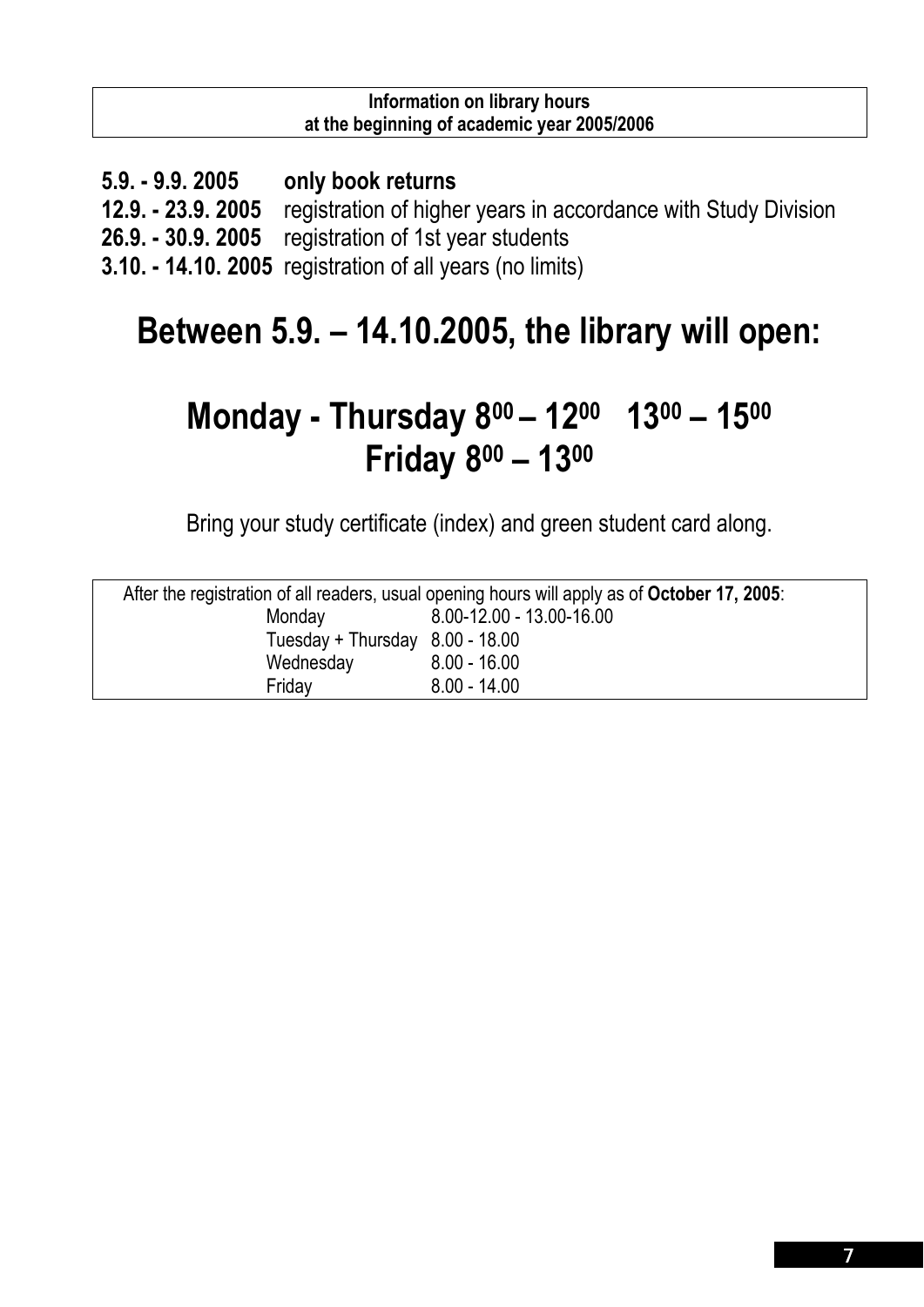## **II. AUTHORITIES OF THE 3<sup>RD</sup> FACULTY OF MEDICINE**

### **SCIENTIFIC COUNCIL**

*Chair:*  Doc. MUDr. Bohuslav Svoboda, CSc. Dean of the 3rd Faculty of Medicine and Head Physician of Clinical Department of Gynaecology and Obstetrics Members: *Prof. MUDr. Michal Anděl, CSc.*  Head Physician, 2<sup>nd</sup> Clinical Department of Internal Medicine Head Physician, Department of Gynaecology and Obstetrics, *Prof. MUDr. Jan Bartoníček, DrSc.*  Head Physician, Clinical Department of Orthopaedics and Traumatology *Doc. MUDr. Marek Bednář, CSc.*  Head of Department, Department of Microbiology *Prof. MUDr. Miroslav Cikrt, CSc.*  State Institute of Health, Praha *Prof. MUDr. Pavel Haninec, CSc.*  Head Physician, Clinical Department of Neurosurgery *Prof. MUDr. Jiří Horák, CSc.*  Head Physician, 1<sup>st</sup> Clinical Department of Internal Medicine Head of Department, Clinical Department of Cardiology, *Prof. MUDr. Cyril Höschl, DrSc.*  Director, Psychiatric Center Prague *Prof. MUDr. Richard Jelínek, DrSc.*  Head, Division of Histology and Embryology - Center of Biomedical Sciences *Prof. MUDr. Pavel Kalvach, CSc.*  Head Physician, Department of Neurology *Prof. MUDr. Miloslav Kršiak, DrSc.*  Head of Department, Department of Pharmacology *Prof. MUDr. Jan Lebl, CSc.*  Head Physician, Department of Children and Adolescents *Prof. MUDr. Václav Mandys, CSc.*  Head of Department, Department of Pathology *Prof. MUDr. Kamil Provazník, CSc.*  Center of Preventive Medicine *Prof. MUDr. Richard Rokyta, DrSc.*  Head of Department, Department of Normal, Pathological and Clinical Physiology *Doc. MUDr. Vlasta Rychterová, CSc.*  former Head of Department, Department of Pathology *Prof. MUDr. Josef Stingl, CSc.*  Head of Department, Department of Anatomy *Prof. MUDr. Petr Widimský, DrSc.*  Head Physician, 3<sup>rd</sup> Clinical Department of Internal Medicine -**Cardiology** *Prof. MUDr. Petr Zatloukal, CSc.*  Head Physician, Clinical Department of Pneumology *Col. MUDr. Štefan Brunclík* Director, Central Military Hospital, Praha *MUDr. Miroslav Čerbák*  Department of Internal Medicine, Hospital Česká Lípa *Doc. MUDr. Jaroslav Feyereisl, CSc.*  Director, Institute of Mother and Child Care, Praha *MUDr. Karel Filip, CSc.*  Director, IKEM Praha *Doc. MUDr. Vojtěch Hainer, CSc.*  Director, Institute of Endocrinology, Praha *Doc. MUDr. Karel Havlíček, CSc.*  Head Physician, Department of Surgery, Hospital Pardubice *Doc. MUDr. Zdeněk Holub, CSc.*  Hospital Kladno *MUDr. František Koukolík, DrSc.*  Head of Department, Department of Pathological Anatomy, IKEM, Praha *MUDr. Karel Křikava, CSc.*  Head Physician, Department of Surgery, Hospital Pelhřimov *MUDr. Jan Nedvídek*  Head Physician, Department of Internal Medicine, Hospital Liberec *MUDr. Petr Niederle*  Homolka Hospital, Praha *Prof. MUDr. Bohumil Ošťádal, DrSc.*  Institute of Physiology, Czech Academy of Sciences, Praha *MUDr. Luděk Ryba*  Head Physician, Department of Paediatrics, Hospital Ústí n. Orlicí *MUDr. Jaroslav Volf, PhD.*  Director, State Institute of Health, Praha Honorary Members: *Prof. MUDr. Oldřich Čech, DrSc.*  former Head Physician, Clinical Department of Orthopaedics and Traumatology *Prof. MUDr. Radana Königová, CSc.*  former Head Physician, Clinical Department of Burns Medicine *MUDr. Zuzana Roithová*  Member of the European Parliament *Prof. MUDr. Vlastimil Slouka, CSc.*  former Head of Department, Department of Medical Biophysics and Informatics *Prof. MUDr. Jiří Schindler, DrSc.*  former Head of Department, Department of Microbiology *Prof. MUDr. RNDr. Luboslav Stárka, DrSc.*  Institute of Endocrinology, Praha *Prof. MUDr. Vladimír Vonka, DrSc.*  Researcher, Institute of Haematology and Blood Transfusion *Foreign Members (with an advisory vote):*  **Prof. J. M. BESSON**  Inserm, U 161-2 rue D` Alesia, 75 014 Paris, France **Prof. Rita Rossi COLWELL**  The National Science Foundation, 4201 Wilson Boulevard, Arlington, Virginia 222 30, USA **Prof. Sture FALKMER, M.D., PhD.**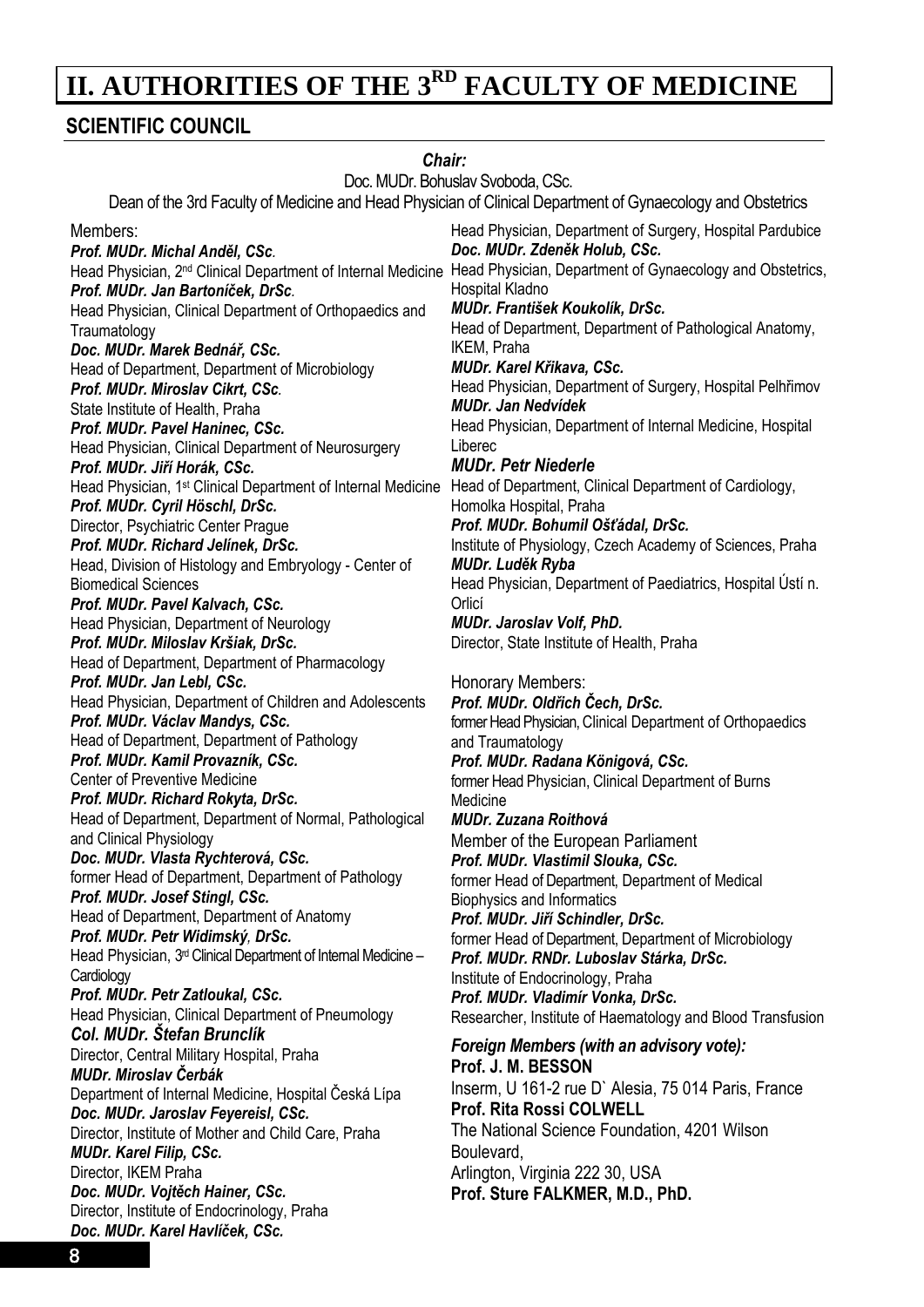Department of Pathology, University Hospital, Trondheim, Norway **Prof. Paul GROF, M.D., F.R.C.P.**  Ottawa Hospital, Dept. of Psych. 1145 Carling Avenue Ottawa, K12 7 K4 Ontario, Canada **Prof. Walter W. HOLLAND**  Division of Community Health St. Thomas Hospital Lamberth Palace Road London SE 1 7EH, England **Dr. med. Denis Laurent KAECH**  Haed, Neurosurgery Department, Rätisches Kantons und Regionalspital, CH-7000 CHUR, Swiss **Prof. Klaus A. MICZEK**  Dept. of Psychology Tufts University 490 Boston Avenue, Medford Massachusetss 02155, USA. **Prof. Hugues MONOD**  Laboratoire de Physiologie Faculté de Medicine C.H.U. USA Pitié Salpetriére Université P. et M. Curie 35013 Paris, France **Solomon L. MOSHÉ, M.D.**  Professor of Neurology, Neuroscience & Pediatrics, Albert Einstein College of Medicine, Bronx, NY, USA **Prof. Karel RAŠKA, Jr., M.D., Ph.D.**  University of Medicine and Dentistry of New Jersey Robert Wood Johnson Medical School 675 Hoes Lane Piscataway, New Jersey 08854-5635, USA. **Prof. Norman SARTORIUS**  1 avenue Gilbert Trolich 1209 Geneva, Swiss **Prof. Dr. Robert SCHMIDT**  Physiol. Institut Röntgenring 9 8700 Würzburg, BRD **Prof. Jan VOLAVKA, M.D.**  Nathan S. Kline Institute Orangeburg New York 10962,

### **ACADEMIC SENATE**

*Elective session from December 1st, 2004 to November 30th , 2007* 

**Chair***:*  MUDr. David Marx - marx@fnkv.cz

**Vice-chair:**  Doc. MUDr. Hana Provazníková, CSc. MUDr. Jiří Karásek

#### *Members of the Teaching Staff of the Academic Senate:*

Clinical Departments: Doc. MUDr. Valér Džupa, CSc. MUDr. Robert Grill MUDr. Jan Hajer, Ph.D. MUDr. Martin Havrda MUDr. Jara Hornová, CSc. Doc. MUDr. Milan Kment, CSc. Doc. MUDr. Miroslav Tvrdek

#### *Student Members:*

MUDr. Václav Báča Daniel Bárta Beenessreesingh Sanyam Jan Gojda Ondřej Gojiš

Zoltán Kokeš Helena Krumlová Ondřej Měšťák Kateřina Pokorná Radek Rutkowski

*Elected Representatives of the 3rd Faculty of Medicine* 

*in the Academic Senat of Charles University:*  Prof. MUDr. Pavel Gregor, DrSc. Doc. MUDr. Michael Urban MUDr. František Duška

## **FACULTY COMMITTEES**

Other Departments: Mgr. Zdena Čábelková MUDr. Pavel Dlouhý Prof. MUDr. Richard Jelínek, DrSc. MUDr. David Kachlík Doc. MUDr. Jozef Rosina Doc. MUDr. Jiří Šimek, CSc. RNDr. Ing. Petr Tůma, Ph.D.

> Karoline Růžičková Jan Smíšek Kristýna Straková David Vrbický Petr Werner

*Elected Representative of the 3rd Faculty of Medicine in the Council of Universities and Colleges:*  Prof. MUDr. Petr Arenberger, DrSc. *Secretary of the Academic Senate:*  Jana Jeníčková, tel.: 267 102 229 *akademicky.senat@lf3.cuni.cz*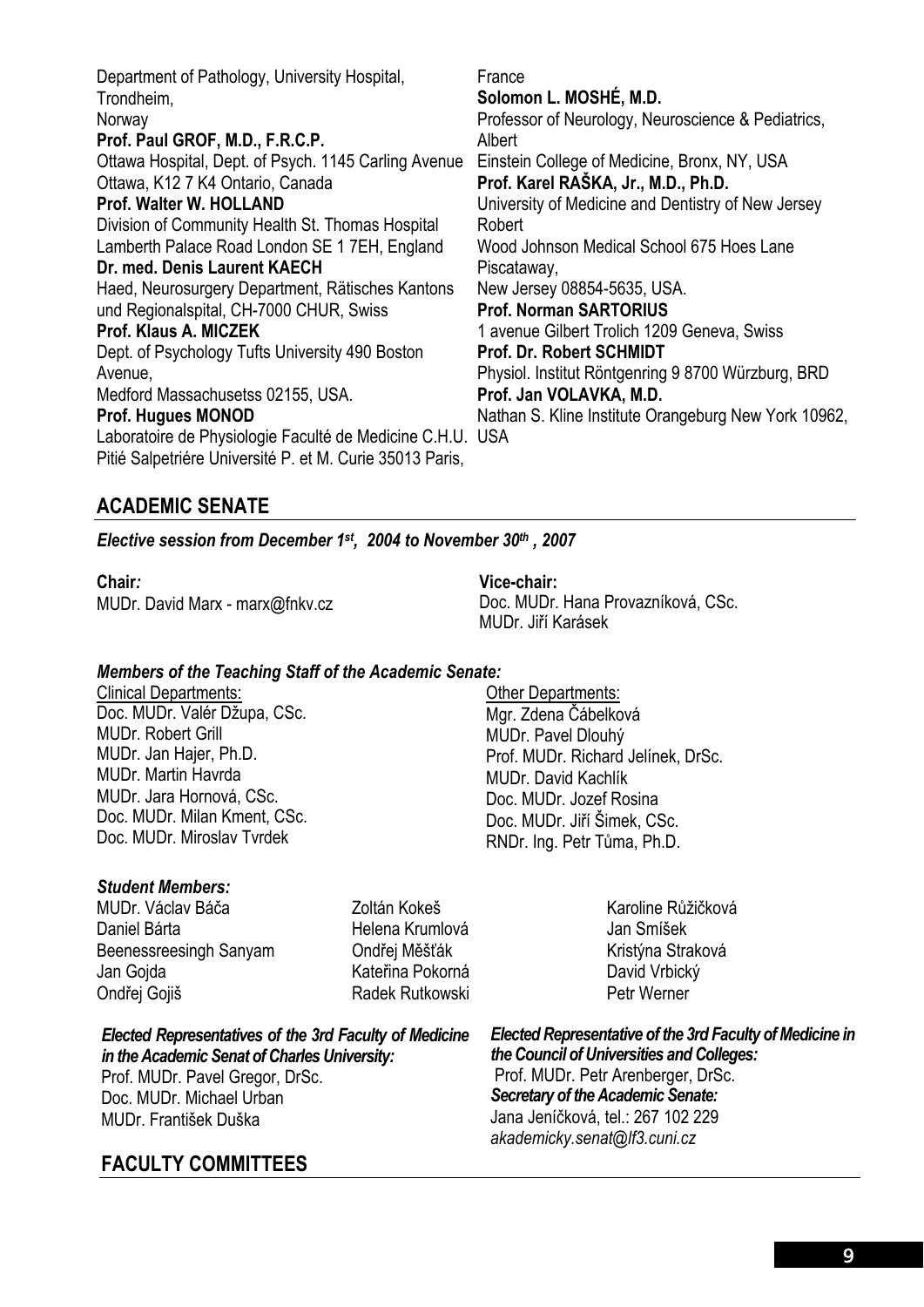- Disciplinary Committee
- Editorial Committee
- Ethics Committee
- Inventory Committee
- Liquidation Committee
- Committee for Study Evaluation
- Committee for Compensation of Damages
- Committee for Assessment of Occupational Risks and Excess Holidays
- Study Reform Committee
- Research and Development Committee
- Computer Equipment Committee
- Committee for Protection of Animals used in **Experiments**
- International Relations Committee

#### **DISCIPLINARY COMMITTEE**

#### *Chair:*

Doc. MUDr. Daniela Janovská, CSc., tel. 267102337

- *Members:* Doc. MUDr. Hana Provazníková, CSc. Doc. MUDr. Vlasta Rychterová, CSc. Doc. RNDr. Eva Samcová, CSc. *Students:* Beenessreesingh Sanyam Zoltán Kokeš
- Jan Smíšek

## **EDITORIAL COMMITTEE**

#### *Chair:*

Prof. MUDr. Radana Königová, CSc., tel.:26716 3354 *Members*: Prof. MUDr. Pavel Gregor, DrSc. Mgr. Marie Fleissigová PhDr. Martina Hábová

#### **ETHICS COMMITTEE**

#### *Chair:*

Doc. MUDr. Jiří Šimek, CSc., tel.: 267 102 436

Members: Prof. MUDr. Radana Königová, CSc. Doc. MUDr. Ladislav Mertl, CSc. Mgr. Hana Svobodová MUDr. Martin Votava Mgr. Petr Svoboda Bc. Agata Pibilová

## **INVENTORY COMMITTEE**

#### *Chair:*

Dagmar Šípová, tel.: 267 102 238 *Members:* Anna Maršálková Lenka Saláková Ilka Ouzká

#### **LIQUIDATION COMMITTEE**

#### *Chair:*

Ing. Jaroslav Šnajdr, tel.: 267 102 128 *Members*: Doc. MUDr. Jozef Rosina Jaroslava Hájková

#### **COMMITTEE FOR STUDY EVALUATION**

#### *Chair:*

Doc. MUDr. Daniela Janovská, CSc. , tel. 267102337 *Members:* Doc. MUDr. Marek Bednář, CSc. Mgr. Vladimíra Kvasnicová MUDr. David Marx

Doc. MUDr. Vlasta Rychterová, CSc. Doc. RNDr. Eva Samcová, CSc. Alena Vlasáková, DiS *Students*: Beenessreesingh Sanyam Jan Gojda MUDr. Jiří Karásek Martin Lvončík Ondřej Měšťák Jan Smíšek Lucie Šmídková

#### **COMMITTEE FOR COMPENSATION OF DAMAGES**

#### *Chair:*

JUDr. Ivana Neužilová, tel.267 102 112

Members: Doc. MUDr. Alexander.M.Čelko, CSc. MUDr. Jolana Rambousková, CSc. Ing. Daniel Šuta Milan Mašek

*Secretary ot Committee:* Alena Vlasáková, DiS

#### **COMMITTEE OF OCCUPATIONAL RISKS AND EXCESS HOLYDAYS**

#### *Chair:*

Doc. MUDr. Evžen Hrnčíř, CSc., tel.: 26716 2810

*Members:* Doc. MUDr. Monika Kneidlová, CSc. Doc. MUDr. Jozef Rosina Marta Zezuláková

## **STUDY REFORM COMMITTEE**

#### *Heads of Cycles:*

Prof. MUDr. Josef Stingl, CSc.

Prof. MUDr. Jiří Horák, CSc.

Prof. MUDr. Michal Anděl, CSc.

#### *Heads of Modules:*

Prof. MUDr. Richard Rokyta, DrSc. Prof. MUDr. Richard Jelínek, DrSc. Doc. MUDr. Jozef Rosina Doc. MUDr. Jiří Šimek, CSc. Prof. PhDr. Jiří Kožený, CSc. Doc. MUDr. Vlasta Rychterová, CSc. Doc. MUDr. Jana Málková, CSc. Prof. MUDr. Jan Bartoníček, DrSc. Doc. MUDr. Bohuslav Svoboda, CSc. Prof. MUDr. Milena Černá, DrSc. Prof. MUDr. Cyril Höschl, DrSc. Doc. MUDr. Hana Provazníková, CSc. *Students:* Tomáš Boráň Jan Broulík Josh Douglas Jan Gojda MUDr. Jiří Karásek Helena Krumlová Jon Olav Ringsby David Vrbický

Petr Werner

#### **RESEARCH AND DEVELOPMENT COMMITTEE**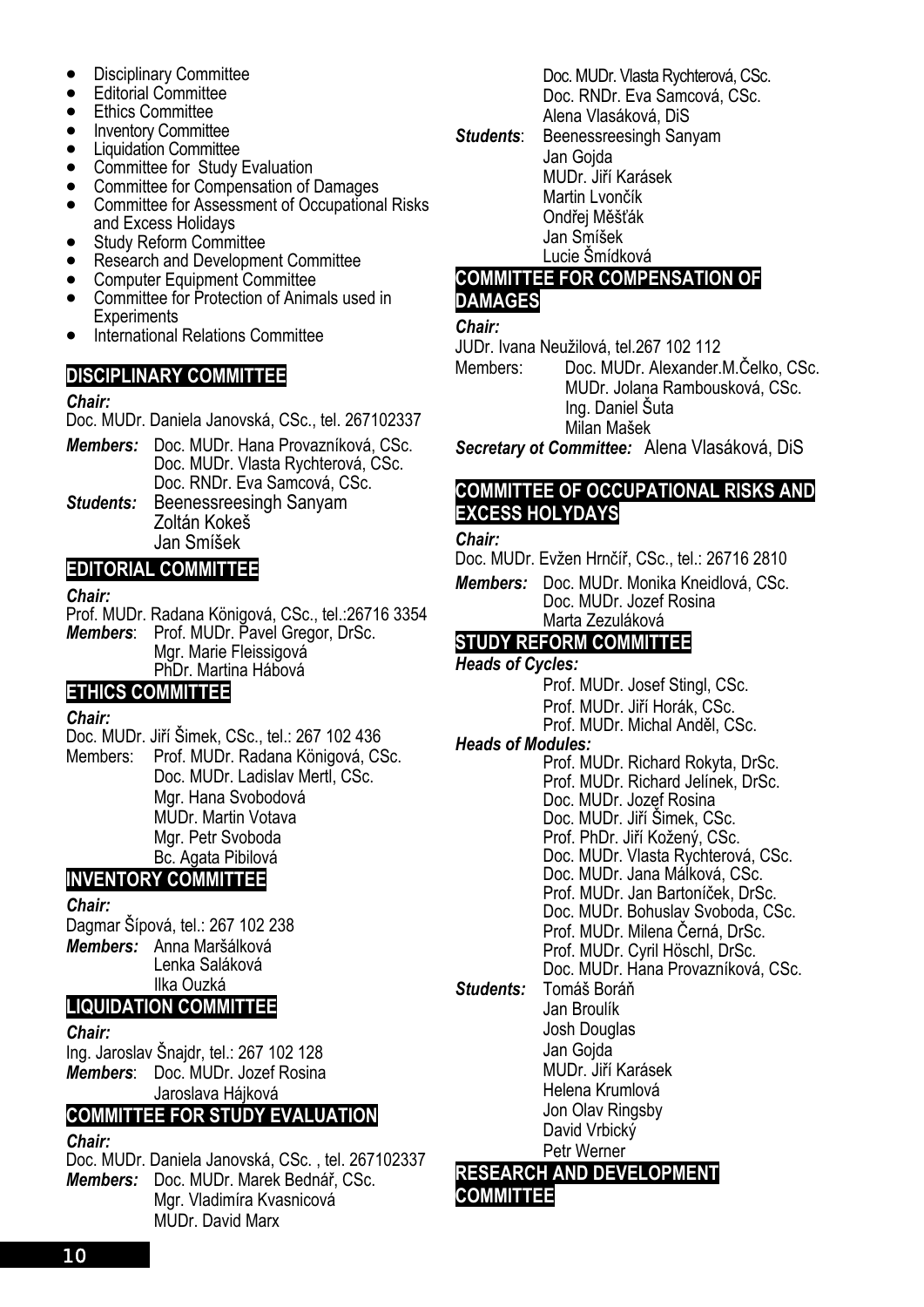#### *Chair:*

Prof. MUDr. Michal Anděl, CSc., tel.: 267102230, 267162710

*Members:* Prof. MUDr. Jiří Horák, CSc. Prof. MUDr. Josef Stingl, CSc. . Prof. MUDr. Petr Widimský, DrSc. . Prof. MUDr. Richard Jelínek, DrSc. Prof. MUDr. Cyril Höschl, DrSc. Prof. MUDr. Richard Rokyta, DrSc. Prof. MUDr. Jan Lebl, CSc. Doc. MUDr. Jiří Horáček, PhD. MUDr. Štěpánka Průhová, PhD. *Student:* Jiří Keller

## **COMPUTER EQUIPMENT COMMITTEE**

*Chair:* 

- Doc. MUDr. Jozef Rosina, CSc., tel.: 267 102 305
- *Members:* Doc. MUDr. Marek Bednář, CSc. Ing. Antonín Dvořák Doc. MUDr. Milan Kment, CSc. MUDr. Tomáš Kostrhun Ing. Daniel Šuta, PhD. *Student:* Zdeněk Hřib Jiří Šedo

## **COMMITTEE FOR PROTECTION OF ANIMALS USED IN EXPERIMENTS**

#### *Chair:*

Prof. MUDr. Miloslav Kršiak, DrSc., tel.: 267 102 405

*Members:* Doc. RNDr. Ivo Bárta, CSc. Doc. RNDr. Pavel Rödl, CSc. Mgr. Petr Šmerák MVDr. Ivan Štácha RNDr. Hana Tejkalová MVDr. Šimon Vaculín, PhD.

#### **INTERNATIONAL RELATIONS COMMITTEE**

#### *Chair:*

Prof. MUDr. Pavel Haninec, CSc., tel.: 267 168 540

- *Members:* Doc. RNDr.Eva Samcová, CSc. Doc. MUDr.Daniela Janovská, CSc. Doc. MUDr. Alexander M.Čelko, CSc. MUDr. Jana Dáňová
- *Student***:** Daniela Kulichová Tomáš Indruch Zuzana Elbertová *Administrativa:* Olga Linhartová

#### **RESEARCH GOALS**

**MSM 0021620814:** Prevention, diagnostics and therapy of diabetes mellitus, metabolic and endocrine damages. Chief Researcher: Prof. MUDr. Michal Anděl, CSc.

**MSM 0021620816:** Pathophysiology of neuropsychiatric diseases and its clinical applications

Chief Researcher: Prof. MUDr. Richard Rokyta,

DrSc.<br>MSM 0021620817: **MSM 0021620817:** Invasive approaches in salvaging or regeneration of myocardium Chief Researcher: Prof. MUDr. Petr Widimský, DrSc.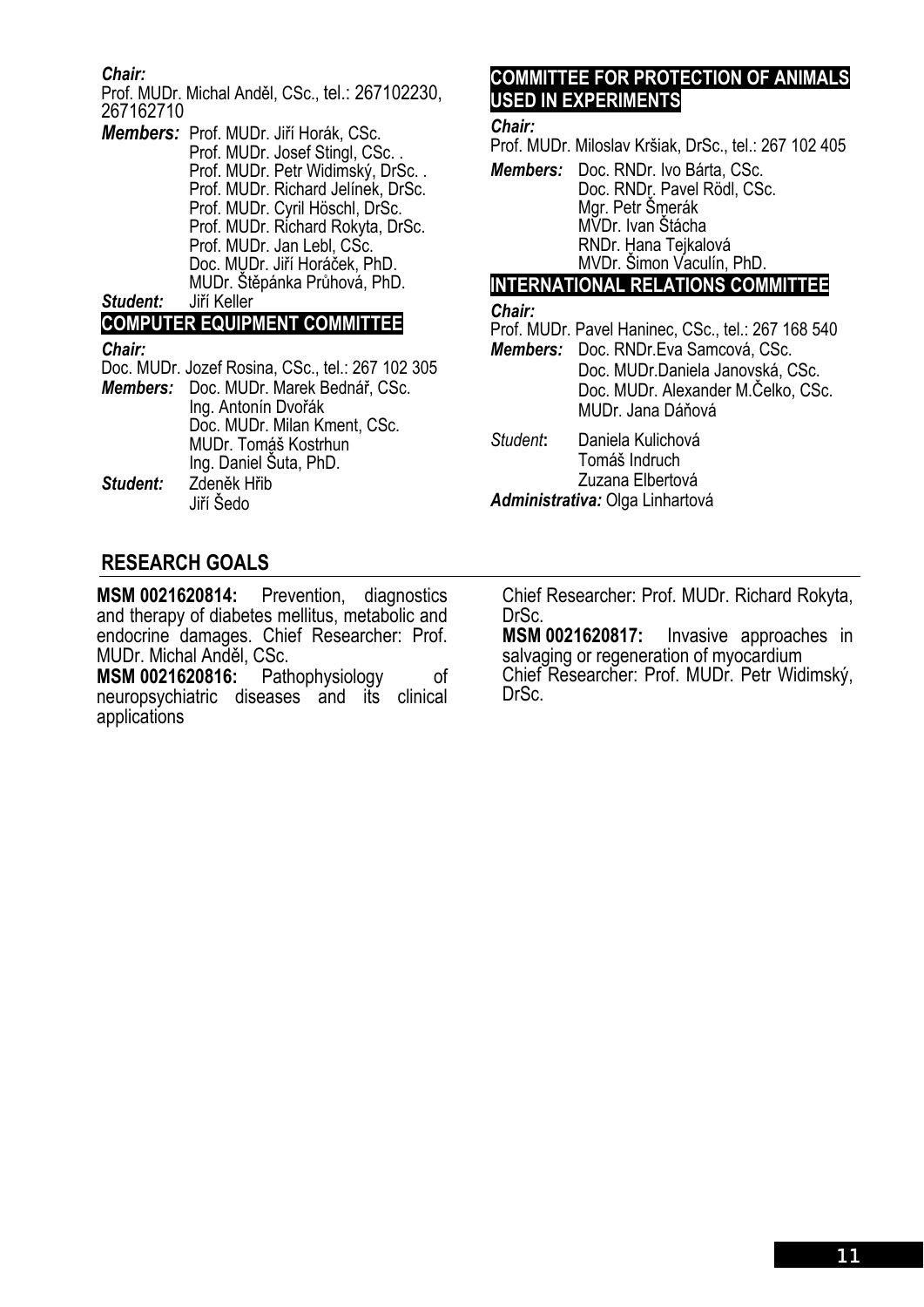## **I. UNDERGRADUATE STUDY**

#### *Master's programme*

study programme General Medicine - form of study: full-time

#### **• in Czech language**

**• in English language** 

A standard length of study is six years. The form of study is only full-time.

Graduates from the Faculty achieve a complete medical education with extended knowledge in the area of preventive health care. After a succesfull completion of their studies, they are awarded the degree MUDr. They may practice in all medical disciplines.

Since the academic year 1996/97, the teaching and learning has been going according to a new curriculum, which shall enable students to acquire integrated knowledge in theoretical and pre-clinical subjects. Basic clinical problems are presented to students in a form of problem-oriented study and a clinical training aims at application of theoretical knowledge and mastering of practical skills. Educational goals are in agreement with the Euroskills programme of European medical faculties. The  $3<sup>rd</sup>$  Faculty of Medicine joined this programme. The study is compatible with studies at other medical faculties and enables transfers.

A standard length of study is six years. The form of

#### study is only full-time. The 3rd Faculty of Medicine started teaching this study programme in English for foreign applicants in the academic year 1991/92. The study is parallel to edcation in Czech language. **Tuition fees are set in accordance with the Higher Education Act No. 111/1998 Coll. in the valid version.** Graduates from the Faculty achieve a complete medical education with extended knowledge in the area of preventive health care. After a succesfull completion of their studies, they are awarded the degree MUDr. They may practice in all medical disciplines.

Foreign students are obliged to master Czech language by the end of the 2<sup>nd</sup> year of studies so that they could communicate wit patients and staff during their clinical training. As of the academic year 2004/5, the tuition fee per one student and one academic year in English language is CZK 290.000 (Kč). Current students pay the tuition fee according to their contract.. 8.500 USD (3rd year) or –9.000 USD (4th-6<sup>th</sup> year) per one academic year of study. The  $3<sup>rd</sup>$ Faculty of Medicine is accredited by the U.S. Department of Education for a study of U.S.students.

| Year  | <b>General Medicine in Czech language</b> | <b>General Medicine in English language</b> |
|-------|-------------------------------------------|---------------------------------------------|
|       | 70                                        | 60                                          |
|       | 197                                       | 50                                          |
|       | 148                                       |                                             |
|       | 127                                       |                                             |
|       | 142                                       |                                             |
|       | 68                                        | 20                                          |
| Total | 852                                       | 157                                         |

#### **Expected number of students in Master´s programme**

### **II. POSTGRADUATE DOCTORAL STUDY**

The 3rd Faculty of Medicine offers a postgraduate doctoral study programme **Biomedicine** for graduates of higher education institutions. The programme runs both as a full-time and combined (part-time) study; the length of full-time study is 3 years. A complete higher education and a success in entrance examination are prerequisites for enrollment into this programme. The postgraduate study shall be completed in due form by a State Doctoral Examination and a defence of a Doctoral dissertation. The graduates shall be awarded the academic degree "Doctor" (abbreviated to "Ph.D." behind the name).

#### *Disciplines of postgraduate doctoral study in Biomedicine*

- Anthropology
- Biochemistry and Pathobiochemistry
- Cell Biology and Pathobiology
- **Experimental Surgery**
- Pharmacology and Toxicology
- Human Physiology and Pathophysiology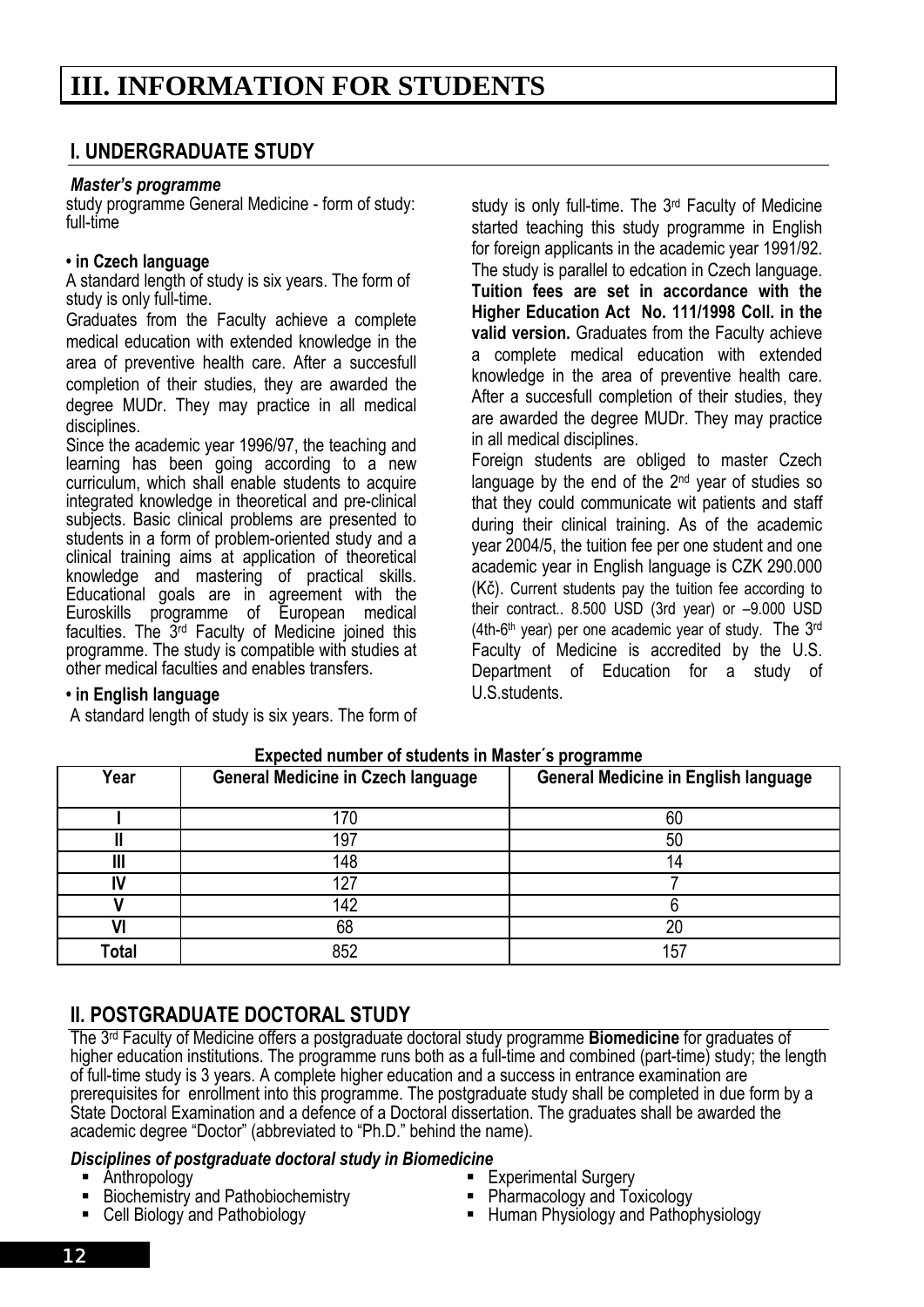- 
- **External metallicity**<br> **Medical Biophysics**<br> **Microbiology**
- 
- Molecular and Cell Biology, Genetics and Virology
- Neurosciences<br>■ Parasitology<br>■ Preventive Medicine
- 
- 
- Developmental Biology

| Year               | prezenční | kombinované | <b>Celkem</b> |
|--------------------|-----------|-------------|---------------|
|                    | 33        |             | 60            |
|                    |           |             | 44            |
| Ш                  | 20        | 20          | 40            |
|                    |           |             | 20            |
|                    |           |             |               |
| <b>Total</b>       | IJ        | 118         | 191           |
| <b>Interrupted</b> |           | აა          |               |

#### **Number of postgraduate students**

#### *Dissertations defended in the postgraduate doctoral study in biomedicine – PhD in 2004:*

- Total 10 graduates in 2004
- 1. MUDr. Ivana Pekárková Konečná
- 2. MUDr. Martin Brunovský
- 3. MVDr. Šimon Vaculín
- 4. MUDr.Pavel Osmančík
- 5. MUDr. Jiří Krupička

## **Czech Degrees and Academic Titles**

| Prof.    |                                                            |
|----------|------------------------------------------------------------|
| Doc.     | Professor<br>Associate Professor                           |
| DrSc.    | D.Sc.                                                      |
| MUDr.    |                                                            |
| PharmDr. | M.D. (Doctor of Medicine)<br>Pharm.D. (Doctor of Pharmacy) |
| PhDr.    | Doctor of Philosophy (vaguely                              |

## **CURRICULUM OF 3RD FACULTY OF MEDICINE, CHARLES U NIVERSITY IN PRAGUE**

 Traditional way of teaching medicine launched world–wide at the beginning of  $20<sup>th</sup>$  century does not meet current demands of education. The problem is caused mainly by a growing gap between constantly increasing amount of knowledge together with development of new methods and traditional structure of medical curriculum that is based on organization of faculty into traditional departments. The educational process in traditional curriculum is divided according to individual theoretical or clinical disciplines. Thus each discipline has its own textbook, department, chief lecturer as well as examiner. Horizontal interdisciplinary connections are minimal and students themselves are expected to create them. However, in reality the borders

- 6. MUDr. Martin Pěnička
- 7. MUDr. Vladimír Bobek
- 8. MUDr. Markéta Čimburová
- 9. Mgr. Jana Šarmanová Stříbrná
- 10. Ing. Michaela Havlíčková

|                 | corresponds to M.A.) |
|-----------------|----------------------|
| Ph.D.           | Ph.D.                |
| (formerly CSc.) |                      |
| Mgr.            | M.A.                 |
| Ing.            | M.Sc. (engineering)  |

between current medical disciplines are disappearing and new marginal and interdisciplinary fields are emerging. These are difficult to integrate into traditional curriculum.

In the academic year 1996/97, the 3rd Faculty of Medicine established a new curriculum where medical studies are divided into 3 basic sections – two–year–cycles that differ, apart from other things, in methodical attitudes of education. Cycle I is an integrated study in terms 1–4, cycle II has an integrated part in term 5 and its bulk consists of problem–oriented study in terms 6–8. Cycle III (terms 9–12) is devoted to clinical training by rotating individual clinical departments. The cycles are further structured into smaller units – modules, courses and separated courses.

The basic modules in Cycle I are as follows: *Structure and Functions of Human Body* elucidating integrated findings in anatomy, histology, embryology, biochemistry and physiology; *Biology of the Cell and Genetics* module including biology, fundamentals of histology and embryology, chemistry and biochemistry of the cell, immunology and fundamentals of genetics; *Methodology*,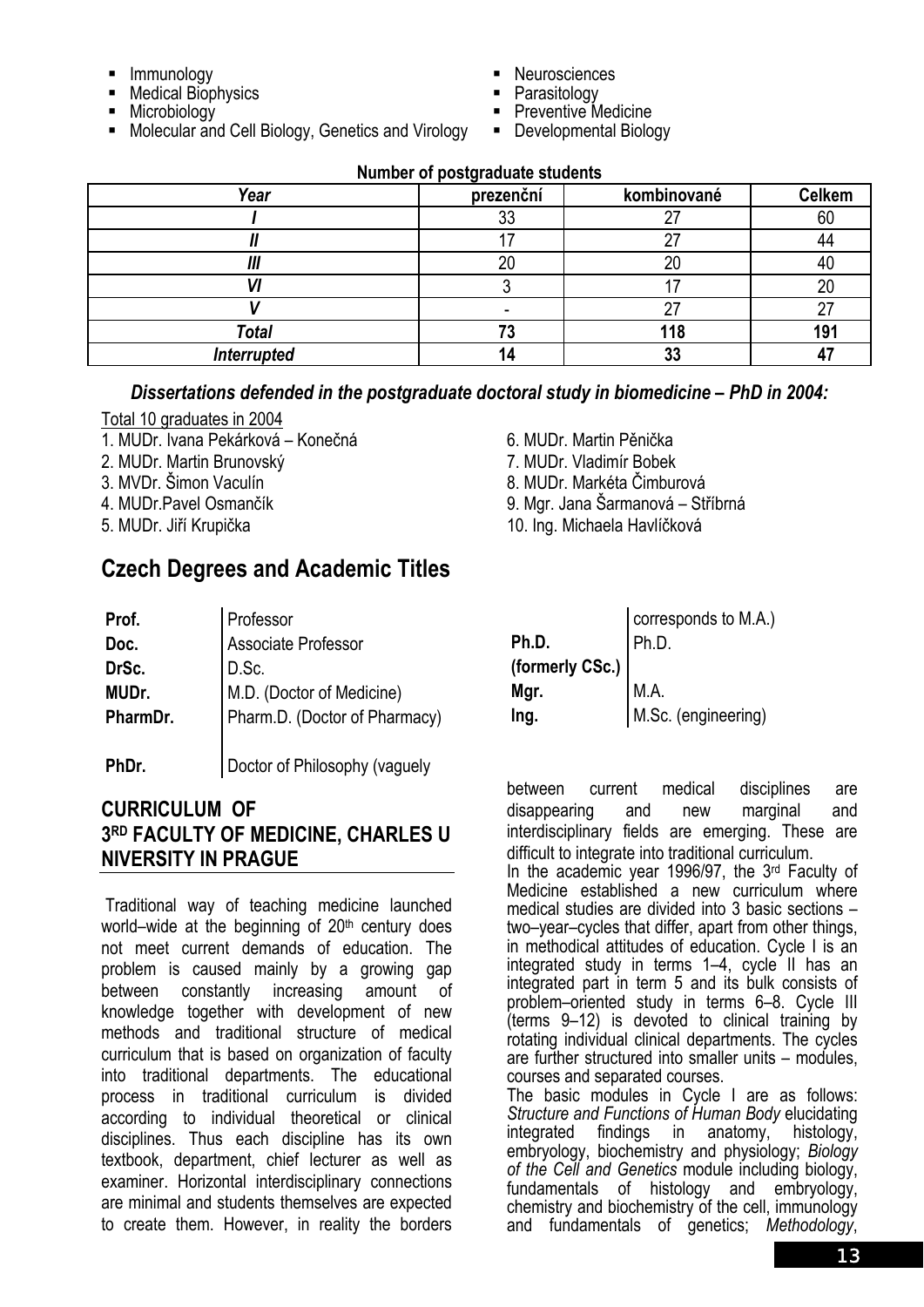explaining the basics of scientific methodology, biostatistics, epidemiology and evaluation of health risks; *Biophysics and Informatics* module elucidating fundamentals of medical biophysics, nuclear medicine, radiology and informatics. From the beginning of their studies, students encounter patients within the *Needs of the Patient* module, where they get the basic ideas about nursing techniques, first aid, psychology and medical ethics.

Foreign language education focused on medical terminology and the Czech language is included in the curriculum as well as physical training.

In year III, term 5, the module *Theoretical Foundations of Clinical Medicine* is taught **STRUCTURE OF THE CURRICULUM:**

#### **I. Cycle (1. – 2. Year: Basic Biomedical Sciences)**

– Head: Prof. MUDr. Josef Stingl, CSc.

- Module A: Structure and functions of the human body Module B: Cell biology and genetics
- Module C: Biophysics and informatics
- Module D: Needs of the patient

Module E: Methodology

Separated Course: Medical terminology (Latin) Physical training Summer practice in Nursing Course in the Czech language

#### **II. Cycle (3. – 4. Year: Principles of Clinical Medicine)**

– Head: Prof. MUDr. Jiří Horák, CSc.

Module A: Theoretical foundations of clinical medicine

- Module B: Clinical propedeuticts
- Module C: Basic clinical problems
- Module D: Compulsory optional courses Separated Course:

Czech language – communication with patients

Medical Psychology and Pathopsychology Physical training

Summer Practice in Internal Medicine Summer Practice in Surgery

#### **III. Cycle (5. – 6. Year: Clinical Preparation)**

– Head: Prof. MUDr. Michal Anděl, CSc.

Module of Internal Medicine Module of Surgery Module of Neurobehavioral Sciences Module of Gynaecology and Obstetrics Module of Pediatrics Module of Preventive and primary care Separated courses: **Otorhinolaryngology Ophthalmology Dermatovenerology** Forensic Medicine Critical Care Infection & Geographic Medicine

integrating the knowledge of general pathology, pathological physiology, microbiology, immunology, genetics and pharmacology. In the following 3 terms, basic clinical problems divided into 19 courses are explained. The aim is to facilitate understanding of etiology and pathogenic mechanisms of the most common diseases, to become familiar with their signs and symptoms, application and interpretation of tests and different methods of examination, as well as the basic treatment procedures.

In year V and VI the study is focused on clinical training which takes place at particular hospitals and clinical departments in Prague and/or outside of Prague.

Summer Practice in an Elective Discipline Summer Practice in Gynaecology

## **Tutors at 3rd Faculty of Medicine**

In the academic year 2003/2004 newly established board of tutors started its activity. This board of tutors serves all students of master's and bachelor's programs without regard to their study language and year of study. The assignment of the board set by the Dean's Committee is as follows:

- 1. The tutors help students at the beginning of their studies to adapt to the university setting and to the new way of teaching within the integrated curriculum.
- 2. If needed they arrange contact between students and a responsible vice–dean or other officials of the faculty. They provide information about social and psychological help and services that are available for students.
- 3. They arrange and offer students counseling and guidance service to deal with study problems or difficult social situation.
- 4. They keep students informed about opportunities of students research activities and electives.
- 5. They participate actively in the analysis of feedback and evaluation of teaching process.
- 6. In the course of the cycle II and III they help students to choose their specialization and coach them for their future profession.

To summarize, the Board of Tutors serves students for swift and flexible solving problems connected directly with their study, as well as organizational and social problems, problems in the field of students' research, and matters connected with students future professions.

Tutors are at students' disposal usually upon previous appointment preferably by e–mail. In case of emergency it is possible to contact the coordinator of tutors MUDr. David Marx by phone call. (602 260 244).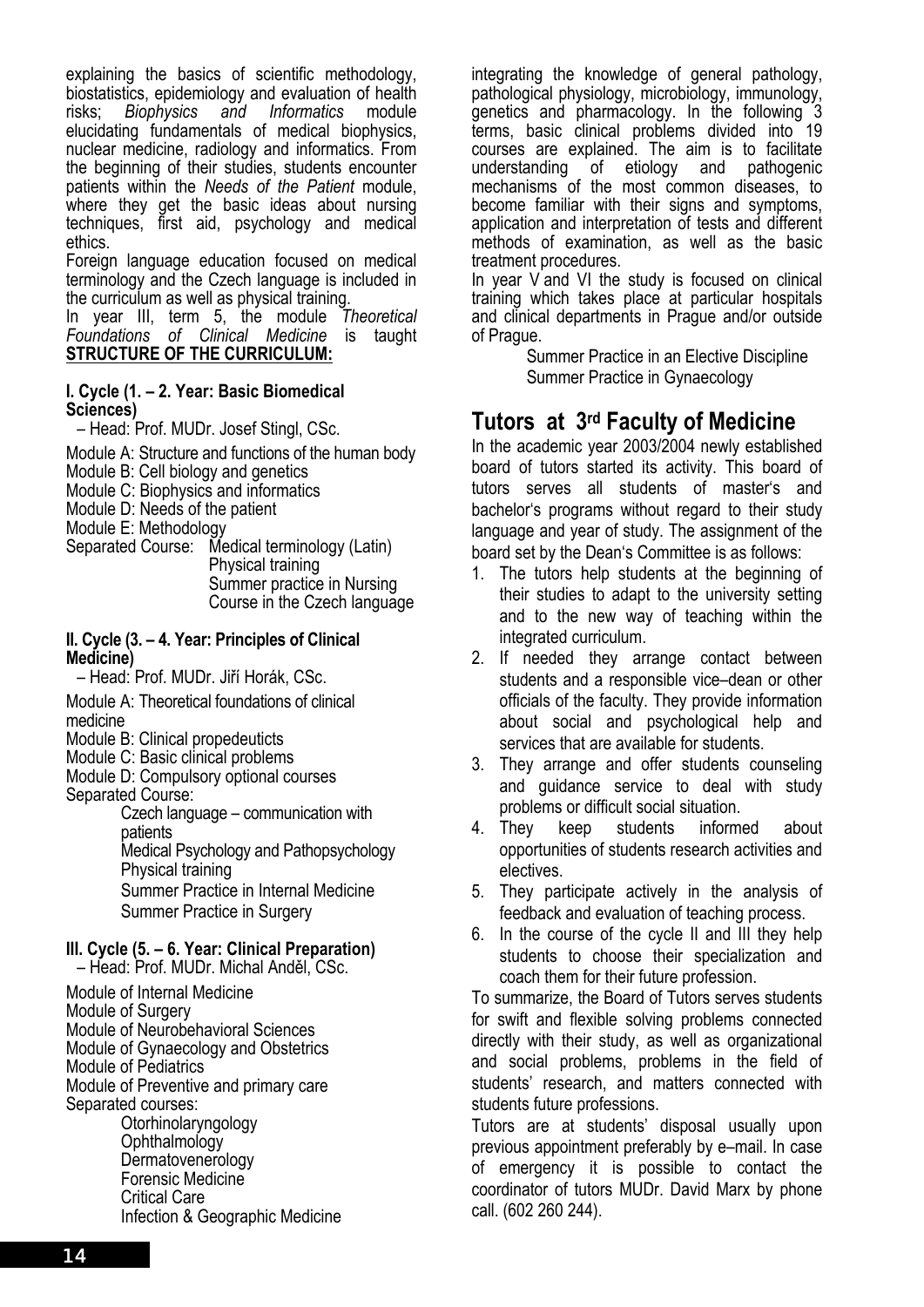Contact tutor for bachelor's programms is MUDr. A. Doubková, CSc.

| <b>Name</b>                        | <b>TWINGS</b> OF MIDI OF MOIN HOTING MOOD MIM HAYO OF OUTHOUT<br>Workplace | <b>Contact</b>                    |
|------------------------------------|----------------------------------------------------------------------------|-----------------------------------|
|                                    | <b>Clinical Department of</b>                                              | dzupa@fnkv.cz                     |
| doc. MUDr. Valér Džupa, CSc.       | <b>Orthopaedics and Traumatology</b>                                       | tel.: 267 163 172                 |
| Mgr. Vladimíra Kvasnicová          | Division of Medical Chemistry                                              | vladimira.kvasnicova@lf3.cuni.cz  |
|                                    | and Biochemistry                                                           | tel.: 267 102 411                 |
| doc. MUDr. Milan Kment, CSc.       | 2 <sup>nd</sup> Clinical Dpt.of Internal                                   | kment@fnkv.cz                     |
|                                    | Medicine                                                                   | tel.: 267 162 706                 |
|                                    | Dpt. of Children and                                                       | marx@fnkv.cz                      |
| <b>MUDr. David Marx</b>            | Adolescents                                                                | tel.: 267 162 554                 |
|                                    |                                                                            | mobil: 602 260 244 (in emergency) |
|                                    | Division of Child and Youth                                                | hana.provaznikova@lf3.cuni.cz     |
| doc. MUDr. Hana Provazníková, CSc. | Health                                                                     | tel.: 267 102 333                 |
|                                    |                                                                            |                                   |
|                                    | Dpt.of Pathology                                                           | vlasta.rychterova@lf3.cuni.cz     |
| doc. MUDr. Vlasta Rychterová, CSc. |                                                                            | tel.: 267 163 302                 |

#### **Names of tutors, their workplaces and ways of contact**

## **STUDENT COUNSELLING OFFICE AT THE CENTER OF PREVENTIVE MEDICINE**

Ruská 87, 100 00 Praha 10, tel: 267 102 340, 267102 339

#### *Contact Persons*

MUDr. Dagmar Schneidrová, CSc. (Office No. 340), e-mail: *Dagmar.Schneidrova@lf3.cuni.cz* Zdeňka Červenková (Office No.339)

#### *Other Counsellor*

Doc. MUDr. Hana Provazníková, CSc. (Office No. 333), e-mail: *Hana.Provaznikova@lf3.cuni.cz*

#### *Consultation hours:*

Wednesday 13 - 15 o'clock (dr. Schneidrová) Wednesday 15 -17 o'clock (doc. Provazníková) or upon agreement; immediately in case of emergency

#### *Counselling issues:*

#### • *study advice*

- o assistance in solving academic issues and study problems
- $\circ$  assistance in finding a suitable study style
- *counselling aimed at personal growth and solution of personal problems*
	- o assistance in adaptation to new study and living conditions
	- o assistance in difficult personal and social situation
	- o stress management
	- $\circ$  building healthy life style

#### • *psychotherapy*

- o psychotherapy based on client therapist co-operation in the management of
- o anxiety (examination anxiety, social phobia etc.)
- o depressive states
- o psychosomatic ailments
- o food intake disorders
- o other problems
- *programme of anti-stress intervention for students in higher education*  **www.szu.cz/poradna/uspesnystudent/**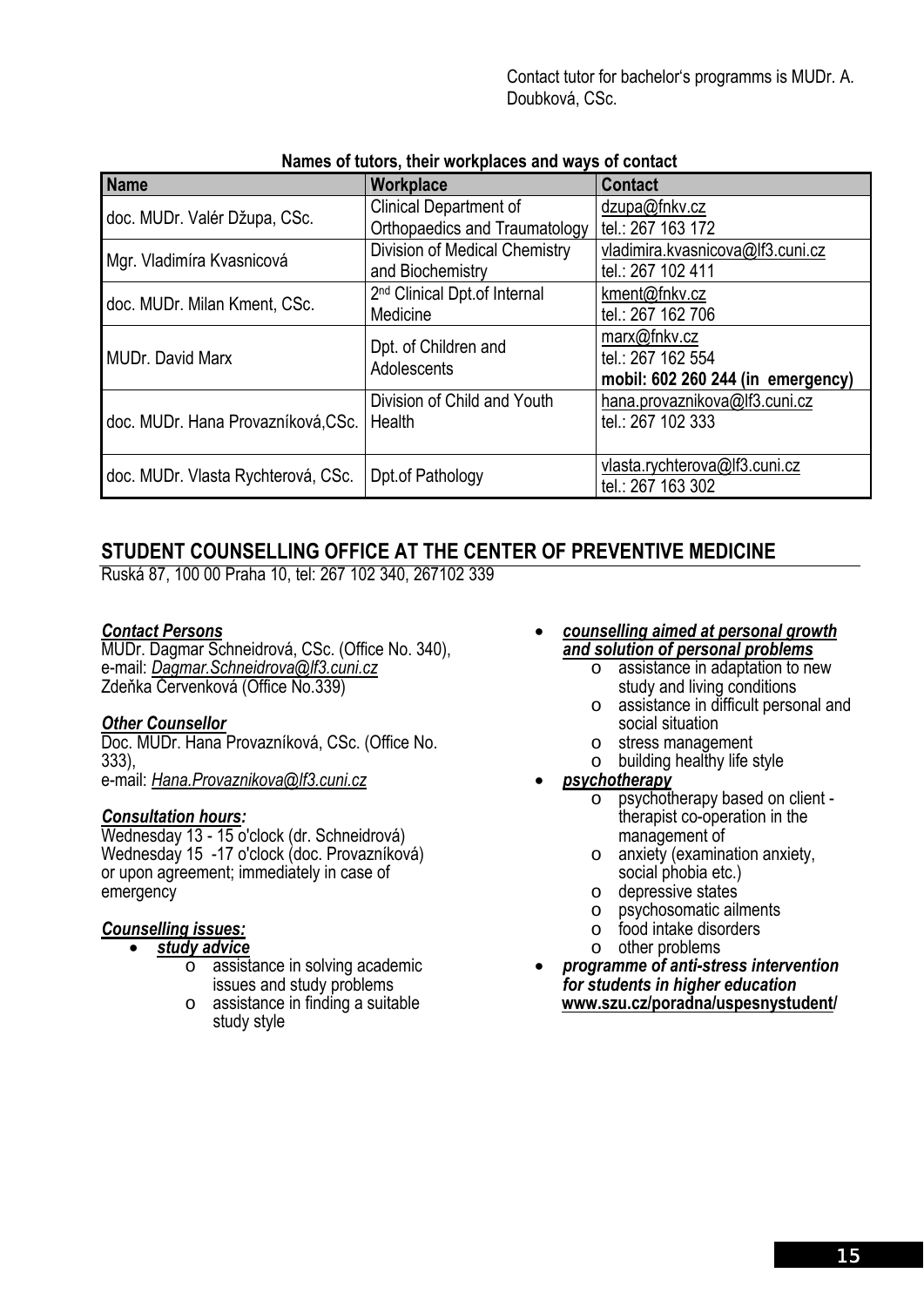#### **OATH OF MATRICULATION OF CHARLES UNIVERSITY IN PRAGUE**

"I promise to properly exercise the rights and fulfil the duties as a member of the academic community at Charles University. I promise to respect the reputable humanistic and democratic tradition of Charles University, to regard to its good reputation and to study so that my activity yields universal good."

### **WOW OF SILENCE 3RD FACULTY OF MEDICINE**

"I hereby solemnly declare that I shall keep silence about all known facts, especially those that concern patients, which I will learn during my studies for the academic distinction at the 3rd Faculty of Medicine."

#### **MASTER OF ARTS PLEDGE**

#### **Promotor:**

Doctorandi clarissimi, examinibus, quae ad eorum, qui in arte medica doctoris nomen ac honores consequi student, doctrinam et facultatem explorandam lege constituta sunt, cum laude superatis, nos adiistis desiderantes, ut vos eo honore in hoc solemni consessu ornaremus.

Prius autem fides est danda, vos tales semper futuros, quales vos esse iubebit dignitas, quam obtinueritis, et nos vos fore speramus.

#### Spondebitis igitur

PRIMUM vos huius Universitatis, in qua summum in arte medica gradum ascenderitis, piam perpetuo memoriam habituros, eiusque res ac rationes, quoad poteritis, adiuturos:

DEIN honorem eum, quem in vos collaturus sum, integrum incolumemque servaturos:

POSTREMO doctrinam, qua vos nunc polletis, cum industria vestra culturos et cum omnibus incrementis, quae progrediente tempore haec ars ceperit, aucturos et in prosperitatem hominum studiose conversuros, denique cunctis officiis, quae probum medicum sponsioni Hippocraticae obtemperantem decent, ea quae par est humanitate erga quemcunque functuros esse; HAEC VOS EX ANIMI VESTRI SENTENTIA SPONDEBITIS AC POLLICEBIMINI?

**One by one, M. D. students take the pledge on the mace:** SPONDEO AC POLLICEOR

#### **Promotor:**

Itaque iam nihil impedit, quominus honores quos obtinere cupitis, vobis impertiamus.

Ergo ego promotor rite constitutus vos ex decreto ordinis mei medicinae universae doctores creo, creatos renuntio omniaque medicinae universae doctoris iura ac privilegia potestatemque universam artem medicam exercendi in vos confero. In cuius rei fidem haec diplomata Universitatis Carolinae sigillo firmata vobis in manus trado.

## **MASTER OF ARTS PLEDGE**

#### **Promotor:**

Dear students, you have successfully passed all examinations prescribed by law to examine the knowledge of those who apply for the degree of the Doctor of Medicine.

You are now approaching us with a request to award you on this great occasion the degree you apply for.

Firstly, however, you must take the solemn pledge that you will always behave in the way enjoined by this honorable degree you are going to be awarded as well as in accordance with our expectations.

You shall therefore pledge to:

First of all, keep this university, which shall award you a doctor's degree, in your grateful memory, and support its activity and interests as much as you can, and also to preserve the degree I shall shortly bestow on you untarnished and in good repute.

Finally, to earnestly advance the knowledge you have acquired, to keep learning and ceaselessly enlarge your knowledge with new findings and discoveries, and to turn your knowledge into good use for the advance of humankind, and to fulfil all your duties as any and every doctor of medicine should according to Hippocrates' oath, and to proceed and approach everybody with proper humanness.

Do you take this pledge upon your conscience?

**One by one, graduates take the pledge on the mace:** I promise and swear.

#### **Promotor:**

Now there is nothing which would prevent us from awarding you the degree you wish to achieve.

Therefore, I, legally appointed promotor of the Faculty, by the power of my office award you doctors of general medicine and publicly announce your degree and confer upon you all the rights and privileges of the doctors of general medicine, including the practice of the doctor's office.

To prove this, please accept your official diplomas with the seal of Charles University.

#### **Health care for students of the 3rd Faculty of Medicine, Charles University**

**– Decree of the Dean of the 3rd Faculty of Medicine, Charles University**

#### **Article I**

1. Health care for students of the 3rd Faculty of Medicine, Charles University (further only "students") is provided by a registering primary care physician (general practitioner), ambulatory specialist or hospital physician of a student's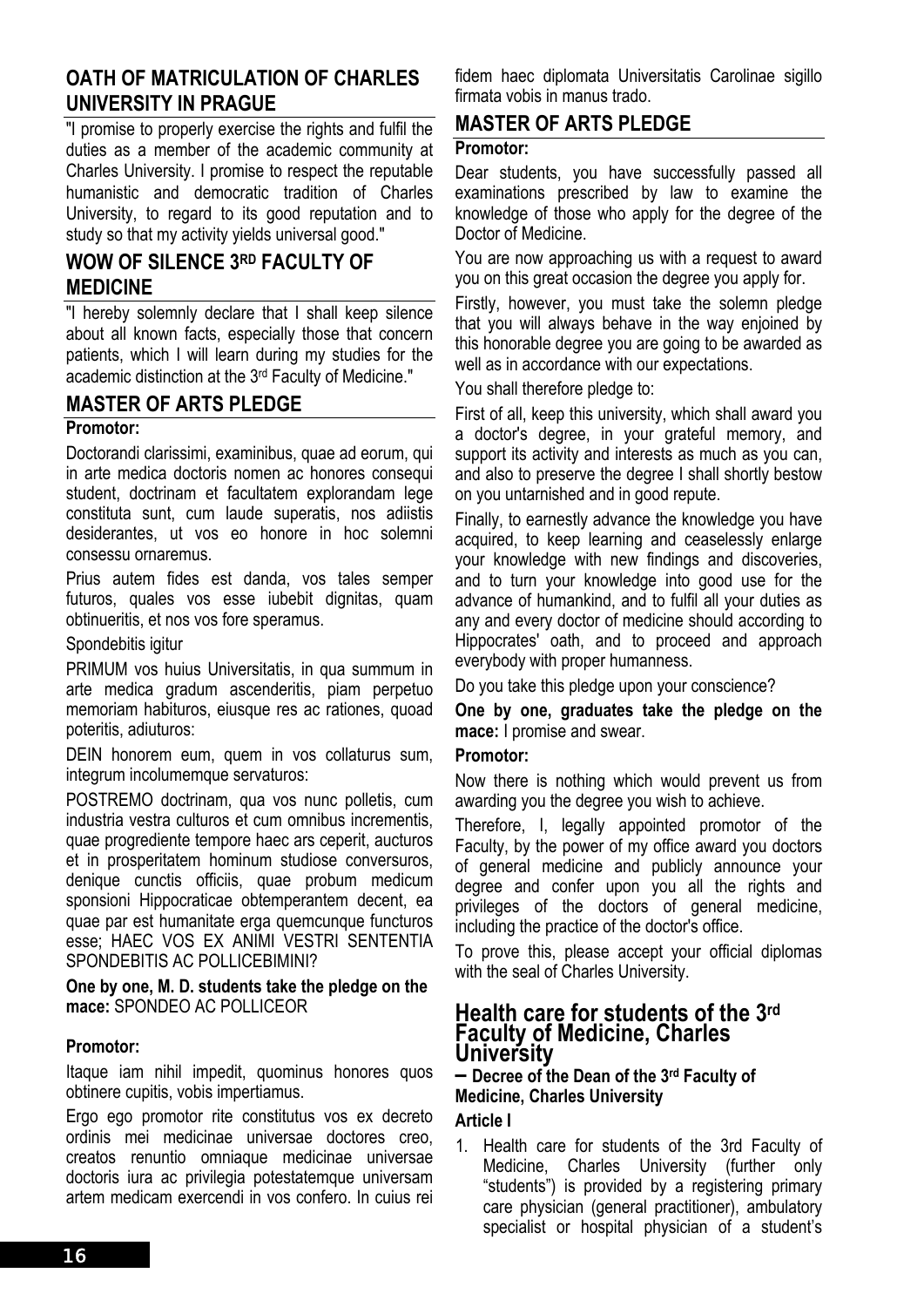choice. The choice of health care provider is not restricted by the 3rd Faculty of Medicine, Charles University.

- 2. During the course of their studies at the 3rd Faculty of Medicine, Charles University, students of all programmes are obliged to undergo:
	- a) Entrance preventive check–up
	- b) Mandatory immunisation against hepatitis B
	- c) School–leaving preventive check–up
- 3. Students in the English language programme are during the course of their studies at the 3rd Faculty of Medicine, Charles University obliged to undergo:
	- a) Entrance preventive check–up
	- b) Mandatory immunisation against hepatitis B

#### **Article II**

#### **Entrance preventive check–up**

- 4. All students are obliged to undergo entrance preventive check–up by their registering physician before enrolling into the first year of studies at the  $3<sup>rd</sup>$  Faculty of Medicine, Charles University. The extent of the check–up is set by the law no.48/1997 Coll., par.29, art.5, and by the Decree of the Czech Ministry of Health Care no.56/1997, par.1. The check–up thus includes the following items:
	- a) Completion of past history with focus on changes, risk factors and professional risk; family history with attention to cardiovascular deaths, incidence of hypertension and diabetes mellitus;
	- b) Full physical examination of medical nature (including brief testing of vision and hearing, eye palpation for intraocular pressure, blood pressure measurement, weight assessment);
	- c) Laboratory investigation:
		- i) Chemical urine test;
		- ii) Assessment of total plasma cholesterol and plasmatic lipoproteins (LDL+HDL).
- 5. Students in the English language programme undergo the entrance preventive check–up in the extent outlined in the previous paragraph. Based on local usage, it is possible to omit only the test under Cb).
- 6. The certificate of the entrance preventive check– up is to be presented by students of the Czech language programmes to the Study Division by the end of the first week of winter term of the first study year at the latest. A Study Officer will file the certificate in a student's personal file and will record a receipt of certificate in a student's credit book (index).
- 7. Students admitted to study in the English language programme will upon enrolment present a "student immunisation form" and a certificate of the entrance preventive check–up in the extent

set out in art.2, par.2 of the present decree. A Study Officer will file the certificate in a student's personal file and will record a receipt of certificate in a student's credit book (index).

8. With regard to the fact that the entrance preventive check–up is a part of preventive care covered by general health insurance according to the law no.48/1997 Coll., par.29, it is provided by a registering physician to students – citizens of Czech Republic – without direct payment.

#### **Article III**

#### **Immunisation against hepatitis B**

- 9. Based on the law no.256/200 Coll., par. 20, students of medical faculties are obliged to undergo immunisation against hepatitis B. Persons who have an evidence of hepatitis B infection in their past history or those with titre of antibodies against HbsAg >10 IU/litre are exempt.1
- 10. Immunisation against hepatitis B is performed by the registering general practitioner who will issue a certificate on this or on exemption from immunisation as outlined above. Students of the English language programme provide this certificate as a part of their "student immunisation form". The certificate is to be presented to the Study Division by March 31 of the first study year at the latest. A Study Officer will file the certificate in a student's personal file and will record the immunisation in a student's credit book.
- 11. Immunisation against hepatitis B including the vaccine is without charges for students – citizens of Czech Republic. Students of the English language programme pay the costs of immunisation incl. vaccine themselves.2

#### **Article IV**

#### **School–leaving preventive check–up**

- 12. School–leaving preventive check–up is to be undergone by all students during the last year of their medical studies. Their registering physician shall perform it in the extent set out in art.2, par.1 of this decree except the test for total plasmatic cholesterol and plasmatic lipoproteins.
- 13. The certificate of school–leaving preventive check–up is to be presented by students to the Study Division of the 3rd Faculty of Medicine, Charles University by May 31 of the last study year at the latest. A Study Officer will file the certificate in a student's personal file and will issue a receipt of certificate in a student's credit book.

<sup>&</sup>lt;u>.</u> 1 The Decree of the Czech Ministry of Health Care no.439/2000 on vaccination against infectious diseases

<sup>2</sup> Law no.47/1997 Coll., par.30, law no.258/2000 Coll., par.47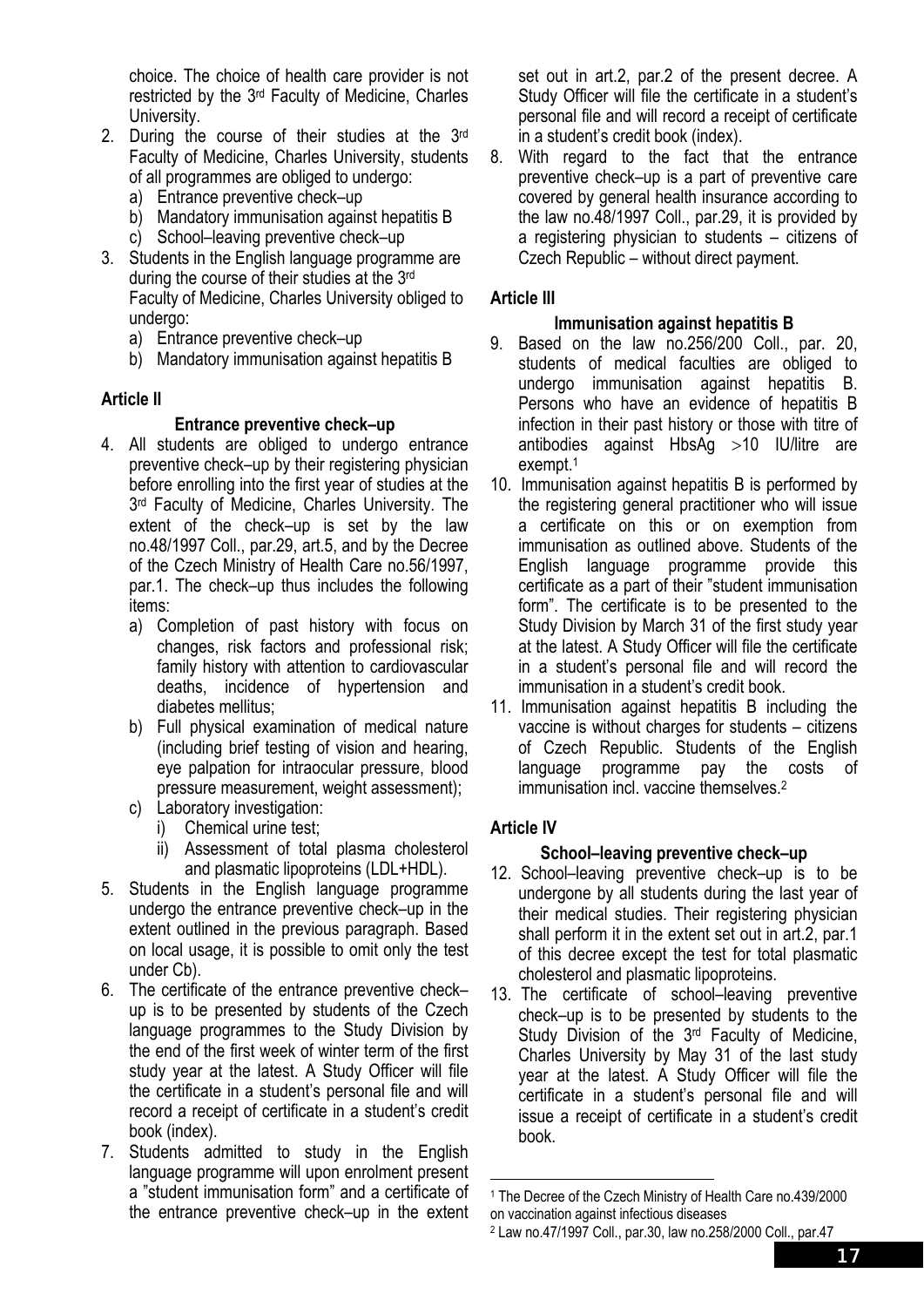14. With regard to the fact that the preventive check– up is a part of preventive care covered by general health insurance according to the law no.48/1997 Coll., par.29, it is provided by a registering physician to students – citizens of Czech Republic – without direct payment.

#### **Article V**

#### **Exemption from obligatory physical education and training**

- 15. A recommendation to exempt a student from obligatory physical education and training at the 3<sup>rd</sup> Faculty of Medicine, Charles University is issued either by a general practitioner or another attending physician. The recommendation shall state whether a complete or partial exemption is proposed and how long it shall last.
- 16. The student presents the above–mentioned recommendation to a Study Officer of the 3rd Faculty of Medicine, Charles University, who will file it in a student's personal file and will record the exemption in a student's credit book stating its extent (complete/partial) and length.
- 17. The Study Officers at the 3rd Faculty of Medicine, Charles University, are not authorised to request diagnosis on which the exemption from obligatory physical education and training is based. The Vice–Dean for Study Affairs deals with ambivalent cases and issues a final verdict on exemption from obligatory physical education and training.

#### **Article VI**

#### **General and final regulations**

- 18. The Faculty is not authorised to request medical certificates from other health care providers than those chosen by students.
- 19. Exceptions from this decree are decided by the Dean upon written application of the student.
- 20. This decree is valid from September 1, 2002.

## **Prevention of health risks**

The study of medicine and other health-related fields brings in the course of practical training potential risks to health. Namely there are risks due to infections, ionizing radiation, exposure to toxic substances (e.g. cytostatic drugs) and injuries. Pregnant students must notify their teachers of their condition. A pregnant student must not be exposed to any increased risk of infection anywhere (foremost in the departments of pathology, microbiology, forensic medicine, and infectious diseases). She must also avoid a risk of ionizing radiation (X-ray and isotope workplaces). Further, she needs to avoid any manipulation with cytostatic preparations (oncology and numerous other clinical settings). Abiding by work safety rules is mandatory for all students. The faculty policy in this field aims for a thorough prevention and total minimization of health risk in the course of study. Any

particular problems related to an individual study plan are dealt with at respective workplaces, a final decision is made by the Vice-Dean for Study Affairs.

## **Ecological Policy**

The 3rd Faculty of Medicine (realising that destruction of any item of natural heritage and taking into consideration the importance of natural heritage for preservation of human heritage as a whole) aims for the education of young generation towards ecological thinking, and also through its own attitude to preserve the nature for further generations. The leaders of the 3<sup>rd</sup> Faculty of Medicine therefore issue the following report on the faculty ecological standing.

### **Policy for Work with Experimental Animals**

Work with experimental animals on 3<sup>rd</sup> Faculty of Medicine is ruled by valid norms, i.e. Animal Protection against Abuse Act No. 246/1992 Coll. (as amended by Act No. 77/2004) and the decree No. 207/2004. There is an expert committee for protection of experimental animals working at 3<sup>rd</sup> Faculty of Medicine. The faculty was accredited to keep animals and run experiments on them, the respective employees were trained and certified accordingly. Any experiment involving animals must be based on a project approved of by the faculty expert committee and supervising organs.

Apart from abiding by principles it is also necessary to treat the animals well. We aim for minimal use of animal model in teaching (they are substituted for by computer simulations). If the animal must be used, then experiments are designed so that pain/suffering are minimised.

If pain or stress assessment are the objective of the research, then a special emphasis is put on benefit for knowledge and health in maximum, and on publication of results in a recognised international journal.

## **Faculty and Elimination of Waste Products**

Waste products of respective faculty departments are stored according to the valid Czech norms. It is removed and then eliminated by SCHB a.s. according to the needs of individual faculty departments (contact the work safety technician).

#### **The following are eliminated:**

- waste products containing inorganic chemicals
- waste products containing organic chemicals
- sharp blades (used needles)
- other waste products with special requirements to prevent infection spread
- other waste products without special requirements to prevent infection spread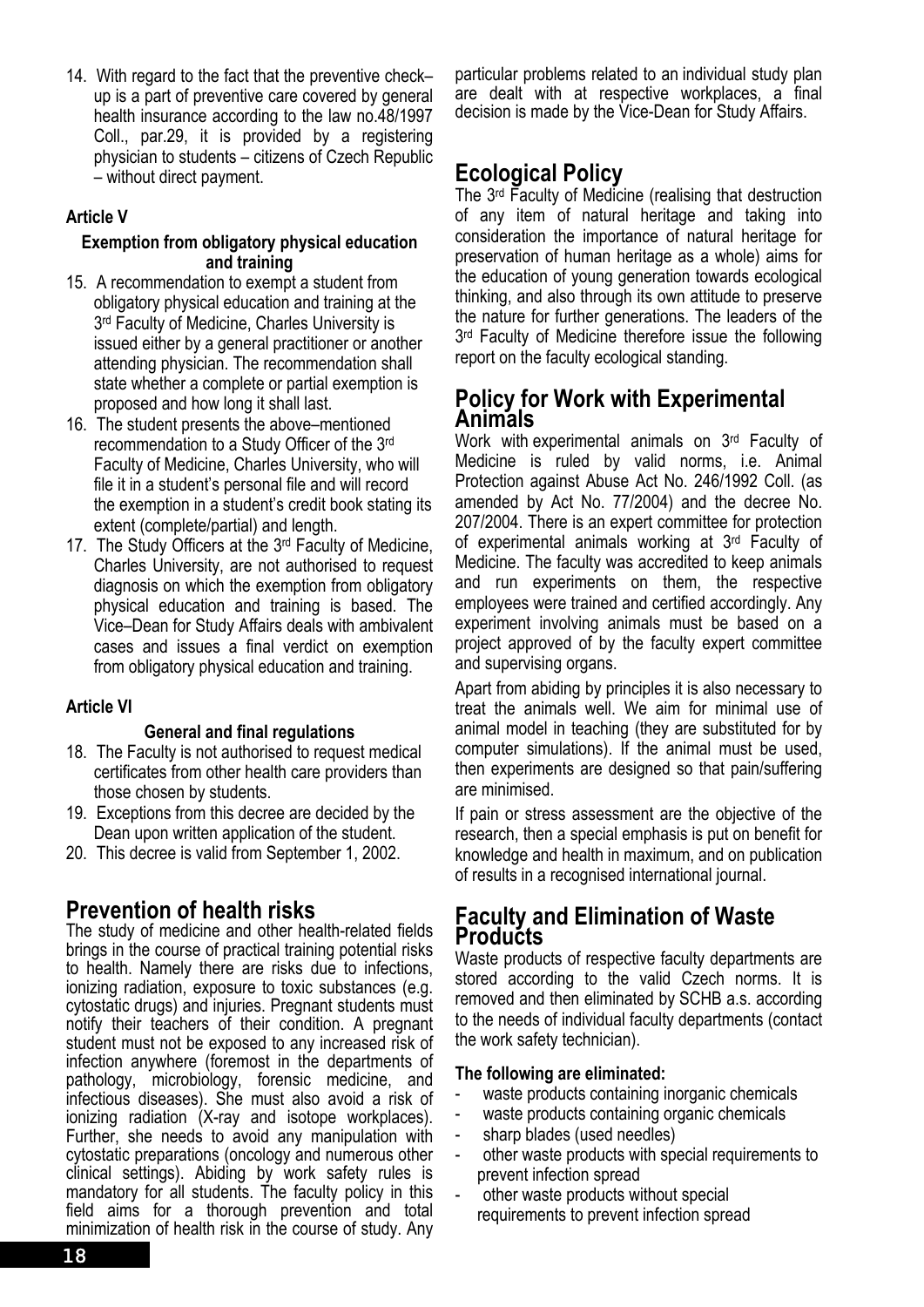- non–usable chemicals or drugs
- fluorescent bulbs

## **Students' Insurance**

Foreign students (English–speaking students including Slovak nationals) must arrange for their insurance in the country of their origin or effect insurance individually with any insurance company in the Czech Republic.

Those who are interested in such arrangement of insurance may ask for further details at General Insurance Company (Všeobecná zdravotní pojišťovna): Praha 6, Vítězné nám.9, or at http://www.vzp.cz. In the age group 18–29 years old, the monthly insurance instalment is aporox. 50 USD.

#### **Prizes, Foundations and Associations**

#### *1) Prize of Josef Hlávka Foundation*

The Josef Hlávka prize for the best students and graduates of public tertiary schools in Prague, the Technical College in Brno and for young talented researchers at the Czech Academy of Science.

#### **Eligibility conditions:**

 Conditions are announced annually, more info on www.hlavkovanadace.cz

#### *2) Prize of Minister 2005*

The prize of Minister of Education, Youth and Sports is awarded to outstanding students and graduates in bachelor, master or doctoral study programmes.

The award consists of a diploma and a material or financial gift.

#### **Eligibility conditions:**

**Extraordinary results in studies and in scientific,** research, development, artistic or other creative activity

#### *3) Prize of Rector of Charles University for the best graduate*

This prize can be awarded to outstanding students of bachelor or master study programme at the end of their studies for achieving extraordinary results in scientific, research, sport or cultural activity during their university studies.

The prize can be awarded every year to one student of bachelor study programme and to one student of master study programme in health sciences – **Prize of Prof. MUDr. Karel Weigner**.

#### **Eligibility conditions:**

- student in final year of studies in bachelor or master study programme
- extraordinary results in scientific, research, sport or cultural activity

#### *4) Extraordinary Prize of Rector*

The prize is awarded occasionally. It is solemnly delivered to the laureate along with a rector's letter at the session of Scientific Council of Charles University.

#### **Eligibility conditions:**

- a single act or activity carried out in the course of studies and manifesting an extraordinary civic audacity or devotion
- achievement of extraordinary results out in the course of studies in the area of science or research
- extraordinary high award for performing cultural or artistic activities or outstanding sport results in international competitions

#### *5. Margaret M. Bertrand Prize*

The award for the best student of the 3rd Faculty of Medicine, founded by Mrs. Margaret M. Bertrand in May 1991. Margaret M. Bertrand, a Canadian professor of English, bestowed the sum of \$ 1000 to support the best undergraduates at the Faculty. This endowment is increased by further contributions from teachers, friends and alumni of the Faculty. Every year the best  $6<sup>th</sup>$  year student is awarded from the interest on this deposit. The amount of prize is commensurate to the amount of actual deposit.

#### **Conditions for granting the award:**

- average grade throughout the studies at least 1.2
- extracurricular activities which contributed to the credit of the faculty

The final selection process shall take place during the session of the Academic senate of Science in May.

#### **Members of the administrative board for the endowment:**

Margaret M. Bertrand Prof. MUDr. Cyril Höschl, DrSc. Prof. MUDr. Jiří Horák, CSc. Doc. MUDr. Hana Provazníková, CSc. Prof. MUDr. Richard Rokyta, DrSc. Doc. MUDr. Bohuslav Svoboda, CSc.

#### *6. Vesmír Prize*

The prize is awarded annually to two students from each year. The faculty shall arrange annual subscriptions of the magazine Vesmír for the selected students. The Academic Senate has the final word based upon the proposal of the student representatives in the Academic Senate.

#### **Conditions for awarding the prize:**

average grade for the previous academic year

- not worse than 1.8
- extracurricular participation in pedagogical, scientific, cultural and sport activities

#### *7. Dean's Award*

1) The Dean may award students who during the course of their studies significantly: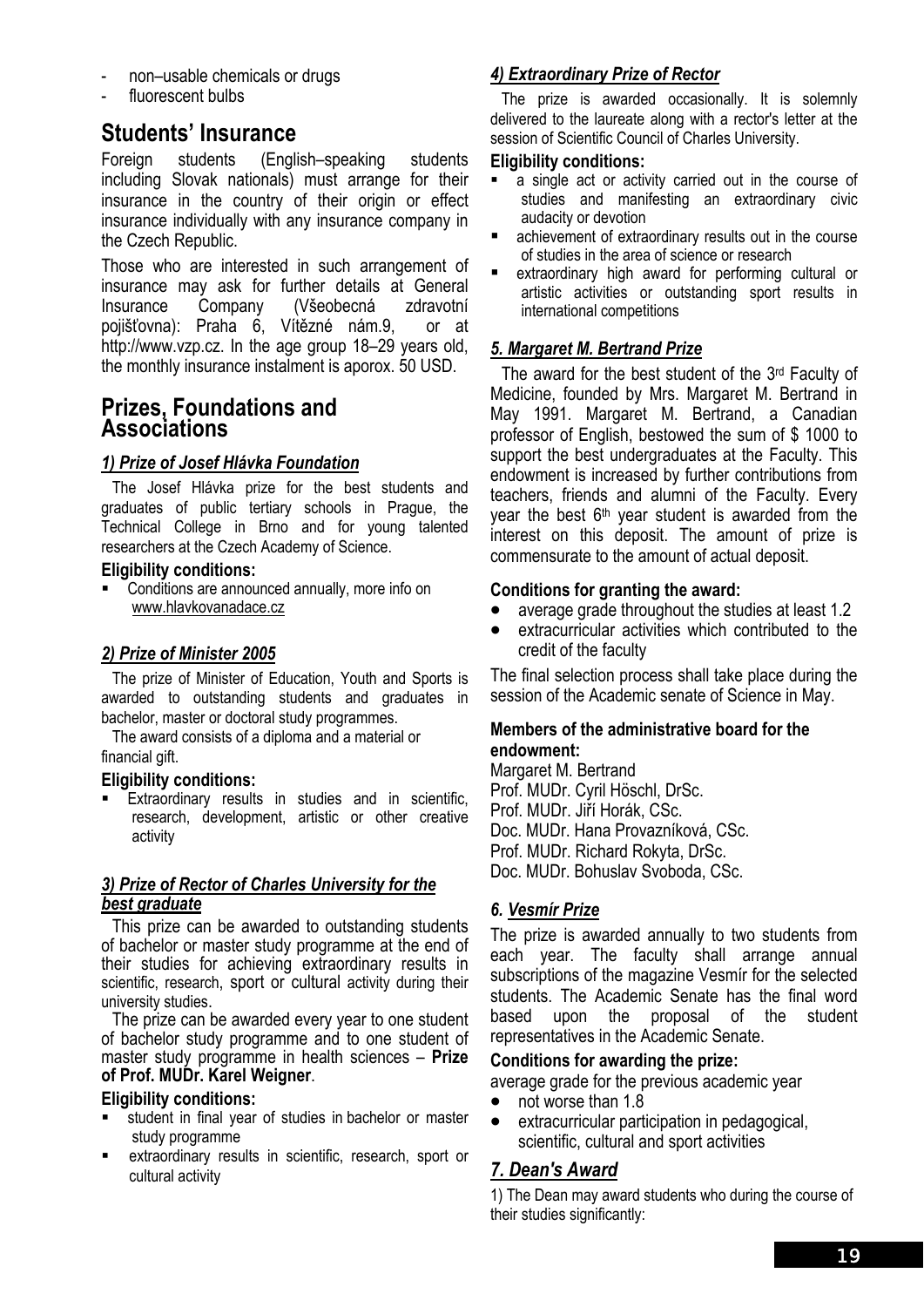- a) manifested their outstanding study, scientific, or teaching skills;
- b) represented the 3<sup>rd</sup> Faculty of Medicine:

c) participated in the organisation of faculty life. 2) The Dean announces his decision to award and it is published by usual faculty means. The decision also includes the form of award.

#### *7. Prize of the Rector of Charles University*

To the best graduate student Exceptional award

## **FOUNDATIONS AND ASSOCIATIONS AT THE 3RD FACULTY OF MEDICINE**

#### *1) Relief Fund "Student 3. LF"*

In the academic year 1992/93, 3. LF established the PROBIMED foundation to support gifted students who suffered from a material misery. This foundation ceased its function in 1998 in accordance with the law no. 227/1997 "On foundations and funds". In 1999 the STUDENT 3. LF relief fund was established with the same aim. The property of PROBIMED foundation was transferred to the STUDENT 3. LF relief fund.

The relief fund is administered by a board of trustees:

The board of trustees is responsible for its activities to a supervisory board chaired by:

#### **The relief fund will according to its program:**

- provide one-off aid to buy study literature
- provide one-off support in a sudden aggravation of social situation

#### **Rules for granting a financial support:**

- a request must conform to aims of the relief fund
- the applicant's average of study results must not be worse than 2,0
- a grant application is submitted in writing to the board of trustees
- the management of faculty is asked for their opinion

#### **The STUDENT 3. LF relief fund administers the deposit of the MARGARET M. BERTRAND Prize.**

#### *2) TRIMED - civic association of students*

Our student organisation was founded in 1997 and since then it has been significantly involved in organising various social, cultural and educational events. Any student of out faculty can become a member of Trimed.

WE participate in organisation of many activities, first of all faculty balls where students and teachers meet and which are considered as the most prestigious social event of the faculty. A part and parcel of every ball is a raffle with valuable prizes and a student dance show. The faculty building hosts Wednesday Tea - debates with interesting personalities. The following and many others were among our guests - actor and singer Marek Eben,

Olympic winner Lukáš Polert, senator and preacher Svatopluk Karásek. Our students have a chance to exhibit their photographs at regular CVAK exhibitions. In autumn we go on a weekend "school trip" where numerous students of all years and even some teachers have a good time. In the beginning of every academic year, TRIMED organises a week-long sale of second-hand textbooks. Showings of Film Club that are very popular among students are also under our auspices.

Other favourite events are Easter, Witch and St.Nicholas parties that regularly take place in the dining hall of student dorms in Podolí. The unforgettable and traditional item in our schedule of entertainment events is the Steamboat - a masquerade party in May usually on board of "Odra" steamer.

Besides, we pay attention to preventive and humanitarian activities – e.g. we organise a regular competition in co-operation with IFMSA "Donate blood!" to support the Transfusion Station of our faculty hospital FNKV. On December 1 - the World Day of Fight against AIDS - we organise a financial collection to support AIDS sufferers. Around the feast of St. Nicholas we run another collection called .Chocolate for Nicholas" that is destined for children from the children's home in Říčanská St., associated with our teaching hospital FNKV. In cooperation with IFMSA, there are regular humanitarian collections for inhabitants of refugee camps on the territory of Czech Republic.

Besides, there are interesting seminars on topics relevant for students, a student journal "3Medik", an introductory meeting of 1st-year students and the Orientation Day to facilitate the beginning of studies for our freshmen.

Trimed aims to contribute to the faculty social life, to make studies more pleasant, to raise students´ pride in their alma mater and their satisfaction with it. Trimed brings you a chance to meet interesting people, to find a space for your self-assertion and to gain a plenty of interesting and useful experience, which you can apply even in your future demanding employment.

Our office is in the main faculty building - room no. 124C (office hours every Wednesday 17 - 18). We are happy to answer any enquiries by e-mail: trimed@centrum.cz or on our website http://trimed.lf3.cuni.cz/

Jan Smíšek - chairman of TRIMED

#### *3) IFMSA CZ*

IFMSA - International Federation of Medical Students Associations is an independent, non-political organisation bringing together 92 student bodies from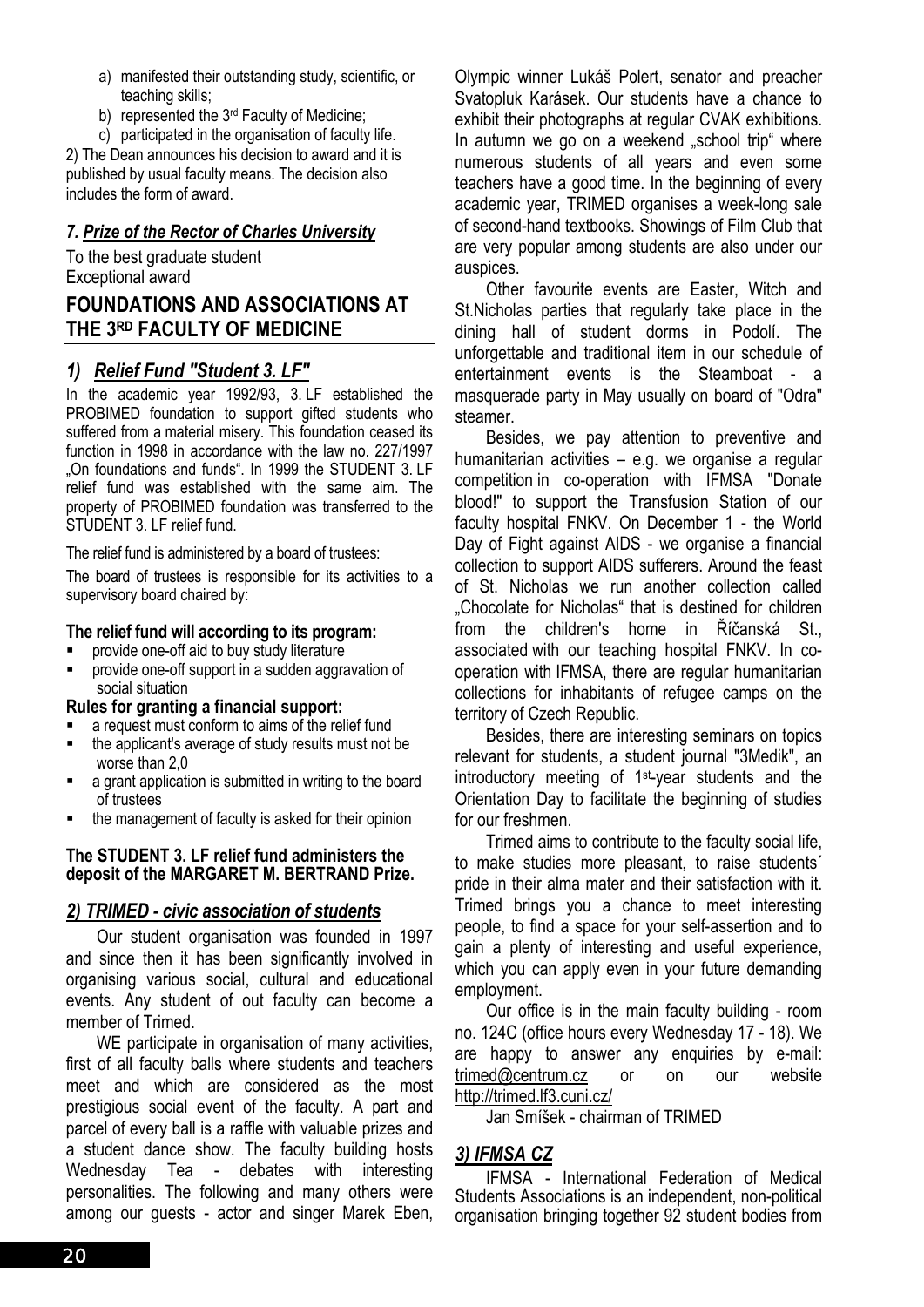88 countries of the world. It was founded in May 1951 as a result of the post-war wave of friendship among students. It is associated with UNO (United Nations Organisation) and WHO (World Health Organisation) as an international forum of medical students. The aim of IFMSA is to support international co-operation in expert education and to spread humanistic ideals. IFMSA gives medical students a chance to influence the practice and development in medicine.

#### **IFMSA in Czech Republic**

There is a national representation - IFMSA Czech Republic (IFMSA CZ), acting at all seven medical faculties in our republic. Any student of a medical faculty in CR can apply for a membership in IFMSA CZ. The membership is voluntary and free of charge. With us, you can participate in a summer elective abroad or get involved in various projects. Our local office at the 3<sup>rd</sup> Faculty of Medicine organises humanitarian collections, it co-operates with Trimed on supporting blood donation and participates in campaigns on important days (Day against AIDS, World Day of Health…). We intend to launch projects "First Aid" and "Playing against AIDS" in the future.

#### **Structure**

IFMSA activities are steered by standing committees in various areas - student exchange (clinical and research), public health (prevention not merely of civilisation diseases), reproductive health including AIDS, refugees and peace, and medical education. Every standing committee is represented in every member country by one national co-ordinator and at every faculty involved n the area by a respective local co-ordinator. The standing committees co-ordinate numerous programmes and preventive or humanitarian projects. Apart form professional monthly exchanges (about 6000 medical students world-wide are involved annually), the most famous IFMSA projects are TB Survey, Calcutta Village Project, Teddy Bear Hospital, and Romania Orphanage Project. Every year, many seminars, summer schools and trainings take place.

More on IFMSA and its projects world-wide can be found on its website www.ifmsa.org.

If you want to know more on IFMSA CZ, to become our member or to get involved in our projects, visit our web pages on www.ifmsa.cz, come to a local meeting (announced on notice boards) or come to see us in office no.124C.

#### Zuzana Elbertová, president@ifmsa.cz *4) AMSEC – Association of Medical Students of the English Curriculum*

AMSEC was founded with the aim to take care of the interests and rights of the students at the English curriculum of 3LF, CUNI. By this, we intend to improve the level of professional skills of the students and graduates, as well as increase the prosperity during the period of study.

All classes at the various levels have their representatives in the council of AMSEC. They are regularly coming together in meetings, discussing topics brought to them by the students and initiating academic proposals as well as social activities. By a close cooperation and dialogue with the faculty administration, Academic Senate, TRIMED and other relevant organs and individual persons at our faculty, we are trying to solve problems and to support and stimulate the positive aspects at our faculty. The council members, representing their respective classes, are electing the board of AMSEC. The members of the board are having the superior responsibility of progression, activity and organization of AMSEC.

## **Public Relations**

- The public is informed about faculty affairs by the Dean Doc.Svoboda .
- Information on admission procedure and study enquiires is provided by Vice–Dean doc. Janovská , Vice-Dean MUDr. Doubková
- Information on postgraduate study and scientific activity of the faculty is provided by Vice–Dean prof. Anděl
- Information on foreign affairs of the faculty is provided by Vice–Dean prof. Haninec
- Information on faculty development is provided by Dean doc. Svoboda and faculty secretary ing. Mužíková
- Information on study reforms is provided by Vice–Dean prof. Horák
- Information on medical study in English is provided by Vice–Dean doc. Samcová

In their appointed fields, the Dean and Vice– communicate with the media (press, radio, television)

## **Information Media 3rd Faculty of Medicine**

#### *VNS (Vita Nostra Service)*

Information newsletter of the 3rd Faculty of Medicine, Charles University and mandatory regulations of the Faculty management. This newsletter comes out from September to June on a week basis. Apart from regular issues, we publish special supplements on certain topics such as a list of elective and mandatory course or a vademecum. Available via computer or printed. Access from www pages of the 3rd Faculty of Medicine.

**Editor:** PhDr. Martina Hábová, tel. 267 102 547. Technical editor and electronic distribution: Ivana Ježková, tel. 267 102 106, e-mail: vns@lf3.cuni.cz

#### *Vita Nostra Servis (VNS) – English version*

The information bulletin in English brings a selection of news from the 3rd Faculty of Medicine for students of the English curriculum. It has been published since 2003 from September till June every 1-2 weeks. The number of printed copies amounts to 50, electronic full text is available at http://www.lf3.cuni.cz/english/index.html, under Documents.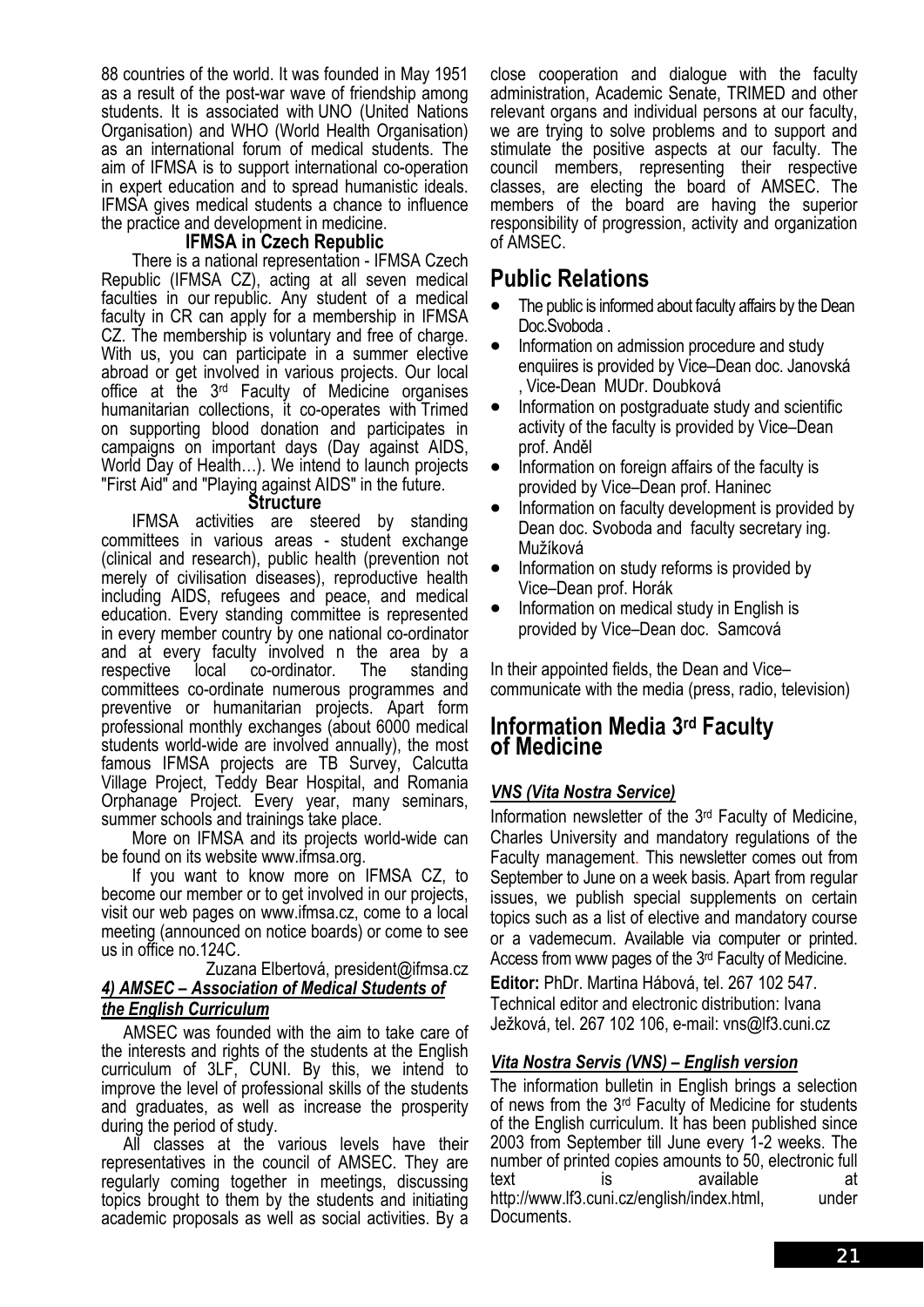Editor: PhDr. Martina Hábová, tel. 267 102 547, email: vns@lf3.cuni.cz

#### *VNR (Vita Nostra Revue)*

A magazine with a fairly general focus shedding light on the systems of education and health in the Czech Republic comes out with new articles and reflects current political and social situation in these areas.

Published 4 times a year, since 1999 accessible also on the internet as www pages of the 3rd Faculty of Medicine.

#### **Editor:**

Mgr. Marie Fleissigová, tel.: 267 102 105, e–mail: Marie.Fleissigova@lf3.cuni.cz

#### *www pages*

#### **www.lf3.cuni.cz**

Elaborate and straightforward, regularly updated information on the 3rd Faculty of Medicine.

#### **Webmaster of faculty website**

Ing. Antonín Dvořák, 267 102 552, e–mail: webmaster@lf3.cuni.cz

## **Mail Boxes for English Curriculum Students at the 3rd Medical Faculty**

The faculty has installed special mail boxes for English curriculum students at the entrance hall. These boxes serve for the students to collect their official and other mail.

## **Sport at Charles University in Prague**

The Department of Physical Education of the 2<sup>nd</sup> and 3<sup>rd</sup> Faculties of Medicine and the university sports club Medik provide for sport activities of students, teachers and employees of these faculties and their teaching hospital in Královské Vinohrady and Motol.

Most sport activities take place in a great complex of University Sports Centre in Praha-Hostivař. There are an athletic stadium, football and softball fields, 10 tennis courts, 2 volleyball courts, a hall with three basketball / volleyball courts, 2 inflatable halls, a tennis hall, two aerobic gyms, a gym for martial arts, a fitness centre and a modern 25m swimming pool.

The University Sports Centre serves not only for physical education but also for sports activities of respective university sports clubs and unions. Its advantages and availability will probably be most favoured by university students housed at the dormitory of former Vltava campus. Rector's and Dean's Sports Days have a long tradition at Charles University. Even though tournaments, competitions, and races are the main programme, taking into account all students' abilities and needs. Price of accommodation corresponds to its quality.

there is always time and space for free sporting of students and staff and for informal meeting among these. Sports Days take place under auspices of the Rector or the Dean; assistants of our department carry out their organisation and management. Students of our faculty regularly participate in competitions on university, regional and national levels (academic championships of CR). Students of the 3rd Faculty of Medicine are members of university representation teams both in individual and collective sports. Assistants from our department are among designated coaches of these teams. The VSK Medik Praha is composed of several clubs: cycling, floorball, football, skiing, canoeing, swimming, softball and volleyball. In the swimming, football and floorball clubs, there are top sportsmen (apart from students who do sports for their recreation). The former participate in academic competitions and regular competitions organised by the Czech Union of Sports. The female floorball team has been in the top Czech league since 2004 and successfully represents the VSK club and both faculties.

Apart from regular training that runs all year round, the clubs offer weekend and week-long trips and stays to their members. These events are organised either at home or abroad and are attended by both recreational and top sportsmen.

With regard to our limited spectrum of sports activities, we enable our students to take part in sports performed by clubs of other faculties of Charles University as well.

Summer courses and recreation for faculty staff are held in Dobronice, Albeř and Střelecké Hoštice sport centres. The Patejdlovka chalet in Špindlerův Mlýn and VAK chalet in Pec pod Sněžkou are used both for winter student courses and family recreation of university staff.

Information on all events organised by our department or by the VSK Medik is published in VNS and on http://www.lf3.cuni.cz/telovychova/index.htm.

Detailed info can be obtained from department staff in their office on Bruslařská 10, Praha 10 - Hostivař.

## **Halls of Residence – Dormitories**

The primary tasks of Hostels and students' hall are strictly define by Statute of Charles University in Prague, Organization rules hostels and student´s hall, following internal instruction of University.

http://www.ubytovani.cuni.cz.

There is no legal right for dormitory accommodation. Rooms are allotted according to hard–and–fast rules and criteria (e.g. commuting time, health incapacities),

This is a list of dormitories where students from Charles University are accommodated: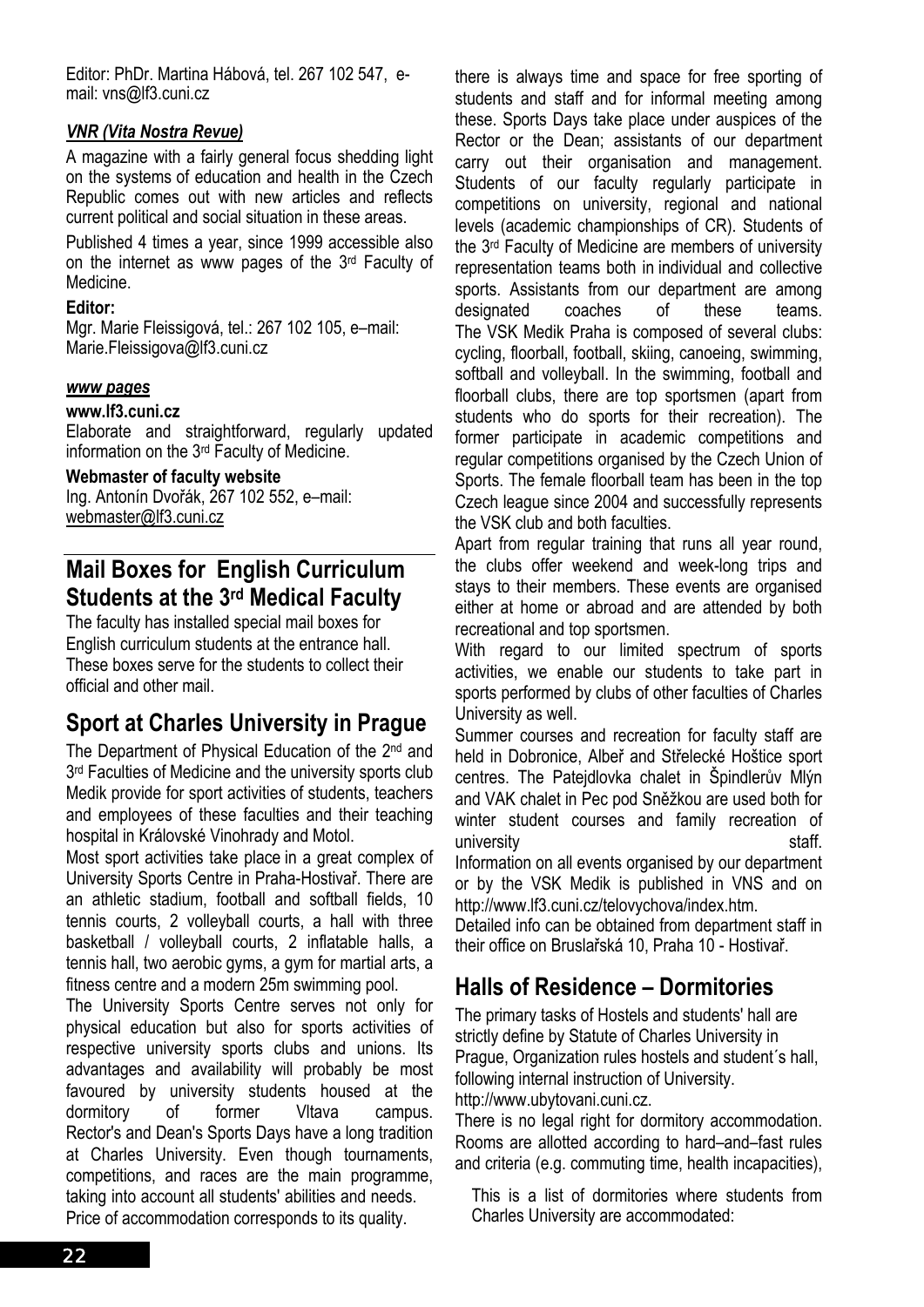**Kolej Arnošta z Pardubic**  Praha 1, Voršilská 1, tel.: 224933825 **Kolej Jednota**  Praha 1, Opletalova 38, tel.: 22421 1773–4 **Kolej Petrská**  Praha 1, Petrská 3, tel.: 222316430 **Kolej Budeč** Praha 2, Wenzigova 20, tel.: 224262795 **Kolej 17. listopadu**  Praha 8, Pátkova 3, tel.: 284685551 **Švehlova kolej**  Praha 3, Slavíkova 22, tel.: 26275018 **Kolej Hvězda**  Praha 6, Zvoníčkova 5, tel.: 220431111 **Kolej Kajetánka I. a II.**  Praha 6, Radimova 12, tel.: 233095103 **Kolej Větrník**  Praha 6, Na Větrníku 1932, tel.: 220402217 **Kolej Hostivař** Praha 10, Weilova 2, tel.: 274868757 **Kolej Otava**  Praha 4, Chemická 953, tel.: 271911453, 2711111348 **Kolej Vltava**  Praha 4, Chemická 954. tel.: 271911453, 2711111248

### **INFORMATION ON "CENTER OF SCIENTIFIC INFORMATION" (SVI) AT THE 3RD FACULTY OF MEDICINE**

#### **MAIN ACTIVITIES AND SERVICES OF SVI**

- procurement and processing of data from all kinds of local as well as foreign information for the central library as well as depositories
- in–house and long–term book–loans
- interlibrary loan service and international interlibrary loan service (for the employees of the 3rd Faculty of **Medicine**
- processing of running and retrospective background researches
- processing of publishing activities of the staff of the 3rd Faculty of Medicine
- electronic production of slides, scanning
- bibliography–information services
- reprographic services
- edition activity (VNS, VNR, www pages)

#### **1. LIST OF STUDY ROOMS AND OPENING HOURS**

#### **BOOK AND JOURNAL LOANS, STUDY ROOM WITH FREE SELECTION (Centre of Scientific Information - SVI 3. LF UK)**

(central faculty collection of book funds, incl. journal fund for students and staff free-access to storage space)

**Conjugal dormitory – for married couples with children: Kolej Hvězda**  Praha 6, Zvoníčkova 5, tel.: 220431111 **Kolej Komenského**  Praha 6, Parléřova 6, tel.: 22051 6812 **Foreign students dormitory:**  Kolej Komenského Praha 6, Parléřova 6, tel.: 22051 6812

#### **Refectories**

Students may use refectories three times a day.

## **List of Refectories**

Praha 2, Albertov 7 ARNOŠTA Z PARDUBIC Praha 1, Voršilská 1 BUDEČ Praha 2, Wenzigova 20 JEDNOTA Praha 1, Opletalova 38 KAJETÁNKA Praha 6, Radimova 6 ŠVEHLOVA Praha 3, Slavíkova 22 PRÁVNICKÁ Praha 1, Curieových 7 SPORT Praha 6, J. Martího 31 VĚTRNÍK Praha 6, K Větrníku 1 17. LISTOPADU Praha 8, Pátkova 3 PETRSKÁ Praha 1. Petrská 3 KOMENSKÉHO Praha 6, Parléřova

#### **RULES FOR BORROWING INFORMATION MATERIALS - SVI 3. LF**

The valid Rules for Borrowing Information Materials (according to the Library Act of 2001 and to the Dean´s Decree No.28/2003) are given to every student in a printed form upon enrolment. The Rules are at the same time published on the SVI website.

#### **Rules for Borrowing Information Materials in the Academic Year 2005/2006**

Before borrowing new study material for the coming academic year, the students are obliged to:

- Return all study material undamaged, and meet all solicited claims.
- Present a credit book with a corroboration of regular enrolment for the coming academic year.
- Present a barcode ID card of the 3rd Faculty of Medicine for a checkout.
- register or extend the users' rights
	- **Composition of the funds:** monographs, textbooks, journals, videocassettes, diploma papers, dissertation and habilitation theses on request, special documents, e.g. CD-ROMs, slides, subscribed e-books and e-journals – on-line full-text access; e-journals and e-books are not included in statistics of book units nor additions
	- **Size of fund in the STUDY ROOM WITH FREE SELECTION:** ca 21,000 volumes of books, 55 journals incl. 3 foreign ones, ca 200 diploma papers,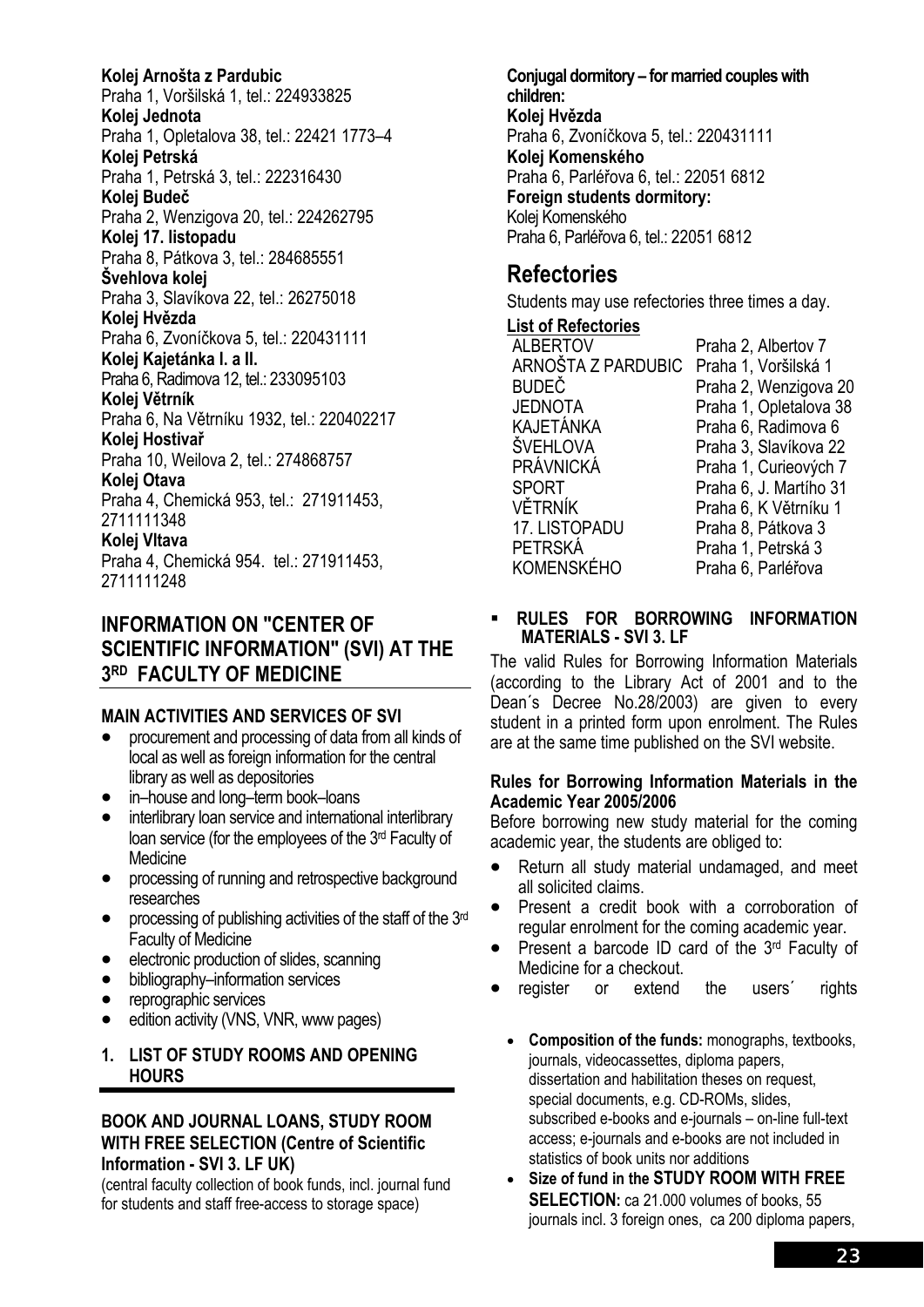ca 170 dissertation and habilitation theses, ca 58 videocassettes, special documents - ca 25, medical and biomedical e-books – 301 titles – access via Internet by computer IP, total number of e-books in all fields 1800, e-journals – ca 10.000 titles subscribed, 6 000 titles free

- **Opening hours:** Mon 8.00 12.00 + 13.00 16.00, Tue + Thu 8.00 – 18.00, Wed 8.00 – 16.00, Fri 8.00  $-14.00$
- **Number of study places: 38**

#### **GENERAL COMPUTER ROOM** – no attendant

(room no. 222) + incl. Internet access

- **number of computers: 20**
- **number of workplaces: 20**
- **access:** 6.00 22.00, every day, incl. Saturdays a Sundays

#### **COMPUTER AND STUDY ROOM FOR**

**POSTGRADUATE STUDENTS (6th floor -**Department of Medical Biophysics and Informatics) – on request, no attendant + Internet access

- **number of computers: 20**
- **number of workplaces: 20**
- **access:** daily, apart from classes, Saturdays a Sundays

**COMPUTER AND STUDY ROOM - DEPARTMENT OF PHARMACOLOGY** (5th floor) – on request, no attendant + Internet access

- **number of computers: 30**
- **number of workplaces: 50**
- **access:** daily, apart from classes, Saturdays a Sundays

#### **COMPUTER ROOM - CLINICAL DEPARTMENT OF NUCLEAR MEDICINE**

- **number of computers: 2**
- **number of workplaces: 2**
- **access:** on arrangement

#### **COMPUTER AND STUDY ROOM - DEPARTMENT OF NORMAL, PATHOLOGICAL AND CLINICAL PHYSIOLOGY AT KARLOV**

- **number of computers: 4**
- **number of workplaces: 18**
- **access:** daily, apart from classes, Saturdays a Sundays

#### **Total number of workplaces in study and computer rooms: 148**

#### **JONÁŠ LECTURE HALL**

Students can use the large lecture hall of Jonáš on the ground floor for their self-study any time apart from classes. The key is available from the porter's lodge.

• **number of workplaces: 120** 

• **access:** daily apart from classes, incl. Saturdays a Sundays, unlimited access

#### **2. NUMBER OF JOURNALS AND BOOKS AVAILABLE IN THE READING ROOM**

The reading room of SVI 3. LF offers reading on the spot and moreover **short term loans** according to the Loan Rules. The short-term loan is either overnight on weekdays or over the weekend. Any document (a book, a journal issue or volume, a special document etc. except for dissertation and habilitation papers) can thus be read by students outside the lending and reading rooms, independently of their opening hours.

- **Number of monographs in reading room:** 1859 titles
- **Journal volumes and single issues** do not fall into the reading on-the-spot category, thus students can readily borrow them according to rules – ca 5 400 units
- **Strict on-the-spot reading applies only to habilitation and dissertation papers:** 170 titles

#### **3. LIBRARY FUND**

The online catalogue of complete library fund is accessible at http://wsvi.lf3.cuni.cz/tin-bin/k6.exe Web pages of SVI 3. LF: http://wsvi.lf3.cuni.cz

Centre of Scientific Information 3. LF UK consists of a main faculty library and 50 sectional libraries in departments, divisions and clinical departments. The library subjects are foremost medicine and related biomedical disciplines, nursing, and health prevention. Since 2001, the library has shifted its acquisitions to electronic publications.

The total number of library units as of 31 December 2004 was 36.408 excluding journals and special documents + 119 subscriptions to Czech and foreign periodicals in printed form + 709 other documents. Between 2001 – 2003 a thorough revision of all library funds (both in main and sectional libraries) was carried out and more than 25.000 outdated or damaged books were discarded.

#### **Detailed composition:**

- the annual acquisition is ca 1400 monographs and other documents excluding periodicals, e-books, ejournals and databases
- .. • ca 21.000 volumes of book and textbooks in the faculty library – freely accessible to students and ca 15.000 book volumes in sectional libraries (access mediated via central faculty library on specific request)
- 119 printed journals, of these 74 Czech and 45 foreign ones
- ca 200 diploma works, ca 170 dissertation and habilitation papers, ca 58 videocassettes, ca 25 special documents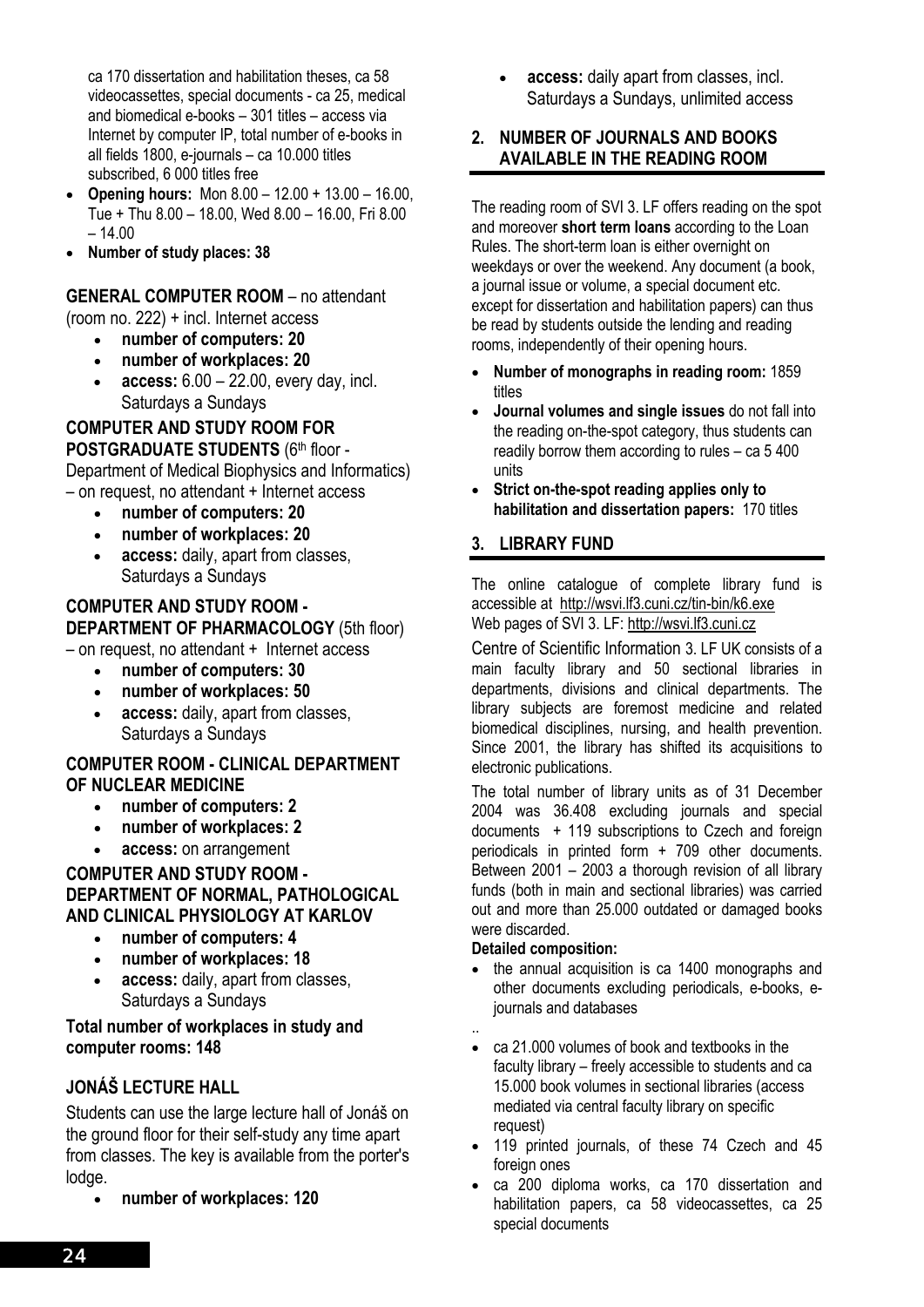- medical or biomedical e-books in full-text version 301 titles – access via Internet by computer IP - not included in statistics of volume numbers – accessible to students and staff; total e-books in all fields - 1800 full-text titles
- subscribed or freely accessible e-journals within EZB project – the portal offers easy access from one point to all full-text expert electronic journals (freeaccess e-journals – ca 6 000 titles, subscribed titles accessible only via the faculty or FNKV network or by password – ca 10 000 titles)

#### **4. NUMBER OF ELECTRONIC DATABASES**

- The total number of all accessible electronic databases is 61.
- Access at http://bi.cuni.cz, www.lf3.cuni.cz in SVI section, www.infozdroje.cz

#### **The list of databases accessible online, licence by IP or on-line**

- 1. Biological Abstracts
- 2. Biomed Central
- 3. Bibliographia Medica Cechoslovaca
- 4. Česká národní bibliografie
- 5. Daily Drug News
- 6. Ebsco
- 7. EMBASE (platforma Silver Platter)
- 8. Encyclopedia Of Library And Information Science (ELIS)
- 9. Environmental Sciences & Pollution Management Database
- 10.Eric
- 11.Evidence-Based Medicine Reviews (Cochrane Library)
- 12.Free Medical Journal
- 13.Highwire

## **ASSORTMENT OF PUBLIC AND OTHER SPECIALIZED LIBRARIES IN THE CZECH REPUBLIC:**

**Národní knihovna ČR** (National Library of CR) - 110 01 Praha 1, Klementinum 190, tel.: 221 663 111, http://www.nkp.cz

**Národní lékařská knihovna** (National Medical Library**)** - 121 31 Praha 2, Sokolská 54, tel.: 296 335 911, http://www.nlk.anet.cz

**Knihovna AV ČR** (Library of Academy of Sciences) - Praha 1, Národní 3, tel.: 224 220 384, http://www.lib.cas.cz

**Státní technická knihovna (State Technical Library) -** Praha 1, Mariánské nám. 5, tel.:221 663 111, http://www.stk.cz

**Státní pedagogická knihovna Komenského (State Paedagogical Library of Komenský)** 

Praha 1, Mikulandská 5, tel.: 224 930 119, http://www.spkk.cz

- 14. Journal Citation Reports
- 15.Kluwer
- 16.Kluwer On-Line E-Books
- 17.Leisure And Tourism Database
- 18.Library And Information Science Abstracts (LISA)
- 19.Library Literature & Info Sciences Fulltext
- 20.Lippincott, Williams & Wilkins Clinical Choice **Collection**
- 21.Lippincott, Williams & Wilkins High Impact **Collection**
- 22.MEDLINE (platforma SilverPlatter)
- 23.MEOS
- 24.Micromedex
- 25.Patrologia Latina
- 26.Proquest 5000
- 27.Serfile
- 28.Siencedirect
- 29.Spolit Spofor Spomedia
- 30.Sport Discus
- 31.Sport Discus
- 32.Spowis
- 33.Springer
- 34.Ulrich´S Web
- 35.Web Of Knowledge
- 36.Wiley Interscience (John Wiley And Sons)
- 37.Zentralblatt MATH
- 38.Zoological Abstracts
- 39.+ another 20 bibliographical, full-text or factual databases from the field of philology

#### **Databases on CD-ROM, network or local versions:**

- 1. AISLP (medication database)
- 2. BMČ (bibliography of Czech medical literature)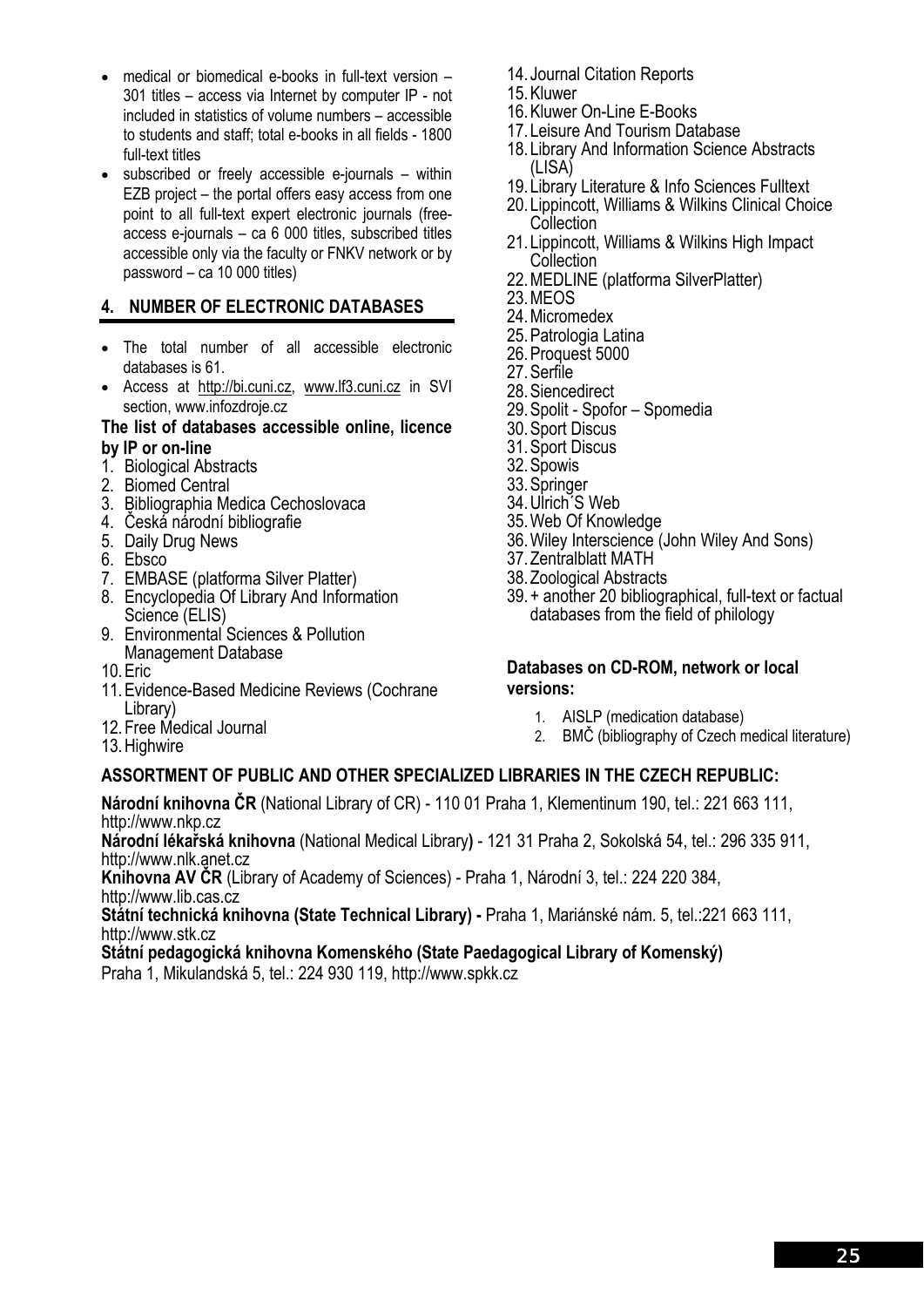## **RECOMMENDED BOOKS (CYCLE I – III)**

Actually recommended study texts and literature will be further specified by each professor in the first week of instruction. This list of literature should serve only to provide the students with general guidelines. The list gives the number of copies available at the faculty library for all students.

## **CYCLE I. - BASIC BIOMEDICAL SCIENCES (1ST-2ND YEARS)**

## **MODULE IA – STRUCTURE AND FUNCTION OF HUMAN BODY (1ST – 2ND YEAR)**

#### **BASIC TEXTBOOKS:**

#### **ANATOMY**

**Atlas of Human Anatomy** / Frank H. Netter. - 2nd ed. - East Hanover, N.J.: Novartis, 1997. - **2x**

**Atlas of Topographical Anatomy** / by Werner Platzer. - Stuttgart: Georg Thieme, 1985.

**Clinical Neuroanatomy for Medical Students** / R.S. Snell - 4th ed. - Philadelphia: Lippincott Williams and Wilkins, 1997 - **1x**

**Gray's Anatomy: The Anatomical Basis of Medicine and Surgery** / ed. P. L. Williams ; ed. board, L. H. Bannister ... [et al.]. - 37th ed. - New York: Churchill Livingstone, 1989. - **19x BIOCHEMISTRY, BIOLOGY, IMMUNOLOGY, GENETICS** 

**Harper's Biochemistry** / Robert K. Murray ... **[et al.].** - 25<sup>th</sup> ed. - Stamford: Appleton & Lange, 2000. - **24.ed. - 3x, 22.ed. - 1x** 

**Essential Cell Biology: An Introduction to the Molecular Biology Of The Cell** / Bruce Alberts ... [et al.]. - New York: Garland Publ., 1998. - **2x**

**Molecular Biology of the Cell** / Bruce Alberts ... [et al.]. - 3rd ed. - New York: Garland Publ., 1994. - **1.ed. - 1x, 4.ed. - 3x Principles of Genetics** / E. J. Gardner, Michael J. Simmons, D. Peter Snustad. - 8<sup>th</sup> ed. - New York: Wiley, 1991. - **20x**

#### **COMPLEMENTARY AND FACULTATIVE TEXTBOOKS:**

#### **ANATOMY**

**Neuroanatomy: Text and Atlas** / John H. Martin. - 2<sup>nd</sup> ed. -Stamford, Conn.: Appleton & Lange, 1996. - **1x Topographical Dissection. 3, Extremities** / Josef Stingl. - 1st ed. - Prague: Karolinum, 1997. - **9x BIOCHEMISTRY, BIOLOGY, IMMUNOLOGY, GENETICS** 

**Molecular Cell Biology. 3.0** / Harvey Lodish ... [et al.]. - New York: W.H. Freeman, 1996. - 1 CD-ROM - **3ed.-2x Biochemistry** / Pamela C. Champe, Richard A. Harvey. - 2nd ed. - Philadelphia: Lippincott-Raven, 1994. - **2x Textbook of Biochemistry: with Clinic. Correlations** / ed. T.M.Devlin. - 4th ed. - New York: Wiley-Liss, 1997.- **1x, 3ed. - 1x** 

**Essential Immunology** / Ivan M. Roitt. Peter J Delves - 10<sup>th</sup> ed. - Oxford: Blackwell Scientific Publications, 2001. - **8. ed - 21x** 

#### **HISTOLOGY AND EMBRYOLOGY**

**Basic Histology/ L.C.Junqueira, J.Carneiro, R.O.Kelley. - 9th** ed. - Stamford: Appleton&Lange, 1998. - **7.ed. - 17x, 8.ed - 1x**

**The Developing Human: Clinically Oriented Embryology** / Keith L. Moore, T.V.N. Persaud. - 6<sup>th</sup> ed. - Philadelphia:

W.B. Saunders Co., 1998. - **2x**

**Langman's Medical Embryology / T.W. Sadler. - 6th ed. - Baltimore: Williams & Wilkins, 1990. - 17x PHYSIOLOGY** 

**Practical Courses on Physiology** / Klára Bernášková ... [et al.] - Prague: 3. LF UK, 1994. - **1x**

**Textbook of Medical Physiology** / A.C. Guyton, J. E. Hall. - 9th ed. - Philadelphia: W.B. Saunders Co., 1996. - **3x, 8.ed.- 14x, 10.ed. - 1x**

**Fyziologie memorix** / R.F.Schmidt - Praha: Scientia Medica, 1993. - **4x**

**Physiology**/ Robert M. Berne, C.V. Mosby - J A MAJOR CO (MEDICAL) ISBN: 0323022251, 2003.

**Color Atlas of Biochemistry** / Jan Koolman, Klaus-Heinrich Röhm - Stuttgard, 1996. ISBN 3-13-100371-5

**HISTOLOGY AND EMBRYOLOGY** 

**Histology** / J. Sobotta, F. Hammersen. - Baltimore: Urban a Schwarzenber, 1985.

**Histology, Color Atlas of Microscopic Anatomy** / Frithjof Hammersen. - Baltimore: Urban & Schwarzenberg, 1985.

**Wheater's Functional Histology: a Text and Colour Atlas**  / H. George Burkitt, Barbara Young, John W. Heath. - 3rd ed. - Edinburgh: Churchill Livingstone, 1993.

**Human Embryology** / W.J.Larsen - 2nd ed. - New York, Edinburgh, London: Churchill Livingstone, 1997.

**Teaching Presentations***: www.lf3.cuni.cz/histologie* **PHYSIOLOGY**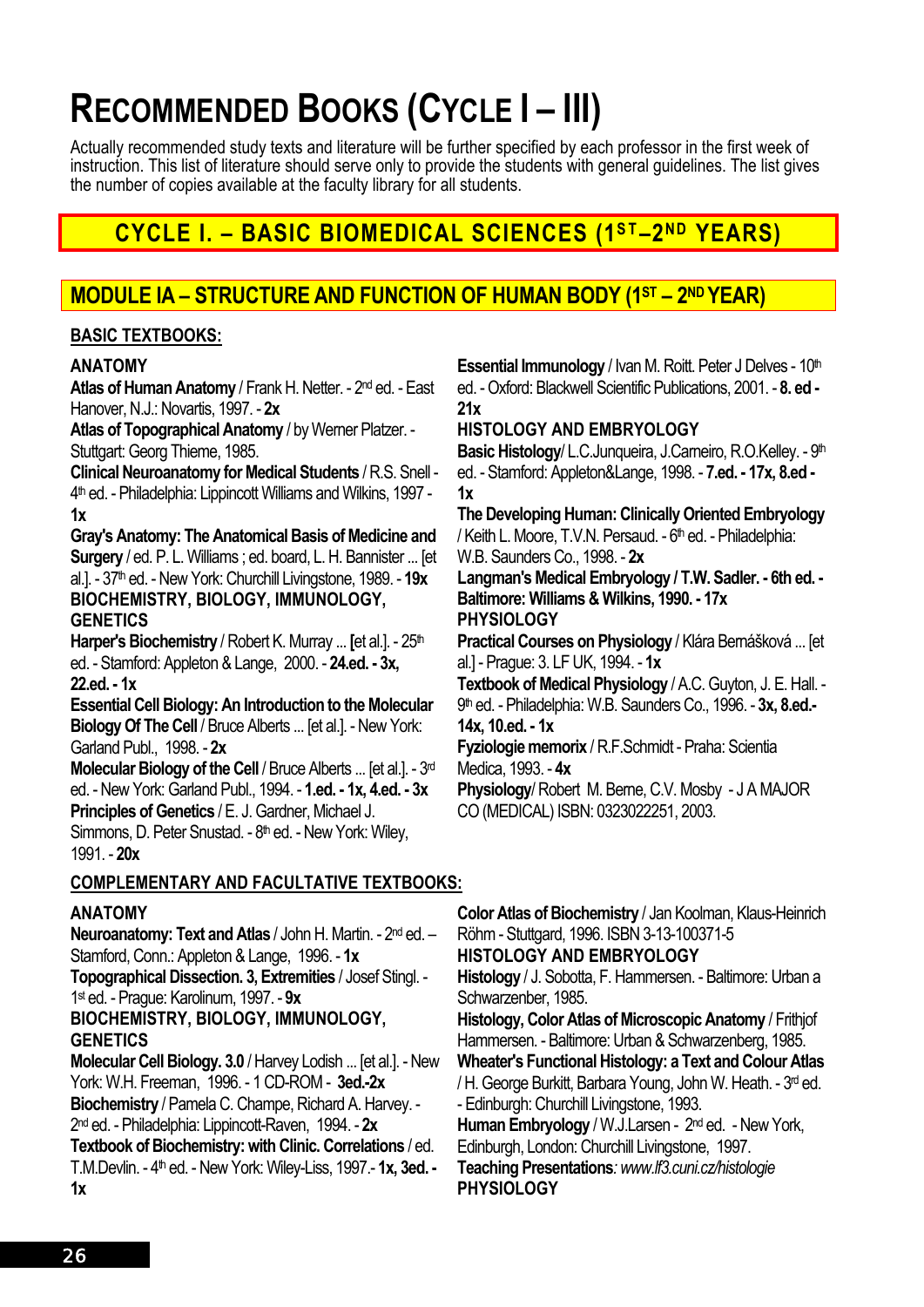**Human Physiology** / ed. R.F. Schmidt, G. Thews. - Berlin; New York: Springer-Verlag, 1983. **Physiology** / R.M. Berne, M.N. Levy. - 4<sup>th</sup> ed. - St. Louis: Mosby, 1998. - **1x**

**Struktura a funkce lidského těla** / R.Rokyta, F.Šťastný - Praha: Tigis, 2002.

## **MODULE IB – CELL BIOLOGY AND GENETICS (1ST YEAR)**

#### **BASIC TEXTBOOKS:**

#### **BIOCHEMISTRY**

**Harper's Biochemistry** / Robert K. Murray ... [et al.]. - 25<sup>th</sup> ed. - Stamford: Appleton & Lange, 2000. - **24.ed. - 3x, 22.ed - 1x** 

#### **BIOLOGY, GENETICS, IMMUNOLOGY**

**Essential Cell Biology: an Introduction to the Molecular Biology of the Cell** / Bruce Alberts ... [et al.]. - New York: Garland Publ., 1998. - **2x**

**Molecular Biology of the Cell** / Bruce Alberts ... [et al.]. - 3rd ed. - New York: Garland Publ., 1994. - **1.ed. - 1x, 4.ed. - 3x Principles of Genetics** / E.J.Gardner, M. J. Simmons, D. Peter Snustad. - 8th ed. - New York: Wiley, 1991. - **20x Essential Immunology** / I. M. Roitt. - 10<sup>th</sup> ed. - Oxford: Blackwell Scientific Publications, 2001.- **8.ed.- 21x Immunology** / Janis Kuby. - 3rd ed. - New York: W.H. Freeman, 1997. - **2.ed.- (1992) - 1x**

#### **COMPLEMENTARY AND FACULTATIVE TEXTBOOKS:**

#### **BIOCHEMISTRY**

**Biochemistry** / Pamela C. Champe, Richard A. Harvey. - 2nd ed. - Philadelphia: Lippincott-Raven, 1994. - **2x Textbook of Biochemistry: with Clinic.Correlations** / ed.T. M. Devlin. - 4th ed. - New York: Wiley, 1997. - **1x, 3ed. - 1x Color Atlas of Biochemistry** / Jan Koolman, Klaus-Heinrich Röhm - Stuttgard, 1996. ISBN 3-13-100371-5

**Metabolism at a Glance** / J.G . Salway - 2nd ed. - Blackwell Science Ltd, 1999. ISBN 0-632-05274-0 - **1x**

**BIOLOGY, GENETICS, IMMUNOLOGY** 

**Molecular Cell Biology / Harvey Lodish ... [et al.]. - 3<sup>rd</sup> ed. -**New York: Scientific American Books, 1995. - **2.ed. - 19x Molecular Cell Biology. 3.0** / Harvey Lodish ... [et al.]. - New York: W.H. Freeman, 1996. - 1 CD-ROM - **1x**

**Medical Immunology** / ed. D. P. Stites, A. I. Terr, Tristram G. Parslow. - 9thed. - London: Mc Graw-Hill, 1997. - **10.ed.- 1x**

#### **HISTOLOGY AND EMBRYOLOGY**

**Basic Histology** / L.C.Junqueira, J.Carneiro, R.O.Kelley. - 9th ed. - Stamford: Appleton & Lange, 1998. - **7.ed - 17x, 8.ed. - 1x** Langman's Medical Embryology / T.W. Sadler. - 6<sup>th</sup> ed. -

Baltimore: Williams & Wilkins, 1990. - **17x**

**The Developing Human: Clinically Oriented Embryology**  / Keith L. Moore, T.V.N. Persaud. - 6<sup>th</sup> ed. - Philadelphia: W.B. Saunders Co., 1998.- **2x**

**Histology – Lectures** / V. Konrádová et al. - Praha: UK, 1997.

#### **Genetics in Primary Care & Clinical Medicine** /

M.R..Seashore, R, S. Wappner. - 1st ed. - Stamford; Conn.: Appleton & Lange, 1996.

**Thompson & Thompson Genetics in Medicine** / Margaret W. Thompson, Roderick R. McInnes, Huntington F. Willard. - 5th ed. - Philadelphia: W.B. Saunders Co., 1991. **Molecular Genetics for the Clinician** / D.J.H. Brock. -

Cambridge: Cambridge University Press, 1993.

**Medical Immunology/ D. Stites, A.I. Terr, T.G. Parslow. - 9th** ed. - McGraw Hill, 1997. **- 10.ed - 1x**

#### **HISTOLOGY AND EMBRYOLOGY**

**Histology, Color Atlas of Microscopic Anatomy** / Frithjof Hammersen. - Baltimore: Urban & Schwarzenberg, 1985. **Wheater's Functional Histology: a Text and Colour Atlas**  / H. George Burkitt, Barbara Young, John W. Heath. - 3rd ed.

- Edinburgh: Churchill Livingstone, 1993.

### **MODULE IC – BIOPHYSICS AND INFORMATICS (1ST YEAR)**

#### **BASIC TEXTBOOKS:**

**Foundations of Behavioral Research** / F. N. Kerlinger. - 3rd ed. - Fort Worth: Harcourt Brace Coll. Publ., 1986, 1992. - **1x Ecobiophysics** / V. Slouka. - Prague: [s.n.], 1996.

**Practical Exercises in Biophysics** / V. Slouka. - Prague: 3rd Faculty of Medicine, 1997. **Radiology and Imaging for Medical Students** / David Sutton. - 7th ed. - Edinburgh: Churchill Livingstone, 1998. - **3x**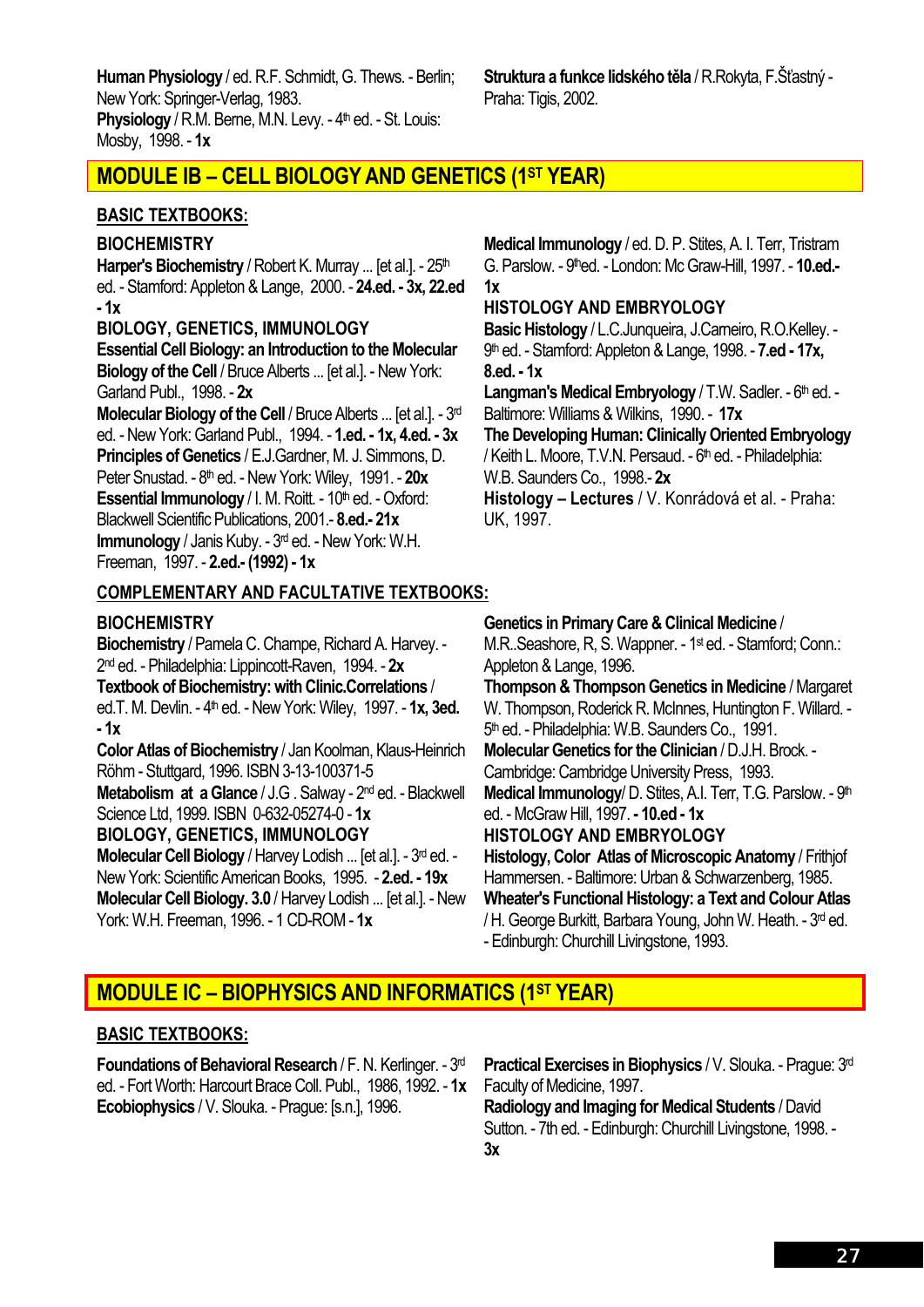## **MODULE ID – NEEDS OF THE PATIENT (1ST – 2ND YEAR)**

#### **BASIC TEXTBOOKS:**

**Communication Skills In Practice: A Practical Guide for Health Professionals** / Diana Williams. - London: J. Kingsley Publishers, 1997.

**History of Classic Philosophy** / P. Bělíček. - Praha: Bělíček, 1994.

**First Aid Manual: the Authorised Manual Of St. John Ambulance, St. Andrew's Ambulance Association, and The British Red Cross** / Andrew K. Marsden, Sir Cameron

### **MODULE IE – METHODOLOGY (2ND YEAR)**

#### **BASIC TEXTBOOKS:**

#### **BIOSTATISTICS**

**Statistical Methods in Medical Research** / P. Armitage, G. Berry. - 3rd ed. - Oxford: Blackwell Scientific Publications, 1994. – **4.ed.-1x**

**Interpretation and Uses of Medical Statistics** / Leslie E. Daly, Geoffrey J. Bourke, James McGilvray. - 4th ed. -Oxford: Blackwell Scientific Publications, 1991.

#### **EPIDEMIOLOGY**

**Epidemiology in Medical Practice** / D.J.P. Barker, C. Cooper and the late G. Rose. - 5<sup>th</sup> ed. - Edinburgh: Churchill Livingstone, 1998. - **1x, 4.ed - 1x,**

**Basic Epidemiology** / R. Beaglehole, R. Bonita, T. Kjellstroem. - Geneva: World Health Organization, 1993. - **3x FUNDAMENTALS OF SCIENTIFIC METHODOLOGY Foundations of Behavioral Research** / F.N. Kerlinger. - 3rd ed. - Fort Worth: Harcourt Brace College Publ., 1986, 1992. - **1x**

**Research Methods: a Process of Inquiry** / Anthony M. Graziano, Michael L. Raulin. - 3rd ed. - New York: Longman, 1997.

Moffat, Roy Scott. - 6<sup>th</sup> ed. - London: Dorling Kindersley, 1992. - **12x**

#### **Nursing Research: Methods, Critical Appraisal,and**

**Utilization** / [ed. by] Geri LoBiondo-Wood, Judith Haber. - 4<sup>th</sup> ed. - St. Louis: Mosby, 1998. - **5.ed.-1x Designing Clinical Research** / Stephen B. Hulley et al. - 2nd ed. - New York: Lippincot Williams & Wilkins, 2001. **IDENTIFICATION, ASSESSMENT AND MANAGEMENT OF HUMAN HEALTH RISKS Casarett and Doull's Toxicology: The Basic Science of Poisons** / editor, Curtis D. Klaassen. - 5<sup>th</sup> ed. - New York: McGraw-Hill, Health Professions Division, 1996. - **6.ed.-1x Occupational & Environmental Medicine** / Joseph LaDou. - 2nd ed. - Stamford, Conn.: Appleton & Lange, 1997. - **1x Environmental Health Criteria 210, Assessment of Risks to Human Health from Exposure to Chemicals** / WHO, Geneva, 1999

**Environmental Health Criteria 222, Biomarkers in Risk Assessment. Validity and Validation** / WHO, Geneva, 2001

### **COURSE IN LATIN MEDICAL TERMINOLOGY (1ST YEAR)**

#### **BASIC TEXTBOOK:**

**An Introduction to Greco-Latin Medical Terminology** / Dana Svobodová. - 2nd ed. - Praha: Karolinum, 1997. - **1x** 

## **COURSE IN THE CZECH LANGUAGE**

#### **BASIC TEXTBOOKS:**

**CZECH Step by Step . A Basic Course in the Czech Language for English Speaking Foreigners** / Lída Holá - 1. vyd. - Praha: Fragment, 2000, + workbook + cassettes

**New Czech Step by Step.** / Lída Holá - 1. vyd. - Praha: Akropolis, 2004, + workbook + CD

**Medical Terminology: A short course /**Davi-Ellen Chabner – Philadelphia/London : W.B. Saunders Comp., 1991

**Needs of Patients.Czech-English Phrasebook for Beginners** / D. Grundová. - Praha: Eurolex Bohemia, 2004.

**Czech for Medical Students: A Manual** / Iveta Čermáková. - Prague: Psychiatrické centrum Praha, 1995. - **14x** 

**Čeština pro mediky / Czech for Medical Students online:** *www.lf3.cuni.cz/cestina*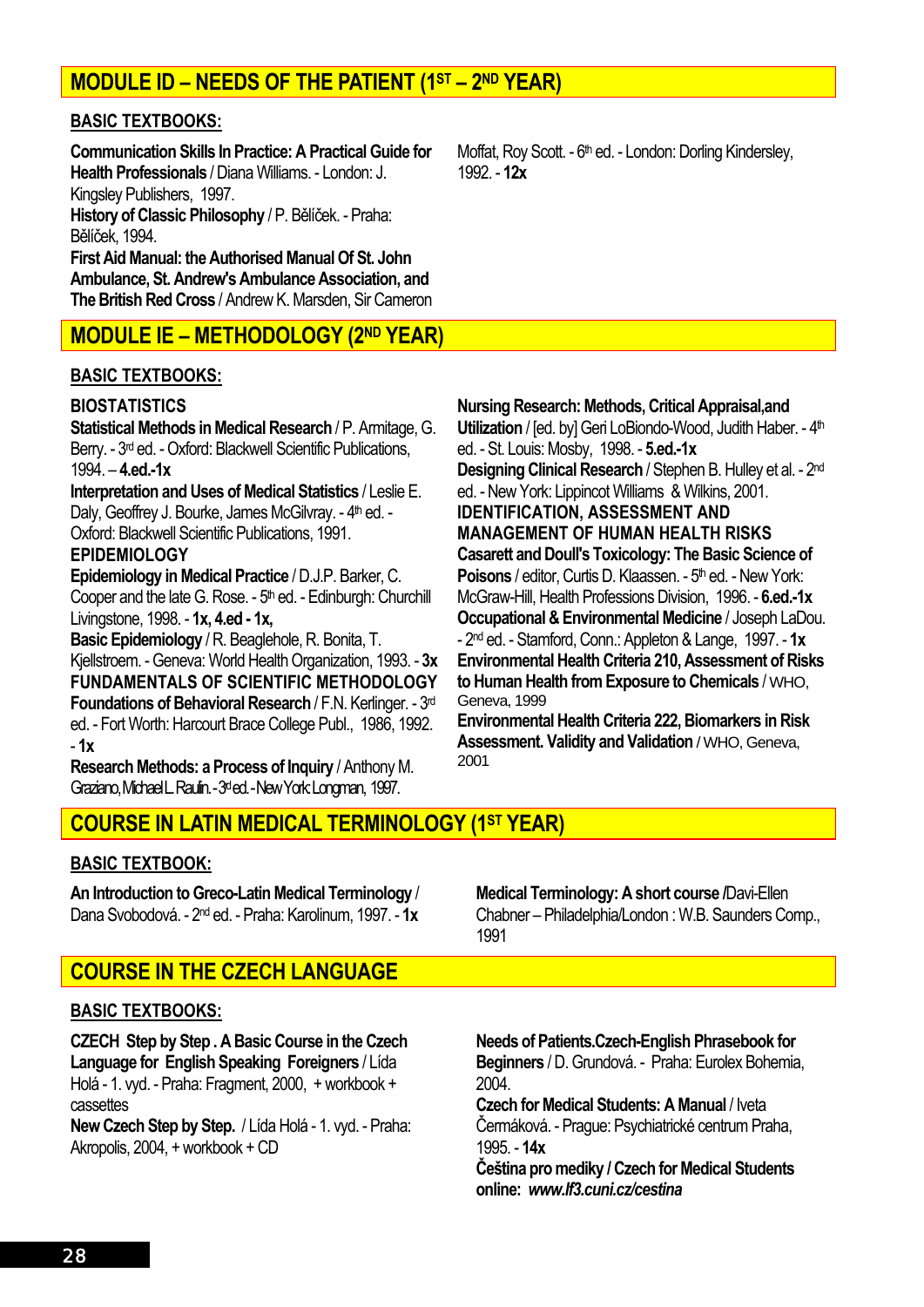#### **COMPLEMENTARY AND FACULTATIVE TEXTBOOKS:**

**Map of Czech Grammar / S. Soják, C. Guilds. - Dubicko: INFOA, 1995.**

**Anglicko-český/česko-anglický lékařský slovník** / Věra Topilová - Praha: Grada Publishing, 1999. - **1x** 

## **CYCLE II. - PRINCIPLES OF CLINICAL MEDICINE (3TH-4TH YEARS)**

## **MODULE IIA – THEORETICAL FOUNDATIONS OF CLINICAL MEDICINE (3RD YEAR)**

#### **BASIC TEXTBOOKS:**

**GENETIC DISORDERS** 

**Genetics in Medicine** /Thompson & Thompson . - 6<sup>th</sup> ed. -Elsevier, 2004. – **4.ed. 2x**

**MICROBIOLOGY** 

**Medical Microbiology** / Cedric Mims ... [et al.]. - 2nd ed. - London: Mosby, 1998. - **1.ed - 20x,**

**Jawetz, Melnick , Adelberg's Medical Microbiology** /

G.F.Brooks, Janet S. Butel, L.Nicholas Ornston McGraw - Hill/Appleton & Lange - 22nd ed. - 2001. ISBN: 0838562981 **www pages Department of Microbiology** -

*http://www.volny.cz/bacter/* and

*http://www.lf3.cuni.cz/ustavy/mikrobiologie/engl/index.html*  **PATHOLOGY** 

#### **COMPLEMENTARY AND FACULTATIVE TEXTBOOKS:**

#### **GENETICS DISORDERS**

**Emery's Elements of Medical Genetics** / R. F. Mueller, I. D. Young. - 11<sup>th</sup> ed. - Churchill Livingstone., 2002. - 9.ed. **1x**

**Principles of Medical Genetics** / T. D. Gelehrter , F. S. Collins, D. Ginsburg. - 2nd ed. – Williams & Wilkins, 1998. – **1x**

**Medical Genetics** / G. H. Sack Jr. - MrGraw-Hill, 1999. – **1x**

#### **PATHOLOGY**

**Robbins Pathologic Basis of Disease** / Ramzi S. Cotran, Vinav Kumar. Tucker Collins. - 6<sup>th</sup> ed. - Philadelphia: W.B. Saunders Co., 1999. - **1x, 4.ed. - 19x**

**Concise Pathology** / P. Chandrasoma, Clive R. Taylor. - 3rd ed. - Stamford, Connecticut:: Appleton & Lange, 1998.

**General and Systemic Pathology** / J.C.E. Underwood. - 3<sup>rd</sup> ed. - Edinburgh, London, New York, Philadelphia, St Louis, Sydney Toronto: Churchill Livingstone, 2000. **PATHOPHYSIOLOGY** 

**Clinical Medicine** / Kumar, Parveen, Clark, Michael. - Elsevier, Saunders, 2002, ISBN: 0702025798

**Basic Pathology** / V. Kumar, Ramzi S. Cotran, Stanley L. Robbins. - 6<sup>th</sup> ed. - Philadelphia: W.B. Saunders Co., 1997. -**2x**

#### **PATHOPHYSIOLOGY**

**Textbook of Medical Physiology** / C. Guyton, J.E. Hall - 9th ed. - Philadelphia: Saunders, 1996. - **3x, 8.ed. - 14x Pathophysiology** / Porth, Carol Mattson Concepts in Altered Health States Kunert, Mary Pat Lippincott, Williams & Wilkins J A MAJORS (VIRTUAL) 2002, ISBN: 0781728819 **Essentials of Pathophysiology** / Kaufman McKee Kaufman, Christian E. Lippincott Williams & Wilkins J A MAJORS (VIRTUAL) ISBN: 0316484059 **PHARMACOLOGY** 

Pharmacology / H.P. Rang, M.M. Dale, J.M. Ritter. - 4<sup>th</sup> ed. -Edinburgh: Churchill Livingstone, 1999. - **3.ed - 1x (1995)**

#### **PHARMACOLOGY**

**Medical Pharmacology at a Glance** / Michael J. Neal. - 3rd ed. - Oxford: Blackwell Science, 1997. - **4.ed.-1x Pharmacology**. **Lippincott's Illustrated Reviews** / M. J. Mycek, et al.. - 2<sup>nd</sup> ed. - Lippincott-Raven, 1997. **Goodman&Gilman's the Pharmacological Basis of Therapeutics** / ed. by Joel G. Hardman and Lee E. Limbird.  $-10$ <sup>th</sup> ed. - McGraw-Hill, 2001. **British National Formulary No. 43** [or higher] / BMJ Books, March 2002 [or more recent ed.] Basic & Clinical Pharmacology / B.G.Katzung. - 8th ed. -Lange Medical Books/McGraw-Hill, 2001. - **1x, 5.ed.-18x, 7.ed.-2x Pharmakologie und Toxikologie** / Lullmann H., Mohr K., Wehling M., - 14<sup>th</sup> ed. - George Thieme Verl., 1999. **IMMUNOLOGY Essential Immunology/ I. M. Roitt. - 10th ed. - Oxford:** Blackwell Scientific Publications, 2001. - **8.ed.- 21x** 

## **MODULE IIB – CLINICAL PROPEDEUTICS (3RD YEAR)**

**BASIC TEXTBOOKS:** 

**DERMATOVENEROLOGY**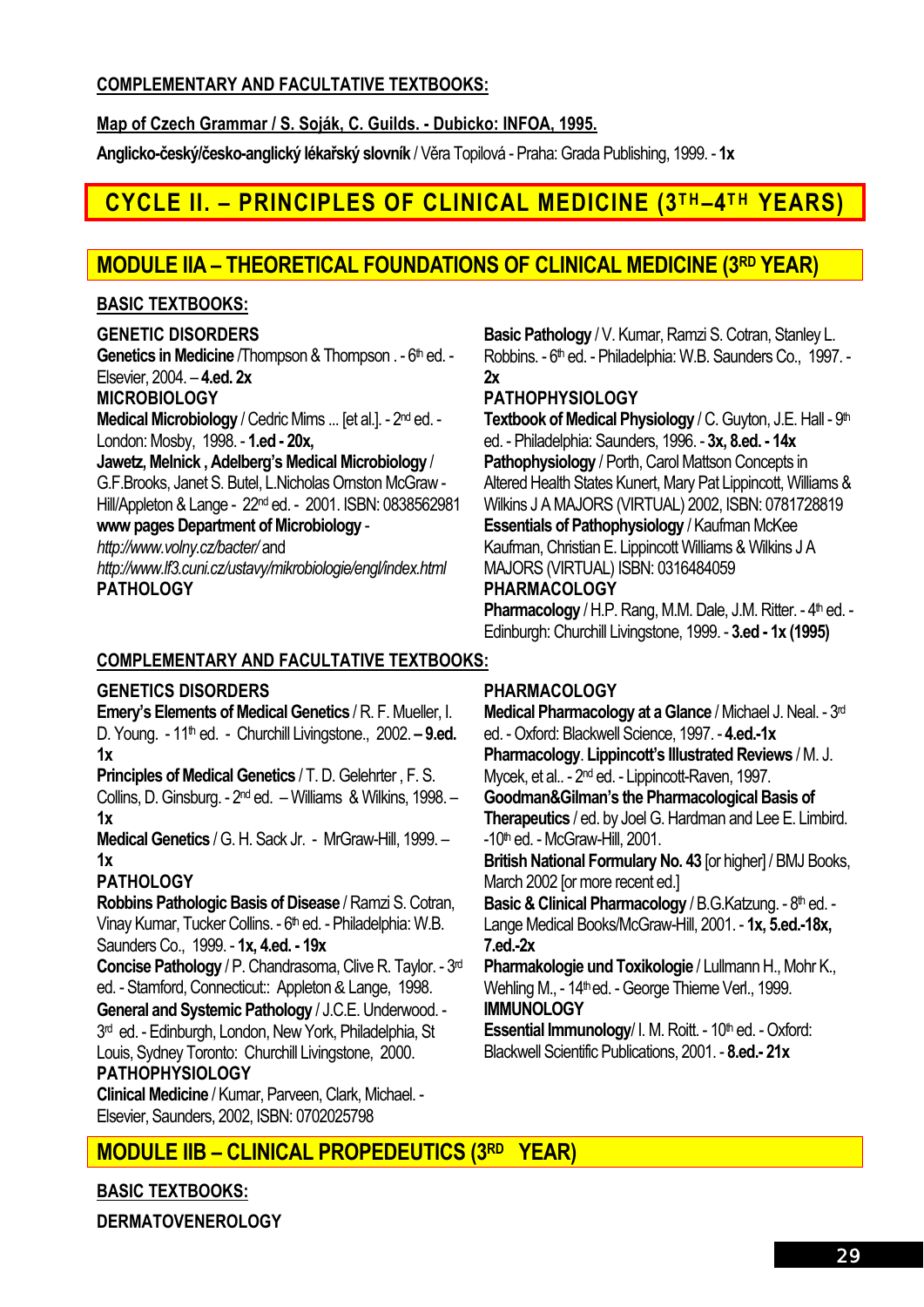**Principles of Dermatology**/ D. P. Lookingbill, James G. Marks-jr - 2nd ed. - Philadelphia, London: W.B. Saunders, 1993. - **3x**

#### **GYNEACOLOGY AND OBSTERICS**

**Obstetrics by ten Teachers**/ ed. by Geoffrey Chamberlain. - 16th ed. - London: Arnold, 1997, 1995. - **4x, 17.ed-3x** 

**Gynaecology by Ten Teachers/ G.Chambrelain - 17th ed. -**London: Hodder Arnold, 2000. - **3x, 16.ed.-5x** 

#### **INTERNAL MEDICINE**

**Physical Examination in Internal Medicine** / L. Chrobák, T. Gral, J. Kvasnička et al. - 1st ed. - Praha: Grada Publ., 1997. - **1x**

**Clinical Examination** / Owen Epstein et al - 2nd ed. - London-Philadelphia: Moshby, 1997. - **1x**

**Clinical Examination (a Systemic Guide to Physical Diagnosis)** / N.J. Talley, S O´Connor - 2nd ed – Oxford: Blackwell Scie.Publ., 1992. **- 19x**

#### **NEUROLOGY**

**Neurology** / Raymond D. Adams, Maurice Victor, Allan H. Ropper. - 6<sup>th</sup> ed. - New York: McGraw-Hill, Health Professions **Clinical Skills in Neurology** / Michael J. G. Harrison - Oxford: Butterworth - Heinemann, 1996. - **1x Neurology** / Marco Mumenthaler, Heinrich Mattle -

#### Stuttgart: Georg Thieme Verlag - **6x**

**Neurology and Neurosurgery Illustrated** / Kenneth W.Lidsay, Ian Bone, Robbin Callander - Edinburgh: Churchill Livingstone, 1991 and later on - **3.ed.(1997)-1x Principles Division** - 1997. - **6.ed. z CD - 1x** 

#### **OPHTALMOLOGY**

**Ophthalmology: A Primer for Medical Students and Practitioners** / Calbert I. Phillips, Charles V. Clark, Shigeo Tsukahara. - London: Bailliére Tindall, 1994. - **1x**

### **OTORHINOLARYNGOLOGY**

**Ear, nose, and throat diseases: a pocket reference** / Walter Becker, Hans Heinz Naumann, Carl Rudolf Pfaltz. - 2nd, rev. ed. - Stuttgart:: Georg Thieme, 1994. - **2x PEDIATRICS** 

**Nelson Essentials of Pediatrics** / [ed. by] Richard E. Behrman, Robert M. Kliegman. - 3rd ed. - Philadelphia: W.B. Saunders Co., 1998. - **1x** 

**Nelson Essentials of Pediatrics** / [ed. by] Richard E. Behrman, Robert M. Kliegman. -4th ed. - Philadelphia: W.B. Saunders Co., 2002.

#### **PSYCHIATRY, PSYCHOLOGY**

**Kaplan and Sadock´s Synopsis of Psychiatry** / Benjamin J. Sadock, Harold I. Kaplan. - 8<sup>th</sup> ed. - Baltimore: Williams & Wilkins, 1998. - **2x** 

**Oxford Textbook of Psychiatry** / Michael Gelder, et al. - Oxford University Press, paperback – 1996.

**Symptoms in the Mind / Andrew Sims. - WB Saunders.** 1995. - **3.ed.-1x(2003)**

#### **SURGERY**

**Basics in General Surgery** / M. Tvrdek et al. - Praha: 3. LF UK, 1994. - **1x**

## **MODULE IIC – BASIC CLINICAL PROBLEMS (3RD – 4TH YEAR)**

#### **BASIC TEXTBOOKS:**

#### **ANAESTHESIOLOGY AND CRITICAL CARE MEDICINE**

**ABC of Major Trauma** / ed. D. Skinner, Peter Driscoll and Richard Earlam. - 2nd ed. - London: BMJ Publ. Group, 1996. - **1x**

**Anaesthetic Algorithms** / ed. R.F. Armstrong, W. Aveling, E.M. Grundy. - Oxford: Oxford University Press, 1996. **Checklist Intensive Care Medicine: Including Poisoning** / H.P. Schuster, T. Pop, L.S..Weilemann. - Stuttgart: Georg Thieme, 1990.

**Critical Care Medicine - the Essentials** / John J. Marini, Arthur P. Wheeler. - 2nd ed. - Williams & Wilkins, 1997. - **1x**

**Key Topics in Anesthesia** / Timothy M. Craft, Paul M. Upton, Douglas G. Martz. - St. Louis: Mosby-Year Book, 1995. - **1x**

**Resuscitation - Special Issue International Guidelines 2000 for CPR and ECC - A Consensus of Science** / August 23, 2000, 46 (1-3) 1 - 448, Elsevier

**CLINICAL BIOCHEMISTRY AND** 

#### **PATHOBIOCHEMISTRY**

**Harper's Biochemistry / Robert K. Murray ... (et al.) - 25.<sup>th</sup>** ed.- Stamford: Appleton & Lange, 2000. - **24.ed. - 2x, 22.ed. - 1x** 

**Textbook of Biochemistry: with Clinical Correlations** / T. M. Devlin - 5th ed. - New York: Wiley&Sons, 2001. - **1x, 3ed. - 1x**

#### **DERMATOVENEROLOGY**

**Lecture Notes on Dermatovenerology** / František Záruba. - 1st ed. - Praha: Státní pedagogické nakladatelství, 1990. - **6x**

**Principles of Dermatology** / D. P. Lookingbill, James G. Marks, Jr. - 2nd ed. - Philadelphia: W.B. Saunders Co., 1993. - **2x**

#### **FORENSIC MEDICINE**

**Simpson's Forensic Medicine / B. Knight. - 11th ed. -**London: Arnold, 1997. - **1x**

#### **INTERNAL MEDICINE**

**Textbook of Medicine** / R. L. Souhami, J. Moxham - 4<sup>th</sup> ed - Edinburgh:Churchill Livingstone, 2002. - **2.ed. - 17x, 1.ed-2x**

**Handbook of Dialysis** / ed. John T. Daugirdas, Todd S. Ing. - 2nd ed. - Boston: Little, Brown, 1994.- **1x**

**Cecil Essentialsof Medicine** / ed.T. E. Andreoli , Ch. C.J. Carpenter, R..C.Griggs, J. Loscalzo - 6<sup>th</sup> ed. - 2004.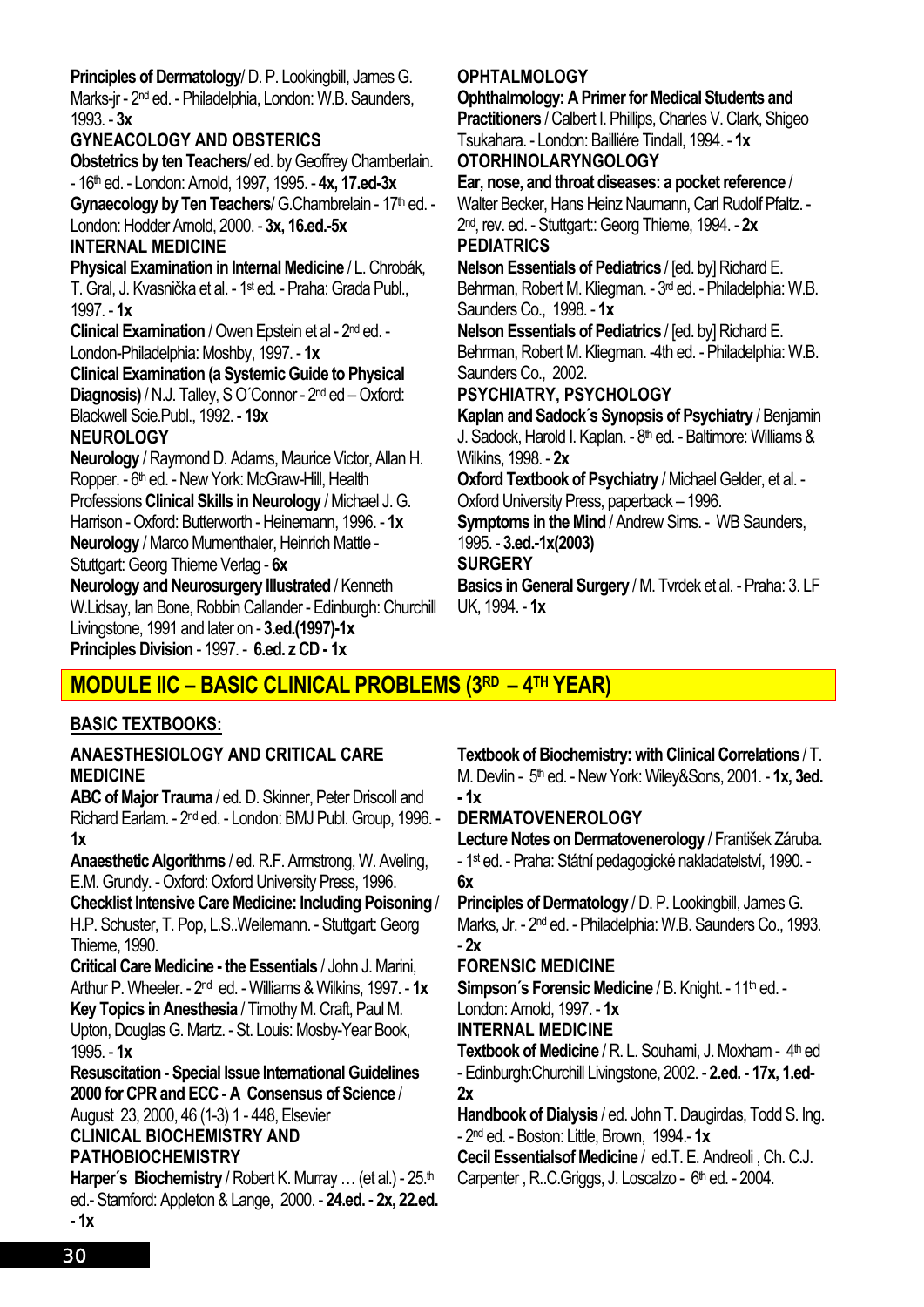#### **Heart disease. A textbook of Cardiovascular Medicine** /

E.Braunwald.- 6<sup>th</sup> ed.- W.B.Saunders Company p.2297-2002.

#### **IMMUNOLOGY**

**Medical Immunology** / ed. Tristram G. Parslow, Daniel P. Stites, Abba I. Terr. - 10<sup>th</sup> ed. - London: Mc Graw-Hill, 2001. -**1x**

**Essentials of Clinical Immunology** / H.Chapel,

M.Haeney, S.Misbah, N.Snowden. - 4<sup>th</sup> ed - Oxford: Blackwel Science, 1999.

#### **MICROBIOLOGY, INFECTIOUS DISEASES**

**Cases in Medical Microbiology** / P.T.Gilligan, M.L.Smiley, D.S.Shapiro - 2nd ed. - Washington: ASM Press, 2002, ISBN 1-55581-207-4.

**Medical Microbiology** / Cedric A. Mims... [et al.]. - 2nd ed. - London: Mosby-Year Book Europe, 1998. - **1.ed - 19x**

## **www pages Department of Microbiology** -

*http://www.volny.cz/bacter/* 

**Diseases of Infection** / N.R.Grist....[et al.] - New York: Oxford University Press, 1994. - **1x**

**Infectious Disease** / B. A. Bannister, Norman T. Begg, Stephen H. Gillespie. - 2<sup>nd</sup> ed. - Oxford: Blackwell Science, 2000. - **3x**

**Control of Communicable Diseases Manual** / James Chin (editor) - 17<sup>th</sup> ed. - American Public Health Association, 2000.

#### **NEUROLOGY**

**Principles of Neurology** / Raymond D. Adams, Maurice Victor, Allan H. Ropper. - 6<sup>th</sup> ed. - New York: McGraw-Hill, Health Professions Division, 1997. - **6.ed. z CD - 1x Clinical Examinations in Neurology** / Members of the department of Neurology, Mayo - St. Luis: Mosby Year Book, 1991.

#### **NUCLEAR MEDICINE**

**A Clinician´s Guide to Nuclear Medicine**/Taylor A, Schuster DM, Alazraki N. - Society of Nuclear Medicine, 2000.

**Essentials of Nuclear Medicine Imaging**/ Mettler FA, Guiberteau MJ - WB Saunders comp., 1998.

**Fundamentals of Nuclear Medicine**/ N. P. Alazraki, F. S. Mishkin. - 2nd ed. - New York: Soc. of Nuclear Medicine, 1988. - **9x**

#### **OTORHINOLARYNGOLOGY**

**Ear, Nose and Throat Diseases**/ W.Becker, H.H.Naumann, C.R.Pfaltz: Thieme, 1994. - **2x**

**PATHOLOGY** 

**Basic Pathology** / Vinay Kumar et al. - 6th ed. - Philadelphia: W.B. Saunders Co, 1997. - **2x** 

#### **ONCOLOGY**

**Manual of Clinical Oncology**/ International Union Against Cancer; ed. R..R..Love... [et al.]. - 6<sup>th</sup>ed. - Berlin: Springer 1994.-**9x**

#### **PATHOPHYSIOLOGY**

**Textbook of Medical Physiology** / C. Guyton, J.E. Hall - 9th ed. - Philadelphia: Saunders, 1996. - **3x, 8.ed. - 14x**

**Essentials of Pathophysiology** / C.E. Kaufmann, P.A. McKee - 1st ed. - Philadelphia: Lippincott, Williams-Wilkins, 1996.

#### **PHARMACOLOGY**

**Pharmacology / H.P. Rang, M.M. Dale, J.M. Ritter. - 4th ed. -**Edinburgh: Churchill Livingstone, 1999. - **3.ed - 1x (1995) British National Formulary No. 43** [or higher]/ BMJ Books, March 2002 [or more recent ed.]

#### **PEDIATRICS**

**Nelson Essentials of Pediatrics** / Behrman, Kliegman - 3rd ed. - Saunders Company, 1998. - **1x** 

**Nelson Essentials of Pediatrics** / [ed. by] Richard E. Behrman, Robert M. Kliegman. -4th ed. - Philadelphia: W.B. Saunders Co., 2002.

#### **PHYSIOLOGY**

**Textbook of Pain** / ed. by Patrick D. Wall, Ronald Melzack. - 4th ed. - Edinburgh: Churchill Livingstone, 1999. - **3.ed - 2x Textbook of Medical Physiology** / A.C. Guyton, J.E. Hall. -

9th ed. - Philadelphia: W.B. Saunders Co., 1996. - **3x, 8.ed. - 1x**

#### **PREVENTIVE MEDICINE**

**Medical Hygiene** / Lener et al. - Praha: Karolinum, 1997. - **10x**

**Occupational Medicine** / C.Zenz(ed.) - Chicago: Year Book Medical Publ., 1988.

#### **PSYCHIATRY, PSYCHOLOGY**

**Kaplan and Sadock´s Synopsis of Psychiatry** / Benjamin J. Sadock, Harold I. Kaplan. - 8<sup>th</sup> ed. - Baltimore: Williams & Wilkins, 1998. - **2x, 7.ed. 1x** 

**Oxford Textbook of Psychiatry** / Michael Gelder, et al. - Oxford University Press, paperback – 1996.

**Symptoms in the Mind** / Andrew Sims. - WB Saunders, 1995. - **3.ed.-1x(2003)**

**Health Psychology: Biopsychosocial Interactions** / Edward P. Sarafino. - 3rd ed. - New York: Wiley, 1998. - **2x RADIOLOGY** 

**Radiology and Imaging for Medical Students** / David Sutton - 7th ed. - Edinburgh: Curchill Livingstone, 1998 - **3x SURGERY** 

**Microsurgery: Transplantation - Replantation** / Harry J. Buncke. - Malvern: Lea & Febiger, 1991.

**Grabb & Smith's Plastic Surgery** / ed. S.J. Aston, R. W. Beasley, Ch.H.M. Thorne. - 5<sup>th</sup> ed. - Philadelphia: Lippicott-Raven Publishers, 1997. - **1x**

**Plastic Surgery: Principles and Practice** / M.J. Jurkiewicz ... [et al.]. - St. Louis: Mosby, 1990.

**Oxford Textbook of Surgery** / P.J.Morris, W.C.Wood. - Oxford, New York: Oxford University Press, 2000.

#### **ORTHOPAEDY**

**Outline of Orthopaedics** / John Crawford Adams, David L. Hamblen. - 14<sup>th</sup> ed. - Edinburgh: Churchill Livingstone, 2001. ISBN 0-443-07024-5. - 12th ed. 1995. - **2x** 

**Practical Fracture Treatment / Ronald McRae. - 4th ed. -**Edinburgh: Churchill Livingstone, 2002. ISBN 0-443-07038- 5. - 3rd ed . 1998 - **2x,** 2002 **– 1x**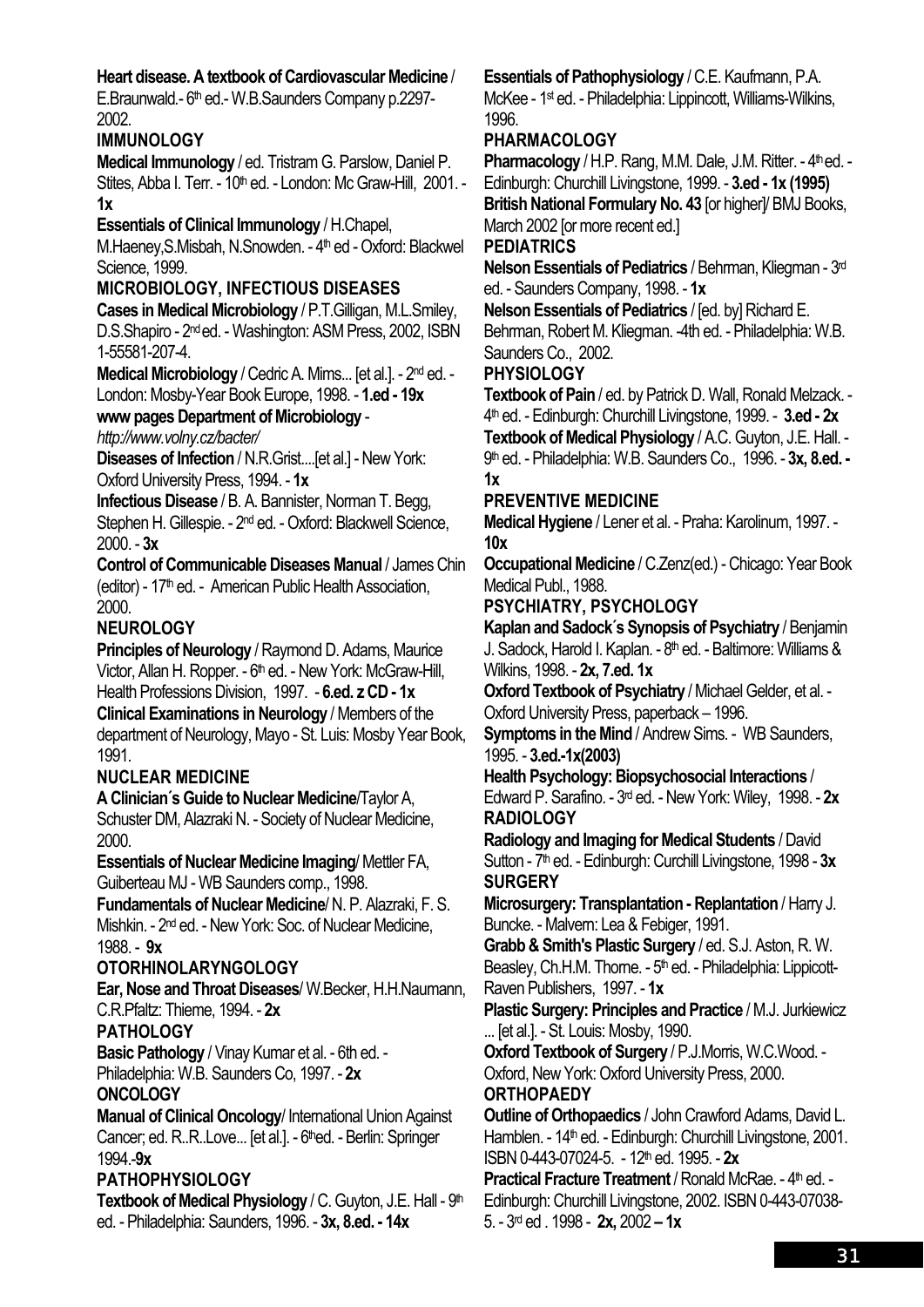**Textbook of Disorders and Injuries of the Musculoskeletal System: an Introduction to Orthopaedics, Fractures, and Joint Injuries, Rheumatology, Metabolic Bone Disease, and Rehabilitation** / Robert Bruce Salter. - 3rd ed. - Baltimore: Williams & Wilkins, 1999. - **2x Current Diagnosis and Treatment in Orthopaedics**  / Skinner. -- 3rd ed. McGrawhill, 2003. - ISBN 0-071- 12413-6. **STOMATOLOGY Pocket Atlas of Oral Diseases** / George Laskaris. - Stuttgart: GTV, ISBN 3-13-107471-X, New York: TMP, 1998 - ISBN 0-86577-635-0. **Oxford Handbook of Clinical Dentistry** / L. Mitchell, D. A. Mitchell. - Oxford: University Press, ISBN 0-19-262963-8. **Stomatology for Students of General Medicine** / Jan Kilian and coll. – Charles University in Prague: Karolinum Press, 2003. - ISBN 80-246-0471-X - (2002)**-3x COMPLEMENTARY AND FACULTATIVE TEXTBOOKS: Journals: Pain, European Journal of Pain Gynaecology by ten Teachers** / ed. by Geoffrey Chamberlain. - 16th ed. - London: Arnold, 1997, 1995. - **5x, 17.ed.-3x Pathophysiologic Foundations of Critical Care** / editors, Michael R. Pinsky, Jean-François A. Dhainaut. - Baltimore: Williams & Wilkins, 1993. **Principles of Critical Care** / ed. J. B. Hall, G.A. Schmidt, Lawrence D.H. - 2nd ed. - New York: McGraw-Hill, Health Professions Division, 1998. **Textbook of Anaesthesia** / ed.by A.R.Aitkenhaed, D.J. Rowbotharn, G. Smith - 4<sup>th</sup>ed. - Churchil Livingstone, 2001. **Goodman&Gilman's the Pharmacological Basis of**  Therapeutics / ed. J. G. Hardman, L.E. Limbird. -10<sup>th</sup> ed. -McGraw-Hill, 2001. **Melmon and Morrelli's Clinical Pharmacology** / S.G. Carruthers, B.B. Hoffman, Melmon K.L. Nierenberg D.W. - 4th ed. - McGraw-Hill, 2000. **Basic & Clinical Pharmacology / ed. B.G. Katzung. - 8th** ed. - Lange Medical Books/McGraw-Hill 2001.- **1x,5.ed.- 18x, 7.ed.-2x Pharmakologie und Toxikologie** / Lullmann H., Mohr K., Wehling M. - 14. ed. - George Thieme Verlag, 1999. **Pharmacology, Lippincott's Illustrated Reviews** / M. J. Mycek et al. - 2<sup>nd</sup> ed. - Lippincott-Raven, 1997. **Medical Pharmacology at a Glance** / M. J. Neal. - 3rd ed. - Blackwell Science, 1997. **Widmann´s Clinical Interpretation of Laboratory Test** / R.A.Sacher, R.A.McPherson, J.M.Campes - F.A.Davis Comp. 1997. -**11.ed.-1x Lehrbuch der Klinischen Chemie und Pathobiochemie** / Greiling H., Gressner A.M. - Schattauer, 1995. **Harrison's Principles of Internal Medicine** / editors, Anthony S. Fauci ... [et al.]. - 15<sup>th</sup> ed. - New York: McGraw-Hill, Health Professions Division, 2001. - **12.ed. - 1x, 14.ed - 1x**

## **COURSE IN THE CZECH LANGUAGE – COMMUNICATION WITH PATIENTS (3RD YEAR)**

#### **BASIC TEXTBOOK:**

**Czech for Medical Students: A Manual** / Iveta Čermáková.- Prague: Psychiatrické centrum Praha, 1995. - **14x** 

**Čeština pro mediky / Czech for Medical Students online:** *www.lf3.cuni.cz/cestina*

**COMPLEMENTARY AND FACULTATIVE TEXTBOOKS:** 

**Anglicko-český/česko-anglický lékařský slovník / Věra Topilová Praha: Grada Publishing, 1999. - 1x**

## **COURSE IN MEDICAL PSYCHOLOGY AND PATHOPSYCHOLOGY (4TH YEAR )**

#### **BASIC TEXTBOOKS:**

**Health Psychology: Biopsychosocial Interactions** / Edward P. Sarafino. - 2nd or 3rd ed. - New York: Wiley, 1998.

**Psychology in Action / Karen Huffman, Mark Vernoy,** Judith Vernoy. - 3rd ed. - New York: Wiley, 1994. - **18x,**   $6ed - 2x$ **Personality Disorders in Modern Life /** Millon, T. et al. - New York: Wiley 2000. – **2x**

#### **COMPLEMENTARY AND FACULTATIVE TEXTBOOKS:**

**Essentials of Psychology. / Saul Kassin - Upper Saddle River, N. J: Pearson Education, 2004**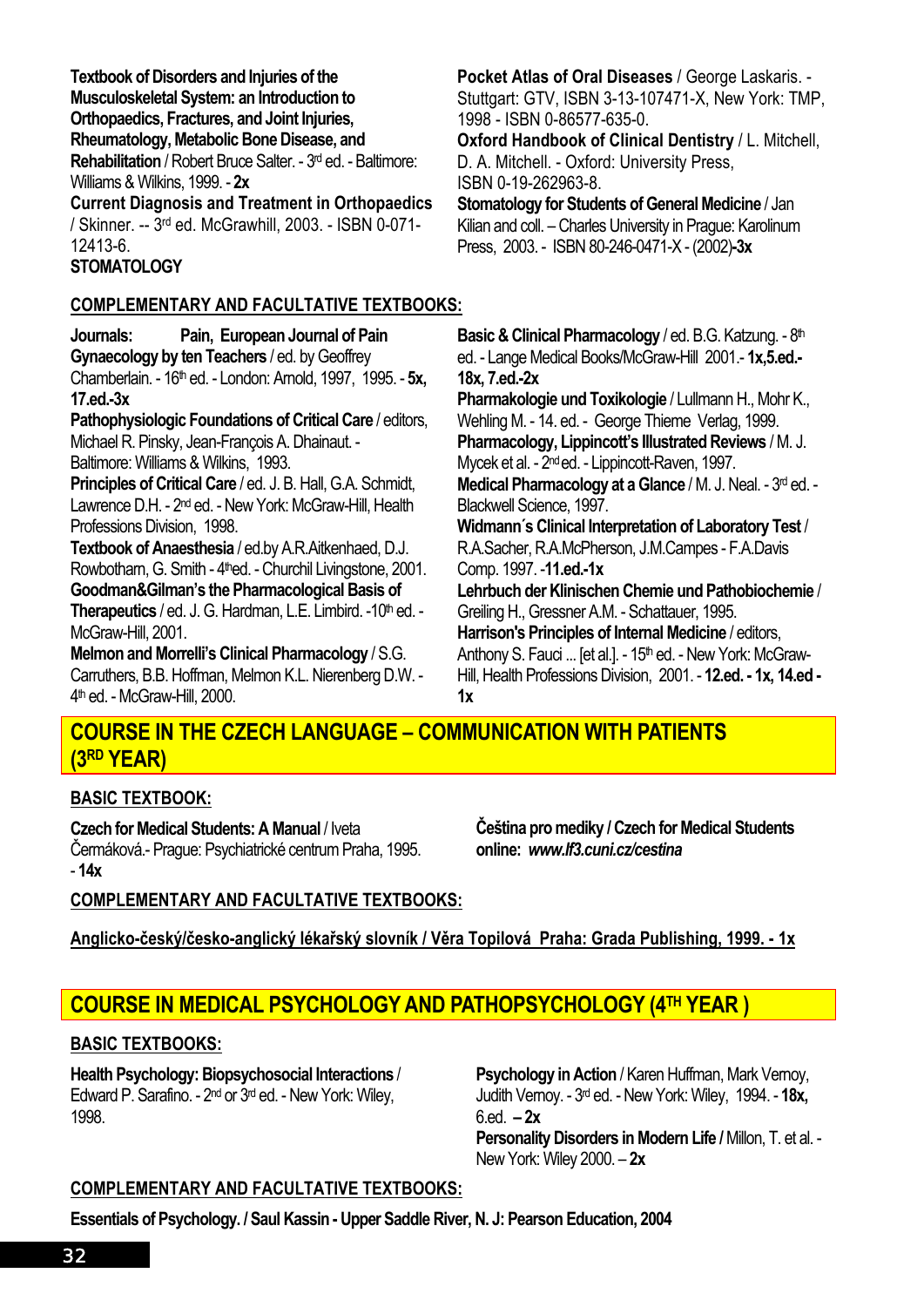## **CYCLE III. - CLINICAL PREPARATION (5TH - 6TH YEARS)**

## **MODULE OF INTERNAL MEDICINE**

**Diseases of Infection: An Illustrated Textbook** / Norman R. Grist ... [et al.]. - 2nd ed. - Oxford: Oxford University Press, 1993, repr. with correlations 1994. - **1x**

**Harrison's Principles of Internal Medicine** / editors, Anthony S. Fauci ... [et al.]. - 15<sup>th</sup> ed. - New York: McGraw-Hill, Health Professions Division, 2001.- **12.ed. - 1x, 14.ed - 1x**

**Textbook of Medicine** / R. L. Souhami, J. Moxham. - 4<sup>th</sup> ed - Edinburgh: Churchill Livingstone, 2002. - **2.ed. - 18x, 1.ed-2x** 

**Pocket Atlas of Oral Diseases** / George Laskaris. - Stuttgart: GTV, ISBN 3-13-107471-X, New York: TMP, 1998 - ISBN 0-86577-635-0.

#### **CLINICAL BIOCHEMISTRY**

**Harper's Biochemistry / Robert K. Murray ... (et al.) - 25<sup>th</sup>** ed.- Stamford: Appleton & Lange, 2000.- **24.ed. - 3x, 22.ed. - 1x** 

**Widmann´s Clinical Interpretation of Laboratory Test** / R.A.Sacher, R.A.McPherson, J.M.Campes - F.A.Davis Comp. 1997. - **1x**

**Textbook of Biochemistry:with Clinical Correlations** / T.M .Devlin - 5th ed. - New York: Wiley&sons, 2001. - **4.ed.- 1x, 3.ed.-1x**

#### **NUCLEAR MEDICINE**

**A Clinician´s Guide to Nuclear Medicine** / Taylor A, Schuster D.M., Alazraki N. - Society of Nuclear Medicine, 2000.

**Essentials of Nuclear Medicine Imaging** / Mettler FA, Guiberteau MJ - WB Saunders comp., 1998. **Fundamentals of Nuclear Medicine** / N. P. Alazraki, F.S. Mishkin. - 2nd ed. - New York: Soc. of Nuclear Medicine,

#### 1988. - **9x RADIOLOGY**

**The WHO Manual of Diagnostic Imaging** /

M.Davies, H.Pettersson - WHO Geneva - 2002.

## **MODULE OF SURGERY**

**Outline of Orthopaedics / Adams a Hamblen. - 13th ed.** – Churchill Livingstone, 2001. ISBN 0-443-07024-5 - **12.ed. (1995)-2x Practical Fracture Treatment / McRae - 4th ed. -**Churchill Livingstone, 2002. ISBN 0-443-07038-5. - **3.ed. (1998)-2x Textbook of Disorders and Injuries of the Musculoskeletal System: an Introduction to Orthopaedics, Fractures, and Joint Injuries, Rheumatology, Metabolic Bone Disease, and Rehabilitation** / Robert Bruce Salter. - 3rd ed. - Baltimore: Williams & Wilkins, 1999. - **2x Current Diagnosis and Treatment in** 

**Orthopaedics** / Skinner. -- 3rd ed. McGrawhill, 2003. - ISBN 0-071-12413-6.

**Plastic Surgery / Grab and Smith, Lipincott - 5th ed. -**Philadelphia: New York Raven Publ., 1997. **Smith´s General Urology** / Emil A. Tanago, Jack W. McAninch - 14th ed - Appelton and Lange, 1995. - **15.ed. (2000)-1x**

**Oxford Textbook of Surgery** / P.J.Morris, W.C.Wood. - Oxford, New York: Oxford University Press, 2000. **Total Burn Care**/D. N. Herndon - London, Philadelphia…:Saunders Company, 1996 - 2nd printing – ISBN 7-7020-1827-9.

**The WHO Manual of Diagnostic Imaging / M.Davies,** H.Pettersson - WHO Geneva – 2002.

## **MODULE OF NEUROBEHAVIORAL SCIENCES**

**Principles of Neurology** / Raymond D. Adams, Maurice Victor, Allan H. Ropper. - 6<sup>th</sup> ed. - New York: McGraw-Hill, Health Professions Division, 1997. - **6.ed. z CD - 1x Clinical Skills in Neurology** / Michael J. G. Harrison, Oxford: Butterworth - Heinemann, 1996. - **1x Clinical Examinations in Neurology** / Members of the department of Neurology, Mayo - St. Luis, Baltimore - Mosby Year Book, 1991. **Neurology** / Marco Mumenthaler, Heinrich Mattle - Stuttgart: Georg Thieme Verlag, 1990. - **6x**

**Neurology and Neurosurgery illustrated** / K. W.Lidsay, I. Bone, R. Callander - Edinburgh, Churchill Livingstone, 1991 and later on. - **3.ed.(1997)-1x Kaplan and Sadock´s Synopsis of Psychiatry** / B.J. Sadock, H.I. Kaplan. - 8<sup>th</sup> ed. - Baltimore: Williams&Wilkins, 1998. - **1x Oxford Textbook of Psychiatry** / Michael Gelder, et al. - Oxford University Press, paperback - 1996. **Symptoms in the Mind** / Andrew Sims. - WB Saunders, 1995. - **3.ed. (2003)-1x**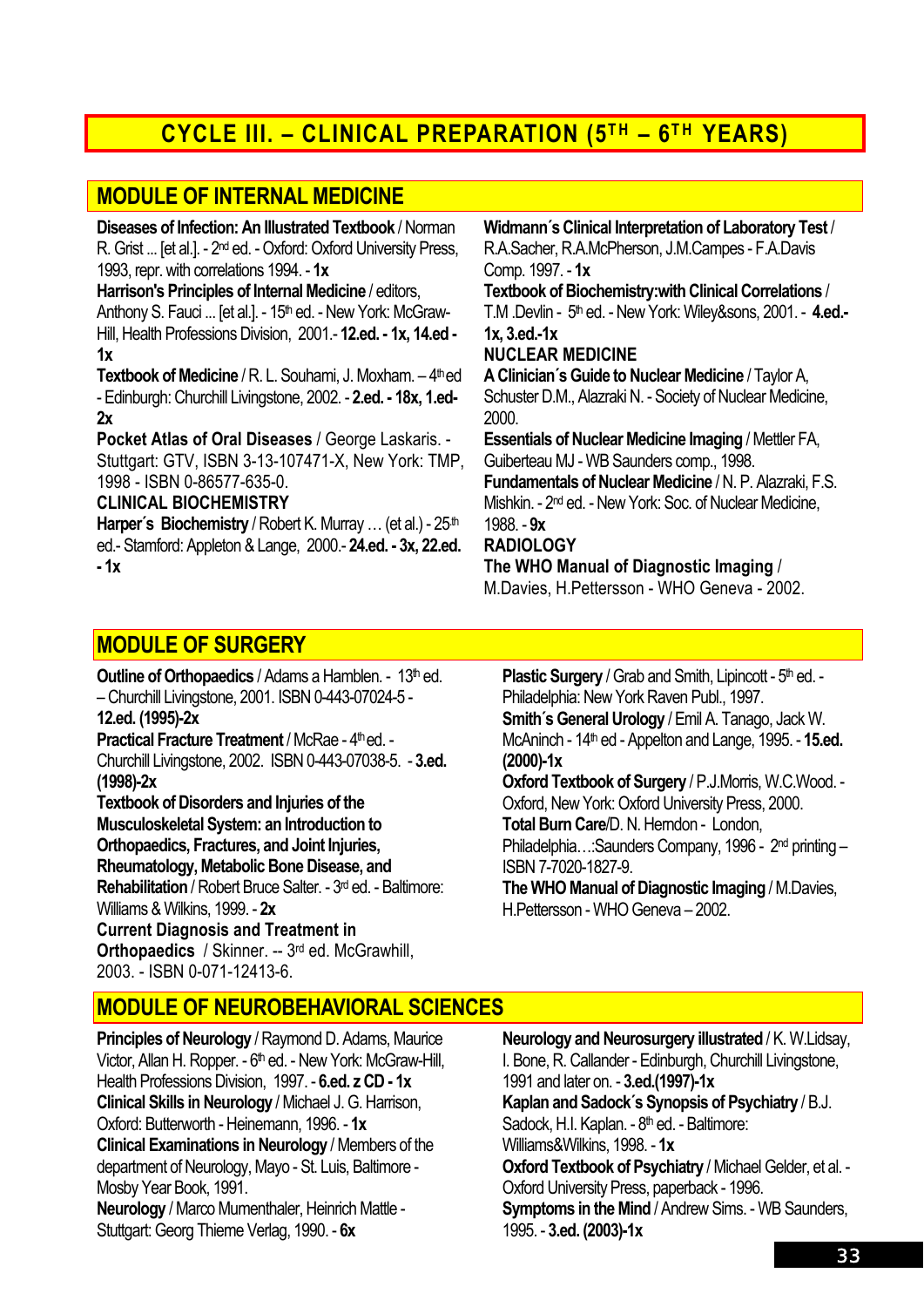## **MODULE OF GYNAECOLOGY AND OBSTERICS**

**Fundamentals of Obstetrics and Gynaecology** / Derek Llewellyn-Jones. - 7<sup>th</sup> ed. - London: Mosby, 1999. - 1x **Colposcopy** / Jiří Kanka, Bohuslav Svoboda. - Prague: Grada Publishing, 1997.

Gynaecology by Ten Teachers / G.Chambrelain - 17<sup>th</sup> ed. – London: Hodder Arnold, 2000. - **3x**

## **MODULE OF PEDIATRICS**

**Nelson Essentials of Pediatrics** / [ed. by] Richard E. Behrman, Robert M. Kliegman. - 3rd ed. - Philadelphia: W.B. Saunders Co., 1998. - **1x** 

## **MODULE OF PREVENTIVE CARE**

**ACSM´S Resource Manual for Guilines for Exercise Testing and Prescription** / Editor: Roitman - 3rd ed. - Baltimore: Willimas and Wilkins, 1998.

**Advanced Fitness Assessment Exercise Prescription**  / Heyward - 3rd ed. - Champaign, Human Kinetics, 1997.

**ASCM´s Guidelines for Exercise Testing and Prescription / Editor: Kenney -5th ed.- Baltimore: Willimas** and Wilkins, 1995.

**Breastfeeding: A Guide for the Medical Profession** / R.A.Lawrence. - Mosby - 4th.ed. 1994, 5th ed. 1999. -**-1x Chronic Disease Epidemiology and Control** /

R.C.Brownson, P.L. Remington (editors)- 2nd edition / APHA, 1998.

**Encyclopaedia of Occupational Health and Safety** / J.M.Stellman (ed.) - 4<sup>th</sup>.ed. - Geneva: Inter. Labour Office, 1988.

**Environmental Health** / D.W. Moller - London: Harward Univ. Press, 1992.

**Exercise and Diet in the Prevention and Control of the Metabolic Syndrome** / Barnard; *Sports Med,* 1994, vol.18, n.4, pp. 218-228

**Exercise Standards** / Flatcher et all.; *Circulation*, 1992, 86, pp. 340-344

**Injury Epidemiology** / L.S. Robertson - 2nd ed. - Oxford University Press, 1998.

**Insulin resistance and risk factors for coronary heart disease** / Laws; Bailliere´s *Clinical Endocrinology and Metabolism*, Vol.7, 1993, pp. 1063-1078

**Medical Hygiene** / J.Lener et al. - Praha: Karolinum, 1997. - **10x**

**Obstetrics and Gynaecology** / L.Impey - Blackwell Science, 1998. **Clinical Obstetrics and Gynaecology** /J.Drife, B.A.Magowan - Saunders-Published, 2004. **Essential Obstetrics & Gynaecology**  /E.M.Symonds - 4<sup>th</sup>ed. - Churchill-Livingstone Publishing, 2003.

**Nelson Essentials of Pediatrics** / [ed. by] Richard E. Behrman, Robert M. Kliegman. - 4th ed. - Philadelphia: W.B. Saunders Co., 2002.

**Occupational Medicine** / C.Zenz (ed.) - Chicago: Year Book Medical Publ., 1988.

**Oxford Handbook of Public Health Practice** / D.

Pencheon , CH. Guest, D. Melzer. - Oxford University Press, 2001. - **1x**

**Preschool Children in Troubled Families** / R.Nicol, D.Stretch, T.Fundudis. - London: John Wiley and Sons, 1993.

**Prevention in Primary Care. Recommendations for promoting good practice** / WHO Regional Office for Europe - Copenhagen. CINDI 2000.

**Preventive Medicine and Public Health** / B.J.Cassens. - 2nd ed. - Baltimore: Williams and Wilkins, 1992. - **9x Principles of Exercise Testing and Interpretation** /

Wasserman - 3rd ed. - Baltimore: Lippincott Williams and Wilkins, 1999. - **1x**

**Social Paediatrics**/ B. Lindstrom, N. Spencer - Oxford: Oxford Univ. Press, 1995.

#### World Health Declaration **/ European Health for All No.5; 1998.**

*www.izpe.cz/files/aktuality/31pdf* (Guide to the Healthcare System in the Czech Republic) *www.who.dk/countryinformation* (country profiles) *http://www.nhs.uk/england/aboutTheNHS/ default.cmsx* (history and current state of the British National Health Service) *http://www.pnhp.org/facts/international\_health\_syst ems.php*

Journals: Environmental Health Perspectives

### **COMPLEMENTARY AND FACULTATIVE TEXTBOOKS:**

**Present Knowledge in Nutrition / Ziegler, Filer et al. - 7<sup>th</sup> ed. - Washington: ILSI Press, 1996.** Journals: Nutrition Reviews; The American Journal of Clinical Nutrition

#### **FURTHER SEPARATE COURSES DERMATOVENEROLOGY**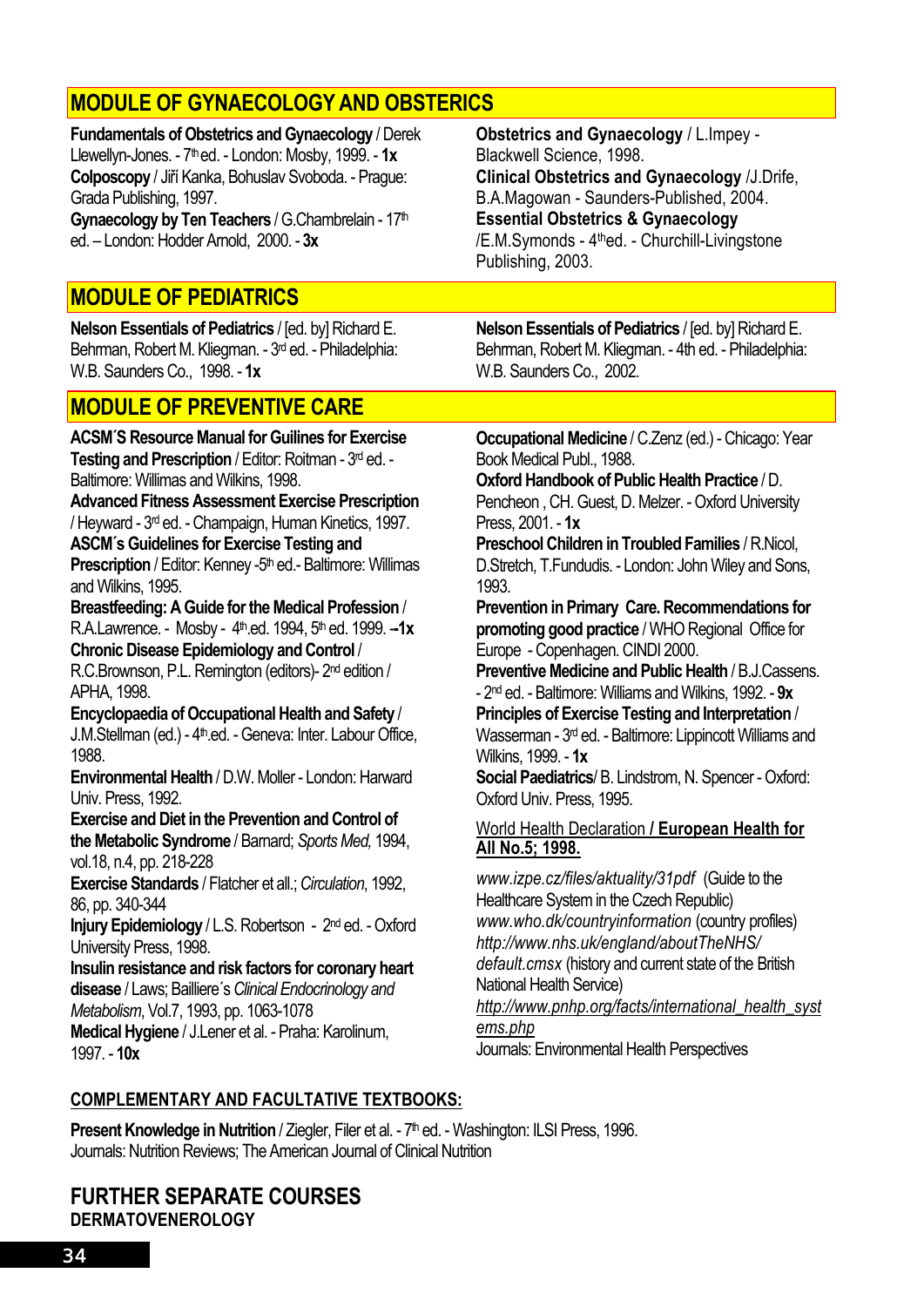**Principles of Dermatology** / D. P. Lookingbill, James G. Marks-jr. - 2nd ed. - Philadelphia, London: W.B. Saunders, 1993. - **3x**

**Lecture notes on dermatovenerology** / František Záruba. - 1st ed. - Praha: Státní pedagogické

nakladatelství, 1990. - **6x**

### **FORENSIC MEDICINE**

**Simpon's Forensic Medicine/ B.Knight. - 11th ed. -**London: Arnold, 1997. - **1x** 

**INFECTIOUS DISEASES** 

**Diseases of Infection: An Illustrated Textbook** /

Norman R. Grist ... [et al.]. - 2nd ed. - Oxford: Oxford University Press, 1993, repr. with correlations 1994. - **1x Infectious Diseases** / Barbara A. Bannister, Norman T. Begg, Stephen H. Gillespie. - 2nd ed. - Oxford: Blackwell Science, 2000. - **3x** 

**Infectious Diseases**/ Jiřina Hobstová et al. - Praha: Karolinum Press, 2003 – ISBN 80-246-0552-X – **1x Medical Microbiology** / Cedric Mims ... [et al.]. - 2nd ed. -

London: Mosby, 1998. - **1.ed - 20x**  *www.lf3.cuni.cz:* Studying affairs: Examquestions **OPHTHALMOLOGY** 

**Ophthalmology: A Primer for Medical Students** 

**and Practitioners** / Calbert I. Phillips, Charles V. Clark, Shigeo Tsukahara. - London: Bailliére Tindall, 1994. - **1x**

**Clinical Ophthalmology: A Systematic Approach** / Jack J. Kanski. - 4<sup>th</sup> ed. - Oxford: Butterworth-Heinemann, 1999.

#### **OTORHINOLARYNGOLOGY**

**Ear, Nose, and Throat Diseases: a Pocket Reference** / W. Becker, H.H. Naumann, C.R. Pfaltz. - 2nd, rev. ed. - Stuttgart:: Georg Thieme, 1994. - **2x**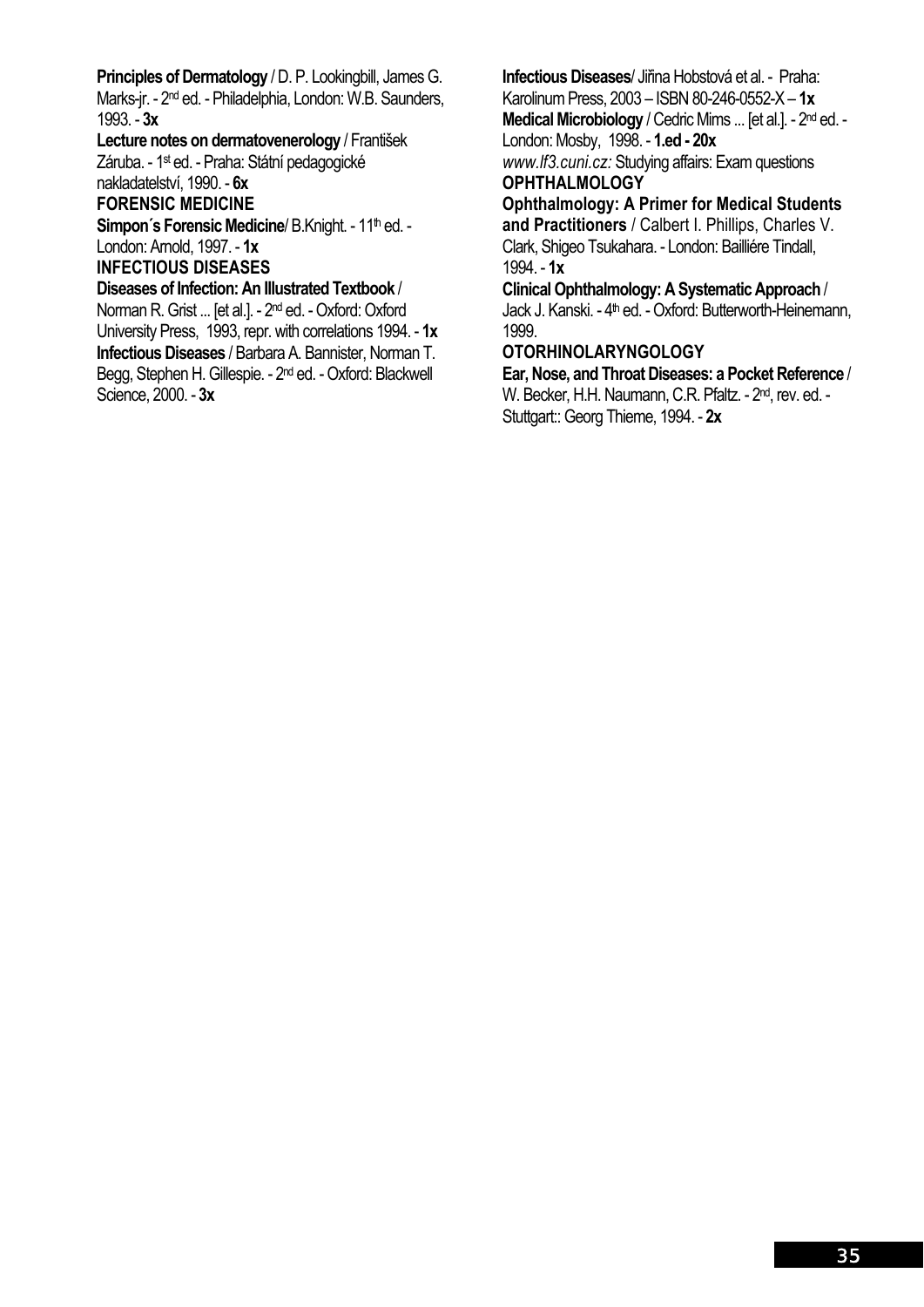# **IV. STUDY PLANS**

*The following dates were set down in accordance with the Study and Examination Regulations, article 3, by Dean of the faculty after negotiations with Rector of the university.* 

### *CALENDAR FOR THE 2005/2006 ACADEMIC YEAR*

#### **OPENING OF THE ACADEMIC YEAR October 3, 2005 ENDING OF THE ACADEMIC YEAR October 1, 2006**

| <b>Winter semester</b>     |                        |                        |  |  |  |  |  |  |  |
|----------------------------|------------------------|------------------------|--|--|--|--|--|--|--|
| Classes:                   | <b>Weeks 1 - 12</b>    | 3.10.2005 - 22.12.2005 |  |  |  |  |  |  |  |
| <b>Christmas vacation:</b> |                        | 23.12.2005 - 1.1.2006  |  |  |  |  |  |  |  |
| Classes:                   | <b>Weeks 13 - 15</b>   | 2.1.2006 - 21.1.2006   |  |  |  |  |  |  |  |
| <b>Examination period:</b> |                        | 23.1.2006 - 17.2.2006  |  |  |  |  |  |  |  |
|                            | <b>Summer semester</b> |                        |  |  |  |  |  |  |  |
| Classes:                   | <b>Weeks 1 - 15</b>    | 20.2.2006 - 3.6.2006   |  |  |  |  |  |  |  |
| <b>Examination period:</b> |                        | 5.6.2006 - 30.6.2006   |  |  |  |  |  |  |  |
| <b>Summer vacation:</b>    |                        | 1.7.2006 - 31.8.2006   |  |  |  |  |  |  |  |
| <b>Examination period:</b> |                        | 1.9.2006 - 15.9.2006   |  |  |  |  |  |  |  |

Students may take exams after having fulfilled all the requirements assigned by the study plans.

| <b>Week</b>    | <b>Winter Semester</b><br>from - till | <b>Summer Semester</b><br>from - till |
|----------------|---------------------------------------|---------------------------------------|
| 1              | $3.10 - 8.10.2005$                    | 20.2. - 25.2.2006                     |
| $\overline{2}$ | 10.10. - 15.10.2005                   | 27.2. - 4.3.2006                      |
| 3              | 17.10. - 22.10.2005                   | $6.3 - 11.3.2006$                     |
| 4              | 24.10. - 29.10.2005                   | 13.3. - 18.3.2006                     |
| 5              | 31.10. - 5.11.2005                    | 20.3. - 25.3.2006                     |
| 6              | 7.11. - 12.11.2005                    | 27.3. - 1.4.2006                      |
| 7              | 14.11. - 19.11.2005                   | $3.4. - 8.4.2006$                     |
| 8              | 21.11. - 26.11.2005                   | 10.4. - 15.4.2006                     |
| 9              | 28.11. - 3.12.2005                    | 18.4. - 22.4.2006                     |
| 10             | 5.12. - 10.12.2005                    | 24.4. - 29.4.2006                     |
| 11             | 12.12. - 17.12.2005                   | $2.5. - 6.5.2006$                     |
| 12             | 19.12. - 22.12.2005                   | $9.5. - 13.5.2006$                    |
| 13             | $2.1 - 7.1.2006$                      | 15.5. - 20.5.2006                     |
| 14             | $9.1 - 14.1.2006$                     | 22.5. - 27.5.2006                     |
| 15             | 16.1. - 21.1.2006                     | 29.5. - 3.6.2006                      |

#### **TIME SCHEDULE**

- **Solemn Matriculation Oath** for the 1st year students shall take place on **October 7, 2005 in Magna Aula of Carolinum**.
- The **Day of Open Doors** for applicants to the 3rd Faculty of Medicine will take place on **November 25, 2005** in the faculty building.
- **Solemn Graduation Ceremony** for all subject majors shall take place on **July 7, 2006** and on **October 6, 2006** in **Magna Aula of Carolinum.**
- **Rector's day: 17 May 2006**
- **Dean's day: 19 October 2005**

*Study division*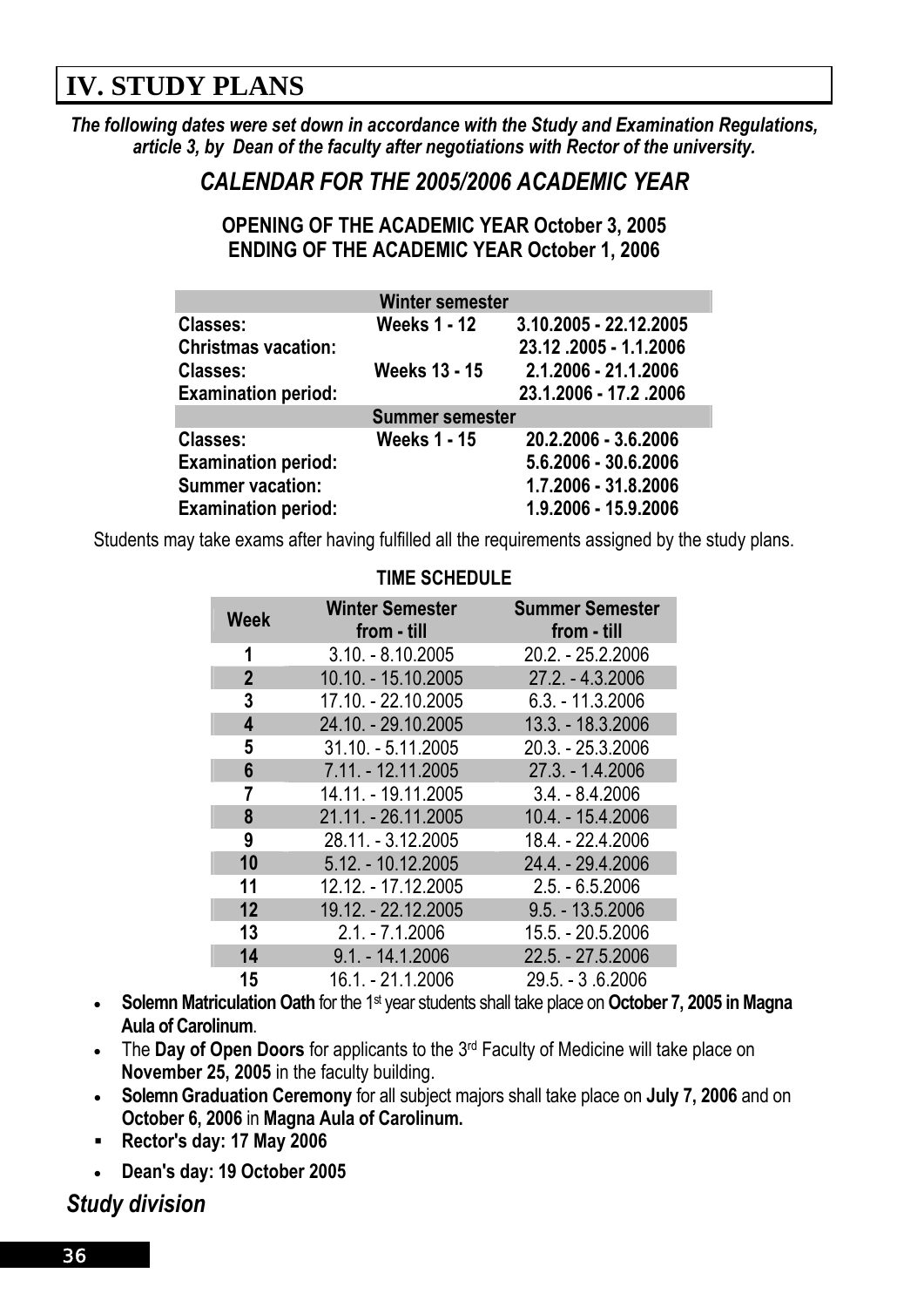Alena Vlasáková, DiS. - Head of the Division , tel.: 267 102 205; tel./fax: 272730776, Office No. 205 Hana Vlčková, tel.: 267 102 208 , room n. 208, Czech Curriculum – Year I – II Ludmila Zamrazilová, tel.: 267 102 208, room n. 208, Czech Curriculum – Year III – IV Karla Budková, tel.: 267 102 208, room n. 208, Czech Curriculum – Year V. – VI. Ing Zdeňka Lásková, tel.: 267 102 206, room n. 206, English Curriculum PhDr. Ruth Tománková, tel.: 267 102 206, room n. 206, English Curriculum

Josef Nelhübel, tel. 267 102 207, 208, Technician, Service, Maintenance and Rent of Lecture Halls

Notice: Post–graduate students agenda is available at the Research and Development Division. Blanka Alinčová – tel. 267 102 230, room n. 230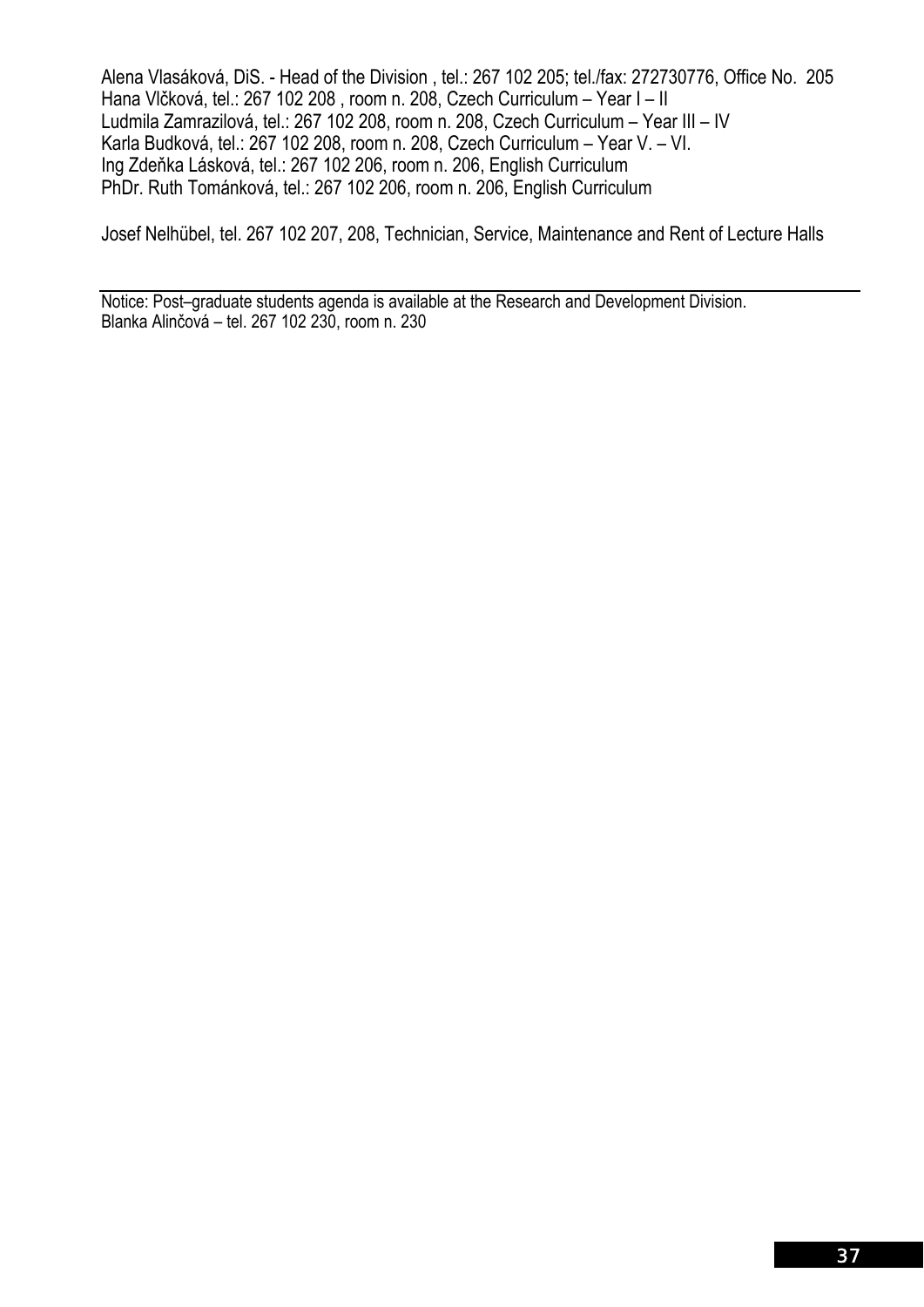# **MASTER PROGRAM**

### *GENERAL MEDICINE (6-YEAR STUDY PROGRAMME)*

# **CYCLE I. – BASIC BIOMEDICAL SCIENCES**

#### **YEAR I.**

| <b>Module/Courses</b>                                                        |                | Semester - hours (total number) |               |               |             |  |  |  |  |  |
|------------------------------------------------------------------------------|----------------|---------------------------------|---------------|---------------|-------------|--|--|--|--|--|
| Lecturer                                                                     |                |                                 | <b>Winter</b> | <b>Summer</b> |             |  |  |  |  |  |
|                                                                              |                | Lect./integr.                   | Pract./sem./  | Lect./integr. | prac./sem   |  |  |  |  |  |
| <b>EC=60</b><br>$HCT = 851$                                                  |                | conference                      | dissection    | conference    |             |  |  |  |  |  |
| Module IA-total number of teaching hours 302, credits 21                     |                |                                 |               |               |             |  |  |  |  |  |
| <b>STRUCTURE AND FUNCTUION OF</b>                                            | <b>Hours</b>   | 37                              | <b>106 MC</b> | 77            | <b>82MC</b> |  |  |  |  |  |
| HUMAN BODY prof. Richard Rokyta                                              | <b>Credits</b> |                                 | 10            | 11            |             |  |  |  |  |  |
|                                                                              |                | <b>Module Courses</b>           |               |               |             |  |  |  |  |  |
| Locomotor system<br>prof. Josef Stingl                                       |                | 33/4                            | 55/8/43       |               |             |  |  |  |  |  |
| Respiration. Blood and Body Fluids<br>doc. Eva Samcová                       |                |                                 | 18/4          | 20/           |             |  |  |  |  |  |
| Urogenital system. Acido-basic balance.<br>doc. Eva Samcová                  |                |                                 | 19/4          | 22/6          |             |  |  |  |  |  |
| Digestion and Resorption<br>doc. Eva Samcová                                 |                |                                 |               | 24/8          | 25/9        |  |  |  |  |  |
| Module I B - total number of teaching hours 316, credits 23                  |                |                                 |               |               |             |  |  |  |  |  |
| <b>CELL BIOLOGY AND GENETICS</b>                                             | <b>Hours</b>   | 84                              | <b>115 MC</b> | 42            | 75 MC, E    |  |  |  |  |  |
| prof. Richard Jelinek                                                        | <b>Credits</b> |                                 | 14            | 9             |             |  |  |  |  |  |
|                                                                              |                | <b>Module Courses</b>           |               |               |             |  |  |  |  |  |
| Medical Chemistry and Biochemistry<br>doc. Eva Samcová                       |                | 48                              | 42            |               |             |  |  |  |  |  |
| Cell and Molecular Biology<br>doc. Jan Kovář                                 |                | 18                              | 28            | 10            | 18          |  |  |  |  |  |
| Cell and Molecular Immunology<br><b>MUDr. Petr Kučera</b>                    |                |                                 | 4             | 12            |             |  |  |  |  |  |
| Structure of Cells and Tissues . General Embryology<br>prof. Richard Jelinek | 18<br>33       |                                 |               |               |             |  |  |  |  |  |
| <b>General Biology and Genetics</b><br>doc. Ivo Bárta                        |                |                                 | 12            | 28            | 45          |  |  |  |  |  |

Notice: **HCT** = hours of contact teaching, **EC** = European credits, MC= module credit, E = exam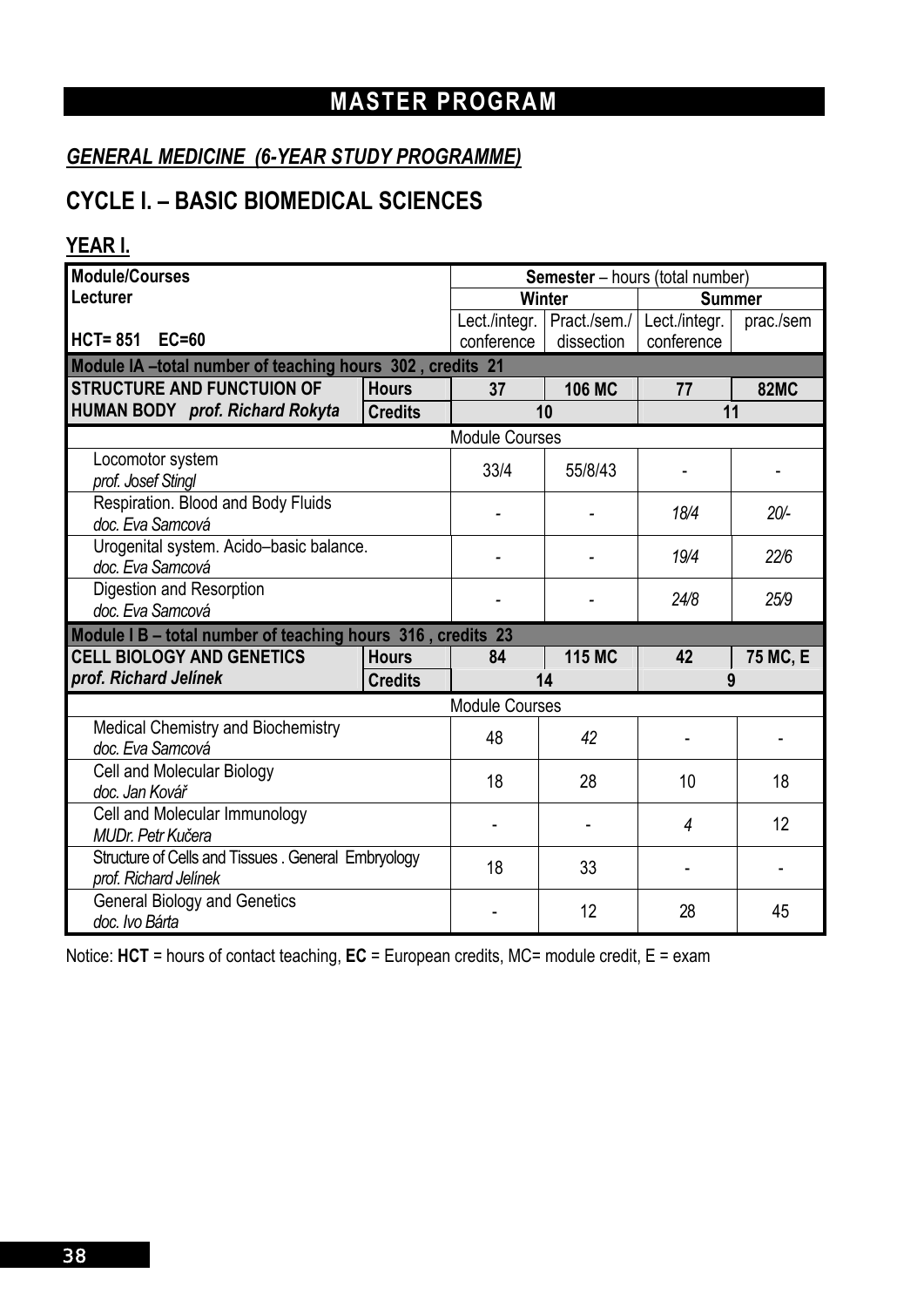| Module / Course                                         |                       | Semester - hours (total number) |              |                |              |  |  |  |  |
|---------------------------------------------------------|-----------------------|---------------------------------|--------------|----------------|--------------|--|--|--|--|
| Lecturer                                                |                       | <b>Winter</b>                   |              | <b>Summer</b>  |              |  |  |  |  |
|                                                         |                       | Lect./integr.                   | prac./sem./  | lect./integr.  | prac/sem.    |  |  |  |  |
|                                                         |                       | Conference                      | dissection   | conference     |              |  |  |  |  |
| Modul IC - total number of teaching hours 53, credits 4 |                       |                                 |              |                |              |  |  |  |  |
| <b>BIOPHYSICS AND INFORMATICS</b>                       | <b>Hours</b>          |                                 | <b>24 MC</b> |                | 29 MC, E     |  |  |  |  |
| doc. Jozef Rosina                                       | <b>Credits</b>        | $\overline{2}$                  |              | $\overline{2}$ |              |  |  |  |  |
|                                                         | <b>Module Courses</b> |                                 |              |                |              |  |  |  |  |
| <b>Medical Biophysics</b><br>Doc. Jozef Rosina          |                       |                                 | 24           |                | 6            |  |  |  |  |
| <b>Nuclear Medicine</b>                                 |                       |                                 |              |                |              |  |  |  |  |
| MUDr. Otto Lang                                         |                       |                                 |              |                | 8            |  |  |  |  |
| Radiology                                               |                       |                                 |              |                |              |  |  |  |  |
| doc. Jan Šprindrich                                     |                       |                                 |              |                | 10           |  |  |  |  |
| Sources of Scientific Information                       |                       |                                 |              |                |              |  |  |  |  |
| MUDr. Tomáš Kostrhun                                    |                       |                                 |              |                | 5            |  |  |  |  |
| Module ID-total number of teaching hours 120, credits 8 |                       |                                 |              |                |              |  |  |  |  |
| <b>NEEDS OF THE PATIENT</b>                             | <b>Hours</b>          | 25                              | <b>35 MC</b> | 17             | <b>43 MC</b> |  |  |  |  |
| doc. Jiří Šimek                                         | <b>Credits</b>        | 4                               |              |                | 4            |  |  |  |  |
|                                                         | <b>Module Courses</b> |                                 |              |                |              |  |  |  |  |
| <b>First Aid</b>                                        |                       | 15                              | 15           |                |              |  |  |  |  |
| doc. Jan Pachl                                          |                       |                                 |              |                |              |  |  |  |  |
| Patient's Needs                                         |                       | 10                              | 20           |                |              |  |  |  |  |
| PhDr. Marie Zvoníčková                                  |                       |                                 |              |                |              |  |  |  |  |
| <b>Basics of Nursing</b>                                |                       |                                 |              | $\overline{2}$ | 28           |  |  |  |  |
| Mgr. Hana Svobodová                                     |                       |                                 |              |                |              |  |  |  |  |
| Basic Humanities (Philosophy, Sociology)                |                       |                                 |              | 15             | 15           |  |  |  |  |
| MUDr. Lýdie Fialová                                     |                       |                                 |              |                |              |  |  |  |  |
| <b>Separated courses</b>                                | <b>Credits</b>        |                                 |              |                |              |  |  |  |  |
| Medical terminology - Latin                             |                       |                                 |              |                |              |  |  |  |  |
| doc. Jana Přívratská                                    | 4                     |                                 | 30 CC, E     |                |              |  |  |  |  |
| Physical training PaedDr. Bohumil                       |                       |                                 |              |                |              |  |  |  |  |
| Hněvkovský, as. Bohuslav Příhoda                        | $\mathbf 0$           |                                 | 30 CC        |                | 30 CC        |  |  |  |  |
| Czech Language                                          | 0                     |                                 | 45 CC        |                | 45 CC        |  |  |  |  |
| doc. Jana Přívratská                                    |                       |                                 |              |                |              |  |  |  |  |
| <b>Optional Courses</b>                                 |                       |                                 |              |                |              |  |  |  |  |
| Winter Training course PaedDr. Bohumil                  |                       | 8 days CC                       |              |                |              |  |  |  |  |
| Hněvkovský, as. Bohuslav Příhoda                        |                       |                                 |              |                |              |  |  |  |  |
| Summer Training course PaedDr. Bohumil                  |                       |                                 |              | 8 days CC      |              |  |  |  |  |
| Hněvkovský, as. Bohuslav Příhoda                        |                       |                                 |              |                |              |  |  |  |  |

Notice: **MC** – module credit, **E** – exam, CC = course credit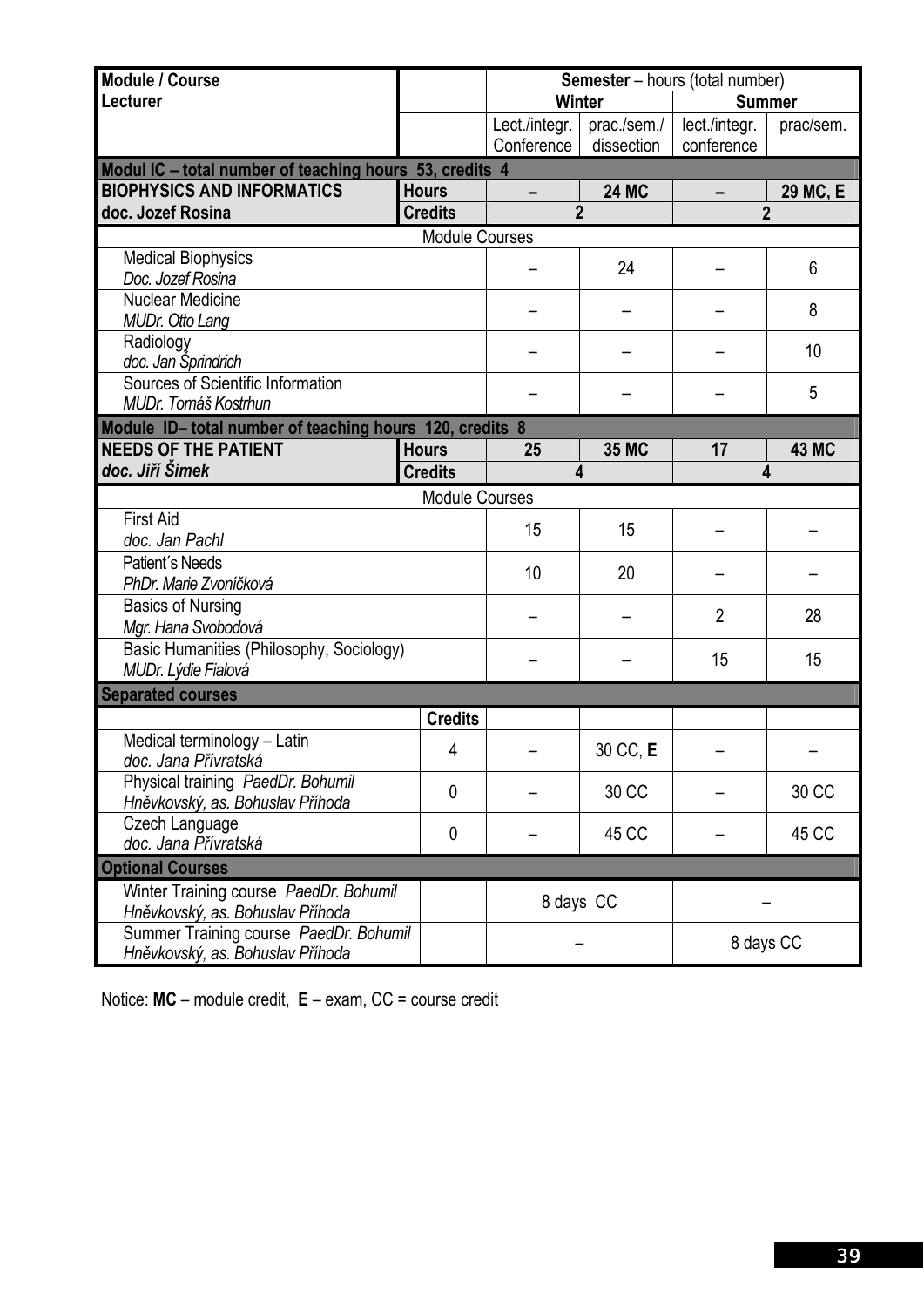| <b>Module/ Course</b>                                                                    | <b>Semester</b> – hours (total number) |                |                |                               |                   |  |  |  |
|------------------------------------------------------------------------------------------|----------------------------------------|----------------|----------------|-------------------------------|-------------------|--|--|--|
| Lecturer                                                                                 |                                        | Winter         |                |                               | <b>Summer</b>     |  |  |  |
|                                                                                          |                                        | Lect./integr.  | pract./sem.    | Lect/integr                   | Pract./sem./      |  |  |  |
| HCT= 587 EC= 60                                                                          |                                        | conference     |                | conference                    | <b>Dissection</b> |  |  |  |
| Module IA - total number of teaching hours 310, credits 34                               |                                        |                |                |                               |                   |  |  |  |
| <b>STRUCTURE AND FUNCTION OF</b>                                                         | <b>Hours</b>                           | 60             | <b>54 MC</b>   | 76                            | 120 MC, E         |  |  |  |
| <b>HUMAN BODY</b> prof. Richard Rokyta                                                   | <b>Credits</b>                         |                | 12             | 22                            |                   |  |  |  |
|                                                                                          | <b>Module Courses</b>                  |                |                |                               |                   |  |  |  |
| Circulatory and Immunity System<br>Prof. Richard Jelinek                                 | 24/4                                   | 27/0           |                |                               |                   |  |  |  |
| <b>Endocrine System</b><br>Prof. Richard Jelinek                                         |                                        | 28/4           | 21/6           |                               |                   |  |  |  |
| Nervous System and Regulation of Motor Function<br>Prof. Richard Rokyta                  |                                        |                |                | 48/4                          | 41/9/45           |  |  |  |
| Sensory Organs<br>prof. Richard Rokyta                                                   |                                        |                |                | 20/4                          | $16/9/-$          |  |  |  |
| Module ID - total number of teaching hours 90, credits 9                                 |                                        |                |                |                               |                   |  |  |  |
| <b>NEEDS OF THE PATIENT</b>                                                              | <b>Hours</b>                           | 19             | <b>41 MC</b>   |                               | 30 MC, E          |  |  |  |
| doc. Jiří Šimek                                                                          | <b>Credits</b>                         |                | 6              | 3                             |                   |  |  |  |
|                                                                                          | <b>Module Courses</b>                  |                |                |                               |                   |  |  |  |
| Basics Humanities (Philosophy, Sociology)<br>MUDr. Lýdie Fialová                         |                                        | 15             | 15             |                               |                   |  |  |  |
| Communication<br>PhDr. Marie Zvoníčková                                                  |                                        |                |                |                               | 30                |  |  |  |
| <b>Basics of Nursing</b>                                                                 |                                        |                |                |                               |                   |  |  |  |
| Mgr. Hana Svobodová                                                                      |                                        | $\overline{4}$ | 26             |                               |                   |  |  |  |
| Module IE - total number of teaching hours 67, credits 7                                 |                                        |                |                |                               |                   |  |  |  |
| <b>METHODOLOGY</b>                                                                       | <b>Hours</b>                           |                | 67 MC, E       |                               |                   |  |  |  |
| prof. Jiří Kožený                                                                        | <b>Credits</b>                         |                | $\overline{7}$ |                               |                   |  |  |  |
|                                                                                          | <b>Module Courses</b>                  |                |                |                               |                   |  |  |  |
| <b>Basic Scientific Methodology</b><br>prof. Jiří Kožený                                 |                                        |                | 16             |                               |                   |  |  |  |
| <b>Biostatistics</b><br>RNDr. Bohumír Procházka                                          |                                        |                | 20             |                               |                   |  |  |  |
| Epidemiology<br>doc. Alexander Martin Čelko                                              |                                        |                | 15             |                               |                   |  |  |  |
| Hazard identification and Health Risk, Assessment and<br>Management prof. Miroslav Cikrt |                                        |                | 16             |                               |                   |  |  |  |
| <b>Separated Courses</b>                                                                 | <b>Credits</b><br>WS/SS                |                |                |                               |                   |  |  |  |
| <b>Physical Training</b><br>PaedDr. B. Hněvkovský, as. B. Příhoda                        | $\mathbf{0}$                           |                | 30 CC          |                               | 30 CC             |  |  |  |
| Czech Language<br>doc. Jana Přívratská                                                   | 0                                      |                | 60 CC          |                               | 60 CC, E          |  |  |  |
| <b>Summer Practice in Nursing</b><br>Mgr. Hana Svobodová                                 | 10                                     |                |                | 3 weeks<br>$(120$ hours) $CC$ |                   |  |  |  |

Notice : **HCT** = hours of contact teaching, **EC** = European credits, CC = course credit, MC = module credit, E= exam

**YEAR II.**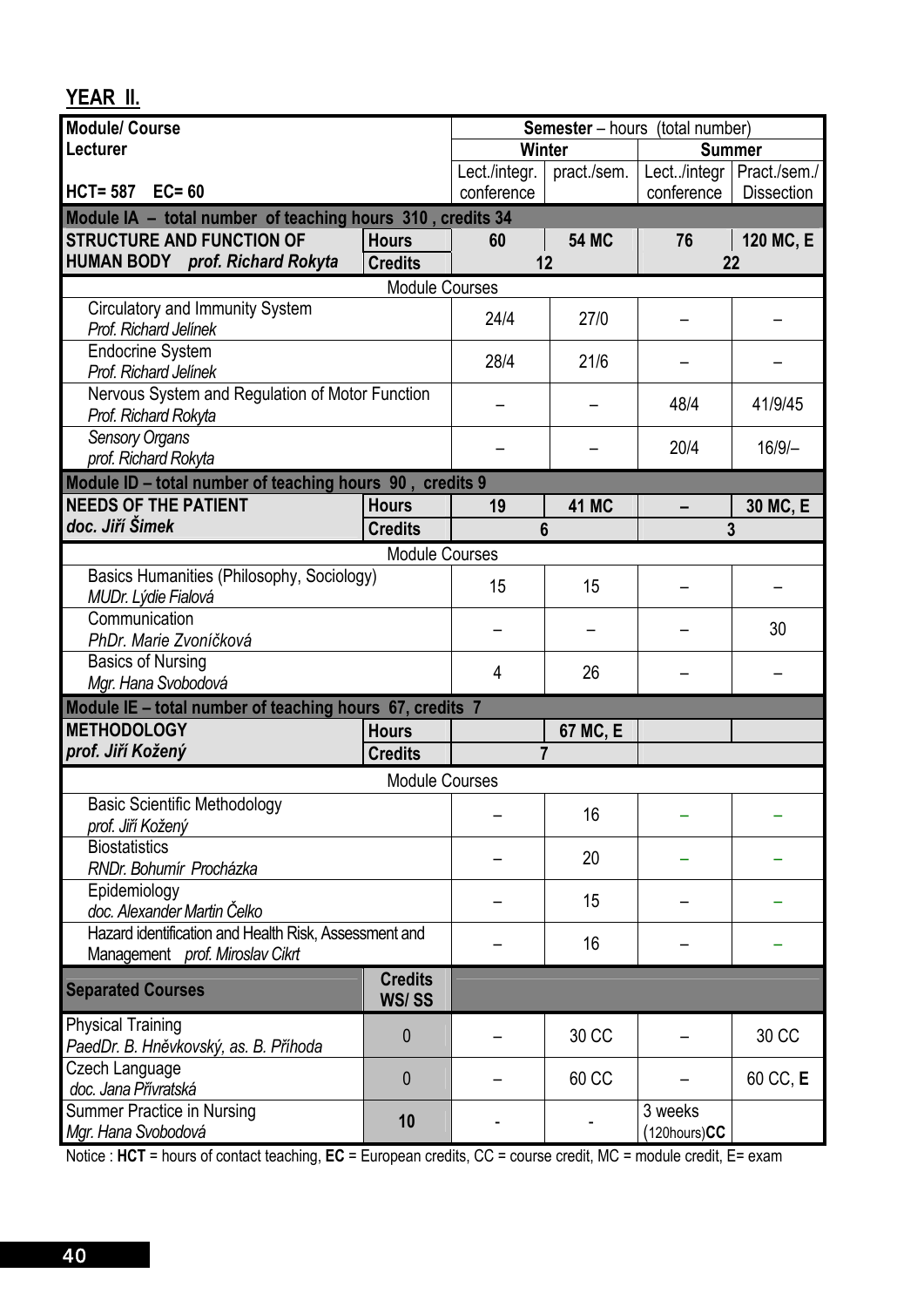# **CYCLE II. – PRINCIPLES OF CLINICAL MEDICINE**

### **YEAR III.**

| Module / Course                                                |                       |           | <b>Semester</b> - hours (total number) |          |               |  |  |  |  |  |
|----------------------------------------------------------------|-----------------------|-----------|----------------------------------------|----------|---------------|--|--|--|--|--|
| Lecturer                                                       |                       |           | <b>Winter</b>                          |          | <b>Summer</b> |  |  |  |  |  |
| $HCT = 1075$<br>$EC = 60$                                      |                       | Lectures. | pract./sem                             | Lectures | Pract/sem     |  |  |  |  |  |
| Module IIA - total number of teaching hours 430 and credits 24 |                       |           |                                        |          |               |  |  |  |  |  |
| THEORETICAL FOUNDATIONS OF CLINICAL                            | <b>Hours</b>          | 150       | 175 MC, E                              | 105      | -             |  |  |  |  |  |
| <b>MEDICINE doc. Vlasta Rychterová</b>                         | <b>Credits</b>        |           | 18                                     |          | 6             |  |  |  |  |  |
|                                                                | <b>Modul Courses</b>  |           |                                        |          |               |  |  |  |  |  |
| <b>General Pathology</b>                                       |                       | 57        | 60                                     | 60       |               |  |  |  |  |  |
| prof. Václav Mandys, doc. Vlasta Rychterová                    |                       |           |                                        |          |               |  |  |  |  |  |
| Pathological Physiology                                        |                       | 27        | 45                                     | 45       |               |  |  |  |  |  |
| doc. Jan Mareš                                                 |                       |           |                                        |          |               |  |  |  |  |  |
| Microbiology                                                   |                       | 27        | 45                                     |          |               |  |  |  |  |  |
| doc. Marek Bednář                                              |                       |           |                                        |          |               |  |  |  |  |  |
| <b>Genetic Disorders</b>                                       |                       | 12        |                                        |          |               |  |  |  |  |  |
| MUDr. Marie Černá                                              |                       |           |                                        |          |               |  |  |  |  |  |
| Immunopathology                                                |                       | 12        | $\overline{4}$                         |          |               |  |  |  |  |  |
| MUDr. Petr Kučera                                              |                       |           |                                        |          |               |  |  |  |  |  |
| General Pharmacology                                           |                       | 15        | 21                                     |          |               |  |  |  |  |  |
| prof. Miloslav Kršiak                                          |                       |           |                                        |          |               |  |  |  |  |  |
| Module IIB - total number of teaching hours 240 and credits 14 |                       |           |                                        |          |               |  |  |  |  |  |
| <b>CLINICAL PROPEDEUTICS</b>                                   | <b>Hours</b>          |           | <b>107 MC</b>                          |          | 133 MC, E     |  |  |  |  |  |
| doc. Jana Málková                                              | <b>Credits</b>        |           | $6\phantom{1}6$                        |          | 8             |  |  |  |  |  |
|                                                                | <b>Module Courses</b> |           |                                        |          |               |  |  |  |  |  |
| <b>Internal Medicine</b>                                       |                       |           | 72                                     |          |               |  |  |  |  |  |
| doc. Jana Málková                                              |                       |           |                                        |          |               |  |  |  |  |  |
| Surgery                                                        |                       |           | 35                                     |          |               |  |  |  |  |  |
| doc. Jaroslava Hrivnáková                                      |                       |           |                                        |          |               |  |  |  |  |  |
| Neurology                                                      |                       |           |                                        |          | 20            |  |  |  |  |  |
| doc. Valja Kellerová                                           |                       |           |                                        |          |               |  |  |  |  |  |
| Dermatovenerology                                              |                       |           |                                        |          | 11            |  |  |  |  |  |
| prof. Petr Arenberger                                          |                       |           |                                        |          |               |  |  |  |  |  |
| Ear, Nose, Throat                                              |                       |           |                                        |          | 15            |  |  |  |  |  |
| MUDr. Azita Gebauerová                                         |                       |           |                                        |          |               |  |  |  |  |  |
| Ophthalmology                                                  |                       |           |                                        |          | 10            |  |  |  |  |  |
| MUDr. Jara Hornová                                             |                       |           |                                        |          |               |  |  |  |  |  |
| Gynaecology                                                    |                       |           |                                        |          | 20            |  |  |  |  |  |
| MUDr. Jiří Popelka                                             |                       |           |                                        |          |               |  |  |  |  |  |
| Psychiatry                                                     |                       |           |                                        |          | 14            |  |  |  |  |  |
| prof. Cyril Höschl                                             |                       |           |                                        |          |               |  |  |  |  |  |
| Pediatrics                                                     |                       |           |                                        |          | 27            |  |  |  |  |  |
| MUDr. Ludmila Hejcmanová                                       |                       |           |                                        |          |               |  |  |  |  |  |
|                                                                |                       |           |                                        |          |               |  |  |  |  |  |
| Stomatology<br>doc. Eva Gojišová                               |                       |           |                                        |          | 16            |  |  |  |  |  |

Notice: **HCT** = hours of contact teaching, **EC** = European credits, **MC** = Module credit, **E** = exam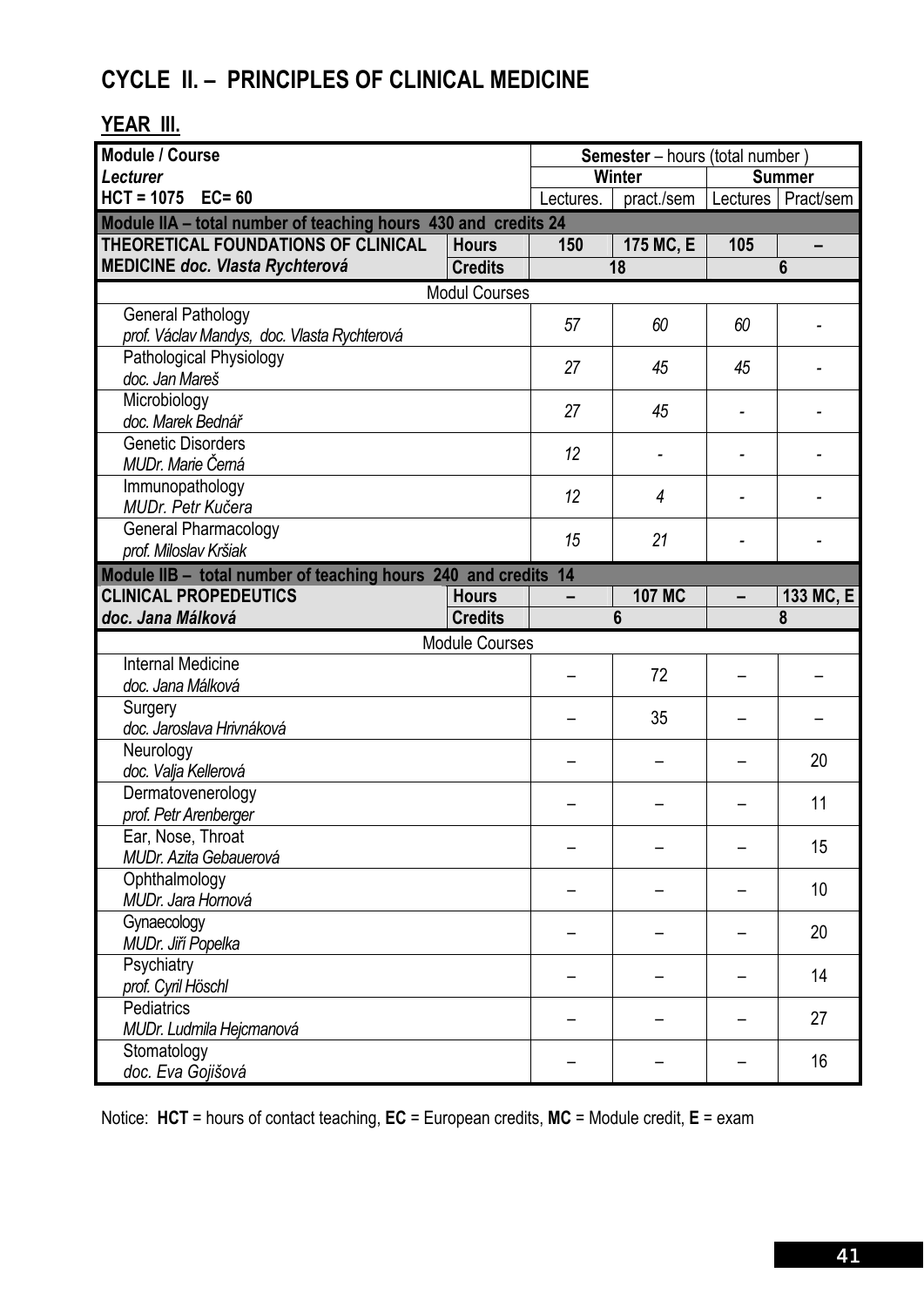| <b>Module / Course</b>                               |                |                |                    | <b>Semester</b> – hours (total number) |                |                  |                           |               |                         |
|------------------------------------------------------|----------------|----------------|--------------------|----------------------------------------|----------------|------------------|---------------------------|---------------|-------------------------|
| Lecturer                                             |                |                | Winter             |                                        | <b>Summer</b>  |                  |                           |               |                         |
|                                                      |                |                | Sem./pract         | Sem/pract                              |                |                  | Seminars, practice hereof |               |                         |
|                                                      |                | Sem/<br>pract. | from<br>pharmacol. | from<br>patology/<br>pathopys.         | <b>Credits</b> | Sum              | Pharma<br>cology          | Path<br>ology | Patho<br>physiol<br>ogy |
| Module IIC - total teaching hours 300 and credits 17 |                |                |                    |                                        |                |                  |                           |               |                         |
| <b>BASIC CLINICAL PROBLEMS</b><br>prof. Jiří Horák   | <b>Hours</b>   |                |                    |                                        | 17             | 300<br><b>MC</b> | 33                        | 19            | 25                      |
|                                                      | <b>Credits</b> |                |                    |                                        |                |                  | 17                        |               |                         |
| <b>Module Courses</b>                                |                |                |                    |                                        |                |                  |                           |               |                         |
| 1. Fever                                             |                |                |                    |                                        | 5              | 90               | 10                        |               | 3                       |
| doc. Marek Bednář, doc. Jiří Beneš                   |                |                |                    |                                        |                |                  |                           |               |                         |
| 2. Pain                                              |                |                |                    |                                        | $\overline{2}$ | 30               | 8                         |               |                         |
| docr. Anna Yamamotová, prof. Richard Rokyta          |                |                |                    |                                        |                |                  |                           |               |                         |
| 3. Disorders of Renal Function and Edemas            |                |                |                    |                                        | 3              | 60               | 6                         | 5             | $6\phantom{1}6$         |
| <b>MUDr. Martin Havrda</b>                           |                |                |                    |                                        |                |                  |                           |               |                         |
| 4. Bleeding                                          |                |                |                    |                                        | $\overline{2}$ | 30               | 1                         | 4             | $\overline{2}$          |
| doc. Milan Kment                                     |                |                |                    |                                        |                |                  |                           |               |                         |
| 5. Endocrine and Metabolic Diseases                  |                |                |                    |                                        | 3              | 60               | 6                         | 4             | 5                       |
| MUDr. Pavel Kraml, prof. Michal Anděl                |                |                |                    |                                        |                |                  |                           |               |                         |
| 6. Locomotion Disorders                              |                |                |                    |                                        | $\overline{2}$ | 30               | $\overline{2}$            | 6             | 9                       |
| prof. Jan Bartoníček, doc. Valér Džupa               |                |                |                    |                                        |                |                  |                           |               |                         |

| Module / Course                                                              |                         | <b>Semester</b> – hours (total number) |            |    |               |            |  |  |
|------------------------------------------------------------------------------|-------------------------|----------------------------------------|------------|----|---------------|------------|--|--|
| Lecturer                                                                     |                         | Winter                                 |            |    | <b>Summer</b> |            |  |  |
|                                                                              |                         | Lectures                               | Pract./sem |    | Lectures      | pract./sem |  |  |
| Module IID - total number of teaching hours 60 and credits 3                 |                         |                                        |            |    |               |            |  |  |
| <b>COMPULSORY OPTIONAL COURSES *</b><br>doc. Hana Provazníková<br>Οr         |                         |                                        | CC         | 60 | cc            |            |  |  |
| <b>STUDENT RESEARCH ACTIVITY **</b><br>prof. Richard Jelinek                 |                         |                                        |            |    |               |            |  |  |
| <b>Separated Courses - credits 2</b>                                         | <b>Credits</b><br>WS/SS |                                        |            |    |               |            |  |  |
| Czech Language - Communication with Patients<br>doc. Jana Přívratská         | $\overline{2}$          |                                        | 30         | cc |               | 30CC, E    |  |  |
| <b>Physical Training</b><br>PaedDr. Bohumil Hněvkovský, as. Bohuslav Příhoda |                         |                                        | 30         | cc |               | 30 CC      |  |  |

\* A student chooses courses according to the offer; the total number of 150 hours of compulsory optional courses may be achieved during the 2<sup>nd</sup> study cycle.

\*\* The course credit shall be awarded after successful defence of the thesis at the Students Scientific Conference. Notice: CC = course credit, MC = module credit, E = exam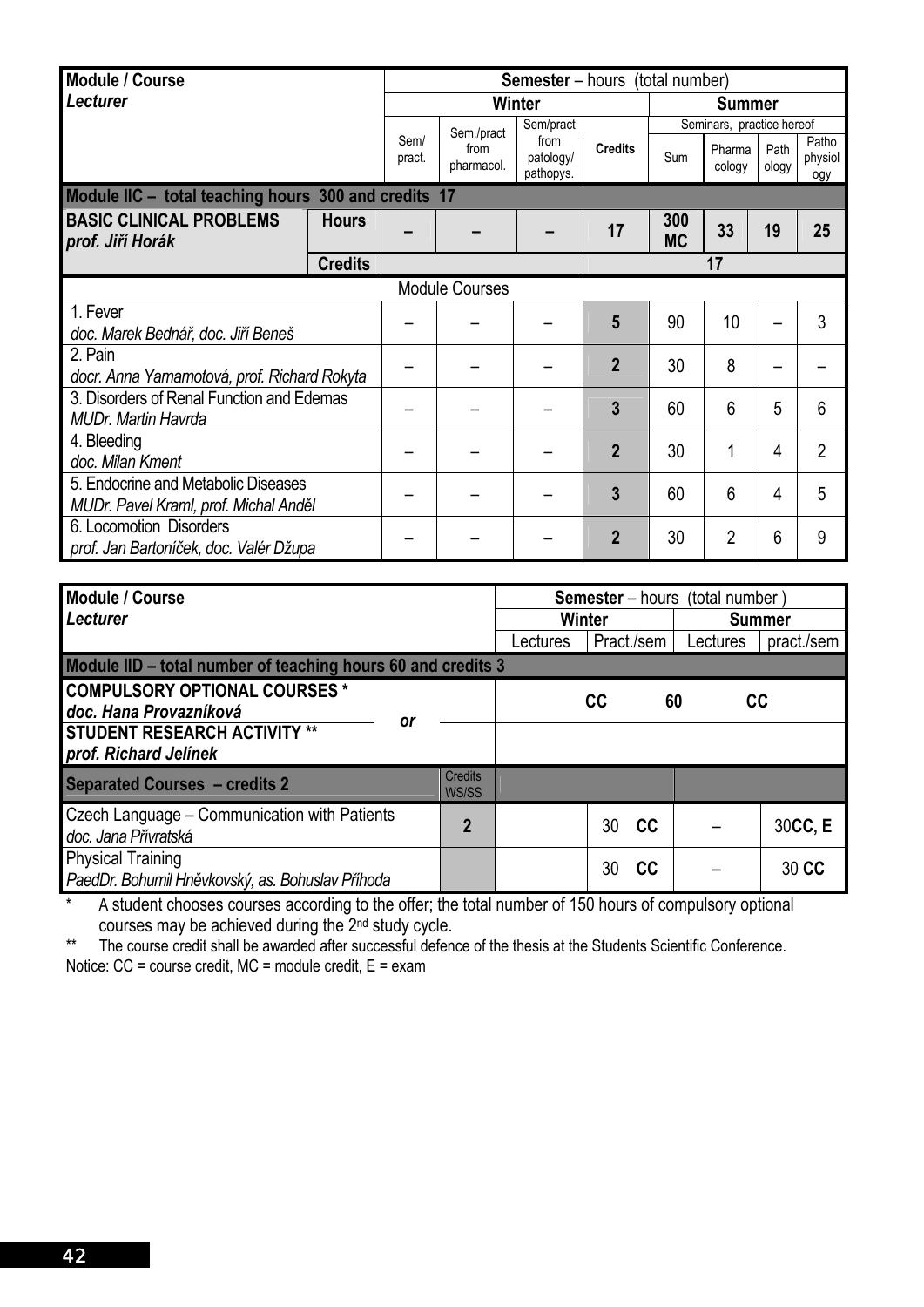| Module / Course                                                                                                                           |                | <b>Semester</b> – hours (total number) |                             |                |                     |                                        |                             |                   |                            |                      |
|-------------------------------------------------------------------------------------------------------------------------------------------|----------------|----------------------------------------|-----------------------------|----------------|---------------------|----------------------------------------|-----------------------------|-------------------|----------------------------|----------------------|
| Lecturer                                                                                                                                  |                |                                        | <b>Winter</b>               |                |                     |                                        |                             | <b>Summer</b>     |                            |                      |
|                                                                                                                                           |                |                                        | Seminars, practice - hereof |                |                     |                                        | Seminars, practice - hereof |                   |                            |                      |
| $HCT = 1130$ $EC = 60$                                                                                                                    | <b>Credits</b> | Sum                                    | Pharma-<br>cology           | Patho-<br>logy | Patho<br>physiology | <b>Credits</b>                         | Sum                         | Pharma<br>-cology | Pathology                  | Pathophy<br>-siology |
| Module IIC - total number of teaching hours 840 and credits 49                                                                            |                |                                        |                             |                |                     |                                        |                             |                   |                            |                      |
| <b>BASIC CLINICAL</b><br><b>Hours</b>                                                                                                     |                | 450                                    | 39                          | 32             | 28                  |                                        | 390                         | 12                | 24                         | $\overline{2}$       |
| PROBLEMS prof. Jiří Horák                                                                                                                 |                | <b>MC</b>                              |                             |                |                     |                                        | MC, E                       |                   |                            |                      |
| <b>Credits</b>                                                                                                                            |                |                                        | 24                          |                |                     |                                        |                             | 21                |                            |                      |
| 7. Disturbance of the Nervous system                                                                                                      |                |                                        | <b>Module Courses</b>       |                |                     |                                        |                             |                   |                            |                      |
| prof. Pavel Kalvach                                                                                                                       | $\overline{3}$ | 60                                     | 7                           | 6              | 11                  |                                        |                             |                   |                            |                      |
| 8. Mental Disorders                                                                                                                       | ٠              |                                        |                             |                |                     | 5                                      | 90                          | 10                |                            |                      |
| doc. Jiří Horáček<br>9. Dyspnoe and Chest Pain                                                                                            |                |                                        |                             |                |                     |                                        |                             |                   |                            |                      |
| prof. Petr Widimský                                                                                                                       | ٠              |                                        |                             |                |                     | 5                                      | 90                          | 12                | 12                         | 14                   |
| 10. GIT and abdominal complaints<br>prof. Jiří Horák                                                                                      |                |                                        |                             |                |                     | 5                                      | 90                          | 10                | 14                         | 3                    |
| 11. Cutaneous Changes                                                                                                                     | $\overline{2}$ |                                        |                             |                |                     |                                        |                             |                   |                            |                      |
| prof. Petr Arenberger                                                                                                                     |                | 30                                     | 1                           | $\overline{2}$ |                     |                                        |                             |                   |                            |                      |
| 12. Tumours<br>MUDr. Martina Kubecová                                                                                                     | 3              | 60                                     | 3                           | 12             |                     | н                                      |                             |                   |                            |                      |
| 13. Sensoric Disorders                                                                                                                    | ٠              |                                        |                             |                |                     | 3                                      | 60                          | $\overline{2}$    |                            |                      |
| Doc. Aleš Hahn, prof. Pavel Kuchynka<br>14. Failure of Vital Functions                                                                    |                |                                        |                             |                |                     |                                        |                             |                   |                            |                      |
| doc. Jan Pachl                                                                                                                            | $5\phantom{1}$ | 90                                     | $\overline{2}$              | -              |                     |                                        |                             |                   | $\overline{\phantom{a}}$   |                      |
| $\overline{15}$ . Trauma                                                                                                                  | 3              | 60                                     | $\overline{2}$              | -              | $\overline{2}$      |                                        |                             |                   |                            |                      |
| doc. František Vyhnánek<br>16. Disorders of Reproduction and                                                                              |                |                                        |                             |                |                     |                                        |                             |                   |                            |                      |
| Development of the fetus                                                                                                                  | 3              | 60                                     | $\overline{2}$              | 10             |                     |                                        |                             |                   |                            |                      |
| doc. Bohuslav Svoboda<br>17. Disorders of Growth and Development in                                                                       |                |                                        |                             |                |                     |                                        |                             |                   |                            |                      |
| postnatal period<br>prof. Jan Lebl                                                                                                        |                |                                        |                             |                |                     | 3                                      | 60                          |                   |                            |                      |
| 18. Ethical Problems in Today's Medicine                                                                                                  | 3              | 60                                     |                             |                |                     |                                        |                             |                   |                            |                      |
| doc. Jiří Šimek<br>19. Disorder of Immunity                                                                                               |                |                                        |                             |                |                     |                                        |                             |                   |                            |                      |
| MUDr. Petr Kučera                                                                                                                         | $\overline{2}$ | 30                                     |                             |                |                     |                                        |                             |                   |                            |                      |
| Pathology* and pathophysiology<br>prof. Václav Mandys, doc. Jan Mareš                                                                     |                |                                        |                             |                |                     | CC, E                                  |                             |                   |                            |                      |
| Pharmacology * prof. Miloslav Kršiak                                                                                                      |                |                                        |                             |                |                     |                                        |                             | CC, E             |                            |                      |
| Medical psychology and pathopsychology                                                                                                    |                |                                        |                             |                |                     |                                        |                             |                   |                            |                      |
| prof. Jiří Kožený, Mgr. Katarína Durecová,                                                                                                |                | 15                                     |                             |                | <b>15 CC</b>        |                                        | 6                           |                   | <b>12 CC</b>               |                      |
| doc. Karel Balcar                                                                                                                         |                |                                        |                             |                |                     |                                        |                             |                   |                            |                      |
| Summer Practice in Internal Medicine                                                                                                      |                |                                        |                             |                |                     |                                        |                             |                   | 3 weeks                    |                      |
| MUDr. Jolana Rambousková                                                                                                                  |                |                                        |                             |                |                     |                                        | Credits 6 CC                |                   | $(120$ hours               |                      |
| Summer Practice in Surgery<br>MUDr. Jolana Rambousková                                                                                    |                |                                        |                             |                |                     |                                        | Credits 4 CC                |                   | 2 weeks<br>$(80$ hours $)$ |                      |
| * Instruction in pathology and pharmacology is part and parcel of individual courses of module II C. The examination is taken separately. |                |                                        |                             |                |                     |                                        |                             |                   |                            |                      |
| <b>Module/ Course</b>                                                                                                                     |                |                                        |                             |                |                     | <b>Semester</b> – hours (total number) |                             |                   |                            |                      |
| Lecturer                                                                                                                                  |                |                                        |                             |                | <b>Winter</b>       |                                        |                             |                   | <b>Summer</b>              |                      |
| Module IID - total number of teaching hours 90 and credits 5                                                                              |                |                                        |                             |                |                     |                                        |                             |                   |                            |                      |
| <b>COMPULSORY OPTIONAL COURSES *</b>                                                                                                      |                |                                        |                             |                |                     |                                        |                             | 90 CC             |                            |                      |
| doc. Hana Provazníková<br><b>STUDENT RESEARCH ACTIVITY **</b>                                                                             |                | or                                     |                             |                |                     |                                        |                             |                   |                            |                      |
| prof. Richard Jelinek                                                                                                                     |                |                                        |                             |                |                     |                                        |                             |                   |                            |                      |
| Optional Course - Physical Training                                                                                                       |                |                                        |                             |                |                     | 30 CC                                  |                             |                   | 30 CC                      |                      |
| PaedDr. Bohumil Hněvkovský, as. Bohuslav Příhoda                                                                                          |                |                                        |                             |                |                     |                                        |                             |                   |                            |                      |

#### **YEAR IV.**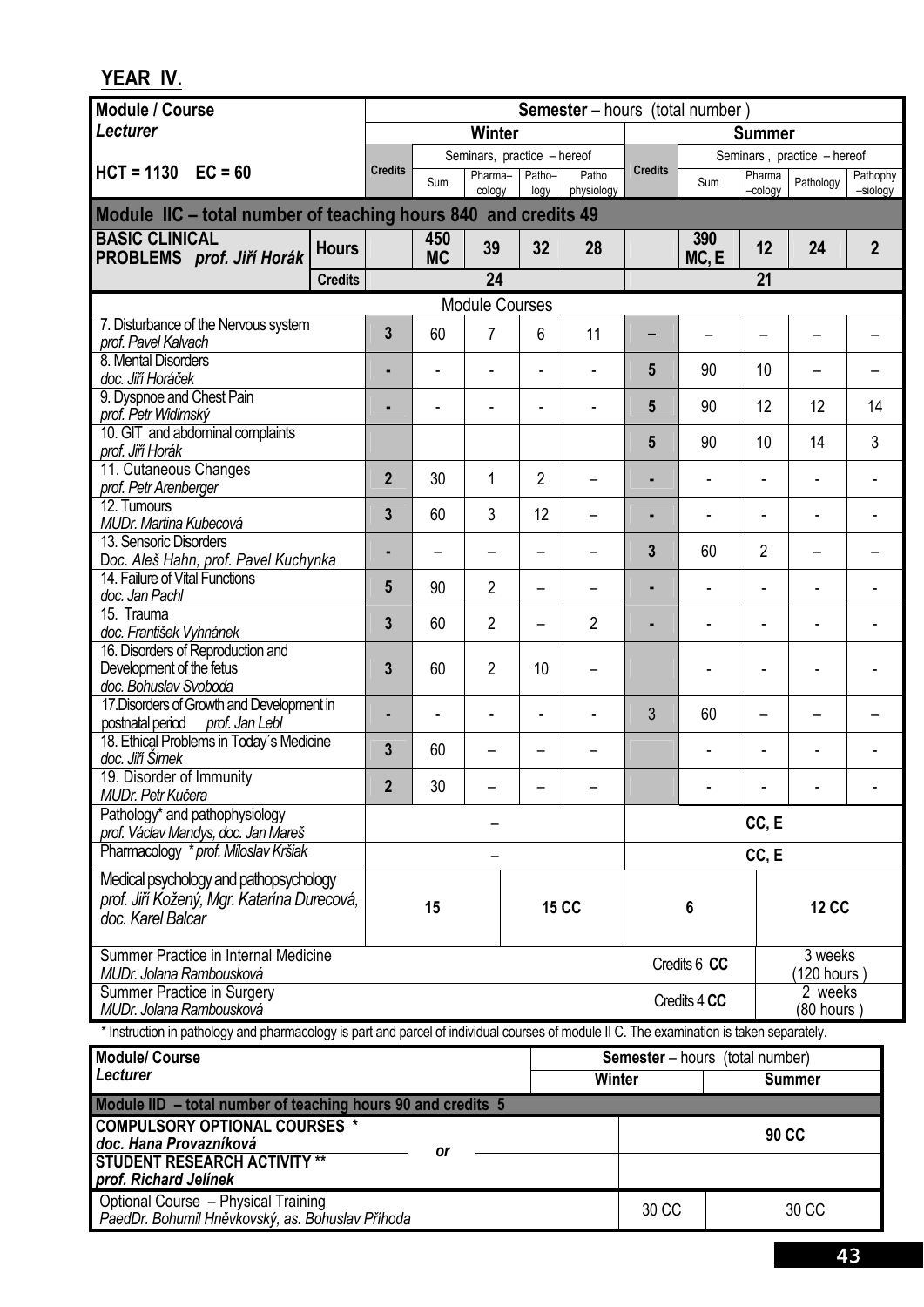- \* A student chooses courses according to the offer; the total number of 150 hours of compulsory optional courses may be achieved during the 2<sup>nd</sup> study cycle.
- \*\* The course credit shall be awarded after successful defence of the thesis at the Students Scientific Conference Notice: **HCT** = hours of contact teaching, **EC** = European credits, **CC** = course credit, **MC** = module credit, **E**= exam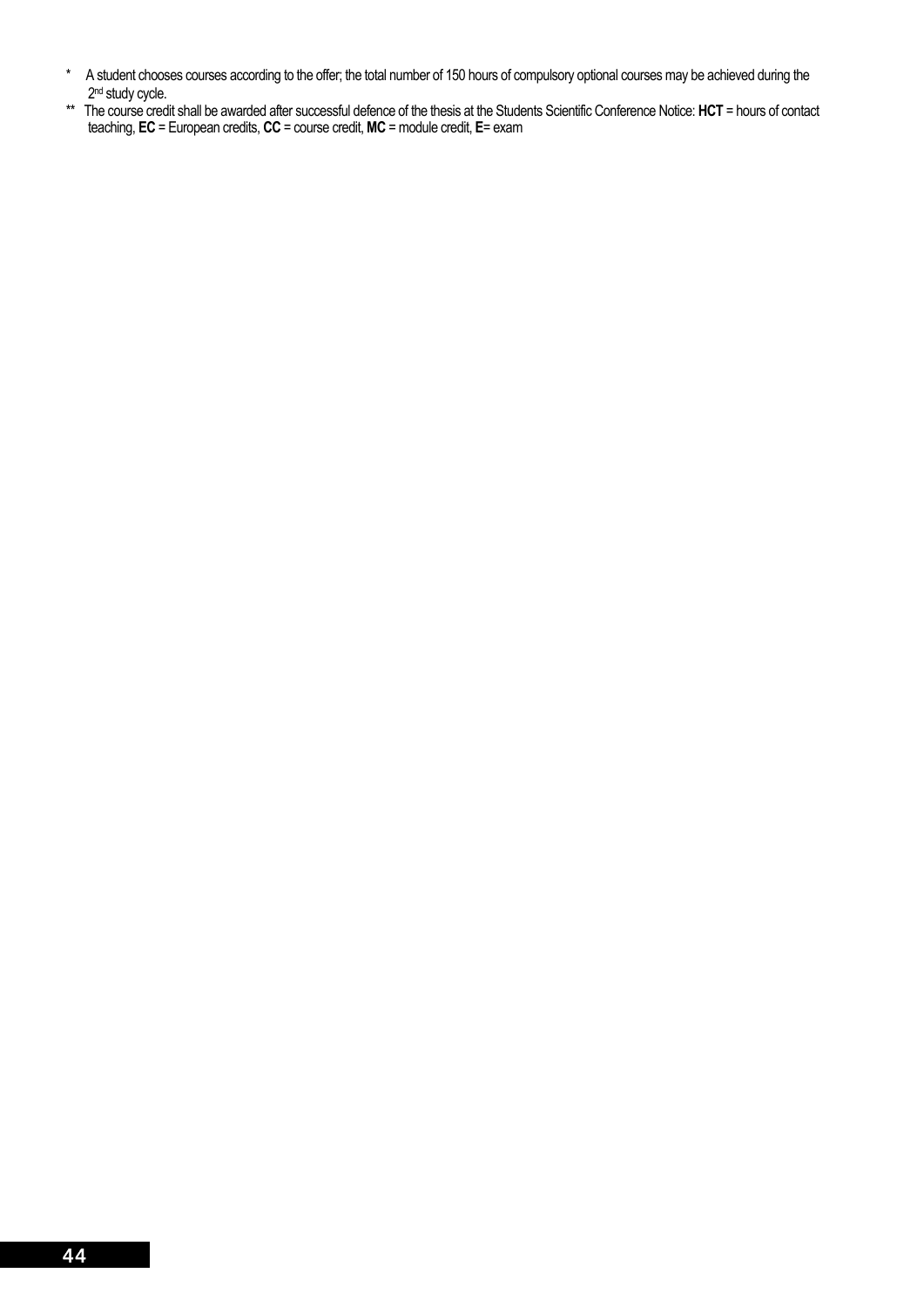## **CYCLE III. – CLINICAL PREPARATION**

### **YEAR V.**

| Module / course                                                     | Lecturer                                    | <b>Credits</b>        | <b>Semester</b> - hours (total number) |                          |  |  |
|---------------------------------------------------------------------|---------------------------------------------|-----------------------|----------------------------------------|--------------------------|--|--|
|                                                                     |                                             |                       | Winter                                 | <b>Summer</b>            |  |  |
|                                                                     |                                             |                       | Confer., seminars                      | Conf., seminars          |  |  |
| $HCT = 922$ $EC = 60$                                               |                                             |                       | a pract training                       | /pract.training          |  |  |
| <b>MIM - Module of Internal Medicine</b>                            | <b>Coordinator</b>                          | 13                    |                                        |                          |  |  |
| $HCT = 190$                                                         | prof. Michal Anděl                          |                       |                                        |                          |  |  |
| Internal Medicine (SCK)                                             | prof. Michal Anděl, prof.                   |                       |                                        |                          |  |  |
|                                                                     | Pavel Gregor, prof. Jiří                    | 10 <sup>10</sup>      | 70 CC                                  | 70 CC, E                 |  |  |
|                                                                     | Horák, doc. Milan Kment                     |                       |                                        |                          |  |  |
| Clinical Biochemistry (C)                                           | doc. Petr Čechák                            | 1                     | 20 CC                                  |                          |  |  |
| Radiology and Nuclear Medicine (C)                                  | doc. Jan Šprindrich                         | $\overline{2}$        | 30 CC                                  |                          |  |  |
| MS - Module of Surgery HCT = 87                                     | <b>Coordinator</b><br>doc. Jan Fanta        | 6                     |                                        |                          |  |  |
| Surgery (C)                                                         | doc. Jan Fanta                              | $\overline{2}$        | 30 CC                                  |                          |  |  |
| Orthopaedics (C)                                                    | prof. Jan Bartoníček                        | 3                     | 45 CC                                  |                          |  |  |
| Stomatology - maxilofacial Surgery (C)                              | doc. Eva Gojišová                           | 1                     | 12 CC                                  |                          |  |  |
| <b>MNS - Module of Neurobehavioral</b>                              | <b>Coordinator</b>                          | 6                     |                                        | Part of SE               |  |  |
| Sciences **<br>$HCT = 90$                                           | prof. Cyril Höschl                          |                       |                                        |                          |  |  |
| Neurology (C)                                                       | prof. Pavel Kalvach                         | $\mathfrak{Z}$        | 40 CC                                  |                          |  |  |
| Psychiatry (C)                                                      | prof. Cyril Höschl                          | 3                     | 50 CC                                  |                          |  |  |
| MGO - Module of Gynaecology and<br><b>Obstetrics</b><br>$HCT = 130$ | <b>Coordinator</b><br>doc. Bohuslav Svoboda | $\boldsymbol{\delta}$ |                                        |                          |  |  |
| Gynaecology and Obstetrics (C)                                      | doc. Bohuslav Svoboda                       | 3                     |                                        | 50 CC                    |  |  |
| Summer Practice in Gynaecology and<br>Obstetrics (C)                | <b>MUDr. Marie Bendová</b>                  | 5                     |                                        | 2 weeks<br>(80 hours) CC |  |  |
| <b>MP- Module of Paediatrics</b>                                    | <b>Coordinator</b>                          |                       |                                        |                          |  |  |
| $HCT = 60$                                                          | prof. Jan Lebl                              | 4                     |                                        |                          |  |  |
| Paediatrics (C)                                                     | prof. Jan Lebl                              | 3                     | 50 CC                                  |                          |  |  |
| Clinical Genetics (C)                                               | MUDr. Martina Langová                       | 1                     |                                        | 10 CC                    |  |  |
| <b>SC</b> - Other Separated Courses                                 |                                             | 21                    |                                        |                          |  |  |
| Infection and Geographic Medicine                                   | doc. Jiří Beneš                             | 3                     | 50 CC, E                               |                          |  |  |
| Otorhinolaryngology                                                 | doc. Aleš Hahn                              | 3                     |                                        | 50 CC, E                 |  |  |
| Ophthalmology                                                       | prof. Pavel Kuchynka                        | 3                     |                                        | 50 CC, E                 |  |  |
| <b>Critical Care</b>                                                | doc. Jan Pachl                              | $\overline{c}$        |                                        | 30 CC, E                 |  |  |
| Dermatovenerology                                                   | prof. Petr Arenberger                       | $\sqrt{3}$            |                                        | 45 CC, E                 |  |  |
| <b>Forensic Medicine</b>                                            | MUDr. Jiří Hladík                           | $\overline{2}$        |                                        | 30 CC, E                 |  |  |
| Summer Practice in Elective Field or                                | doc. Monika Kneidlová                       | 5                     |                                        | 2 weeks                  |  |  |
| in General Practice                                                 |                                             |                       |                                        | (80 hours) CC            |  |  |
| <b>HCT=30</b><br><b>Dissertation*</b>                               | prof. Milena Černá                          | $\overline{2}$        | 2 credits                              |                          |  |  |

 $*$  \*Commencing the 5<sup>th</sup> year, students shall select the topic of their dissertation. The dissertation shall be overseen by a supervisor and shall be defended in the 6<sup>th</sup> year as part of the state examination in Preventive medicine. The dissertation topic focused on prevention can be assigned under any teaching department of the faculty. All dissertations are administered by the Centre of Preventive Medicine.

\*\* State Final Exam in Module of Neurobehavoiour Sciences comprises also medical psychology and pathopsychology. (Exam in the 4<sup>th</sup> year) Notice: **HCT** = hours of contact teaching, **EC** = European credits, C = course, SC = separated course, C = credit, CC´course credit, E = exam, SE= part of Final State Examination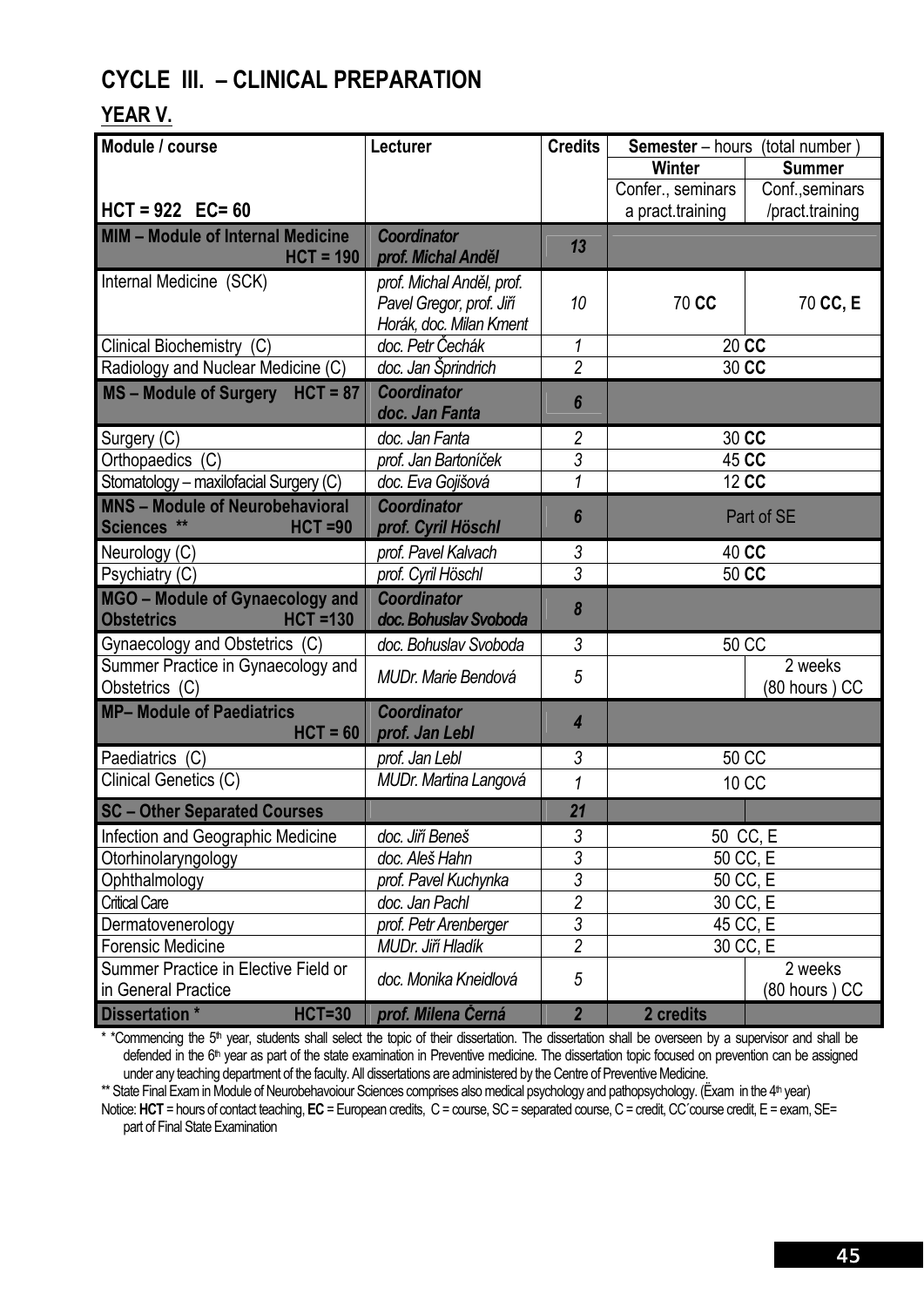| Module / course                                                          | Lecturer                                                                          | <b>Semester</b>                |
|--------------------------------------------------------------------------|-----------------------------------------------------------------------------------|--------------------------------|
|                                                                          |                                                                                   | hours (total number)           |
| $HCT = 955$ $EC = 60$                                                    |                                                                                   | <b>Winter</b><br><b>Summer</b> |
| <b>MIM Module of Internal Medicine</b><br>$HCT = 240$                    | Coordinator prof. Michal Anděl                                                    | <b>Credits 15</b>              |
| Internal Medicine *                                                      | prof. Michal Anděl<br>prof. Jiří Horák, prof. Petr Widimský                       | 8 weeks (240 h) MC, SE         |
| $HCT = 220$<br><b>MS Module of Surgery</b>                               | Coordinator doc. Jan Fanta                                                        | <b>Credits 14</b>              |
| Surgery                                                                  | doc. Jan Fanta, prof. Jan Bartoníček,<br>MUDr. Ludomír Brož, doc. Miroslav Tvrdek | 7 weeks (210 h) MC, SE         |
| Surgery (MSC)                                                            | doc. Jan Fanta                                                                    |                                |
| Orthopaedics (MSC)                                                       | prof. Jan Bartoníček                                                              |                                |
| Urology (MSC)                                                            | doc. Michael Urban                                                                |                                |
| Burn Medicine (MSC)                                                      | MUDr. Ludomír Brož                                                                |                                |
| Plastic Surgery (MSC)                                                    | doc. Miroslav Tvrdek                                                              |                                |
| Clinical Anatomy (MSC)                                                   | prof. Josef Stingl                                                                | 10                             |
| <b>MGO Module pf Gynaecology and</b><br>$HCT = 120$<br><b>Obstetrics</b> | Coordinator doc. Bohuslav Svoboda                                                 | <b>Credits 7</b>               |
| <b>Gynaecology and Obstetrics</b>                                        | doc. Bohuslav Svoboda                                                             | 4 weeks (120 h) MC, SE         |
| <b>MP Module of Paediatrics</b><br>$HCT = 90$                            | Coordinator prof. Jan Lebl                                                        | <b>Credits 6</b>               |
| Paediatrics                                                              | prof. Jan Lebl                                                                    | 3 weeks (90 h) MC, SE          |
| <b>MPM Module of Preventive Medicine</b><br>$HCT = 240$                  | Coordinator prof. Kamil Provazník                                                 | <b>Credits 15</b>              |
| <b>Preventive Medicine</b>                                               | prof. Milena Černá, prof. Kamil Provazník                                         | 8 weeks (240 h) MC, SE         |
| Preventive Medicine and Public health<br>(MSC)                           | prof. Kamil Provazník, PhDr. Eva Křížová                                          |                                |
| General Hygiene (MSC)                                                    | prof. Milena Černá                                                                |                                |
| Nutrition (MSC)                                                          | prof. Michal Anděl, MUDr. Pavel Dlouhý                                            |                                |
| Occupational Medicine (MSC)                                              | doc. Evžen Hrnčíř                                                                 |                                |
| Sport Medicine (MSC)                                                     | doc. Vladimír Štich                                                               |                                |
| Child and Adolescent Health (MSC)                                        | doc. Hana Provazníková                                                            |                                |
| Epidemiology (MSC)                                                       | MUDr. Alexander Martin Čelko                                                      |                                |
| Family Medicine (MSC)                                                    | MUDr. Helena Hovorová                                                             |                                |
| Dissertation - continuation HCT =<br>45                                  | prof. Milena Černá                                                                | <b>Credits 3</b>               |

\*Before the Part of State Exam in Internal Medicine, the student must be obtain credits in Clinical Biochemistry. Individual clinics and departments determine where the location of given activities.

Notice: **HCT** = hours of contact teaching, **EC** = European credits, SE = part of Final State Examination, MSC = Module Sub–course

**YEAR VI.**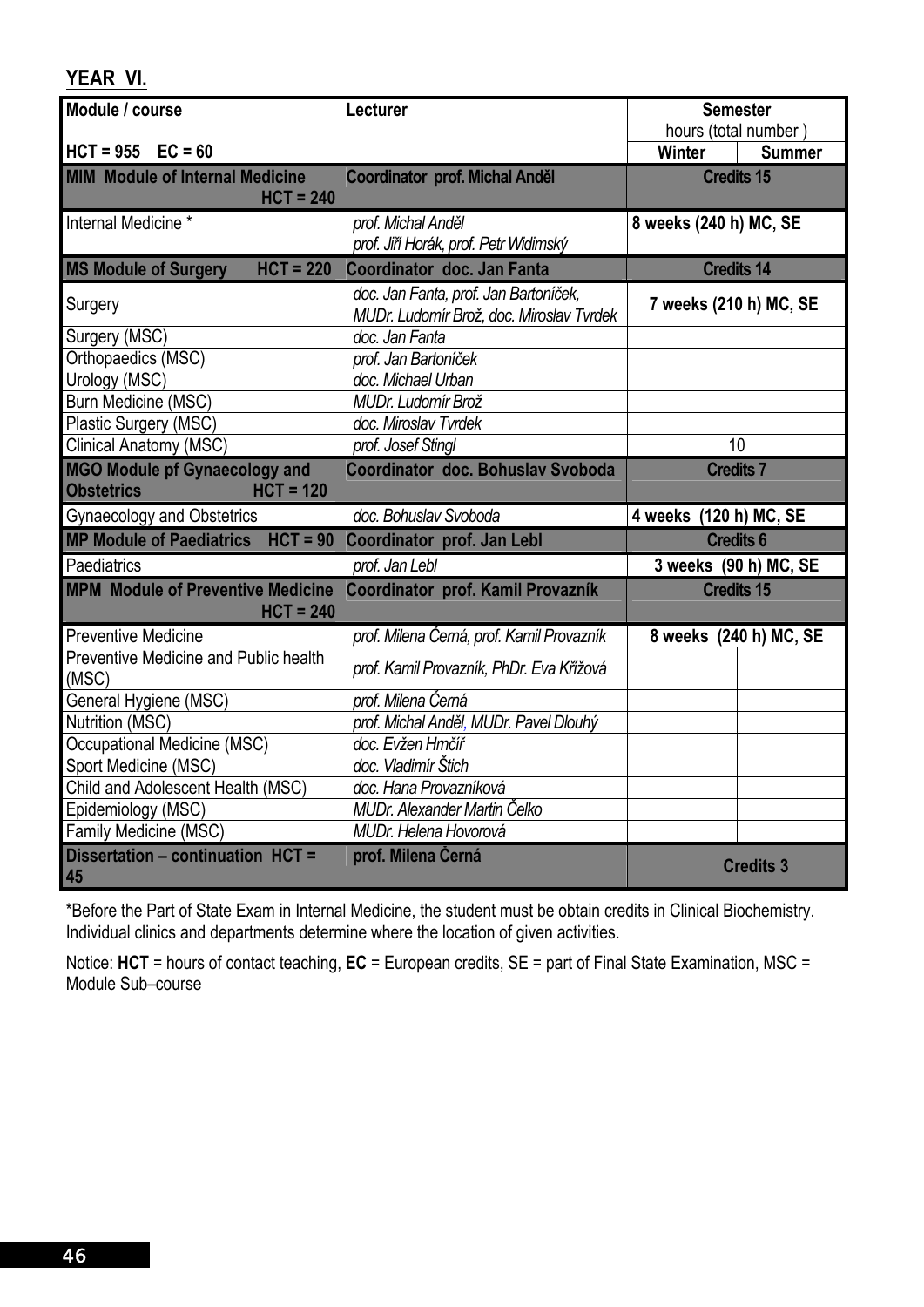# **HOURS OF SUBJECTS IN THE CURRICULUM**

| <b>STUDY YEAR</b>                                | 1.             |                | 2.  |    | 3.  |                |     | 4.                  |     | 5.  | 6   |     |                         |
|--------------------------------------------------|----------------|----------------|-----|----|-----|----------------|-----|---------------------|-----|-----|-----|-----|-------------------------|
| <b>Number of hours for the subject</b>           |                |                |     |    |     |                |     |                     |     |     |     |     |                         |
| Lectures (lec); practice,                        |                |                |     |    |     |                |     |                     |     |     |     |     |                         |
| seminars(pr)/dissection                          | lec            | pr             | lec | pr | lec | pr             | lec | pr                  | lec | pr  | lec | pr  | In total                |
| Anatomy*                                         | 39             | 90             | 44  | 88 |     | $\overline{2}$ |     | $\overline{2}$      |     |     | 10  |     | 275                     |
| Histology and Embryology*                        | 28             | 60             | 18  | 25 |     |                |     |                     |     |     |     |     | 131                     |
| Physiology*                                      | 32             | 63             | 46  | 66 |     |                |     | 1                   |     |     |     |     | 208                     |
| Chemistry and Cell Biochemistry*                 | 68             | 72             | 8   | 21 |     |                |     |                     |     |     |     |     | 169                     |
| <b>General Biology and Genetics</b>              | 28             | 57             |     |    |     |                |     |                     |     |     |     |     | 85                      |
| Cell and Molecular Biology                       | 26             | 46             |     |    |     |                |     |                     |     |     |     |     | 72                      |
| Immunology                                       | $\overline{4}$ | 12             |     |    | 12  | 4              |     | 22                  |     |     |     |     | 54                      |
| <b>Biophysics</b>                                |                | 32             |     |    |     |                |     |                     |     |     |     |     | 32                      |
| <b>Nuclear Medicine</b>                          | $\overline{2}$ | $6\phantom{1}$ |     |    |     | 5              |     | 5                   |     | 15  |     |     | 33                      |
| Radiodiagnostics                                 |                | 10             |     |    |     | $\overline{2}$ |     | 8                   |     | 15  |     |     | 35                      |
| Sources of Scientific Information                |                | 5              |     |    |     |                |     |                     |     |     |     |     | 5                       |
| <b>Biostatistic</b>                              |                |                |     | 20 |     |                |     |                     |     |     |     |     | 20                      |
| Hazard Identification and Health Risk,           |                |                |     | 16 |     |                |     |                     |     |     |     |     | 16                      |
| Assessment and Management                        |                |                |     |    |     |                |     |                     |     |     |     |     |                         |
| <b>Basic Scientific Methodology</b>              |                |                |     | 16 |     |                |     |                     |     |     |     |     | 16                      |
| <b>Needs of Patients</b>                         | 8              | 50             |     |    |     | 1              |     | 31                  |     |     |     |     | 90                      |
| <b>Basics Humanities</b>                         | 15             | 15             | 15  | 15 |     |                |     |                     |     |     |     |     | 60                      |
| <b>First Aid and Critical Care</b>               | 15             | 15             |     |    |     | 5              |     | 71                  |     | 30  |     |     | 136                     |
| Psychology and Pathopsychology                   |                |                |     |    |     | $\overline{2}$ | 21  | 37                  |     |     |     |     | 50                      |
| <b>Basics of Nursing</b>                         |                |                |     | 60 |     |                |     |                     |     |     |     |     | 60                      |
| Epidemiology                                     |                |                |     | 15 |     | $6\phantom{a}$ |     | $\overline{3}$      |     |     |     | 22  | 46                      |
| Microbiology                                     |                |                |     |    | 27  | 71             |     | 3                   |     |     |     |     | 101                     |
| Pathology                                        |                |                |     |    | 117 | 79             |     | 60                  |     |     |     |     | 256                     |
| Pathophysiology                                  |                |                |     |    | 72  | 70             |     | 24                  |     |     |     |     | 166                     |
| <b>Clinical Genetics</b>                         |                |                |     |    | 12  |                |     |                     |     | 10  |     |     | 22                      |
| Pharmacology                                     |                |                |     |    | 15  | 54             |     | 50                  |     |     |     |     | 119                     |
| <b>Internal Medicine</b>                         |                |                |     |    |     | 133            |     | 116                 |     | 140 |     | 240 | 629                     |
| <b>Clinical Biochemistry</b>                     |                |                |     |    |     | 3              |     | 4                   |     | 20  |     |     | 27                      |
| Surgery                                          |                |                |     |    |     | 32             |     | 7                   |     | 30  |     | 72  | 141                     |
| Urology                                          |                |                |     |    |     | $\overline{2}$ |     | $\overline{2}$      |     |     |     | 26  | 30                      |
| Orthopaedics                                     |                |                |     |    |     | $\overline{2}$ |     | $\overline{2}$      |     | 10  |     | 45  | 59                      |
| <b>Plastic Surgery</b>                           |                |                |     |    |     | 3              |     |                     |     |     |     | 24  | 27                      |
| <b>Burns Medicine</b>                            |                |                |     |    |     | 5              |     | $\mathfrak{Z}$      |     |     |     | 18  | 26                      |
| Neurosurgery                                     |                |                |     |    |     | 1              |     | $\overline{2}$      |     |     |     | 6   | 9                       |
| Cardiology                                       |                |                |     |    |     |                |     |                     |     |     |     | 6   | $6\phantom{1}$          |
| Stomatology                                      |                |                |     |    |     | 16             |     |                     |     | 12  |     |     | 28                      |
| Paediatrics                                      |                |                |     |    |     | 29             |     | 37                  |     | 50  |     | 90  | 206                     |
| Neurology                                        |                |                |     |    |     | 40             |     | 22                  |     | 40  |     |     | 102                     |
| Psychiatry                                       |                |                |     |    |     | 17             |     | 81                  |     | 50  |     |     | 148                     |
| <b>Gynaecology and Obstetrics</b>                |                |                |     |    |     | 33             |     | 44                  |     | 50  |     | 120 | 247                     |
| <b>ENT</b>                                       |                |                |     |    |     | 21             |     | 28                  |     | 50  |     |     | 99                      |
|                                                  |                |                |     |    |     | 11             |     | 23                  |     | 45  |     |     | 79                      |
| Ophthalmology                                    |                |                |     |    |     | 11             |     | 23                  |     | 45  |     |     | 79                      |
| Dermatology<br>Infection and Geographic Medicine |                |                |     |    |     | 12             |     | 6                   |     | 50  |     |     | 68                      |
|                                                  |                |                |     |    |     | 1              |     |                     |     | 41  |     |     | 46                      |
| Oncology                                         |                |                |     |    |     |                |     | 4<br>$\overline{2}$ |     |     |     |     |                         |
| <b>Forensic Medicine</b>                         |                |                |     |    |     |                |     |                     |     | 30  |     |     | 32                      |
| Rehabilitation                                   |                |                |     |    |     | 1              |     | $\overline{2}$      |     |     |     |     | $\overline{\mathbf{3}}$ |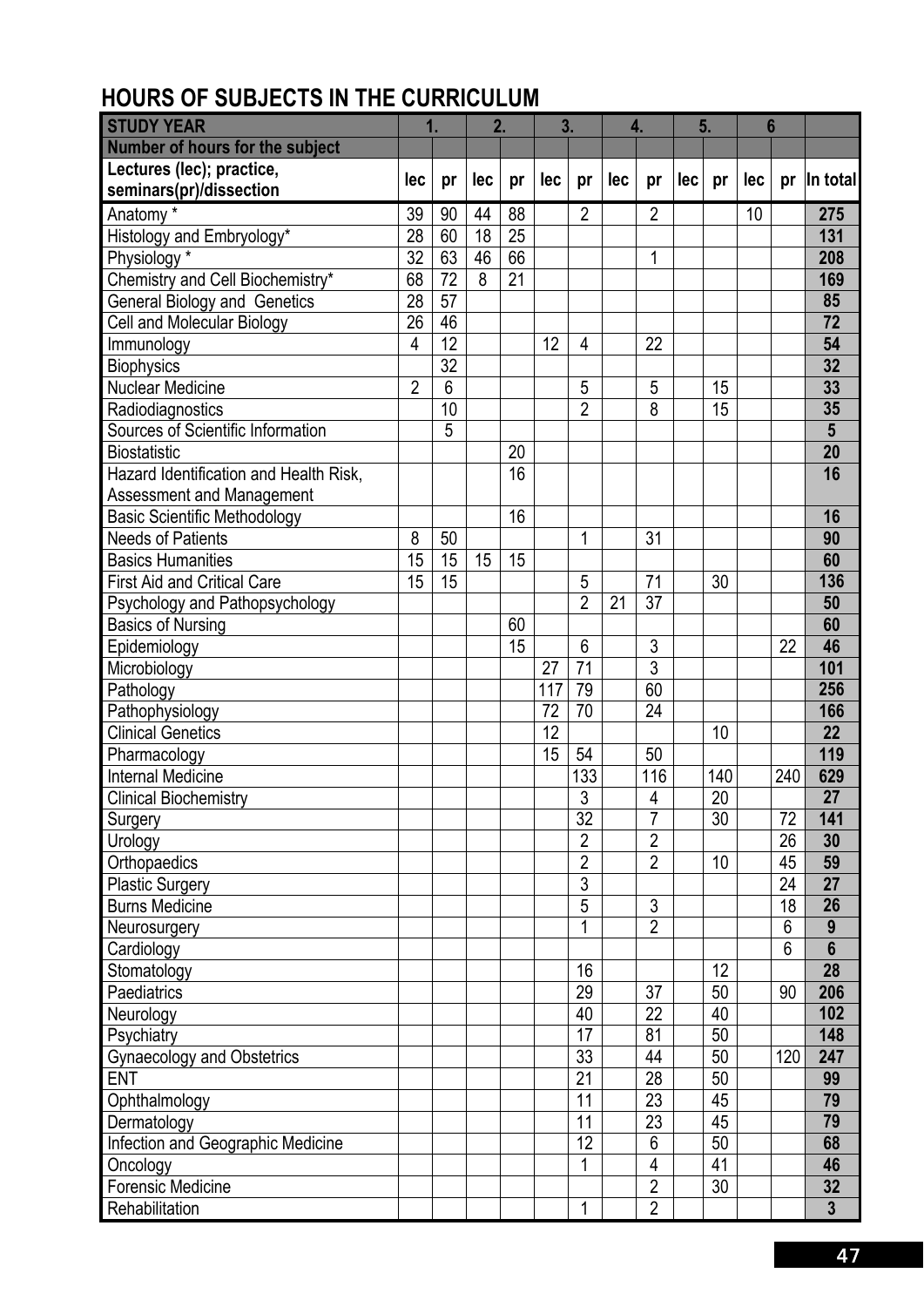| <b>STUDY YEAR</b>                                    |     |    | 2.  |     | 3.                          |                |     | 4.   |                  | 5.  | 6   |     |          |
|------------------------------------------------------|-----|----|-----|-----|-----------------------------|----------------|-----|------|------------------|-----|-----|-----|----------|
| Number of hours for the subject                      |     |    |     |     |                             |                |     |      |                  |     |     |     |          |
| Lectures (lec); practice,<br>seminars(pr)/dissection | lec | pr | lec | pr  | lec                         | pr             | lec | pr   | lec              | pr  | lec | pr  | In total |
| <b>Occupation Medicine</b>                           |     |    |     |     |                             |                |     | 9    |                  |     |     | 22  | 31       |
| Nutrition                                            |     |    |     |     |                             | 5              |     |      |                  |     |     | 20  | 25       |
| General Hygiene                                      |     |    |     |     |                             |                |     | 6    |                  |     |     | 16  | 22       |
| <b>Sport Medicine</b>                                |     |    |     |     |                             | $\overline{2}$ |     |      |                  |     |     | 17  | 19       |
| <b>Child and Adolescent Health</b>                   |     |    |     |     |                             |                |     | 10   |                  |     |     | 18  | 28       |
| Preventive Medicine and Public Health                |     |    |     |     |                             |                |     |      |                  |     |     | 25  | 25       |
| <b>Family Medicine and Primary Medical Care</b>      |     |    |     |     |                             |                |     |      |                  |     |     | 90  | 90       |
| Dissertation - consultation                          |     |    |     |     |                             |                |     |      |                  |     |     | 10  | 10       |
| <b>Compulsory Optional Courses</b>                   |     |    |     |     |                             | 60             |     | 90   |                  |     |     |     | 150      |
| <b>Physical Training</b>                             |     | 60 |     | 60  |                             | 60             |     |      |                  |     |     |     | 180      |
| Practice in Nursing                                  |     |    |     | 120 |                             |                |     |      |                  |     |     |     | 120      |
| Practice in Internal Medicine                        |     |    |     |     |                             |                |     | 120  |                  |     |     |     | 120      |
| Practice in Surgery                                  |     |    |     |     |                             |                |     | 80   |                  |     |     |     | 80       |
| Practice in Gynaecology and Obstetrics               |     |    |     |     |                             |                |     |      |                  | 80  |     |     | 80       |
| Practice in Elective Field                           |     |    |     |     |                             |                |     |      |                  | 80  |     |     | 80       |
| Medical Terminology - Latin                          |     | 30 |     |     |                             |                |     |      |                  |     |     |     | 30       |
| Czech Language                                       |     | 90 |     | 120 |                             |                |     |      |                  |     |     |     | 210      |
| Czech Language - communication with<br>Patients      |     |    |     |     |                             | 60             |     |      |                  |     |     |     | 60       |
| Integrated lectures and conferences                  | 20  |    | 16  |     |                             |                |     |      |                  |     |     |     | 36       |
|                                                      | 285 |    |     |     | 723   147   582   255   831 |                | 21  | 1056 | $\boldsymbol{0}$ | 893 | 10  | 887 | 5582     |

# **INSTRUCTION IN MODULES AND COURSES**

| <b>Study Year</b>                                                     | 1.     | 2. | 3.               | 4.                | 5 <sub>1</sub> | 6.         |
|-----------------------------------------------------------------------|--------|----|------------------|-------------------|----------------|------------|
| Teaching Hours in the subjectLectures, practice, seminars/ dissection |        |    |                  |                   |                |            |
| Anatomy *                                                             | ΙA     | ΙA | IIC <sub>6</sub> | IIC13             |                | <b>MS</b>  |
| Histology and Embryology*                                             | IA; IB | IA |                  |                   |                |            |
| Physiology *                                                          | IA     | IA | IIC <sub>2</sub> |                   |                |            |
| <b>Chemistry and Biochemistry</b>                                     | IA; IB | IA |                  |                   |                |            |
| <b>General Biology and Genetics</b>                                   | IB     |    | <b>IIA</b>       |                   | MΡ             |            |
| Cell and Molecular Biology                                            | IB     |    |                  |                   |                |            |
| Immunology                                                            | IB     |    | <b>IIA</b>       | IIC <sub>19</sub> |                |            |
| <b>Biophysics</b>                                                     | IC     |    |                  |                   |                |            |
| <b>Nuclear Medicine</b>                                               | IC     |    | IIC1, 3, 5       | IIC7, 10, 15      | <b>MIM</b>     |            |
| Radiodiagnostics                                                      | IC     |    | IIC <sub>6</sub> | IIC7,10,15        | <b>MIM</b>     |            |
| Sources of Scientific Information                                     | IC     |    |                  |                   |                |            |
| <b>Biostatistic</b>                                                   |        | IE |                  |                   |                |            |
| Hazard Identification and Health Risk,                                |        | ΙE |                  |                   |                |            |
| Assessment and Management                                             |        |    |                  |                   |                |            |
| <b>Needs of the Patients</b>                                          | ID     | ID |                  |                   |                |            |
| <b>Basic Scientific Methodology</b>                                   |        | IE |                  |                   |                |            |
| <b>Basics Humanities</b>                                              | ID     | ID |                  |                   |                |            |
| <b>First Aid and Critical Care</b>                                    | ID     |    | IIC1,2           | IIC15             | <b>SC</b>      |            |
| Psychology                                                            |        | ID | <b>IIB</b>       |                   |                |            |
| <b>Basics of Nursing</b>                                              | ID     | ID |                  |                   |                |            |
| Epidemiology                                                          |        | IE | IIC1             | IIC12,17          |                | <b>MPM</b> |
| Microbiology                                                          |        |    | IIA; IIC1        | IIC <sub>10</sub> |                |            |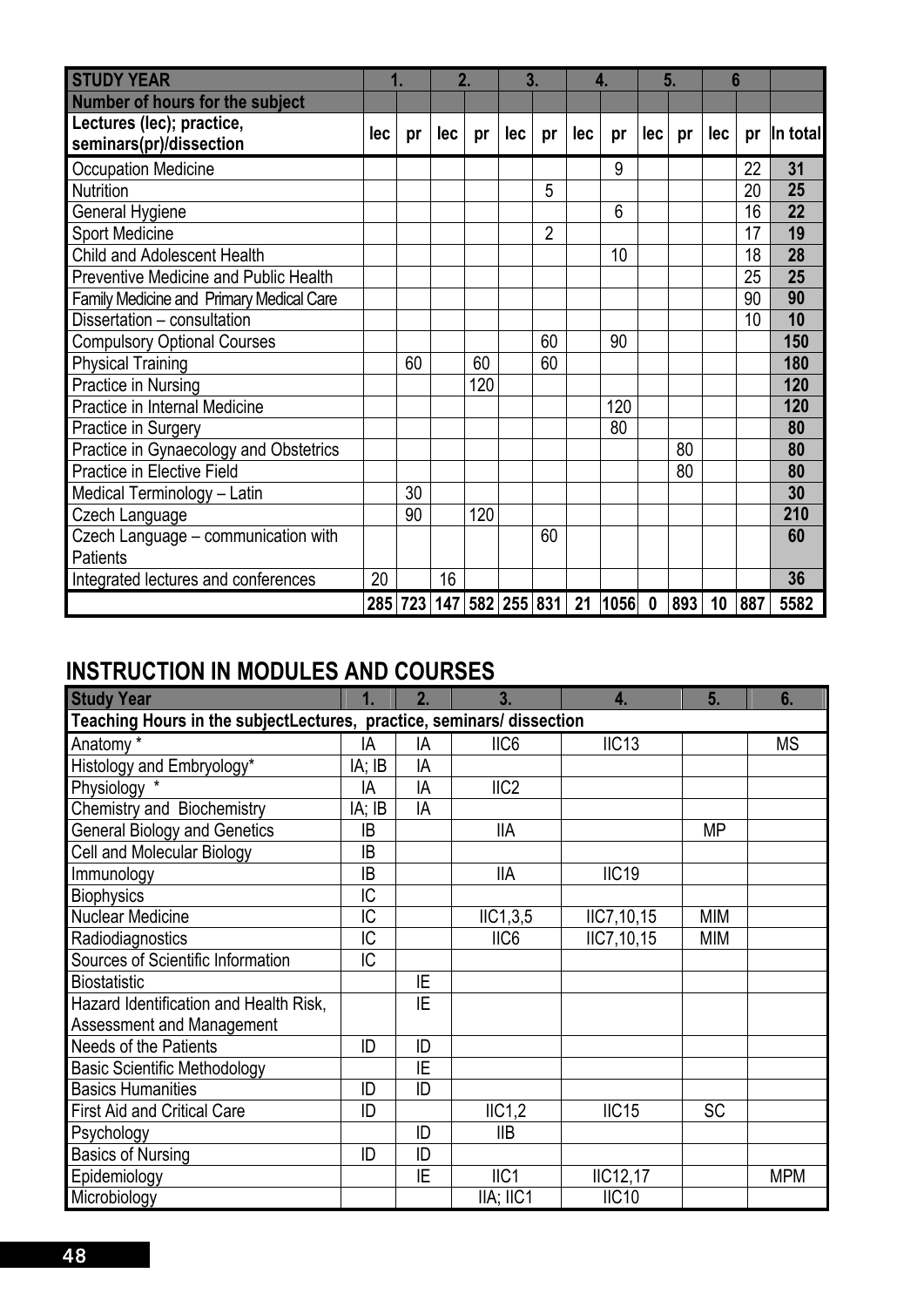| Teaching Hours in the subjectLectures, practice, seminars/ dissection<br>IIC6,8,9,10,11,1<br>IIA; IIC3,4,5,6<br>Pathology<br>2, 13, 16, 18 |                          |
|--------------------------------------------------------------------------------------------------------------------------------------------|--------------------------|
|                                                                                                                                            |                          |
|                                                                                                                                            |                          |
|                                                                                                                                            |                          |
| IIC7,9,10,15,18<br>IIA;<br>Pathophysiology                                                                                                 |                          |
| IC1, 3, 4, 5, 6                                                                                                                            |                          |
| <b>Clinical Genetics</b><br>IIА                                                                                                            | <b>MP</b>                |
| IIC7,8,9,10,12,1<br>IIA;<br>Pharmacology                                                                                                   |                          |
| IC1, 2, 3, 4, 5, 6<br>3, 14, 15, 16, 18                                                                                                    |                          |
| Internal Medicine<br>$IIB$ ; $IIC3,4,5$<br><b>IIC9,10</b>                                                                                  | <b>MIM</b><br><b>MIM</b> |
| IIC <sub>10</sub><br>IIC5,6<br><b>Clinical Biochemistry</b>                                                                                | <b>MIM</b>               |
| $IIB$ ;<br>IIC10,15<br>Surgery                                                                                                             | <b>MS</b><br><b>MS</b>   |
| IIC4<br>IIC15<br>Urology                                                                                                                   | <b>MS</b>                |
| IIC15<br>IIC <sub>6</sub><br>Orthopaedics                                                                                                  | <b>MS</b><br><b>MS</b>   |
| IIB<br><b>Plastic Surgery</b>                                                                                                              | <b>MS</b>                |
| <b>Burns Medicine</b><br>IIC1,3<br>IIC15                                                                                                   | <b>MS</b>                |
| IC15<br>IIC <sub>6</sub><br>Neurosurgery                                                                                                   | <b>MS</b>                |
| Cardiosurgery                                                                                                                              | <b>MS</b>                |
| <b>IIB</b><br>Stomatology                                                                                                                  | <b>MS</b>                |
| IIB; IIC2<br>IIC17<br>Paediatrics                                                                                                          | <b>MP</b><br><b>MP</b>   |
| IIB; IIC2,3,4,6<br>Neurology<br>IIC7.9                                                                                                     | <b>MNS</b>               |
| Psychiatry<br>$IIB$ ; $IIC2$<br>IIC8,9                                                                                                     | <b>MNS</b>               |
| IIC <sub>16</sub><br>IIB; IIC3,4<br><b>Gynaecology and Obstetrics</b>                                                                      | <b>MGO</b><br><b>MGO</b> |
| <b>ENT</b><br>IIB; IIC3,4<br>IIC13,15                                                                                                      | <b>SC</b>                |
| Ophthalmology<br>IIB; IIC4<br><b>IIC13,15</b>                                                                                              | SC                       |
| IIC11<br><b>IIB</b><br>Dermatology                                                                                                         | SC                       |
| IIC <sub>1</sub><br>IIC <sub>10</sub><br>Infection and Geographic Medicine                                                                 | <b>SC</b>                |
| IIC <sub>2</sub><br>IIC12<br>Oncology                                                                                                      |                          |
| IIC4<br>Haematology                                                                                                                        |                          |
| <b>Forensic Medicine</b><br><b>IIC15,18</b><br>IIC15                                                                                       | <b>SC</b>                |
| IIC <sub>6</sub><br>Rehabilitation                                                                                                         |                          |
| IIC7,9<br><b>Occupation Medicine</b><br>Nutrition                                                                                          |                          |
| IIC <sub>5</sub>                                                                                                                           | <b>MPM</b><br><b>MPM</b> |
| IIC <sub>18</sub><br>General Hygiene<br>IIC <sub>5</sub>                                                                                   | <b>MPM</b>               |
| Sport Medicine<br>IIC17<br><b>Child and Adolescent Health</b>                                                                              | <b>MPM</b>               |
| <b>Preventive Medicine and Public Health</b>                                                                                               | <b>MPM</b>               |
| Family Medicine and Primary Medical Care                                                                                                   | <b>MPM</b>               |
| Dissertation - consultation                                                                                                                | <b>MPM</b><br><b>MPM</b> |
| COC<br><b>COC</b><br><b>Compulsory Optional Courses</b>                                                                                    |                          |
| Medical Psychology and                                                                                                                     |                          |
| <b>SC</b><br>Pathopsychology                                                                                                               |                          |
| <b>SC</b><br><b>SC</b><br><b>Physical Training</b><br><b>SC</b>                                                                            |                          |
| <b>SC</b><br>Practice in Nursing                                                                                                           |                          |
| <b>SC</b><br>Practice in Internal Medicine                                                                                                 |                          |
| <b>SC</b><br>Practice in Surgery                                                                                                           |                          |
| Practice in Gynaecol. Obstetrics                                                                                                           | <b>SC</b>                |
| Practice in elective field                                                                                                                 | <b>SC</b>                |
| <b>SC</b><br>Medical terminology - Latin                                                                                                   |                          |
| <b>Integrated Lectures and Conferences</b><br>I.A<br>IA                                                                                    |                          |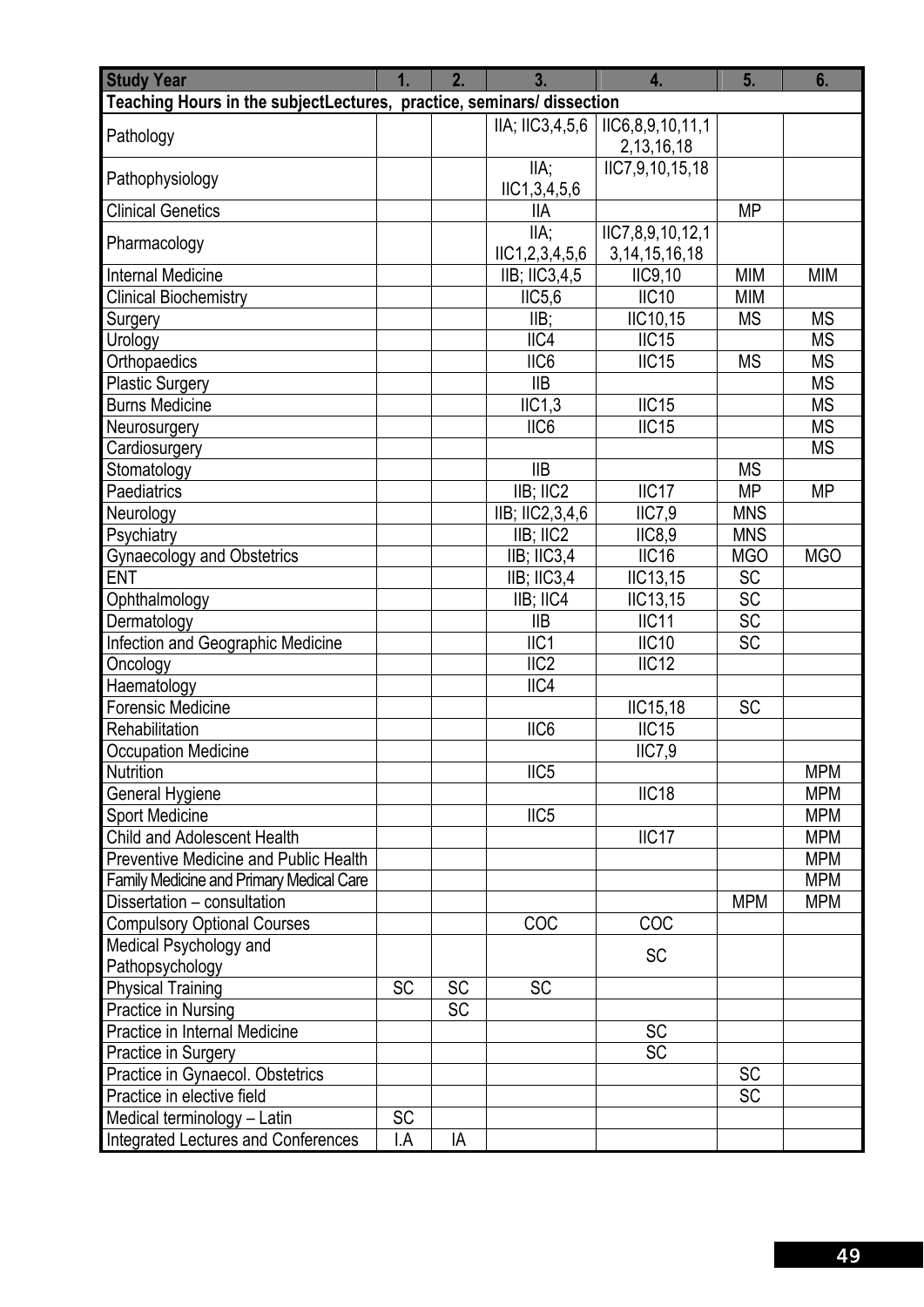### Explanatory notes for the chart **Hours of Subjects in the Curriculum:**

IA .......... Module IA Structure and Function of Human Body IB........... Module IB Cell Biology and Genetics IC........... Module IC Biophysics and Informatics ID........... Module ID Needs of the Patient IE........... Module IE Methodology IIA Theoretical Foundations of Clinical Medicine IIB.......... Module IIB Clinical Propedeutics IIC.......... Module IIC Basic Clinical Problems , IIC1........ Module IIC Sub–Course No. 1 Fever IIC2........ Module IIC Sub–Course No. 2 Pain IIC3........ Module IIC Sub–Course No. 3 Disorders of Renal function and Edemas IIC4........ Module IIC Sub–Course No. 4 Bleeding IIC5........ Module IIC Sub–Course No. 5 Endocrine and Metabolic Diseases IIC6........ Module IIC Sub–Course No. 6 Locomotion Disorders IIC7........ Module IIC Sub–Course No. 7 Disturbances of the Nervous system IIC8........ Module IIC Sub–Course No. 8 Mental Disorders IIC9........ Module IIC Sub–Course No. 9 Dyspnoe and Chest Pain IIC10...... Module IIC Sub–Course No.10 GIT and Abdominal Complaints IIC11...... Module IIC Sub–Course No.11 Cutaneous Changes IIC12...... Module IIC Sub–Course No.12 Tumors IIC13...... Module IIC Sub–Course No.13 Sensoric Disorders IIC14...... Module IIC Sub–Course No.14 Failure of Vital Functions IIC15...... Module IIC Sub–Course No.15 Trauma IIC16...... Module IIC Sub–Course No.16 Development of the Fetus IIC17...... Module IIC Sub–Course No.17 Disorders of Growth and Development in Postnatal Period IIC18...... Module IIC Sub–Course No.18 Ethical Problems of Today´s Medicine IIC19........Module IIC Sub–Course No. 19 Disorder of Immunity MP ........ Module of Paediatrics MGO...... Module of Gynaecology and Obstetrics MS ........ Module of Surgery MNS ..... Module of Neurobehavioral Sciences MPM. Module of Preventive Medicine MIM ....... Module of Internal Medicine COC ...... Compulsory Optional Courses SC ......... Separated Course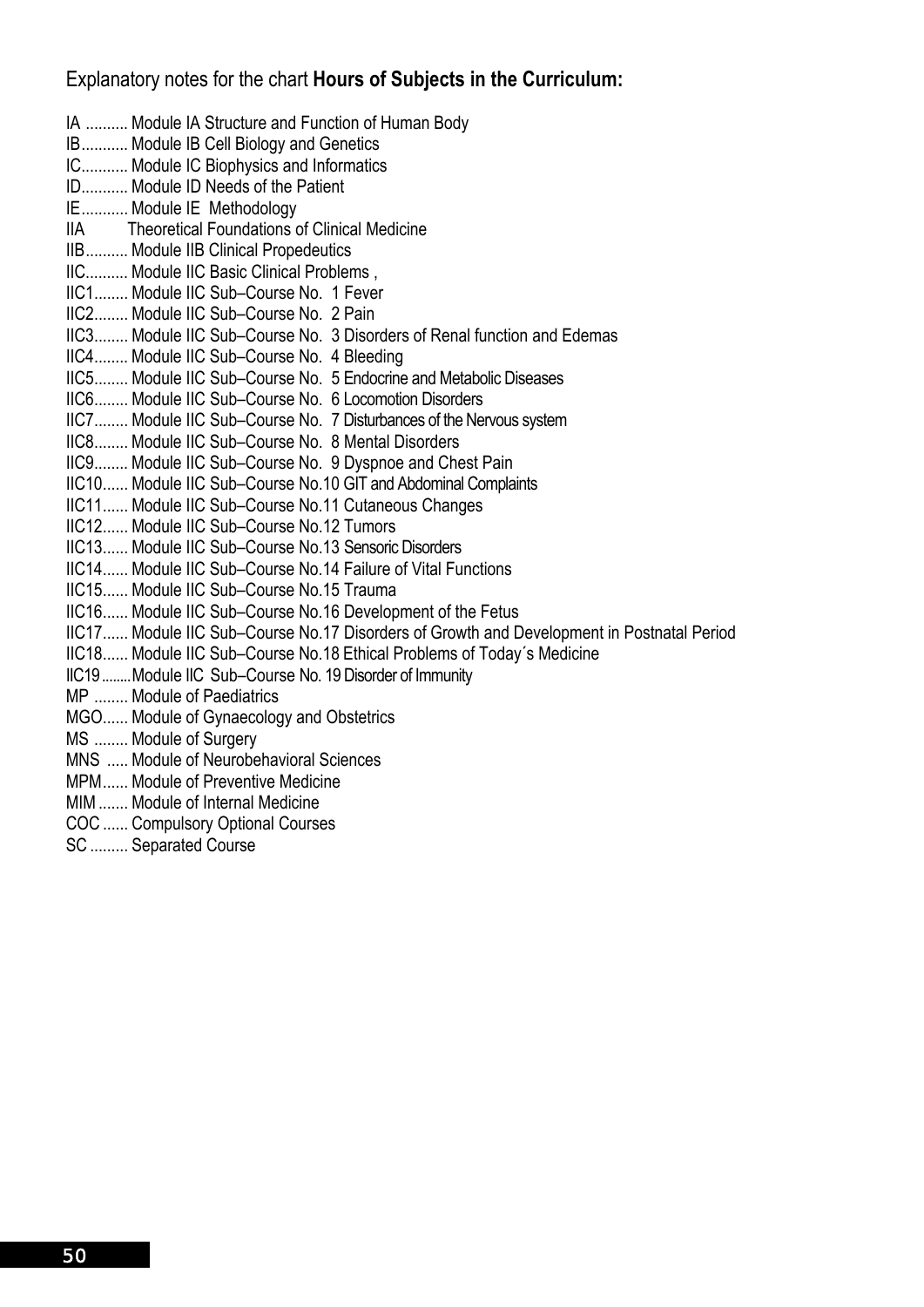## **WINTER SEMESTER**

## **LIST OF THE COURSES FOR 3RD AND 4TH YEAR**

| Number<br>of course | Name of the Course                                                                                                                                                               | Teacher/ Supervisor                                                                                                  | Max.<br>number<br>οf<br>students | Day<br>in week/hours<br>in week | Hours<br>per<br>semester |
|---------------------|----------------------------------------------------------------------------------------------------------------------------------------------------------------------------------|----------------------------------------------------------------------------------------------------------------------|----------------------------------|---------------------------------|--------------------------|
| $*1/W$              | Human genotoxicology, genetics,<br>and cytogenetics<br>(course will be repeated in summer semester)                                                                              | doc. Bárta,<br>Dr. Langová,<br>Dr. Polívková                                                                         | $5-8$                            | Any                             | 30                       |
| $*2/W$              | <b>Clinical Endocrinology</b><br>(course will be repeated in summer semester)                                                                                                    | Dr. Kančeva                                                                                                          | $5 - 15$                         | Tues/2<br>from $4:00$ p.m.      | 30                       |
| $*3/W$              | <b>Advances in Immunology</b><br>of Infectious Diseases Molecular<br><b>Mechanisms of Defense Against</b><br><b>Infections</b><br>(course will be repeated in summer<br>semester | Dr. Lipoldová<br>(Institute of<br><b>Molecular Genetics,</b><br>Academy of<br>Sciences, Prague 6<br>Flemingovo nám.2 | $5 - 40$                         | Thur                            | 15                       |

### **LIST OF THE COURSES FOR 4TH YEAR**

| Number<br>of EC | Name of the Course                                                                                                                                                                                 | Teacher/ Supervisor                                          | Max.<br>number of | Day<br>in.                              | Hours<br>per |
|-----------------|----------------------------------------------------------------------------------------------------------------------------------------------------------------------------------------------------|--------------------------------------------------------------|-------------------|-----------------------------------------|--------------|
|                 |                                                                                                                                                                                                    |                                                              | students          | week                                    | semester     |
| 4/N             | <b>Urgent Procedures in Burn</b><br>Medicine-<br>(two- semesters course;<br>winter + summer semester)                                                                                              | prof. Königová                                               | $6\phantom{1}$    | Mon<br>2 hours<br><b>Burn</b><br>center | $45 + 45$    |
| 5/N             | Urooncology -<br>Two semesters course<br>(winter and summer semester)                                                                                                                              | Dr. Záleský, Dr. Grill,<br>Urology Clinic, phone<br>67162808 | 3                 | Thur<br>$14:30-$<br>16:00 or<br>indiv.  | $15 + 15$    |
| 6/N             | <b>Diabetes and pregnancy</b><br>Ústav pro péči o matku a dítě,<br>(Institute of Mother and Child Care<br>in Praha-Podolí, Prague 4,<br>Podolské nábř.157                                          | Dr. Andělová                                                 | 6                 | Thur<br>November<br>3 hours<br>per day  | 15           |
| 7/N             | <b>Urogynecology and modern</b><br>surgical miniinvasive treatment<br>– Ústav pro péči o matku a dítě ,<br>(Institute of Mother and Child Care<br>in Praha-Podolí, Prague 4,<br>Podolské nábř.157) | doc. Feyereisl                                               | 5                 | Tues<br>November<br>3hours per<br>day   | 15           |
| 8/W             | Neonathology-<br>Ústav pro péči o matku a dítě,<br>(Institute of Mother and Child Care)<br>in Praha-Podolí<br>Prague 4, Podolské nábř.157)                                                         | doc. Straňák                                                 | 6                 | Thur<br>November<br>3 hours<br>per day  | 15           |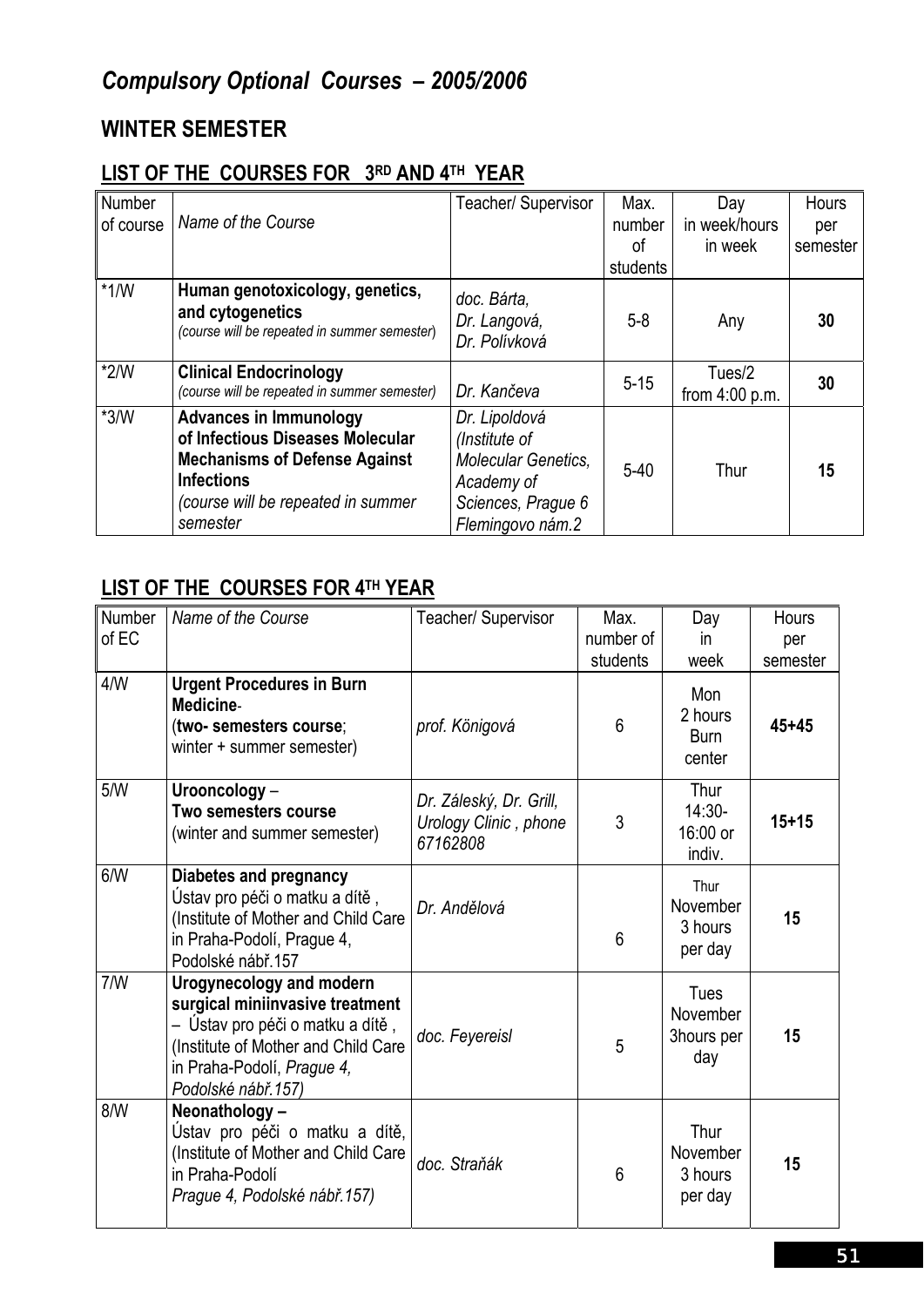| Number | Name of the Course                                                                                          | Teacher/ Supervisor         | Max.           | Day                                    | <b>Hours</b> |
|--------|-------------------------------------------------------------------------------------------------------------|-----------------------------|----------------|----------------------------------------|--------------|
| of EC  |                                                                                                             |                             | number of      | in                                     | per          |
|        |                                                                                                             |                             | students       | week                                   | semester     |
| 9/N    | Endourology -<br>(two- semesters course ; winter<br>+ summer semester                                       | doc. Zachoval,<br>Dr. Lukeš | 5              | Thur<br>$14:30-$<br>16:00 or<br>indiv. | $15 + 15$    |
| 10/W   | Methods of nuclear cardiology<br>in clinical practice<br>(course will be repeated in<br>summer semester)    | Dr. Lang                    | 5              | Monday                                 | 15           |
| 4/N    | <b>Urgent Procedures in Burn</b><br><b>Medicine</b><br>(two- semesters course;<br>winter + summer semester) | prof. Königová              | $6\phantom{1}$ | Mon<br>2 hours<br>Burn center          | $45 + 45$    |

## **SUMMER SEMESTER**

## LIST OF THE COURSES FOR 3RD AND 4TH YEAR

| Number    | Name of the Elective Course (EC)         | Teacher/      | Max.      | Day          | Hours    |
|-----------|------------------------------------------|---------------|-----------|--------------|----------|
| of course |                                          | Supervisor    | number of | in           | per      |
|           |                                          |               | students  | week         | semester |
| $*1/S$    | Human genotoxicology, genetics, and      | doc. Bárta,   |           |              |          |
|           | cytogenetics                             | Dr. Langová,  | $5 - 8$   | Any          | 30       |
|           | (repetition)                             | Dr. Polívková |           |              |          |
| $*2/S$    | <b>Clinical Endocrinology</b>            | Dr. Kančeva   | $5 - 15$  | Thur         | 30       |
|           | (repetition)                             |               |           | from $16:30$ |          |
| $*3/S$    | <b>Academic Communication in English</b> | Mr. Secrest   | 12        | Any $/2$     | 30       |
|           | (repetition)                             |               |           | hours        |          |

## **LIST OF THE COURSES FOR 4TH YEAR**

| Number | Name of the Elective Course (EC)             | Teacher/   | Max.            | Day        | <b>Hours</b> |
|--------|----------------------------------------------|------------|-----------------|------------|--------------|
| of EC  |                                              | Supervisor | number of       | in.        | per          |
|        |                                              |            | students        | week       | semester     |
| $*4/S$ | Methods of nuclear cardiology in             |            |                 |            |              |
|        | clinical practice                            | Dr. Lang   | 5               | Mon        | 15           |
|        | (repetition)                                 |            |                 |            |              |
| $*5/S$ | Prenatal diagnosis, genetics                 |            |                 | Thur       |              |
|        | Ústav pro péči o matku a dítě, (Institute of | as. Krofta | 6               | April      |              |
|        | Mother and Child Care in Praha-Podoli        |            |                 | 3hours per | 15           |
|        | - Prague 4, Podolské nábř.157)               |            |                 | day        |              |
| $*6/S$ | Immunopathology in reproduction              |            |                 | Thur       |              |
|        | Ústav pro péči o matku a dítě, (Institute of |            |                 | April      |              |
|        | Mother and Child Care in Praha-Podoli        | as. Madar  | $6\phantom{1}6$ | 3hours per | 15           |
|        | - Prague 4, Podolské nábř.157)               |            |                 | day        |              |
| $*7/S$ | Endoscopy, surgery-modern surgical           |            |                 |            |              |
|        | technology                                   |            |                 | Thur       |              |
|        | Ústav pro péči o matku a dítě, (Institute of |            |                 | April      |              |
|        | Mother and Child Care in Praha-Podolí        | as. Kučera | 5               | 3hours per | 15           |
|        | Prague 4, Podolské nábř.157                  |            |                 | day        |              |
|        |                                              |            |                 |            |              |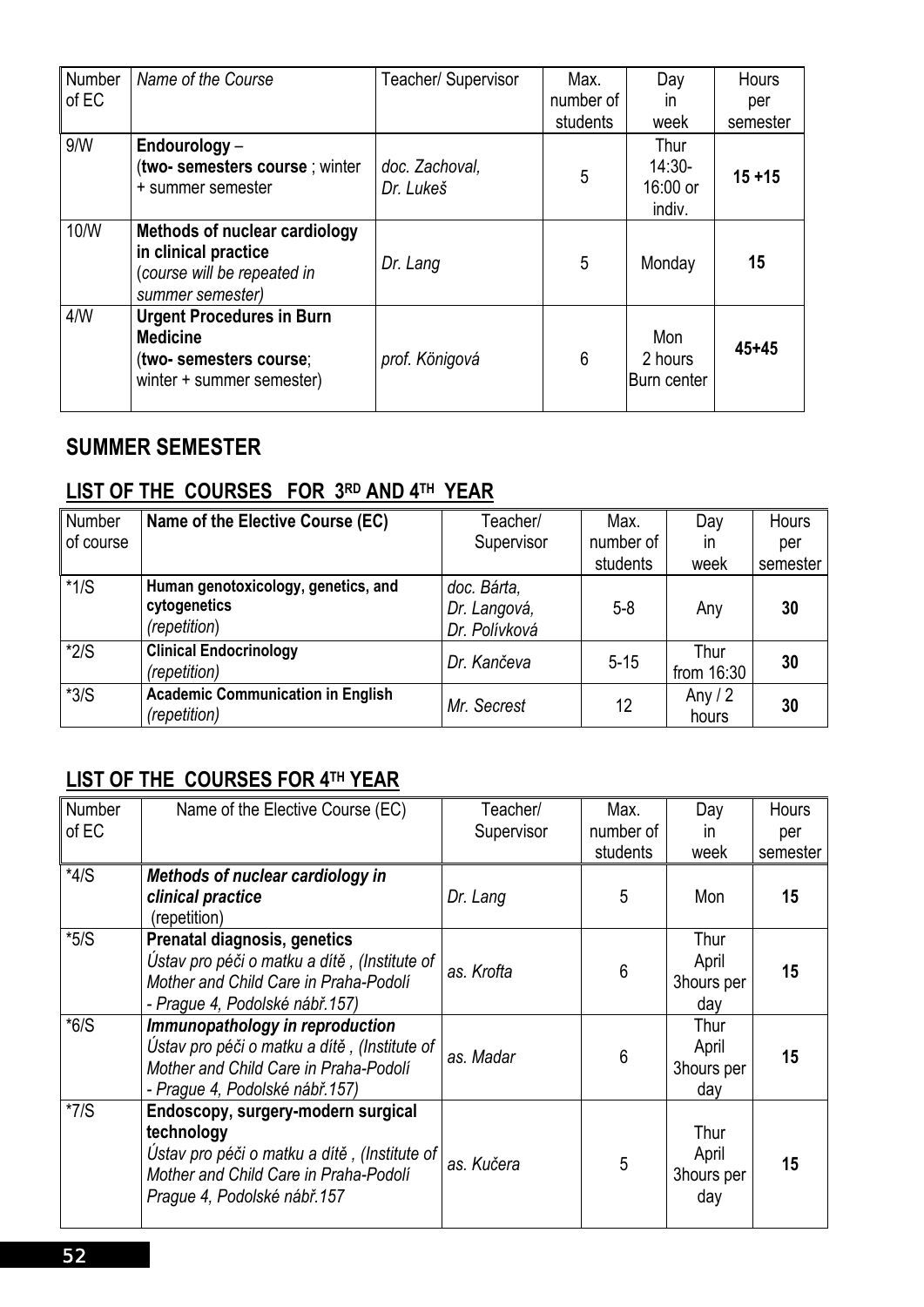| Number  | Name of the Elective Course (EC)             | Teacher/            | Max.      | Day        | <b>Hours</b> |
|---------|----------------------------------------------|---------------------|-----------|------------|--------------|
|         |                                              |                     |           |            |              |
| of EC   |                                              | Supervisor          | number of | in.        | per          |
|         |                                              |                     | students  | week       | semester     |
| $*8/S$  | <b>Trophoblastic disease</b>                 |                     |           | Tue        |              |
|         | Ústav pro péči o matku a dítě, (Institute of | as. Šafář           | 5         | April      | 15           |
|         | Mother and Child Care in Praha-Podolí        |                     |           | 3hours per |              |
|         | - Prague 4, Podolské nábř.157                |                     |           | day        |              |
| $*9/S$  | Modern trends in radiological imaging        |                     |           | Thur       |              |
|         |                                              | doc. Šprindrich,    | 15        | 3hours per | 15           |
|         |                                              | r. n. $602$         |           | day        |              |
| $*10/S$ | <b>Rheumatology- Diagnosis and</b>           |                     | 5         | Wedn       |              |
|         | <b>Management of Rheumatic Diseases</b>      | doc. Valešová       |           | 14-15:30   | 30           |
| $*11/S$ | <b>Urgent Pocedures in Burn Medicine-</b>    |                     |           | Mon        |              |
|         | (Two - semesters course; winter and          | prof. Königová      | 5         | 2 hours    | $45 + 45$    |
|         | summer semester course)                      |                     |           | per day    |              |
| $*12/S$ | Endourology -                                |                     |           | Thur       |              |
|         | (two- semesters course; winter +             | doc. Zachoval,      | 5         | $14:30-$   | $15 + 15$    |
|         | summer semester                              | Dr. Lukeš           |           | 16:00 or   |              |
|         |                                              |                     |           | indiv.     |              |
| $*13/S$ | Urooncology -                                | Dr. Záleský,        |           | Thur       |              |
|         | Two semesters course (winter and             | Dr. Grill - Urology |           | $14:30-$   |              |
|         | summer semester)                             | Clinic, phone       | 5         | 16:00 or   | $15 + 15$    |
|         |                                              | 67162808            |           | indiv.     |              |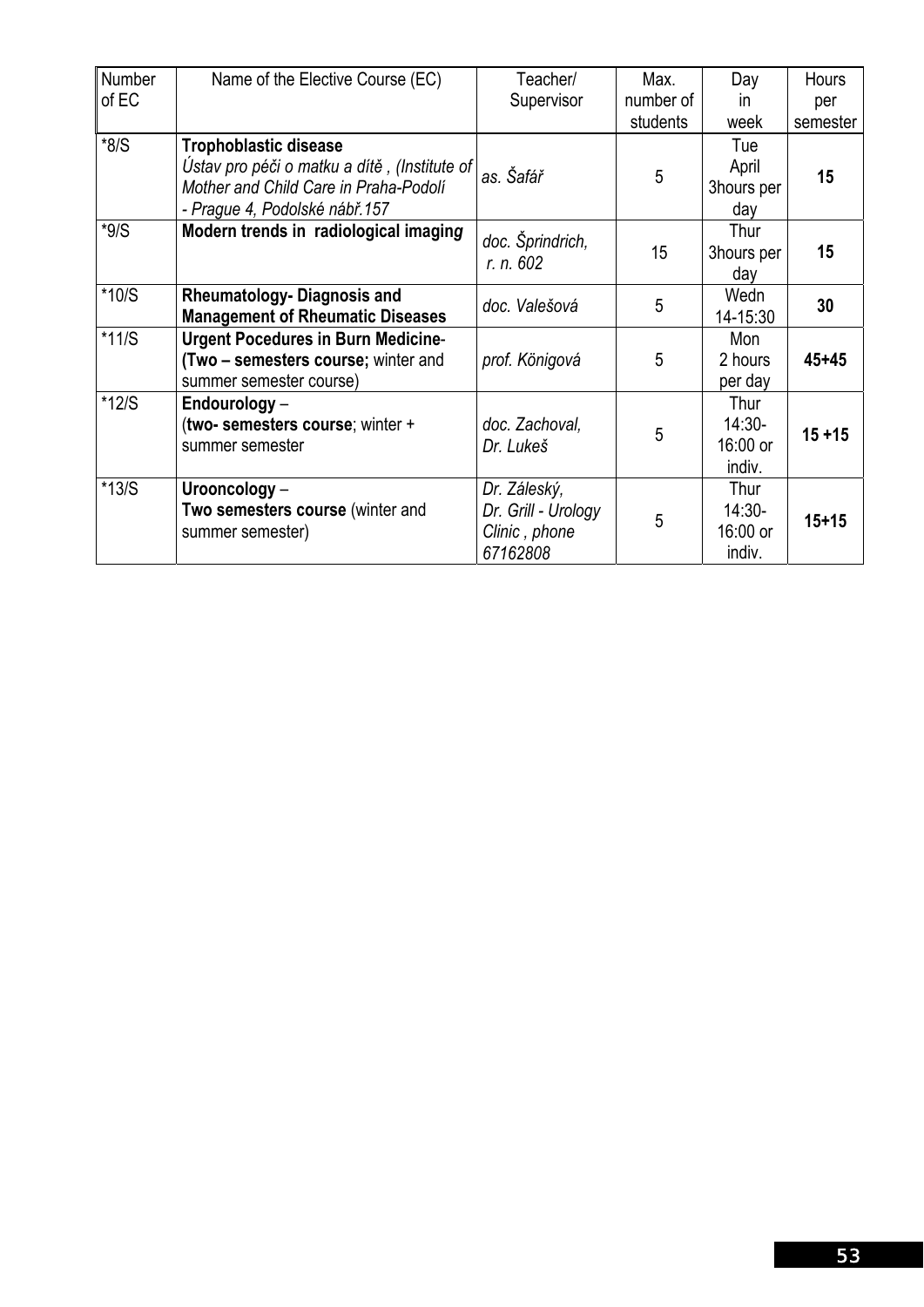### **3rd FACULTY OF MEDICINE, CHARLES UNIVERSITY IN PRAGUE STUDY AND EXAMINATION REGULATIONS**

*Under sections 27 (1) (b) and 33 (2) (f) of the Act No. 111/1998 Coll., on Higher Education and Changes in and Amendments to other Acts (Higher Education Act), the Academic Senate of the 3rd Faculty of Medicine has adopted the following Study and Examination Rules of the 3rd Faculty of Medicine, as an internal regulation of the Faculty.* 

### **PART I. GENERAL PROVISIONS**

#### **Article 1 Introductory Provision**

These Rules shall govern the course of study at the 3rd Faculty of Medicine of Charles University (hereinafter "the Faculty")

#### **Article 2 University Education**

1. University education shall be acquired by studying on an accredited programme of study according to a study plan in a prescribed form. Instruction shall be provided by professors, associate professors (Associate Professors) and senior lecturers, scientific workers of the faculty and outstanding external specialists from scientific establishments and from the practice. The preparation and evaluation shall be guaranteed by a guarantor, a board of guarantors or a Subject Area Council established under Art. 23 of the Constitution of the University.

- 2. The faculty shall organise Bachelor's, Master's and Doctoral programmes of study.
- 3. The Bachelor's programme of study shall take the form of full-time and/or combined study. The study shall be completed in due form by a State Final Examination, which shall include the defence of a Bachelor's thesis. The graduates shall be awarded the academic degree "Bachelor" (abbreviated to "Bc." in front of the name).
- 4. The Master's programme of study:
	- a) The Master's programme of study in medicine shall take the form of full time study. The study shall be completed in due form by a State Rigorous Examination, which shall consist of several parts. The graduates shall be awarded the academic degree "Doctor of Medicine" (abbreviated to "MUDr." in front of the name).
	- b) Other accredited Master's programmes of study may follow previous Bachelor's programmes of study, or they may be independent. The programmes of study shall take the form of full time and/or combined study, and depending on the form of study may involve a shorter period of study. The study shall be completed in due form by a State Final Examination, which shall include

the defence of a Master's thesis. The graduates shall be awarded the academic degree "Master" (abbreviated to "Mgr." in front of the name).

- 5. The Doctoral programme of study shall take the form of full time and/or combined study. The study shall be completed in due form by a State Doctoral Examination and the defence of a Doctoral dissertation. The graduates shall be awarded the academic degree "Doctor" (abbreviated to "Ph.D." behind the name). The study on the Doctoral programme of study shall be governed by a separate internal regulation<sup>1</sup>.
- 6. The programmes of study shall be specified in study plans. The study plan shall determine mainly study obligations for each academic year.
- 7. Full-time study: In the study plan the instruction shall be organised in the form of lectures. tutorials, seminars, courses, practical classes, laboratory classes, consultations, conferences and independent study, which shall be held according to the regular schedule.
- 8. Combined study: In the study plan the instruction shall be organised in the form implementing both full-time study and distance learning principles, possibly with the use of multimedia instruction.
- 9. Students on the programme of study for foreigners, which is held in a foreign language, shall be obliged to pay a tuition fee under s. 58 (5) of the Higher Education Act, Art. 26 (4) and Art. 33 (1) (c) of the Constitution of the University, and Art. 1 (3) and Art. 2 (5) of the Appendix No. 6 to the Constitution of the University.
- 10. Students of Charles University in Prague who have not registered at the Faculty may attend all lectures without any restriction. Attendance at other forms of instruction shall be subject to approval of the respective teacher. Students may have their study results assessed only if they have the appropriate study obligation registered in their Study Credit Book and confirmed by the Study Department of the Faculty.

<sup>1</sup> 1 Rules of Doctoral Programmmes of Study of the 3rd Faculty of Medicine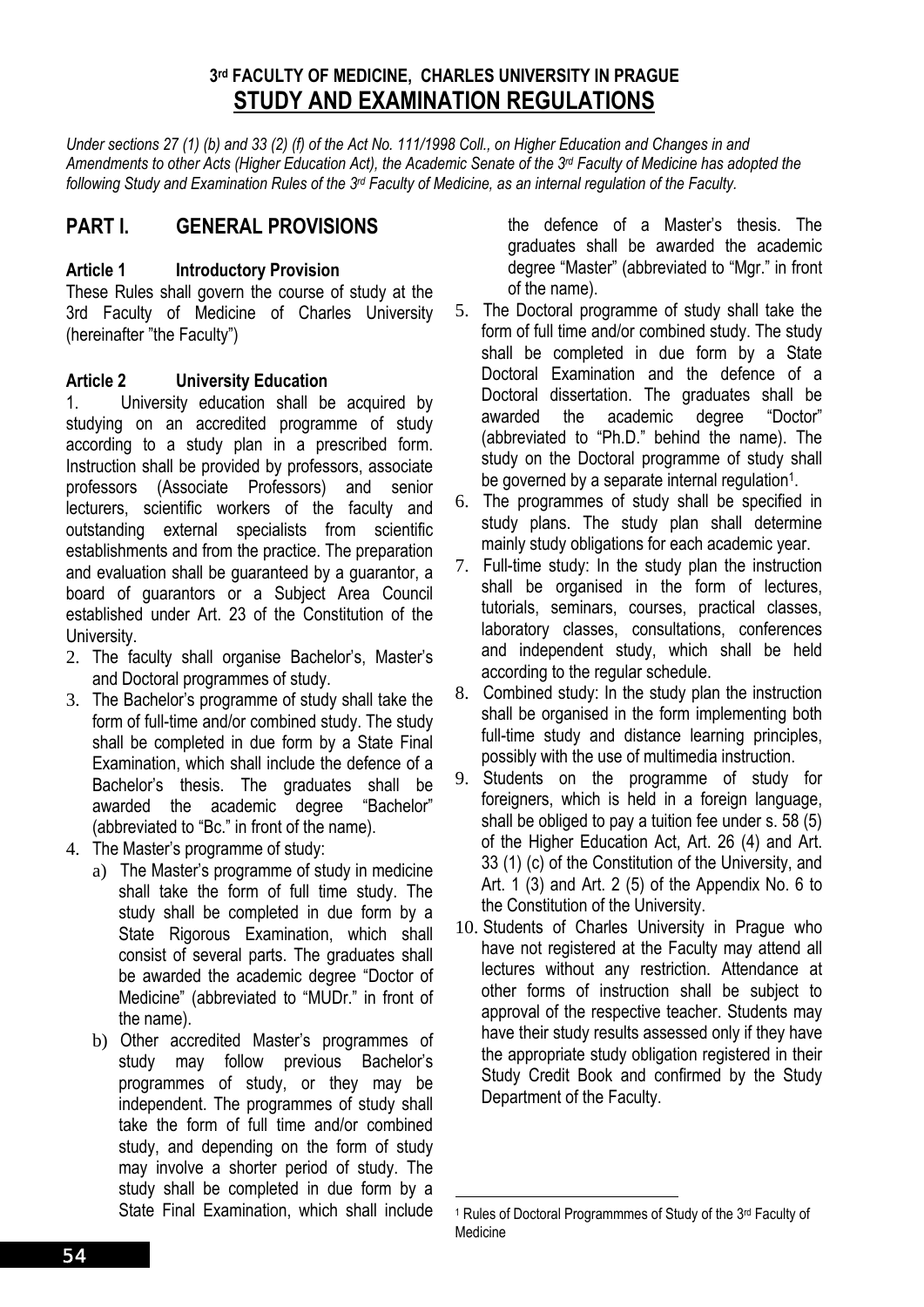#### **Article 3 Organisation of Study**

- 1. The academic year shall last twelve calendar months. Its commencement shall be determined by the Rector.
- 2. The academic year shall be divided into a winter term, a summer term and vacations. The dates of commencement of terms and vacations shall be determined by the Rector.
- 3. The commencement of instruction, examination period, practical trainings and other details concerning the division of a term shall be determined by the Dean of the Faculty upon consultation with the Rector.
- 4. If the study plan provides so, compulsory practical training and optional physical education courses may be done during vacations. Upon agreement with the relevant teachers, students may fulfil their study plans during vacations.
- 5. An examination may be held during vacations provided that it has been approved by the teacher (the board) and the student.

### **PART II. STUDY ON BACHELOR'S AND MASTER'S PROGRAMMES OF STUDY**

#### **Article 4 Course of Study**

- 1. An applicant shall become a student on the date of registration at the University. S/he shall have the right to attend all forms of instruction at the Faculty within the registered study plan from that date. Registration shall be held on dates determined by the Dean of the Faculty.
- 2. The Faculty shall issue to the student a Study Credit Book and a Student Identity Card during registration. Students shall make a matriculation oath; the dates of matriculation ceremonies for individual faculties shall be determined by the Rector.
- 3. Any student shall have the right to attend lectures within the University.
- 4. Registration for each year of study shall be carried out in the time period determined by the Dean. The announcement of registration shall be published on the official noticeboard not later than 2 months before the registration date. On registration for a year of study the student shall be obliged to submit her/his Study Credit Book so that the fulfilment of her/his study obligations can be checked. The student who has fulfilled study obligations entered in her/his Study Credit Book may register for the following year. Another condition for registration may be the fulfilment of other requirements resulting from the regulations of healthcare establishments; these requirements

shall be provided in the Dean's measure. Other conditions for registration of students on the parallel programme of study in English shall be defined in a contract made between the Faculty and the student.

- 5. A study obligation shall be defined as passing an assessment of study in the form prescribed in the study plan (Art.  $6(1)$ ).<sup>1</sup>
- 6. The student shall enter in her/his Study Credit Book the compulsory part of the study plan for the individual year of study: compulsory and elective study obligations. The fulfilment of all entered study obligations shall be checked during registration for further years of study according to cl. (1). Students of Charles University in Prague, who have not registered at the Faculty, may submit a written application for entering the subjects from study plans implemented by the Faculty. If the Dean approves their application, the Study Department shall confirm the entry into the Study Credit Book.
- 7. Registration for a year of study shall be terminated 10 working days after the commencement of instruction. A student may submit a written application for the postponement of the date of registration, however, only for particularly serious reasons (health, personal, stay abroad, etc.) and s/he must have fulfilled all study obligations required for progression to the higher year of study before the specified date of commencement of instruction.
- 8. The names of students who have failed to register without an excuse shall be published on the official noticeboard as a summons to alternative registration. The dates of alternative registration shall be published on the official noticeboard not later than 10 days before the alternative registration. The failure to register after the summons shall be considered as a case under Art. 12 (1) (b). This provision shall not apply if the student failed to register on the alternative date for serious reasons.
- 9. A student who has failed to fulfil no more than two study obligations in a year of study may be permitted by the Dean to repeat the year of study upon a written application filed not later than 10 days before the termination of registration. The Dean may waive the default of time in justified cases. If a student has not fulfilled more than two study obligations in a year of study, or if s/he has not been permitted to repeat the year of study under the first sentence of this clause, such situation shall be considered as a case under Art. 12 (1) (b).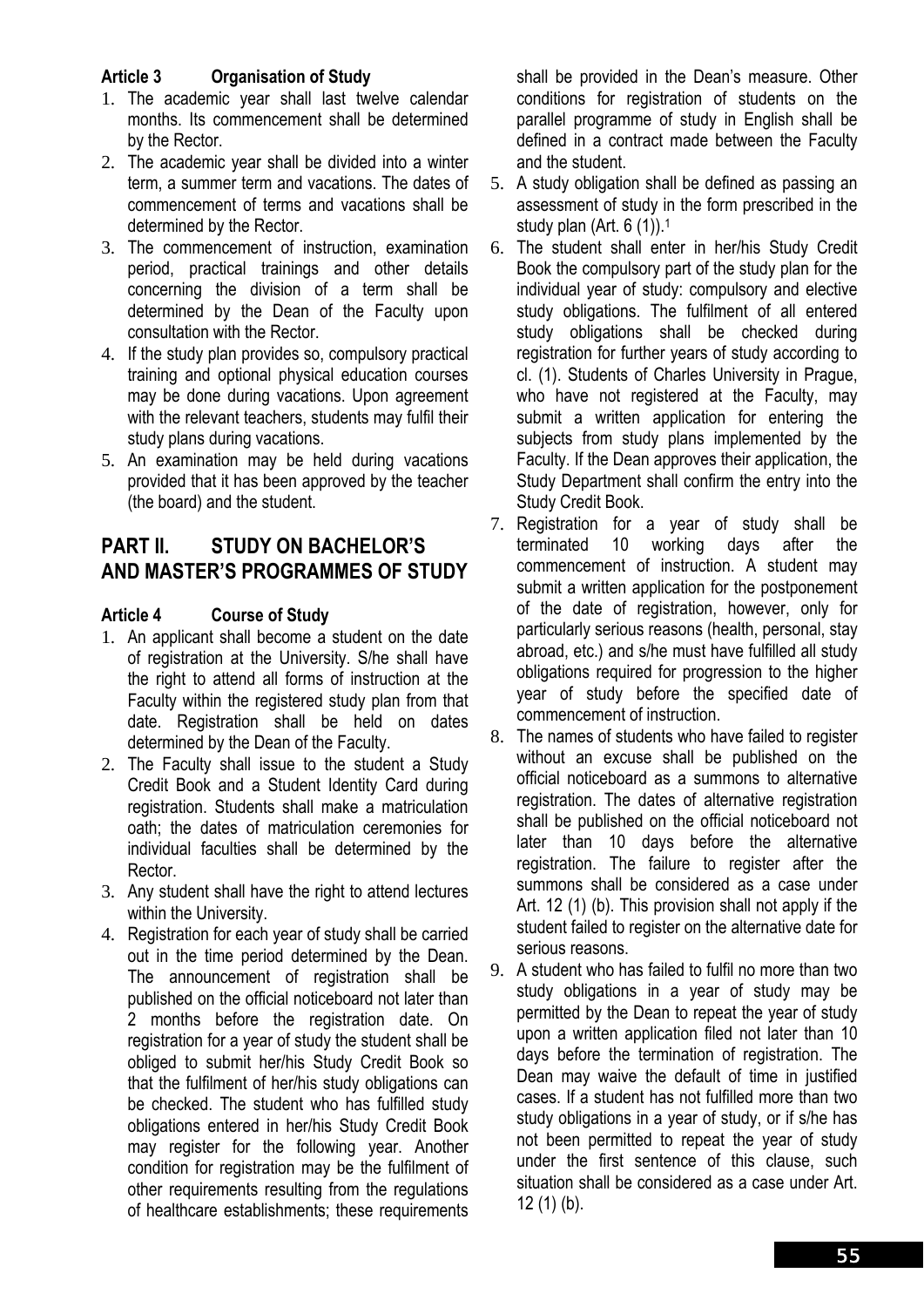- 10. The repetition of a year of study may not be permitted more than twice in the whole course of study; however, the same year of study may not be repeated twice. In the repeated year the student shall be obliged to fulfil all study obligations in subjects which have been the cause of repetition. Students of the parallel programme of study in English shall pay the tuition fee for the repeated year of study only for study obligations which have been the cause of repetition.
- 11. If a student files an application for transfer from one form of study to another within the same Bachelor's or Master's programme of study, the Dean shall approve the application unless s/he finds any obstacles to the arrangement of instruction for the student in the requested form of study. The application must be filed at least three months and not later than two months before the end of the respective academic year. One unit of study must always be completed only in one form of study. The provisions of Art. 9 shall not be prejudiced by this clause.

#### **Article 5 Interruption of Study**

- 1. Studies on a programme of study may be interrupted more than once.
- 2. The Dean may interrupt study of a student upon the student's written application or on her/his own initiative if this is necessary to prevent damage threatening the student, provided that the origin of the damage is not related to the previous fulfilment of study obligations. If a student applies for interruption of study after s/he has proved the fulfilment of obligations in the given unit of study and before s/he has registered for the following unit of study, and unless disciplinary proceedings have been initiated against the student, the Dean shall approve such application; study may be interrupted in this way for the minimum period of one term. Cl. (8) shall not be prejudiced by this provision.
- 3. The Dean shall interrupt study on her/his own initiative to the student who has been under the obligation to pay tuition fees under s. 58 (3) or (4) of the Higher Education Act and has not paid the fees within 15 days from the delivery in her/his own hands of notice to pay such fees; this provision shall not apply if it appears that there is a substantial fact which would result in the Dean's proposal for the reduction, waiver or deferral of payment of the fees. In such case the proposal shall be delivered to the Rector without undue delay. In the notice to pay the Dean shall inform the student of the right to state facts suggesting that the duty to pay has not arisen or ceased to

exist, or that there is a justification for the reduction, waiver or deferral of payment of the fees. If the student applies for a personal interview before the decision is issued, s/he shall be invited to an interview without delay.

- 4. Under cl. (3) study shall be interrupted for the period remaining to the expiration of the maximum duration of study. If the fees are paid and the person applies for the termination of interruption of study, the Dean shall approve the application and decide to terminate the interruption of study not later than on the last day of the term in which the application was filed or on the last day of the academic year, if the application was filed during the summer term or vacations.
- 5. On the date of interruption of study the student shall lose the status of student under the Higher Education Act, and time periods for the fulfilment of study obligations shall neither start nor continue. Upon termination of interruption of study, the Dean shall decide the assignment of the student to the appropriate unit of study, if necessary. If the student's study plan was changed during the interruption of her/his study, the Dean shall determine which study obligations the student must fulfil as well as deadlines for their fulfilment according to the Study and Examination Rules and the respective programme of study; in this connection the Dean may also impose the obligation on the student to take differential examinations in a prescribed period of time.
- 6. Upon expiration of the period of time for which the study was interrupted, the person to whom the study was interrupted shall acquire the right to reregister for study. If the reasons for interruption of study no longer apply, the Dean may terminate the interruption of study upon written application filed by the person to whom the study was interrupted even before the expiration of the period of interruption. If the person does not register within the given period of time, the provisions of Art. 4 (8) shall apply.
- 7. With the exception of cases where the reasons are particularly serious, mainly health reasons, study may not be interrupted before the completion of the first year of study.
- 8. The longest overall period of interruption of study2 shall be such period, which together with the real period of study shall not exceed the maximum duration of study. The real period of study shall be the period which has elapsed from the date of

1

<sup>2</sup> S. 54 (1) of the Higher Education Act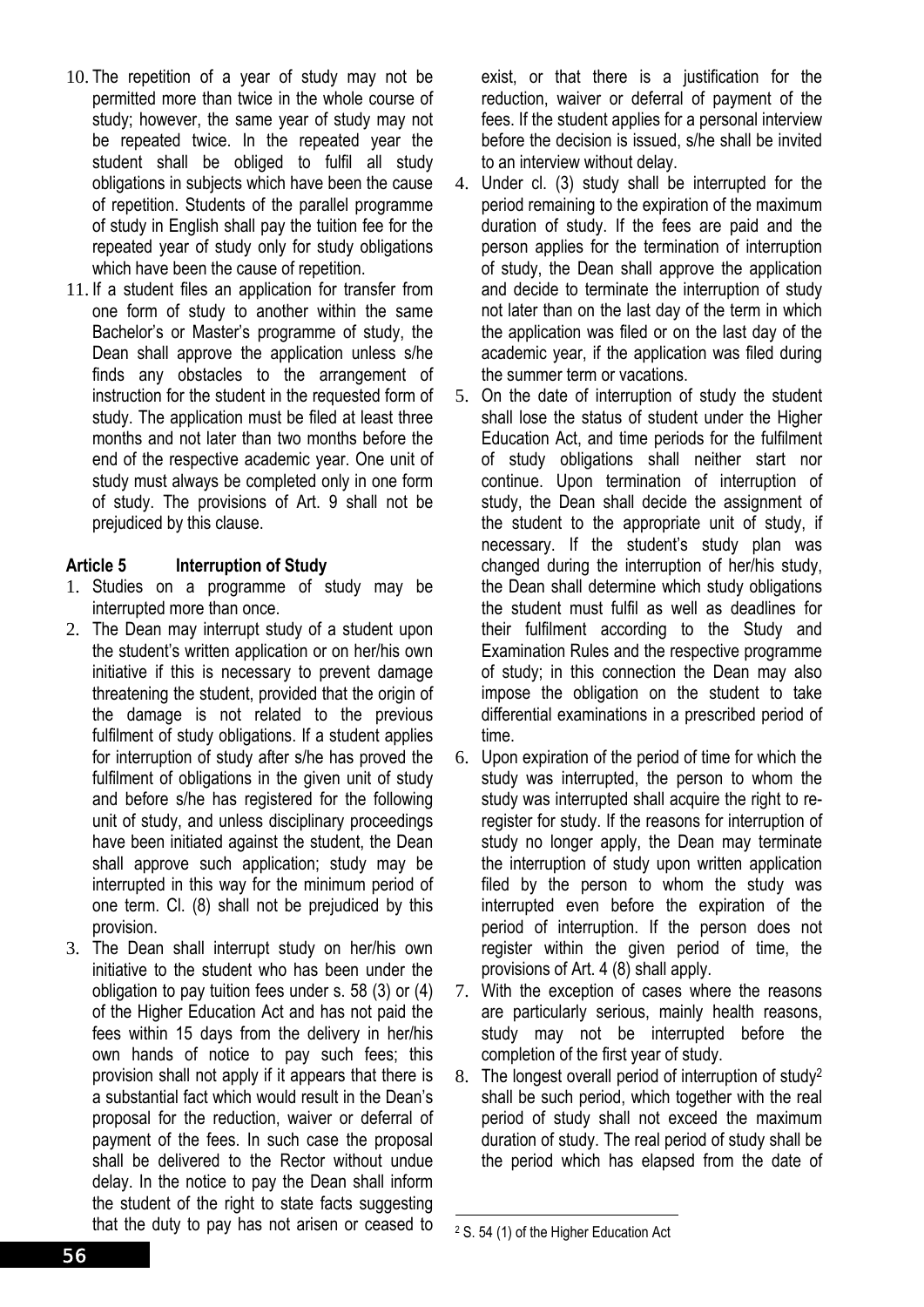registration at the University minus the period of time for which the study was interrupted.

9. If a student on a Doctoral programme of study applies for interruption of study the Dean shall approve such application, unless disciplinary proceedings have been initiated against the student in which the Disciplinary Commission has proposed the sanction of expulsion from study, the Dean has neither mitigated the sanction by her/his ruling nor referred the case back to the Commission, or the Rector has cancelled the Dean's ruling. Study may be interrupted for a minimum period of one year. The longest overall period of interruption of study shall be five years.

#### **Article 6 Forms of Assessment of Study**

- 1. The forms of assessment of study shall be continuous assessment, credits, examinations, State Final Examinations, State Rigorous Examinations, the defence of a dissertation thesis and State Doctoral Examinations.
- 2. Credits shall be awarded upon the fulfilment of requirements specified for a given subject. If a credit and an examination are prescribed by the study plan, then obtaining the credit shall be the condition for taking the examination. Conditions for awarding credits shall be determined by the head teacher of the subject at the beginning of instruction and s/he shall publish them in the usual manner. As a rule, the conditions shall not be changed during the academic year; in especially well-founded cases the Dean may permit an exception following proposal by the Academic Senate; her/his decision shall be final. The teacher shall enter the word "započteno" ("credit") in the Study Credit Book. Where a credit is not awarded, nothing shall be entered in the Study Credit Book.
- 3. The forms of examination shall be written, oral, practical and combined. A combined examination shall consist of at least two forms mentioned in the first sentence. In all forms of examination the student may require detailed information concerning the results (including the possibility to examine the results of the written part of examination – tests, written papers, essays, etc.).
- 4. The form of examination and basic requirements for the examination shall be determined by the head teacher of the subject not later than 10 weeks before the commencement of the examination period, the dates of examinations shall be determined not later than 4 weeks before the commencement of the examination period.
- 5. The results of examinations, State Final and State Rigorous Examinations shall be marked by the

examiner or board of examiners, using the following scale of grades:

- výborně (excellent) (1) velmi dobře (very good) (2) dobře (good) (3) neprospěl/a (failed) (4)
- 6. The examiner or board of examiners shall enter the result in the Study Credit Book together with the date of examination and their signature. The result "neprospěl/a" (failed) shall not be entered in the Study Credit Book, only the date of examination without a signature shall be entered. Classification by grade "neprospěl/a" (failed) shall mean that the student has not passed the required form of assessment of study.
- 7. A student may not take any exam more than three times, i.e. s/he shall have the right to two resit dates; no extraordinary resit date3 shall be permitted. On Doctoral programmes of study a student may not take an exam more than twice, i.e. s/he shall have the right to only one resit date.
- 8. The number of examination dates must correspond to the number of students and the dates must be spread over the whole examination period. The head teacher of the subject shall announce a sufficient number of examination dates, so that the overall examination capacity shall exceed at least by 50% the number of students to be examined, and s/he shall determine the maximum number of students that can register for the given date. The calculation of number of examination dates shall be based on the list of students in the respective part of instruction provided by the Study Department. The head teacher of the subject shall also assign examiners and their alternates for individual dates. The provision in the first sentence above shall not constitute the right to arrange for a special examination date. The provision in the first sentence of cl. (7) shall not constitute the right to arrange for a special examination date.
- 9. The Dean may, on her/his own initiative or upon request of the teacher or student, decide that the examination shall be taken before a board, which shall be nominated by him/her.

#### **Article 7 State Final Examinations and State Rigorous Examinations**

1. State Final Examination and State Rigorous Examination (hereinafter "the State Examination", the abbreviated term shall also designate a part of the examination) shall be taken before a Board of Examiners. The State Examination and the

<u>.</u>

<sup>3</sup> S. 68 (3) (a) of the Higher Education Act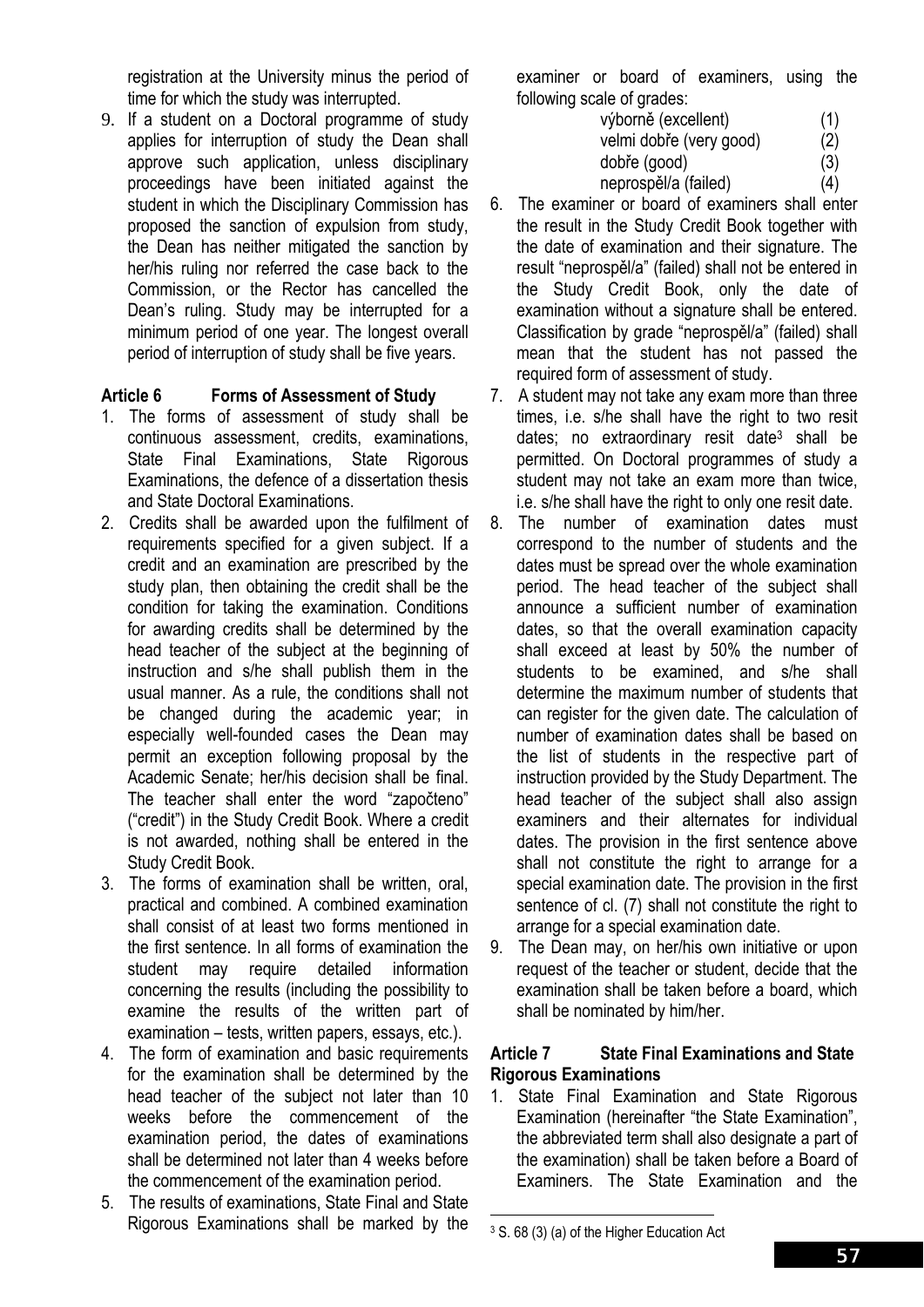announcement of its results shall be public. A record of the course of the State Examination shall be taken and it shall be signed by the President or by an authorized member of the Board acting on her/his behalf and by all the present members of the Board. At least three members of the Board must be present.

- 2. The President and members of the Boards shall be appointed from among Professors, Associate Professors and specialists approved by the Scientific Council of the Faculty by the Dean, who shall also dismiss them. Other members of the Board shall be specialists appointed by the Ministry of Education, Youth and Sports of the Czech Republic.
- 3. The State Rigorous Examination shall consist of individual parts corresponding with the programme of study. The State Final Examination shall consist of two parts; the first part shall be the defence of thesis.
- 4. State Examinations shall be taken on dates determined by the Dean of the Faculty, who shall decide a regular date and two resit dates. The dates shall be published on the official noticeboard of the Faculty not later than one month before the examination.
- 5. A student may register for a State Examination, provided that s/he shall have fulfilled the relevant study obligations prescribed in the study plan. The student shall register for the announced dates of the State Examination with the secretariat of the centre or clinic using the appropriate form.
- 6. A student must take the State Examination not later than two years from the first day of the calendar month following the day of her/his fulfilment of the requirements for taking the State Examination. The provision of Art. 5 (5) shall not be prejudiced by this clause. If the student does not pass the State Examination within the given period of time, the situation shall be considered as a case under Art. 12 (1) (b). The day of fulfilment of the requirements according to the first sentence of this clause shall be defined as the first date announced for the respective State Examination for which the student may register under cl. (5).
- 7. If a student is classified by the grade "neprospěl/a" (failed) on the second resit of the State Examination, the situation shall be considered as a case under Art. 12 (1) (b).
- 8. A student who failed to take the State Examination (or its part) or its resit on the given date and whose absence was not excused at least 5 working days before the date of the examination shall be permitted an alternative date only upon agreement with the President of the

Board. The same procedure shall apply for the determination of the first resit.

- 9. A withdrawal from a State Examination after its commencement on grounds of momentary indisposition shall only be permissible unless the student has been set examination questions. If the student has been set the questions and s/he withdraws from the examination, s/he shall be classified by the grade "neprospěl/a" (failed).
- 10. The student who passed State Examinations on regular dates (three weeks before the date of graduation ceremony) and fulfilled other possible requirements specified in the Dean's measure shall be included on the list of graduates for the regular date of graduation ceremony determined by the Rector of the University.
- 11. A student may not register for the first resit of a State Examination earlier than four weeks from the date of the regular State Examination. A student may not register for the second resit of a State Examination earlier than five months from the date of the first resit of the State Examination. Another resit of a State Examination shall not be permitted.
- 12. The overall result of a State Examination shall be classified by the following scale of grades: *výborně* (excellent) – up to the average 1.20 *velmi dobře* (very good) – up to the average 2.00 *dobře* (good) – from the average 2.01 The final marking of the State Examination of the student shall be announced by the Board consisting of Presidents or members of Boards for individual parts of the State Examination. The Board shall be summoned by the Dean through the Study Department.
- 13. The overall result of study shall be assessed by the following scale of grades:
	- *prospěl s vyznamenáním* (passed with distinctions)
	- *prospěl* (passed)
	- *neprospěl* (failed)
- 14. A student shall graduate with distinctions if:
	- the average mark from the  $1<sup>st</sup>$  to the  $5<sup>th</sup>$  year of study did not drop below 1.2,
	- no part of her/his state examination was resat,
	- he received no "dobře" (good) grades,
	- the overall result of her/his State Examination was "excellent" (1).

If the student received a "good" grade in one subject from the  $1<sup>st</sup>$  to the  $5<sup>th</sup>$  year of study, the Dean may allow a resit upon the student's request."

15. A State Examination may not be taken if the student is subject to disciplinary proceedings in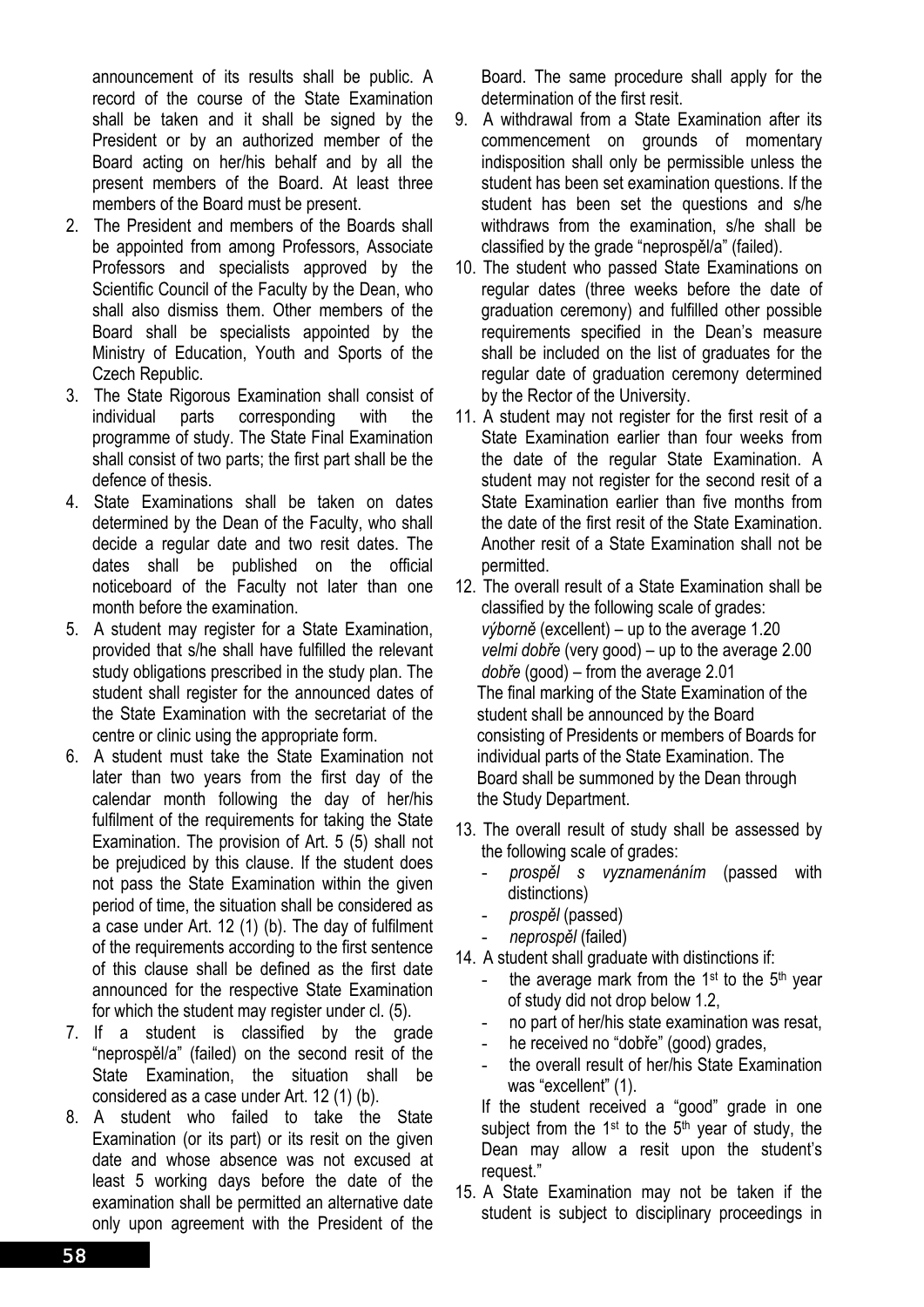which the Disciplinary Commission proposed the sanction of expulsion form study, the Dean neither mitigated the sanction by her/his ruling nor returned the issue back to the Commission and the Rector did not cancel the Dean's ruling.

#### **Article 8 Individual Study Plan**

- 1. The Dean may permit a student upon her/his written application to study according to an individual study plan (hereinafter "ISP"), which shall provide mainly the arrangement of the compulsory part of study while maintaining the coherent order of subjects.
- 2. Study according to an IPS shall be permitted by the Dean for the period of an academic year.
- 3. Upon termination of study according to an IPS, the Dean shall decide on the assignment of the student to the appropriate year of study. If a student has not fulfilled the compulsory part of study according to the ISP, the Dean may permit the student upon her/his written application to repeat the year of study under the same conditions as provided in Art. 4 (9). If the student has not fulfilled her/his obligations or if s/he has not been permitted the repetition of the year of study, the situation shall be considered as a case under Art. 12 (1) (b).

#### **Article 9 Maximum Duration of Study**

- 1. The maximum duration of study on a Bachelor's programme of study shall be the standard period of study plus three years.
- 2. The maximum duration of study on a Master's programme of study shall be the standard period of study plus five years. The maximum duration of study on a Master's programme of study, which follows a Bachelor's programme, shall be the standard period of study plus three years.
- 3. The maximum duration of study on a Doctoral programme of study shall be the standard period of study plus five years, however, full time study may not exceed three years (Study and Examination Rules of the University, Art. 9 (1)).
- 4. If a student fails to complete her/his study within the period of maximum duration of study, the situation shall be considered as a case under Art. 12 (1) (b).

#### **Article 10 Recognition of Study Obligations**

Upon written application of the student the Dean may recognize the fulfilment of study obligations if the student has fulfilled similar study obligations at a higher education institution in the Czech Republic or abroad in recent ten years.

### **PART III. COMPLETION OF STUDY**

#### **Article 11 Due Form of Completion of Study**

- 1. Study shall be concluded in due form by the completion of study on the relevant programme of study; the day of completion of study shall be the date of passing a State Final Examination or a State Rigorous Examination or its final part.
- 2. Completion of study in due form and the acquisition of the respective academic degree shall be certified by a higher education Diploma specifying the programme of study, or discipline of study, which shall be awarded to graduates by the University at graduation ceremony, and a Certificate of State Final Examination, State Rigorous Examination or State Doctoral Examination and the defence of Dissertation thesis. If a graduate fails to attend the graduation ceremony, the University shall award her/him the higher education Diploma in the manner determined by the Rector. Upon application the graduate shall receive an appendix to the Diploma; usually, the appendix shall be a certification of examinations passed and marks achieved.
- 3. Graduates in Bachelor's programmes of study shall be awarded the degree "Bachelor" (abbreviated to "Bc." in front of the name); graduates in Master's programmes of study in medicine shall be awarded the degree "Doctor of Medicine" (abbreviated to "MUDr." in front of the name); graduates in Master's programmes of study other than medicine shall be awarded the academic degree "Master" (abbreviated to "Mgr." in front of the name). Graduates in Doctoral programmes of study shall be awarded the degree "Doctor" (abbreviated to "Ph.D." behind the name).

#### **Article 12 Other Forms of Termination of Study**

1. Study shall be also terminated as a result of:

- a) withdrawal from study; the day of termination of study shall be the date of delivery of the student's written notice of her/his withdrawal from study.
- b) failure to fulfil the requirements resulting form the programme of study under these Rules; the day of termination of study shall be the date of legal effect of the decision on termination of study. A failure to fulfil the requirements shall be a case under Art. 4 (8) and (9), Art. 7 (6) and (7), Art. 8 (3) and Art. 9  $(4)$ .
- c) withdrawal of accreditation for a programme of study; the day of termination of study shall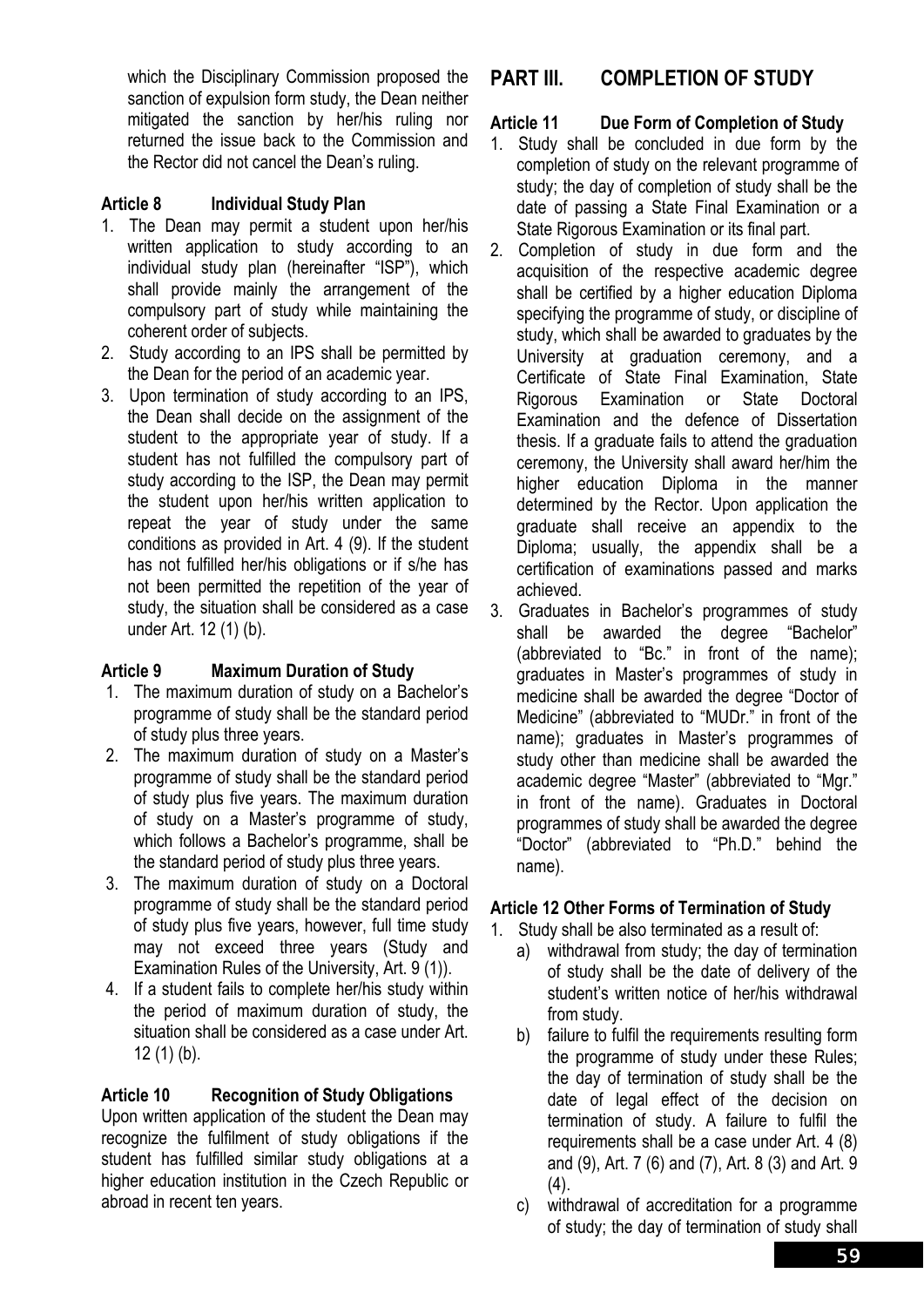be the date of expiry of time determined in the decision of the Ministry.

- d) termination of accreditation for a programme of study; the day of termination of study shall be the date of announcement of cancellation of a programme of study by the University.
- e) expulsion from study under the Code of Discipline; the day of termination of study shall be the date of legal effect of the decision on expulsion from study.
- 2. Decisions under cl. (1) (b) and (e) shall be made after the respective situation has arisen.
- 3. Upon written application of the student who has terminated her/his study for reasons given in cl. (1) the Dean shall issue a transcript of fulfilled study obligations, stating for how long the student has studied and that s/he has not completed study in due form.

### **PART IV. DECISION MAKING ON THE RIGHTS AND OBLIGATIONS OF STUDENT**

#### **Article 13 Rights and Obligations of Students**

- 1. Rights and obligations of students shall be provided in sections 62 and 63 of the Higher Education Act, the Constitution and internal regulations of the University and the Faculty.
- 2. Students shall be obliged not to disclose any information relating to individual patients which they have learned in connection with their study, including facts learned from medical documentation.4

#### **Article 14 Decision Making on the Rights and Obligations of Students**

Decision making on the rights and obligations of students shall be governed by the Higher Education Act and Study and Examination Rules of the University; disciplinary proceedings shall be governed by the Code of Discipline for students of Charles University in Prague and the Code of Discipline of the 3<sup>rd</sup> Faculty of Medicine; decision making on awarding scholarships shall be governed by the Rules of Scholarships of Charles University in Prague and the Rules of Scholarships of the 3rd Faculty of Medicine.

#### **Article 15 Jurisdiction of Faculty**

The procedure in deciding the rights and obligations of students (hereinafter "the procedure") in the first

instance shall take place at the Faculty where the student has been registered.<sup>5</sup>

#### **Article 16 Initiation of Proceedings, Dean's Decision**

- 1. Proceedings to interrupt study started on the Dean's own initiative (Art. 5 (2)), proceedings to expel from study under s. 67 of the Higher Education Act and proceedings to set differential examinations under s. 68 (3) (d) of the Higher Education Act shall be commenced on the date of delivery of notice of the commencement of such proceedings to the student.
- 2. Proceedings concerning failure to fulfil requirements resulting from the programme of study according to the Study and Examination Rules (Art. 13 (1) (b), under s. 68 (3) (f) of the Higher Education Act, shall be commenced on the date of issuing the decision.
- 3. Proceedings concerning matters not mentioned in cl. (1) and (2) shall be commenced on the day of filing the relevant written application with the Study Department by the student. The application must contain the data necessary for the decision.
- 4. The Dean shall invite the student to provide additional information or explanations, if necessary. The Dean shall determine reasonable time for that purpose.
- 5. The Dean shall issue a decision within 30 days of the commencement of the proceedings; the time provided in cl. (4) shall not be included in this period of time. The decision under s. 68 (3) of the Higher Education Act must be executed in written form and it must contain a statement, reasoning and advice of the possibility to apply for a review.
- 6. Unless it is a decision under the second sentence of cl. (5), the student shall obtain information on the disposal of her/his application at the Study Department during office hours; communication of the information shall be entered in the student's records kept by the Faculty.

### **PART V. AMENDING, REPEALING, COMMON AND FINAL PROVISIONS**

#### **Article 17 Amending Provisions**

- 1. Provisions in Part IV. of the Rules herein shall not apply to decision making under s. 68 (3) (a), (e) and (g) of the Higher Education Act.
- 2. The Dean's decision under Art. 16 (5) second sentence, and the notice under Art. 16 (1) shall be

 $\overline{\phantom{a}}$ 

<sup>4</sup> S. 67b (11) of the Act No. 20/1966 Coll., Health Care Act, as amended.

<sup>1</sup> 5 S. 51 (2) of the Higher Education Act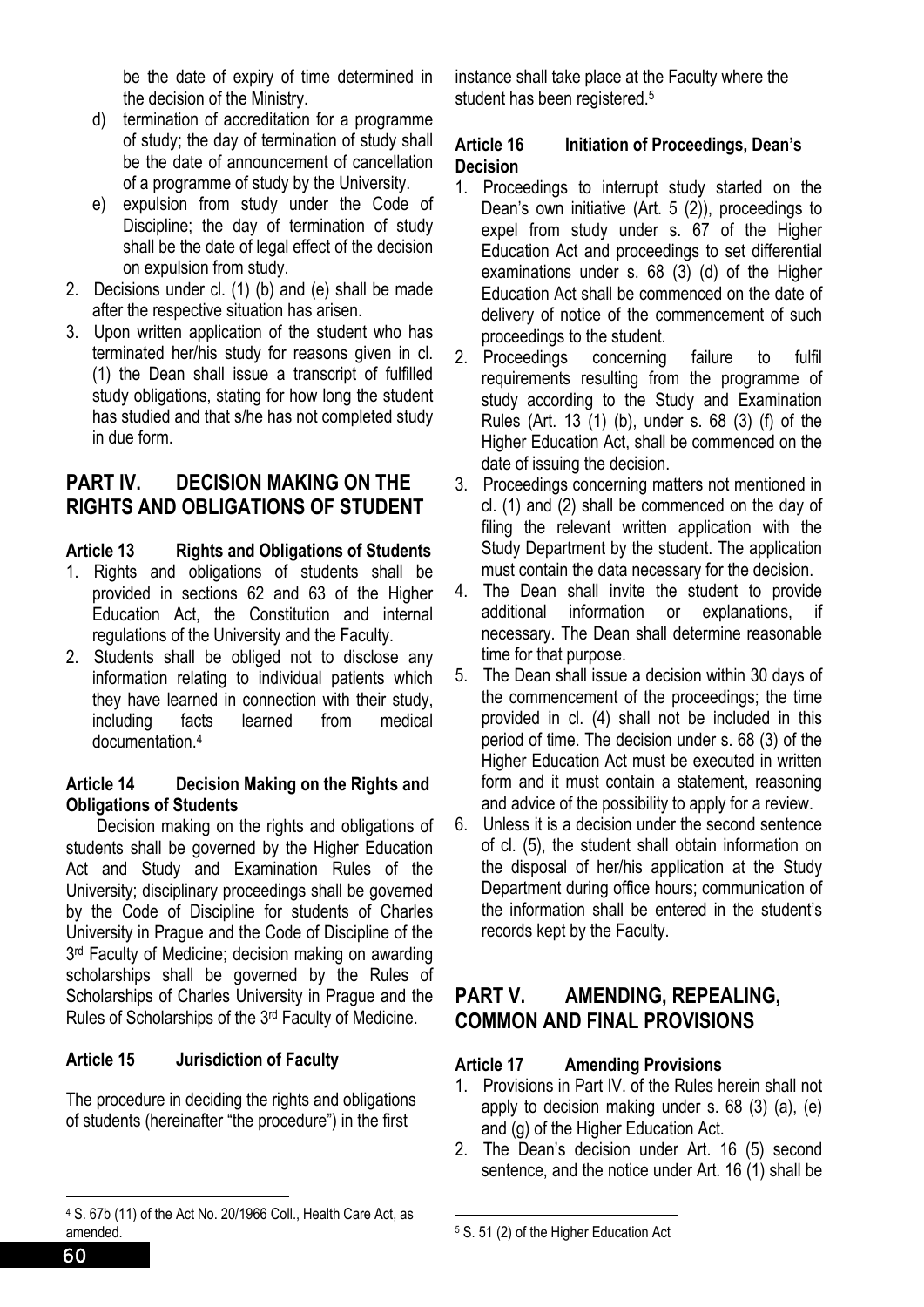delivered in the student's own hands; however, in case of the Dean's decisions under s. 68 (3) (f) and (h) alternative delivery shall not be permitted.

- 3. The Dean's decisions under Part IV. shall be entered in the student's records kept by the Faculty.
- 4. The decision shall come into force on the day following the lapse of time for filing the application for a review, or on the day following the student's written waiver of the right to file such application, or on the day following the delivery of the Rector's decision.

#### **Article 18 Repealing Provisions**

Study and Examination Rules of the 3<sup>rd</sup> Faculty of Medicine, approved on September 24, 1999 by the Academic Senate of Charles University in Prague, with all the amendments and appendices shall hereby be repealed.

#### **Article 19 Common and Final Provisions**

- 1. The Rules herein were approved by the Academic Senate of the Faculty on June 5, 2003.
- 2. The Rules herein shall come into force on the date of approval by the Academic Senate of the University.6
- 3. The Rules herein shall become effective on September 29, 2003.

MUDr. David Marx

- Chair of the Academic Senate

doc. MUDr. Bohuslav Svoboda, CSc. - Dean

<sup>1</sup> 6 S. 9 (1) (b) of the Act No. 111/1998 Coll., Higher Education Act, as amended. The Academic Senate of the

University approved this internal regulation on June 6, 2003.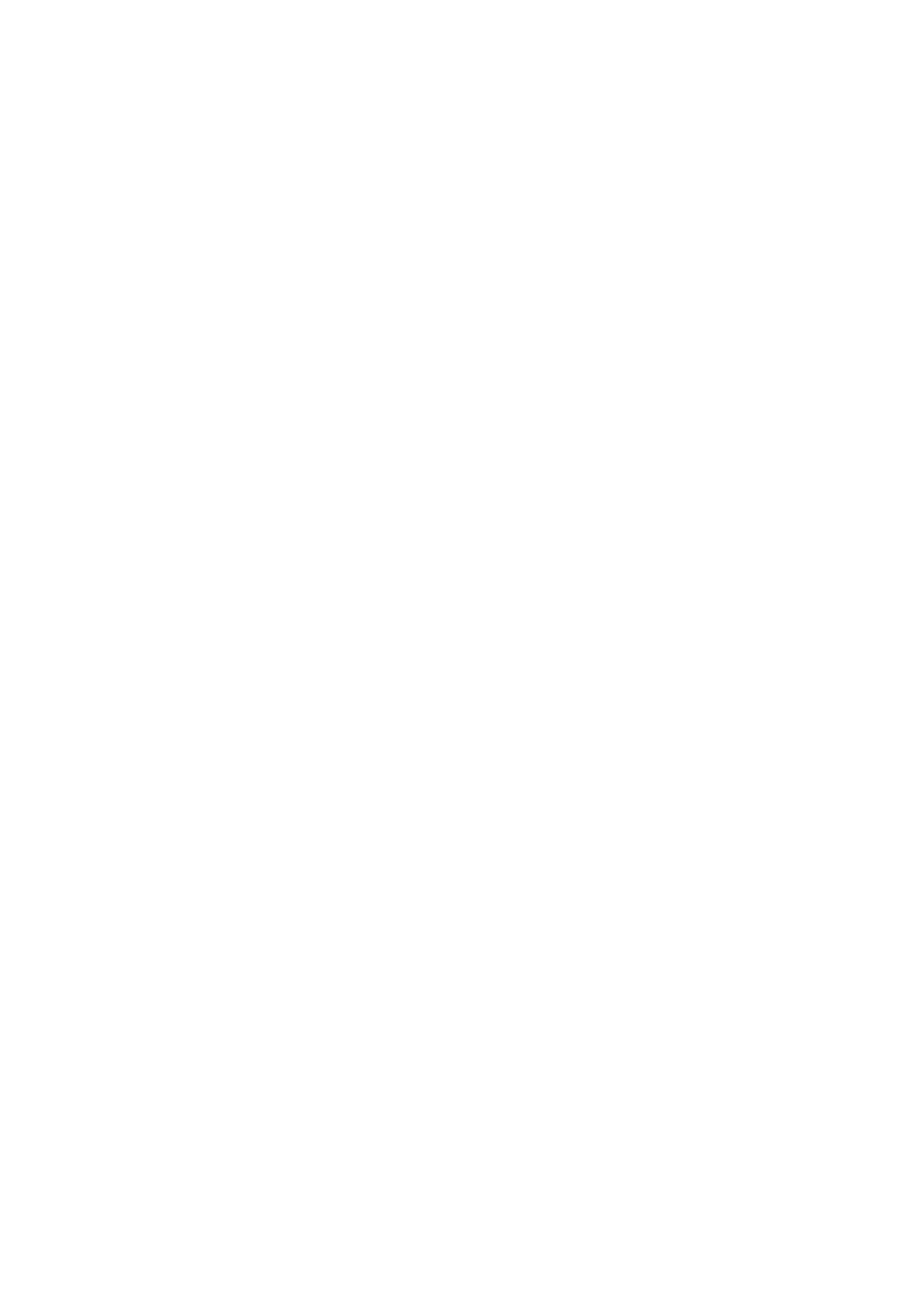# **V. HISTORICAL NOTES**

## *Charles University*

http://www.ruk.cuni.cz

As early as at the end of the  $13<sup>th</sup>$  century there seemed to be favorable conditions for expansion and fostering of education in the Kingdom of Czech Lands. Intellectual precocity of the Royal Court was a byword. The Czech Lands were famous for its Cathedral School and prominent schools of the Order. No wonder it was *Wenceslas II*. of the Přemyslids who came up with the idea of a university. The giant sails of his plan, however, were trimmed by the nobility. The idea lay dormant until the times of Charles IV., successor to the Přemyslids' throne, whose *alma mater* was the University of Sorbonne in Paris and who therefore was fully aware of the importance of university for the country as well as for its ruler.

To establish a university was no plain sailing in those times: subject to the internal conditions of the Kingdom, relations between the king and the nobility, present economic situation, and international bonds and associations. Moreover the name – *studium generale* – was a seal granted by the Papal Curia with the commitment of a best quality education. The universities in the Middle Ages concentrated knowledge as well as scholars, weaned and raised by diverse schools all round Europe. The degrees granted by these universities were recognized in the entire Christian world and the universities grew into potent cultural and social institutions.

Already authorized and accredited by the Pope, the Founding Charter was issued by Charles IV. (by then officially appointed Czech king) on the 7<sup>th</sup> April 1348. It is essential that we emphasize this was the first university in Central Europe, hence it played an important part in propagating the roots of education in this area. The Charter was issued *by Charles IV*. 'of His own accord'. In effect this meant taking on one's shoulders all the responsibilities of smooth running of the new institution. The original reads: '*... The famous university was also founded so as to aide our faithful habitants of our Kingdom in their infinite desire for the fruits of science, bar them from humble and demeaning conduct in foreign lands, and set the table for feast at home...'.* The Charter was arrogated by the Nazis in 1945 and has been unaccounted for since.

The Czech Church covered all running costs of the University. At first the University Chancellor and Prague Archbishop *Arnošt z Pardubic* took the University under his wings. By the means of various collections he bought first University movables together with a building in the Old Town of Prague. When a university college, *the Carolinum*, was set up on the 30<sup>th</sup> July 1366, the foundation of the University was completed. The fact that it has been the seat of the University rectorate until today points to the

momentousness of the act of establishing the *Carolinum*.

In 1370 Charles IV. bought a legacy of 114 manuscripts left by *Vilém z Lestkova* at his death which greatly enriched the inventory of the library.

At the end of the  $14<sup>th</sup>$  and beginning of the  $15<sup>th</sup>$ century when the Czech Reformation saw the light of day Prague schooling enjoyed privilege equal to the corresponding institutions in Bologne (founded 1119) and Paris (founded 1253). It included all the faculties recognized in the Middle Ages: the Faculty of Arts, Law, Theology, and Medicine. Initially, lectures used to take place in professors' flats, only later did they move to a building in Kaprova street.

At that time many doctors from the milieu of the royal family practiced there – the first Professor of Medicine *being M. Valter* (1348), succeeded by *M. Baltazar* de Tuscia (1353). Each doctor–to–be had to read the ancient Antique experts, Middle Age and Jewish files, and step–by–step ply their trade in towns or in the country under close observation of professors.

In the nineties of the  $14<sup>th</sup>$  century the generation of prevailing foreign masters was gradually substituted by their Czech counterparts who, by the way, went so far as to form their own concept of a critique of the Church as well as its entire decree so far. A key role in the process of Czech Reformation and Hussites' Ideology in general was the University translation of the Bible into Czech. Diverse as the audience were the Bible affected the cultural level of the whole Czech society before Jan Hus.

In 1415, after the death at stake of the present Rector of Charles University Mister *Jan Hus*, prevailing recalcitrant and turbulent discussions had turned into a clear–cut viewpoint of the rising movement, with one outcome: the declaration that the sacrament of the Holy Eucharist should be administered in both kinds, this being the only means to redeem one's soul. Thus the University became the first institution in the Christian world to stand up for the Reformation and play off the current exegesis of Chrisitanity put forward by official bodies – the Council and the Pope. Over all ecclesiastical prohibitions it carried on. The so–called 'Four Articles of Prague' (a program of the moderate middle current of the Hussite movement) were formulated here. Hence, the University indubitably sustained a substantial part of the Movement, although its influence tapered off as the left wing gained on prominence.

In particular, the University wielded an immense influence on the Czech culture before the Battle of the White Mountain (1620): many works of far–reaching importance were translated into Czech to later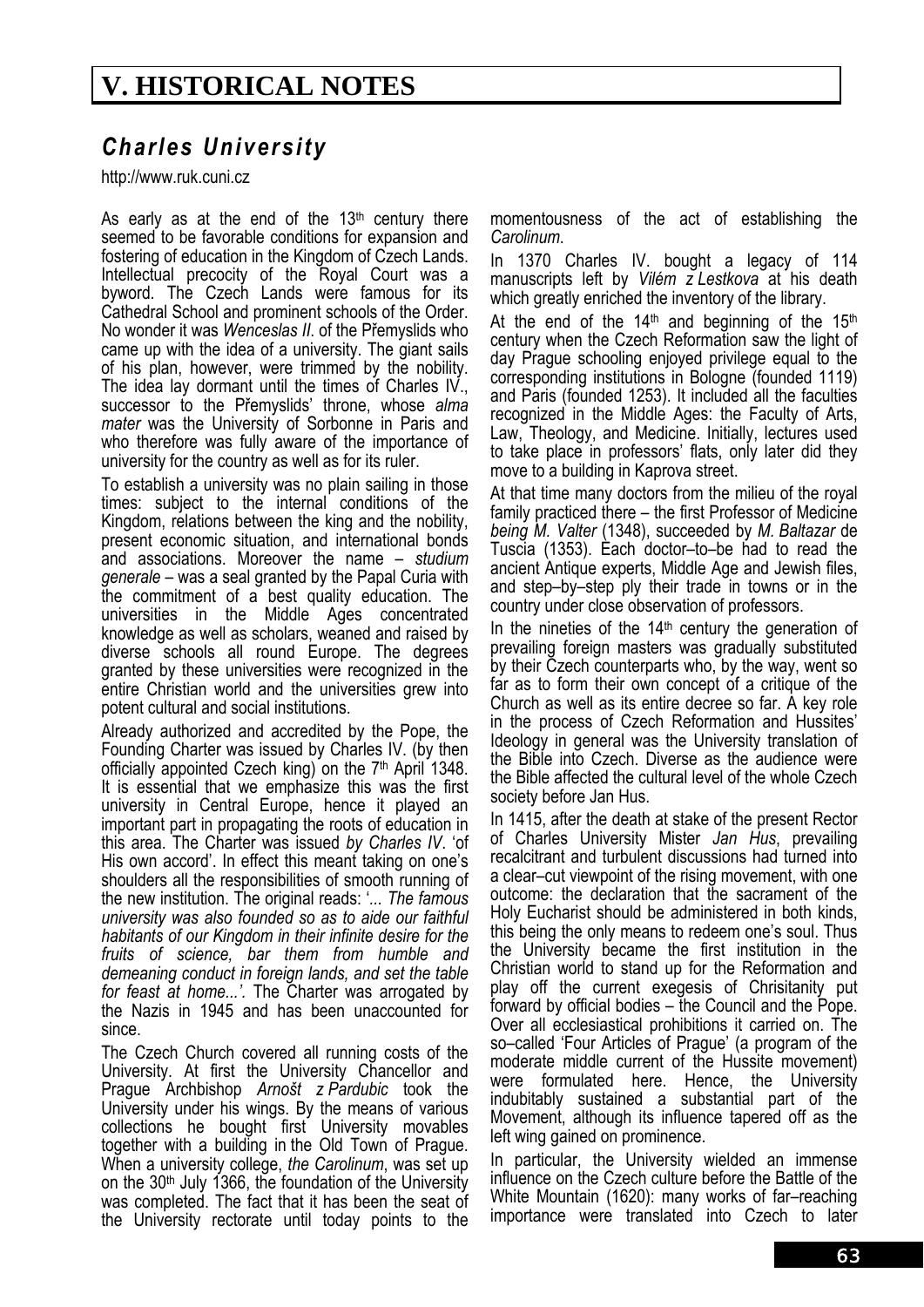constitute a rich cultural heritage, a bedrock of the Renaissance of the Czech People.

However, the Battle of the White Mountain, silenced the Czech non–Catholic intelligence. Rector of the University *Jan Jessenius*, a well–known surgeon who carried out the very first Czech public autopsy (at the Old Town Square in Prague in 1600) was executed. Many more prominent Czech scholars were persecuted for their disapproval of the Hapsburgs and were driven out of the country. In the end, after more than thirty years of constant altercation over the dominance, the Jesuits appeared to have carried too many guns for everyone else and easily subjected the institution to their pecking order. There still were quite a few important professors among the staff of the Faculty of Medicine, e.g*. Jan Marcus Marci* from Kronlandu, Harvey's predecessor in Embryogenesis, who, with his interpretation of Epileptogenesis, came three hundred years ahead of his time, and Jakub Dobřenský from Černý Most, one of the founders of pathological anatomy. After the White Mountain period the University was renamed Charles– Ferdinand University, the name which it could not shake off for almost three hundred years.

In the middle of the  $18<sup>th</sup>$  century the University underwent major changes. Individual faculties achieved recognition especially in the field of Mathematics and Physics, Philosophy, and Medicine. The Faculty of Medicine expanded with natural disciplines, and took on important scholars, for instance the pioneer of electorphysiology and electric treatment Czech and world–wide, *Jan K. Boháč*, who introduced experimental methods into research, an expert in anatomy Josef T. Klinkosch, or the physiologist of world renown in the field of nerve transmission and Dean of the Faculty (1789) *Jiří Procháska*. As a result of Medicare reform introduced by Boerhave's pupil van Swieten and realized by the government in Vienna in order to consolidate the state economy and the state of internal affairs, more and more workers in medicine found employment in practice, thus enabling rather a far–reaching quantitative expansion in the studies of Medicine*.* 

In 1774 the University was deprived of the Church control and ranked among the institutions of the absolutist state. That is why rather liberal lectures and seminars were restricted and limited as far as their subject freedom and style of lecturing went (officially approved, standardized textbooks were introduced to facilitate the control over the curricula in the entire monarchy). There was another side to the coin, however, i.e. getting rid of anti–reformist world viewpoint and Scholastic residue.

1784 curriculum did away with Latin as an instruction language, introducing German instead. Foregoing subjects of the seven arts were shifted to secondary schools and the University focus rested solely on natural, technical, and social sciences.

The end of Enlightenment brought to the surface the struggle for language emancipation, which came to the forefront as a sign of rather more complex social problems. Repressions, which followed hunger strikes and student unrests and demonstrations, focused especially on the Faculty of Arts, saving the good name of the Faculty of Medicine which, by then, had had a considerable experience in practice and was well–known abroad.

A most prominent and central character of Czech science was Professor of Natural Sciences *Jan S. Presl*, the founder of Czech scientific terminology, and author of a Catalogue of Plants and a Catalogue of Minerals. One of the most distinguished anatomists of the 19th century *Josef Hyrtl*, dissector with an outstanding injection technique, made exemplary dissections and published an excellent textbook on anatomy (1846) in Prague. From a myriad of Enlightenment doctors we need to name at least *Jan T. Held*, who was the dean of the Faculty of Medicine (1818, 1819, 1824, 1825), rector of the University (1827) and musical composer.

It was mainly the students who dressed the soil for growing national movement, themselves being under a strong influence of unorthodox lectures given by *B. Bolzano*, who conceived religion as an ethical and educational problem. Step by step, naturalist pull was overshadowed by the drive of social sciences and modern languages and literature, from which stemmed a current of nation–liberating ideology. In 1848 the events reached its peak – the students formed, apart from many other associations, an armed Student Militia so that they could subsequently, during the uprising in June, lead the fights on barricades from the beleaguered *Klementinum*.

Repressions following the suppression of the uprising mangled education for a long time to come. A new curriculum was introduced, students' associations forced to dissolve, and many students as well as teachers were disciplined. Even the most famous Czech expert on natural sciences and professor of physiology at the Faculty of Medicine in Prague from 1849, *Jan Evangelista Purkyně* (1787–1869), was under police surveillance. His prominent pupil, Jan N. Čermák, the originator of rear rhinoscopy, left Prague to found Faculties of Physiology at several middle European universities. Also Prof. Ferdinand Arlt moved away just before his milestone of a textbook on eye disorder and ailments came out.

The abrupt fall of Bach's absolutist regime in 1859 ignited Czech nationalist movement which came hand in hand with unshackled development of sciences. Students' associations were revived along with a number of magazines and chronicles, literary and musical parties, and the Universities ventured forth with Czech language as a language of instruction. Czech professors and associate professors, having taken their habilitations, went on to new clinics. At that time the office of the dean of the Faculty was administered for example by *Edwin Klebs* (1879– 1880)*,* the discoverer of the originating infection of diphtheria, typhoid, and other early infections (cf. the eponymous bacterial family)*, August Breisky* (1880– 1881), gynecologist and meticulous follower of Semmelweis' and Lister's teaching on aseptic, as well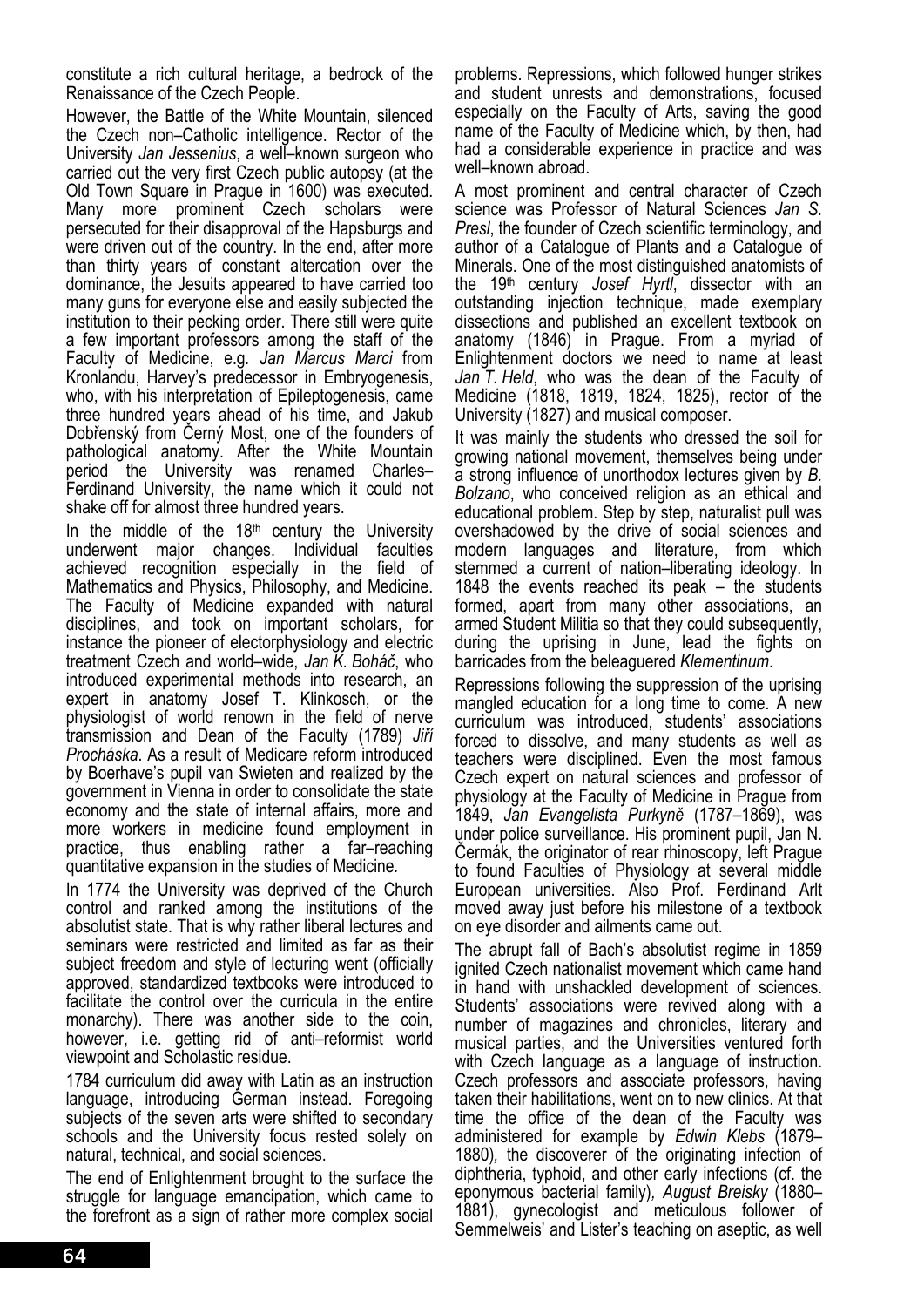as *Karl Toldt* (1881–1882), author of a famous anatomical atlas and founder of the Department of Anatomy*.* 

In 1882 the monarch endorsed the law which divided the Prague University in two parts: Czech and German.

*T. G. Masaryk* was an influential personality in the development of the Czech University: he became its first professor and his humanitarian and international philosophy wielded immense influence especially over young Czech intelligentsia. Czech textbooks and magazines took off, the famous twenty–seven part 'Otto's Encyclopaedia' was published, Czech schools of science emerged, e.g. Gebauer's Bohemistics, Goll's History, Strouhal's Physics. Let us list a few from a number of founders of the Prague School of Medicine: internists *Eiselt, Meixner, Thomayer, Ladislav Syllaba*, and pathologist *Hlava*.

By the number of its students the Czech University soon three times surpassed the German University, partly also because there were enrolled plenty of students from other Slav nations. The German part of the University was significant for taking a lion's share in extending the system of education into the Middle Europe for generations to come, thus being influential not only for Bohemia and other regions but also for all German–speaking nations in Middle Europe. To select out of all deans of the German Faculty of Medicine at least a few, we ought to mention a couple which will stay forever immortal – the physiologist *Ewald Hering* (1894–1895), and the pathologist *Hans Chiari* (1896–1897). As for other members of the administration in German departments, we should mention its rector *Ernst Mach* (1883–1884). In 1912– 1913 *Albert Einstein*, the author of the Theory of Relativity, worked here.

In 1891 several events took place overall having an immense impact on further development of Czech education and culture: the Czech Academy of Sciences and Arts was founded, and a Convention of Progressive Slav Students was held in Prague. The Convention put forward and ratified an agenda, which would deal with the plight of national and democratic rights as well as with social questions. At that time, demonstrations against conservative professors shifted from lecture rooms and auditoria in the street and fomented movements of the youth, which culminated in a violent anti–dynasty demonstration on the ruler's birthday on the 17th August 1893.

In the first two decades of the 20<sup>th</sup> century, the core of the University work and progress consisted especially in scientific research. We find many prominent Czech scientists and scholars practicing at the University in those years: Professor of Chemistry *B. Brauner*, naturalist *B. Němec*, Professor of Experimental Physics *B. Kučera*. Then there were already enrolled female students at the Prague University (to be exact, since 1897). In 1919 Charles–Ferdinand University was abolished and its Czech part underwent a transformation into Charles University again. An independent German university was founded, and lasted until 1945 when this discrepancy was terminated for good.

Every student of Medicine shall sooner or later encounter termini such as Hering's Channels, Epstein's Symptom, Zaufal's Sign, Weil–Felix's Reaction, Klausner's Test, Biedl's Syndrome, Chiari's Malformace, Kahler's or Pick's Disease, Schlof–Fer's Tumour, Elschnig's Pearls, Breisky and Knaus' Method, Gussenbauer's Clipper, Hasner's Operation, Schauty, Steinach's Operation, will possibly read about Richard von Zeynek's diatermal treatment, etc. The above mentioned are names of professors of German Prague Faculty of Medicine, alma mater to a number of famous students: for instance Hans Hugo Selye, the originator of the Adaptation Syndrome Theory and Stress Reaction, graduated here, as well as Prague natives Gerta Theresa Radnitz and Carl Ferdinand Cori, later husband and wife, winners of the Nobel Prize for Medicine (1947) for their joint discoveries in the sphere of the metabolism of carbohydrates.

The University status changed with the establishment of independent Czechoslovak Republic in 1918. It became the first Czechoslovak university and its students took a significant part in creating the 'atmosphere' of the First Republic. Acrid debates and opinion clashes among the devotees of different movements followed only to be swallowed by the threat of German fascism and subsequently transformed into the resistance to Nazi terror. As to the public response among intelligentsia, it redoubled with the publication of literary and critical essays and lectures by *F. X. Šalda*, and works by controversial professor of music *Z. Nejedlý*. To quote from scientific work, we might mention studies by *Bedřich Hrozný*, who deciphered Chetite writing. Let us mention – from tens and tens of teachers and professors of the University whose esteem and reputation spread abroad – at least the linguist *Roman Jakobson* and historian *Josef Pekař*.

The importance of the Faculty rose again, the number of its clinics increased from fourteen to twenty, and many foreign students were enrolled. Among prominent professors of the Faculty of Medicine between the wars were for instance world–famous physiologist, pioneer in endocrinology, discoverer of Ferritin, author of the theory of stimuli, co–founder of cybernetics and inventor of spaciocardiography Vilém Laufberger, ambidextrous internist *Josef Pelnář*, founder of clinical neurology *Kamil Henner*, outstanding surgeon *Arnold Jirásek*, and founder of plastic surgery *František Burian*.

Fascist invasion to Czechoslovakia stirred students to participation in demonstrations on the 28<sup>th</sup> October 1939. When police tried to stomp down, a student, Jan Opletal, was killed. His burial became yet another anti–fascist manifestation on 15th November 1939. Hitler's nomenclature used it as a pretext to brutally impinge on Czech universities and students. On the 17th November 1939 Prague dormitories were invaded and seized, 1200 Czech students taken to the concentration camp in Sachsenhausen, 9 students,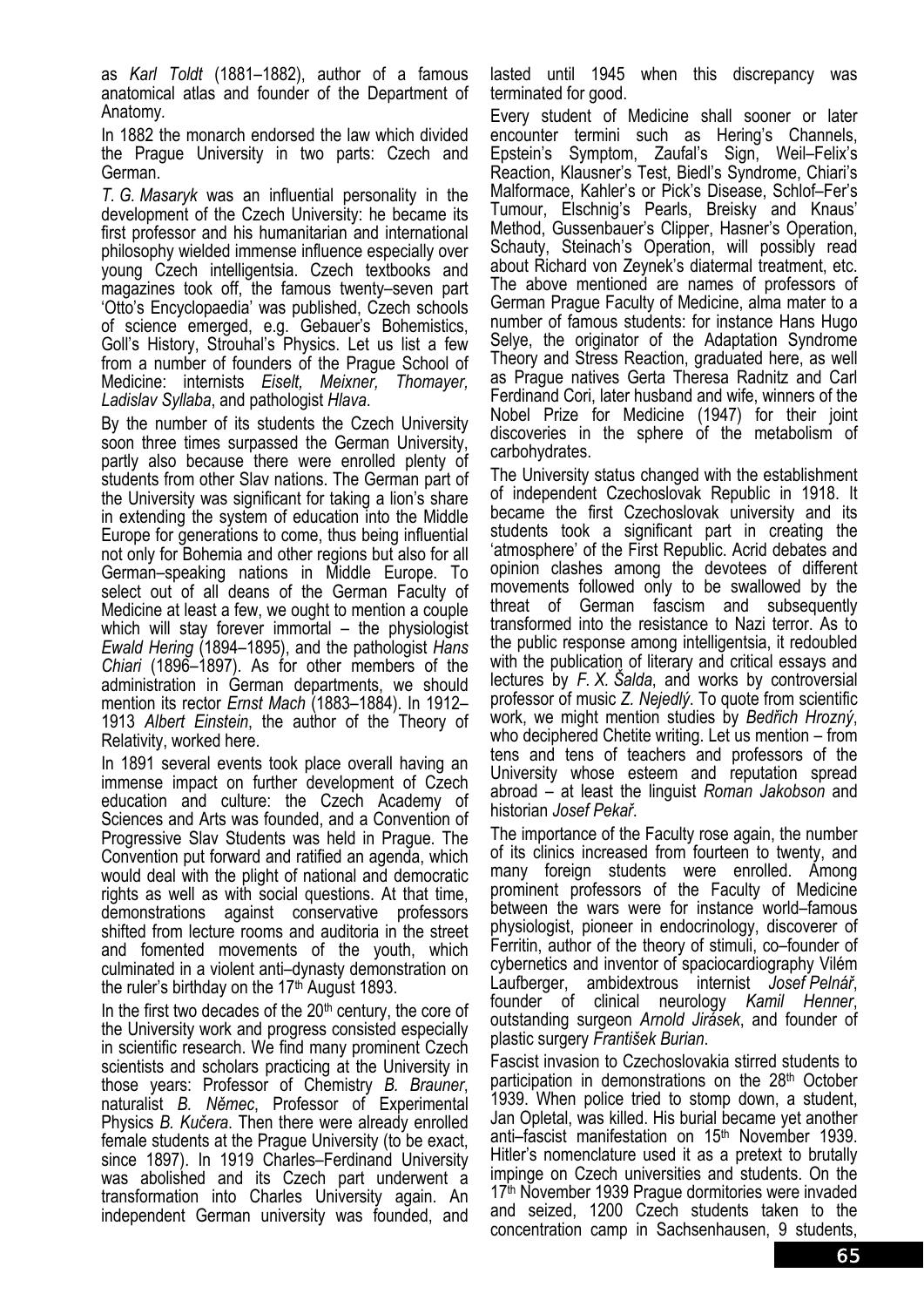leaders of the movement, were executed on the spot. Czech universities closed down, their buildings being freely available to SS troops, German universities, war industry, and for other purposes. The 17th November did not stay the only brutal revenge of the Nazis, nevertheless, it did remain a symbol of students' resistance against Fascism. In 1941 it was proclaimed International Students' Day in 1941.

In the war years Czech students and intelligentsia took part in various underground movements and organizations. 23 professors and other university teachers were executed – let us mention at least the professors of physics *František Závišek* and *Václav Dolejšek*, zoologist *Jaroslav Štorkán*, expert in Slav culture *Josef Páta*, sociologist *Josef Fischer*, and internists *Alexandr Gjurič and Miloš Nedvěd*. To Czech and Slovak nations the Charles University in Prague became a symbol of national culture, by the Nazis inexorably preordained to perish.

Post–war era bore the stamp of reconstruction of the national economy, which had been destroyed and devastated by war. Also the students did their best to aid the devastated economy and clarify political wings and opinions at the University. Increasing number of students showed their interest in university studies.

An outstanding biologist, doctor Jan Bělehrádek was the rector and subsequently pro–rector of the Charles University in 1945 and 1945–1946. After World War II, Josef Čančík became the first dean of the Faculty of Medicine in Prague, the first (vice–deans of the new Faculties of Medicine at Charles University were Ivo Mačela (in Pilzen) and Bohuslav Bouček (in Hradec Králové).

In February 1948, however, all hopes for democracy and free and independent nation were crushed. The sixth birthday of the Charles University sarcastically began a new era of dogma. Marx–Lenin ideology forced a number of professors and teachers out of work, their positions being easily filled by obsequious and obeisant comrades who were to guide the process of education in accordance with the Communist imagination. One of the first to get their marching orders was the current rector, important national economist, Prof. Karel Engliš. The Communist Board of Students marked off thousands of students for expulsion. A common curriculum was introduced once again, including the basics of Marx– Leninist ideology, the only officially approved philosophy. This ensured a sufficient supervision over the entire system of education and universities. Thousands of young people were denied access to regular studies. Dogmatism and rigid censure influenced people's thoughts in a very negative way as well as prevented the free development of education and co–operation with the western world. The cornerstone of social progress was political loyalty, while morality or specialization received a severe cutback in time.

The Higher Education Act of 1950 legally provided for socialist changes in this field, ridding the universities off all their academic liberties. As central planning and

management of economy was introduced, a new Academy of Sciences structured in accordance with the Soviet model substituted the old Czech Academy of Science and Arts. 'Aspiratures' and science ranks of Doctor and Candidate of Sciences came in force. An extensive network of nomenclature and political 'cadres' checked upon the desired development.

In 1953 the original Faculty of Medicine underwent a transformation into three new faculties: the Faculty of General Medicine, the Faculty of Pediatrics, and the Faculty o Hygiene. The first deans of these faculties were respectively: František Blažek, Josef Houštěk, and František Bláha.

In spite of the fact that the official publishing, lecturing, scientific and research activities were grossly restricted, plenty of individuals as well as teams achieved remarkable results. Reluctance to realize the results of their work, disregarding the facts, distorting and intentionally misinterpreting new findings as well as detachment from the international scientific milieu, nevertheless led to a gradual hampering in the process of development not only in the sphere of science but also in the area of education and overall cultural, economic and social life which were soon to lag far behind the western world.

In Vinohrady Hospital and at the Faculty of Hygiene there worked several prominent personalities at this time: the above mentioned Prof. František Burian, an outstanding surgeon Prof. Emerich Polák (Vice–Dean of the Faculty in 1957–1959), from among the internists we should not omit a great cardiologist and endocrinologist Prof. Vratislav Jonáš, and the founder of Czech diabetology and proponent of its good name abroad Prof. Jiří Syllaba. The State Institute of Health employed Prof. Karel Raška, who left no stone unturned to seal the doom of small–pox all round the world.

The events that took place in 1968, now inscribed to history as 'the Prague Spring', when the students also came in for their share, caused the invasion of Warsaw Pact armies into our country, with subsequent expurgations, repressions, and strengthening of the communist dictate. Students' demonstrations took place in the winter of 1968. Today we are left with the painful symbol of human desire for freedom – a student of the Faculty of Arts at Charles University, Jan Palach, burned himself as a protest against the invasion of Warsaw Pact armies into our country, as well as to object against all demagogy, violence, and totalitarian suppression of freedom all over the world. However, the 'period of normalization' managed to hold in disgrace not only Palach, but any attempts to put forward the principles of democracy and freedom in the country. A similar destiny was doomed for Charter 77, a remarkable act of independent citizens. A series of charges and trials, hand in hand with further expurgations and spying, followed. The years on the turn of the 1970s and 1980s were amongst the darkest times of the communist era since August 1968.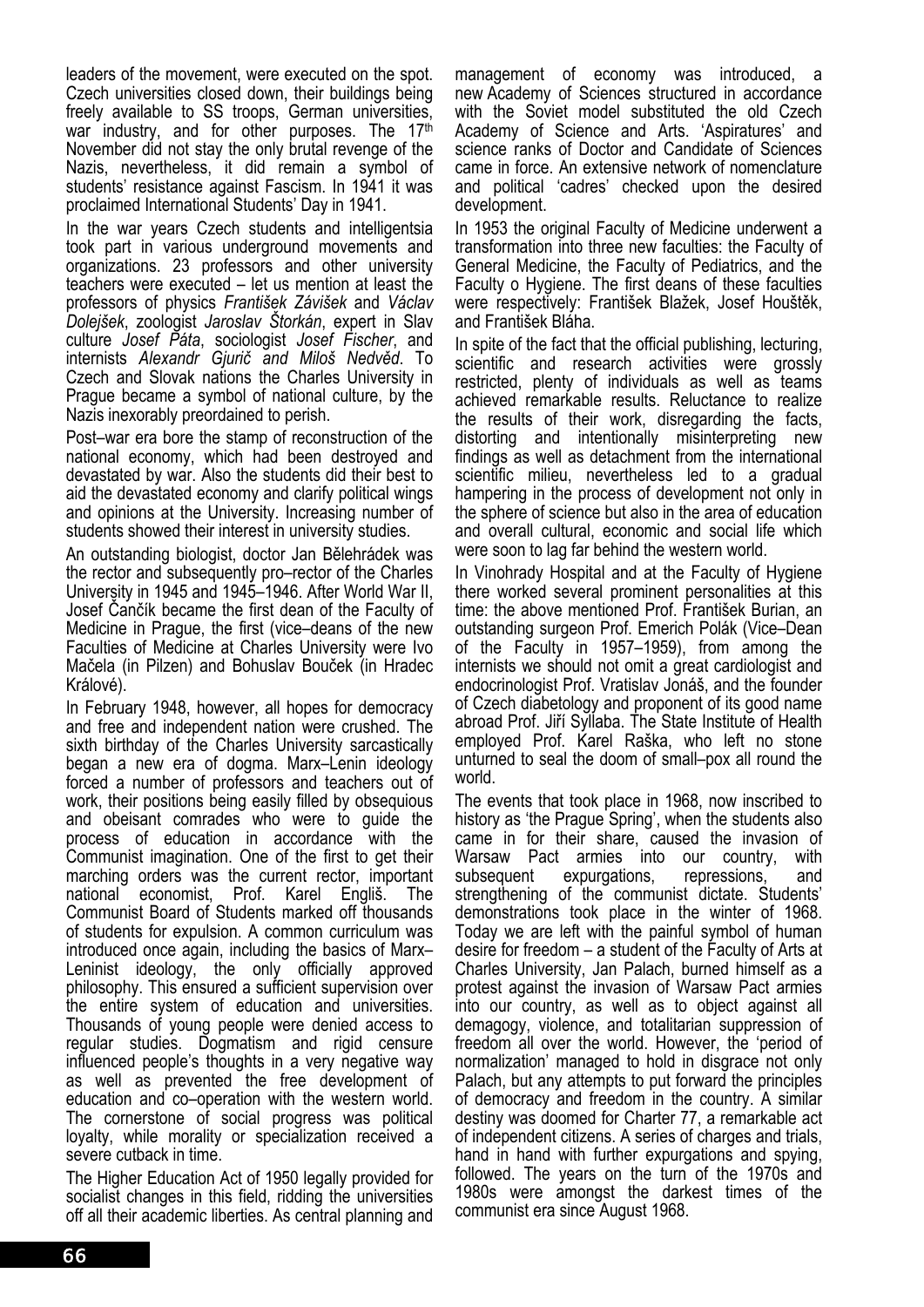In spite of all attempts on the part of the communist government, the ties that bind Czech nation with the best moral and cultural canon from T. G. Masaryk to Jan Patočka were preserved.

Great damage was inflicted on the Charles University, for the best specialists of outstanding moral and expert qualities were either forced to retire with no possibility to go on in their work or driven to exile right away.

Autumn 1989: the unbelievable did happen in the end. Independent organized movements from abroad and the bold courage of the students at home helped to bring about major changes and set our country on the road to democracy in a very short time. Prof. Radim Palouš, PhD was elected Rector of the Charles University at this time (free elections of deans and other members of the academic administration along with competitions for heads of individual departments, Associate Professors and lecturers took place at the faculties. The arrangement of the University stems from ages–proven tradition and is commensurate to the needs and requirements of individual faculties for autonomy as well as their co–operation and co– ordination. To remain open and open–minded to foreign countries means to come back to the free, developed modern world.

The Parliamentary elections in June 1992 evidenced the political tendency of the revolutionary November, excepting for a separate vote of the Slovak people which caused the federal country – Czechoslovakia – to fall apart). The Czech Republic was proclaimed on the 1st January 1993. Naturally, this country falls into line of independent Czech statehood from the first rulers of the Přemyslid dynasty where the Czechoslovak period forms no exception. The Charles University, the oldest university in middle Europe, belongs by dint of tradition as well as by the strong hand of its current potential among the most important cultural, scientific and educational institutions in our country.

## *3r d Faculty of Medicine, Charles University in Prague*

http://www.lf3.cuni.cz

The activity of the 3rd Faculty of Medicine, Charles University, takes place predominantly in the Faculty Hospital *Královské Vinohrady* in Prague 10 and in the nearby complex of the State Institute of Health.

The 3rd Faculty of Medicine belongs to the tradition of the Charles University from the earliest times, for medicine was one of the four subjects taught ever since it was established in 1348. From academic year 1882/83, the Faculty of Medicine, just as the rest of the University, was divided into two parts – German and Czech. On November  $17<sup>th</sup>$ , together with all other Czech schools, the Czech part of the University was closed. This temporary halt in Czech education lasted till 1945. Then, along with the whole of German University, the German Faculty of Medicine was abolished. Its property was handed over to the Czech Faculty of Medicine. In 1953 the Ministry of Higher Education divided the Prague Faculty of Medicine into three separate faculties: the Faculty of General Medicine (including stomatology), the Faculty of Pediatrics, and the Faculty of Hygiene (lékařská fakulta hygienická, LFH). The last mentioned one was transformed into the current 3rd Faculty of Medicine in 1990. The fact that a new independent Faculty of Hygiene was created in 1953 brought about some fundamental changes: this Faculty preserved a basic medical focus, although it specialized in the field of hygiene and prevention. On the one hand this specialization enabled to develop all branches of hygiene in our post–war medicine, but on the other it at the same time restricted and limited the scope of students' realization in clinical practice.

The decision to locate the new Faculty into the *Vinohrady Medical* Complex provided favorable conditions for a number of experts who would teach and practice here. Among others we should mention especially:

- Prof. MUDr. F. Burian, the founder of Czech plastic surgery
- Prof. MUDr. E. Polák, an outstanding surgeon
- Prof. MUDr. V. Jonáš, a famous cardiologist • Prof. MUDr. J. Syllaba,
- the founder of Czechoslovak diabetology • Prof. MUDr. J. Šebek,
- Chairman of the Department of Neurology • Prof. MUDr. E. Knobloch,
- Chairman of the Department of Forensic Medicine
- Doc. MUDr. V. Petráň, Head of the Department of Psychiatry
- Prof. MUDr. J. Janků, Chairman of the Department of Ophthalmology

In spite of a rather formalistic and cadre–based instruction of the communist era, since after the 1989 Revolution we were able to carry out all substantial changes in the organization of the Faculty requisite for the realization of the new curriculum and study reforms. The name of the Faculty was changed to the 3<sup>rd</sup> Faculty of Medicine, Charles University, which underlined its general focus. The election of the dean took place, the Academic Senate was established along with the Scientific Council which enlists many outstanding foreign members. Prof. Cyril Höschl, MD, was elected dean of the Faculty in the first free elections after the revolution in 1989. There were competitions for all the positions of the heads of particular departments, clinics, and other university employees. Individual subjects (including a diverse network of preventive subjects) were integrated and ordered so as to make the overall schedule as close to the general focus of the Faculty as possible.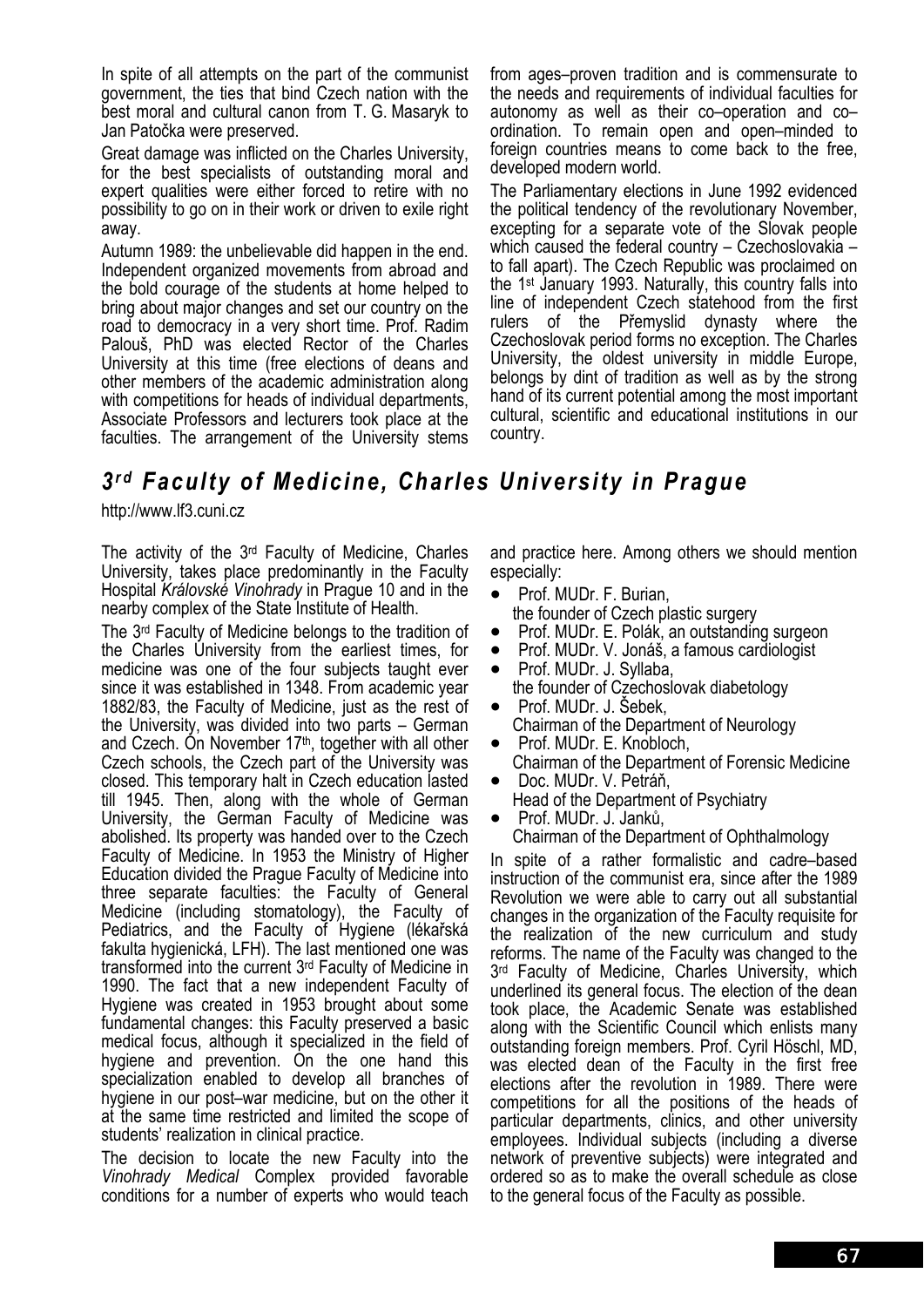Plenty of employees from diverse sections of the Ministry of Health and the Academy of Sciences of the Czech Republic are involved in the pedagogic as well as research activities of the Faculty.

In September 1992 a new Faculty building at Ruská street was opened. One may find here, apart from the Dean's office, different theoretical departments, departments of hygiene and preventive subjects, and, last but not least, the Center for Scientific Information, newly established in 1992.

The conditions for study and scientific work has improved with the opening of the newly constructed 6th floor of the main faculty building in May 2000. The Centre of Biomedical Disciplines and Department of Nutrition with its library are based there. There are further laboratories, classrooms and a students' room with 20 computers.

Study visits abroad are becoming an Indelible part of instruction at the Faculty. Participation in international scientific and research programs and lectures by foreign specialists enable the Faculty to spread its wings and extend the right hand of mutually beneficial scientific fellowship. This enables to improve the quality of teaching material, to study new methods, procedures, and approaches, thus creating technical conditions indispensable for a higher level of education.

Many outstanding personalities habilitated from the 3rd Faculty of Medicine in the last three years, among the most prominent were: Prof. Zdeněk Neubauer in biology, Doc. Ivan M. Havel in artificial intelligence, and Prof. Luboslav Stárka in endocrinology. At the same time there were several dozens of lectures by well–known foreign specialists took place on the precincts of the Faculty. Let us mention at least the Nobel Prize winner in neurophysiology Prof. J. Eccles, famous specialist in psychiatry Prof. P. Grof, and daseinsanalytic Prof. Condrau. In accordance with the suggestion by the Scientific Council of the 3<sup>rd</sup> Faculty of Medicine, Sir Karl Raimund Popper (1902–1996), epistemologist, open society proponent, one of the greatest philosophers of the twentieth century, was paid homage by being awarded the honorable degree of *doctor honoris causa* of medicine. The 3rd Faculty of Medicine was a party in awarding a honorary doctorate to one of the discoverers of DNA, Nobel Prize winner, James Watson. Likewise, on the occasion and in the course of last year´s celebrations of the 650th anniversary of the foundation of Charles University, we suggested that another Nobel Prize winner, world–wide known neurophysiologist, Professor Huxley from Great Britain, be also awarded a honorary doctorate. It is a matter of habit that all habilitation lectures and foreign lecturers' addresses are videotaped and freely available at the office of the dean of the 3rd Faculty of Medicine.

The 3rd Faculty of Medicine initiated the move to award *honoris causa* Doctor of Medicine titles to the important Munich dermatologist Prof.Gerd Plewig,

founder of the UK Kreissl–von Coudenhove Foundation, and to Prof. Robert B.Tattersall from Nottingham, discoverer of a special diabetes mellitus tyme called "MODY". In 2000, the Faulty suggested that the director of the National Science Foundation of the United States, Prof.Rita Colwell, be awarded a golden medal of Charles University for her scientific activities in the field of microbilology and her support of Czech researchers.

As part of the huge project called Prague–European City of Culture 2000, anatomy expert MUDr.P.Čech spurred the faculty to place plaques of honor in memory of the Nobel Prize in Medicine winners Mr.and Mrs. Cories to their birthplace houses in Salmovska and Petrska streets in Prague.

The co–operation among individual departments of the University, in particular departments of medicine, is on the increase. The University supports healthy competition in sport activities among faculties, and students also take part in various social and cultural events not only in this country but abroad. The Faculty publishes VITA NOSTRA magazine, reflecting the academic life of the community and representing diverse sides of the Faculty in two functionally distinct issues: VITA NOSTRA REVUE, a quarterly which gathers articles, commentaries, and thoughts, and VITA NOSTRA SERVIS, an information bulletin which comes out on a week basis.

In the academic year 1991–92 the Faculty took on foreign students in General Medicine with the Focus on Prevention. The language of instruction is English. The rights and duties of foreign students are stipulated in the contracts signed between the student and the Dean of the Faculty.

In May 1991 Mrs. Margaret M. Bertrand, Canadian professor of the English language, founded a prize for the best student of the Faculty to be awarded annually at the graduation ceremony.

In the academic year 1992/93 the Faculty opened Bachelor studies in 'Physiotherapy' and 'Medical Science'. A year later a new branch called 'Public Medicare' was introduced.

Since 1996/97 academic year the Faculty has been running according to a new curriculum of Medicine. This curriculum reflects new demands on the doctors of the next millennium.

The instruction and training of the 3<sup>rd</sup> Faculty of Medicine takes place mainly in the Faculty Hospital Complex Kralovske Vinohrady in Prague 10 and the nearby State Medical Center. Pregraduate and post– graduate students of medicine as well as Bc.students also attend lectures and seminars at the Psychiatric Center in Bulovka Hospital and  $-$  from the March 27<sup>th</sup> , 2001 when a contract on cooperation was concluded with the Homolka Medical Center and the Institut of Mother and Child Care in Prague–Podoli – the instruction also takes place at these two locations.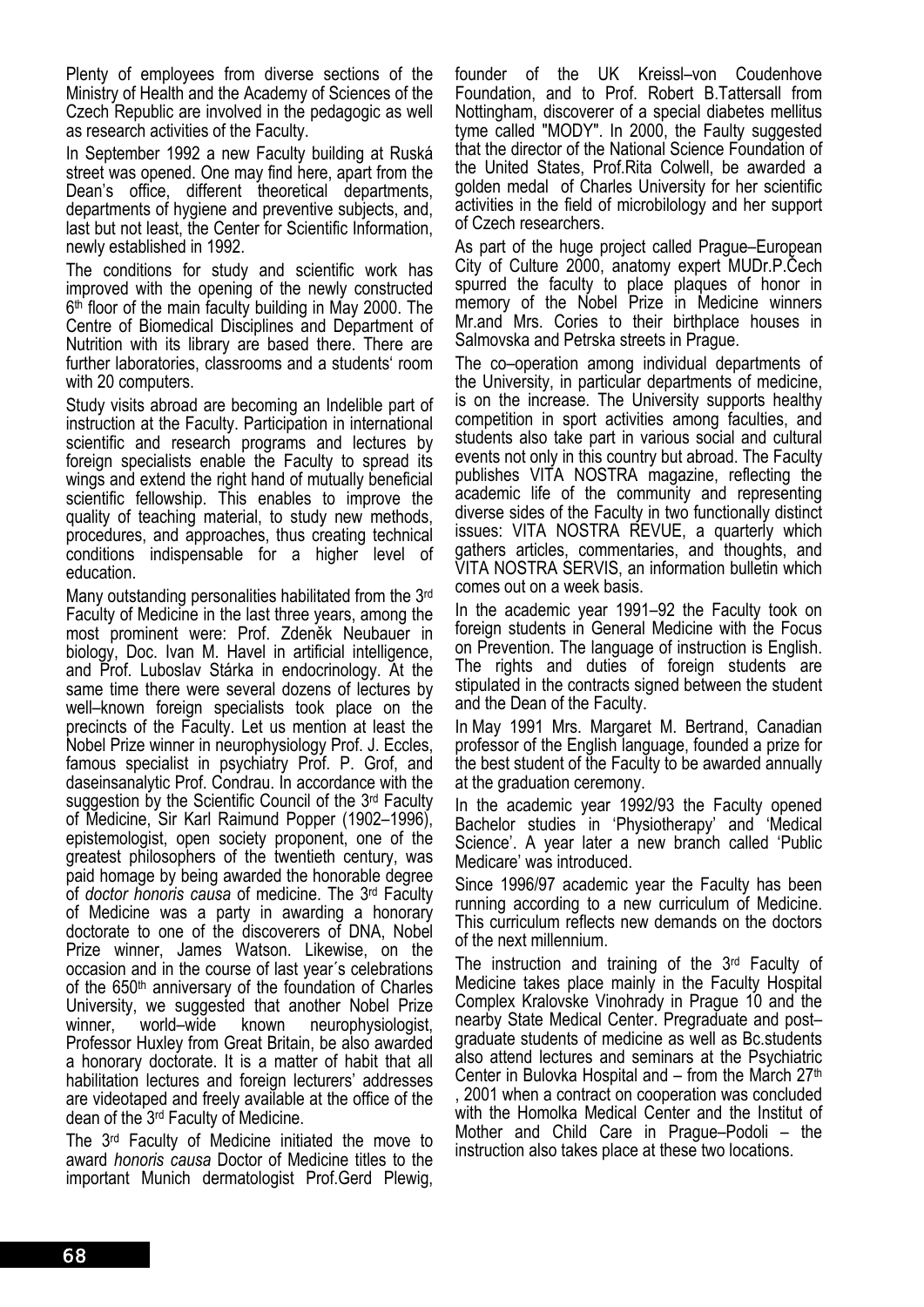## *Faculty Hospital Královské Vinohrady*

http://www.fnkv.cz

The hospital in Prague 10 Vinohrady was opened separately on the  $15<sup>th</sup>$  May 1902. After the acquisition of the public law in 1905 its official name was 'General Public Hospital of the Emperor and King František Josef I. for the boroughs of Vinohrady and Žižkov'. The founding charter with the Emperor's signature – by the way the only original signature in which the Emperor used his Czech name František – is still saved in the office of the director of the hospital. When opened, the hospital bedded 103, and later, when the department for infection diseases was built, 328 patients. The entire staff of the hospital at that time included: 2 senior consultants, 1 senior dissector, 4 registrars, 2 external physicians, 12 nurses, 27 maids, 1 manager, 3 clerks, 1 receptionist, 1 engineer, 2 heating mechanics, 1 attendant to the surgeon and the dissector, 1 tailor, 1 bricklayer, 1 supervisor, and 3 workmen.

During World War I, the hospital fell into dire straights financially thanks to its perpetual overflow of patients. This led to its being handed over into public service. Renamed as 'General Public State Health Institution' it became the only state hospital in the Czech Republic, and thus, at the times of the First Republic, could undergo extensive building boom and achieve some indeed pioneer changes. As early as this there existed close ties with the Faculty of Medicine, especially as for the habilitation of professors and Associate Professors at the Faculty, and vice versa fresh graduates could apply themselves at hospital work during their first years of practice. Among the experts employed by the hospital then, there were for

### *Bulovka Faculty Hospital*

http://www.fnb.cz

At the beginning of the twentieth century, Prague noted attempts at reorganization and modernization of general health care. Especially in the districts of Prague, where it was largely neglected, vital hospitals were being founded (Královské Vinohrady Hospital, Bulovka, Bohnice Psychiatric Center). on August 8th 1910, the City Council endorsed the project of a new modern hospital at Bulovka prepared by the city architect L. P. Procházka. Until 1896, there stood a small hospital at this place which operated as an infection center from its geographic inclusion into the city of Prague in 1903. The building of the first part (architect F. Velich) was commenced in 1913 and it was completed when the war flared up. The most needed and essential (in particular at the times of war) was the infection unit which, along with the infection section of Vinohrady Hospital, contributed immensely to the protection of Praque from virulent epidemics brought to the city by the passing armies. Subsequently scheduled building was interrupted by the war.

example: Prof. MUDr. Ivan Honl, who built the first therapeutic Pasteur Institution in our country, doc. MUDr. Ferdinand Tománek, the founder of the Department of Radium–Therapy, or Prof. MUDr. František Burian, who spread the fame of the Czech plastic surgery abroad in the mid–thirties. World–wide known surgeon Prof. MUDr. Emerich Polák worked in the hospital too, along with the famous ophthalmologist Prof. Josef Janků (M. Jankumi), and the internists Prof. Jiří Syllaba an Prof. Vratislav Jonáš who took their jobs up only after the War.

The post–war era marks the start of pedagogical activity of Vinohrady Hospital. In 1952 it became a faculty hospital, making substantial contribution to the instruction at lately established Faculty of Hygiene.

Clinics and departments at the hospital take responsibility for providing highly specialized aid and treatment to patients who come in particular from the neighboring area: Vinohrady, Žižkov, and Vršovice. In many cases, however, the hospital departments take care of the patients from the whole country, e.g. the Department of Burns, or the Department of Plastic Surgery.

The Faculty Hospital *Královské Vinohrady* has at its disposal a number of state–of–the–art facilities and above all outstanding theoretical and practical experts. Personnel and organization changes should secure more effective and professional services. Many physicians employed by the hospital are actually involved in pedagogic activity.

The whole project by architect Procházka was not taken up again until October 1925. The first phase was finished in the summer of 1931. This stage is closely linked to the name of the internal medicine specialist, Professor Kristián Hynek. Since running requirements were at the top of the agenda, these also determined the building schedule, which included three major departments: Non–Infection (in the internal and surgical section connected by an underground underpass), Infection (in a separate pavilion for everyday purposes detached from the rest of the hospital), and T.B. Section (likewise situated in its own building). The whole building complex also involved three buildings accommodating the staff. Just as was the case in Vinohrady, full–time professors from the Medical Faculty became department heads. (R. Foit, MD, J. Skládal, MD, Prof. Jedlička, etc.)

The second half of the 1930s marked another enlargement of the hospital. New Radiological and Dermatovenerological sections were built, as well a second Infection pavilion, the construction of which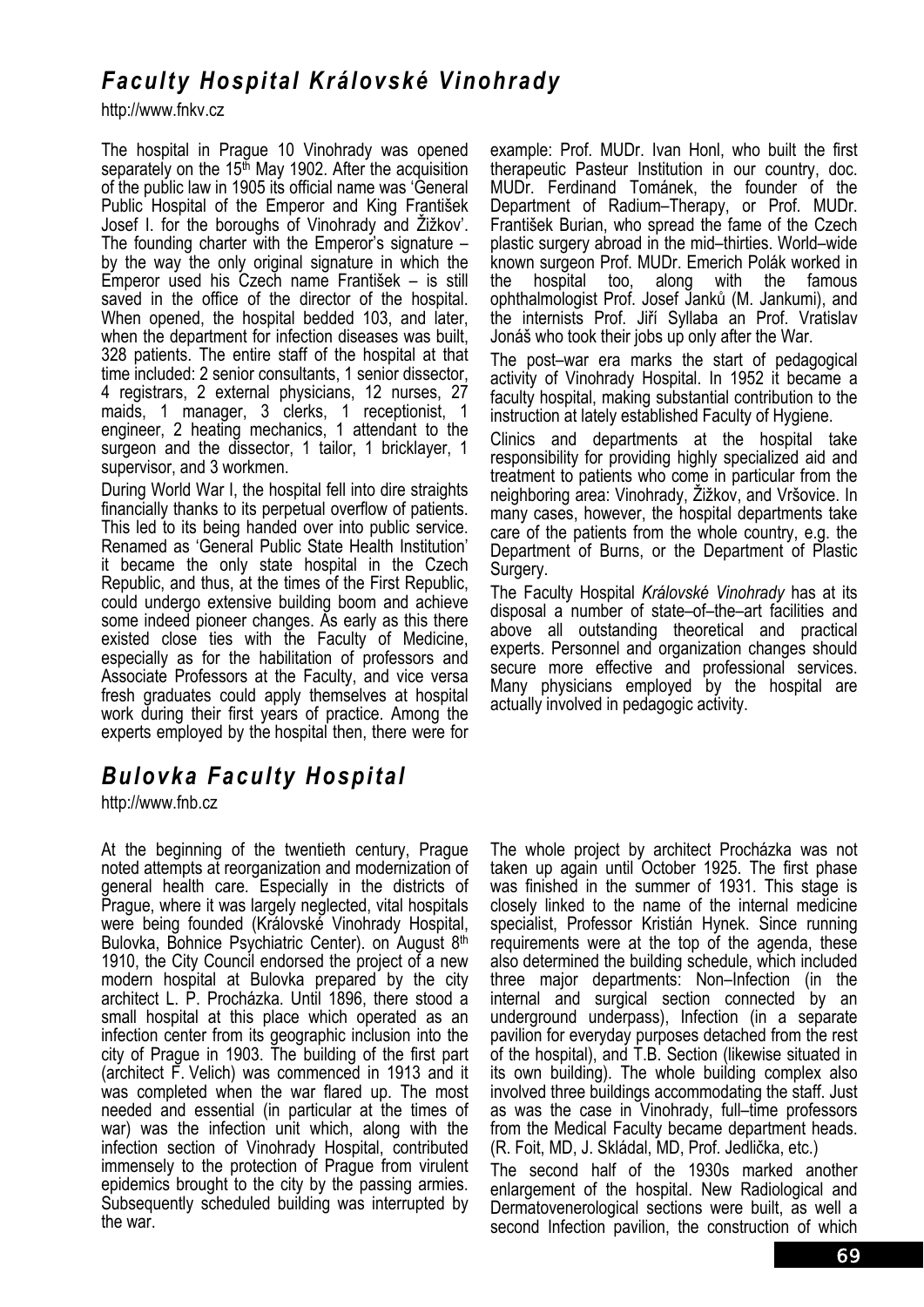was concluded in 1940. The magnanimous project of Infection section, whose state–of–the–art concept may be attributed to Professor Jaroslav Procházka, gradually, after World War II, took under its wing the infection departments of all three Faculties.

In 1938, Bulovka berthed 1384 patients, running close to the largest hospital at Karlovo náměstí (1690) and leaving far behind Vinohrady Hospital Center with its 580 maximum.

During World War II, the hospital, like a number of other medical institutions, was taken over by the Germans. Professor Walter Dick headed the Surgery Department and, after an assassination attempt in a bent on a nearby road, operated, with his colleague J. A. Hohlbaum and experts invited over from Berlin, on Reich Protector Reinhard Heydrich.

Gynaecology and Obstetrics, Surgery and nurses' residence were not finished until recent decades. In the 90s, moreover, Bulovka accommodated a modern Pathology Department with a separate Infective Dissection Room.

The status of 'Faculty' was ascribed to the hospital in the 1950s and it functions as a clinical safe haven not only for Prague medical faculties but also for the Institute of Post–Graduate Studies in Medicine. Currently, the 3rd Faculty of Medicine accommodates two most important departments in the Bulovka complex – the Department of Infectious Diseases, and the Department of Pneumology and Chest Surgery (founded on the bases of what was originally the Department of Pulmonary Diseases).

## *The State Institute of Health*

http://www.szu.cz

The State Institute of Health was financed by the Czech Republic and the International Rockefeller Foundation in New York. The institute was unveiled with jubilation in 1925. The founding charter was signed by president T. G. Masaryk.

According to the law No. 218 of the Code the Institution was to execute expert tasks for the State Department of Health, execute investigations necessary for the enforcement of compelling measures, as well as support the education in preventive medicine. Also, the Institution was to provide sera and inoculation liquids, control medication, and furnish bacteriology–diagnostic services. A Department of Hygiene was established within the Institution whose task was to carry out researches in the sphere of the hygiene of nutrition, school, and community hygiene.

Step by step, after 1945 the complex was divided into separate institutions of the Ministry of Health, that became part and parcel of the teaching ground of the Faculty of Hygiene, Charles University. In 1971 all the institutions were united into one science–and– research establishment of the Ministry of Health in the fields of hygiene, epidemiology, and microbiology called the Institute of Hygiene and Epidemiology.

In January 1992 the Minister of Health M. Bojar set up the State Institute of Health again.

The State Institute of Health is a central institution with nation–wide impact instituted in order to:

- preserve and support public health
- prevent the spread of diseases
- survey the influence of environment on the state of health of the population

MUDr. Jaroslav Volf is the director of the Institute.

As to the fundamental activities we may mention in particular:

Science–research exertion, educational and edifying endeavor, referential activity (The State Institute of Health unites 47 National Reference Centers, laboratories, and establishments of hygiene, microbiology, and epidemiology), evaluations (a number of laboratories evaluate health risks of various products – from foodstuffs to cosmetics to 'articles of everyday use'), monitoring of the health state of the population vis–a–vis the environment, a nation–wide project of studying the impact of harmful particles on human health. The institute is directed by MUDr. Jaroslav Volf, PhD.

In the sphere of Medicare and disease prevention the Institute attempts to solve currently hottest potatoes, medically speaking, within the scope of the above mentioned as well as other projects:

- 1. In the field of the prevention of infectious diseases we are concerned with epidemiological studies of serious infections, such as AIDS, tuberculosis, intestinal infections and toxicosis, diverse viral afflictions, in particular hepatitis, surveying the occurrence of new types of infection, going as far as monitoring the resistance to antibiotics.
- 2. Healthy lifestyle as a prevention of cardiovascular diseases and tumors, including fight against alcoholism, tobacco and drug addiction, are the top priority in the area of community medicine and different subjects of hygiene. What is also important is the contribution made in the sphere of work hygiene and occupational diseases toward the creation of a healthy workplace. The problem of healthy nutrition is solved with regard to its minimal health risks as well as composition desirable for the health of a human being.

The State Institute of Health is a teaching foundation for graduate and postgraduate instruction in a whole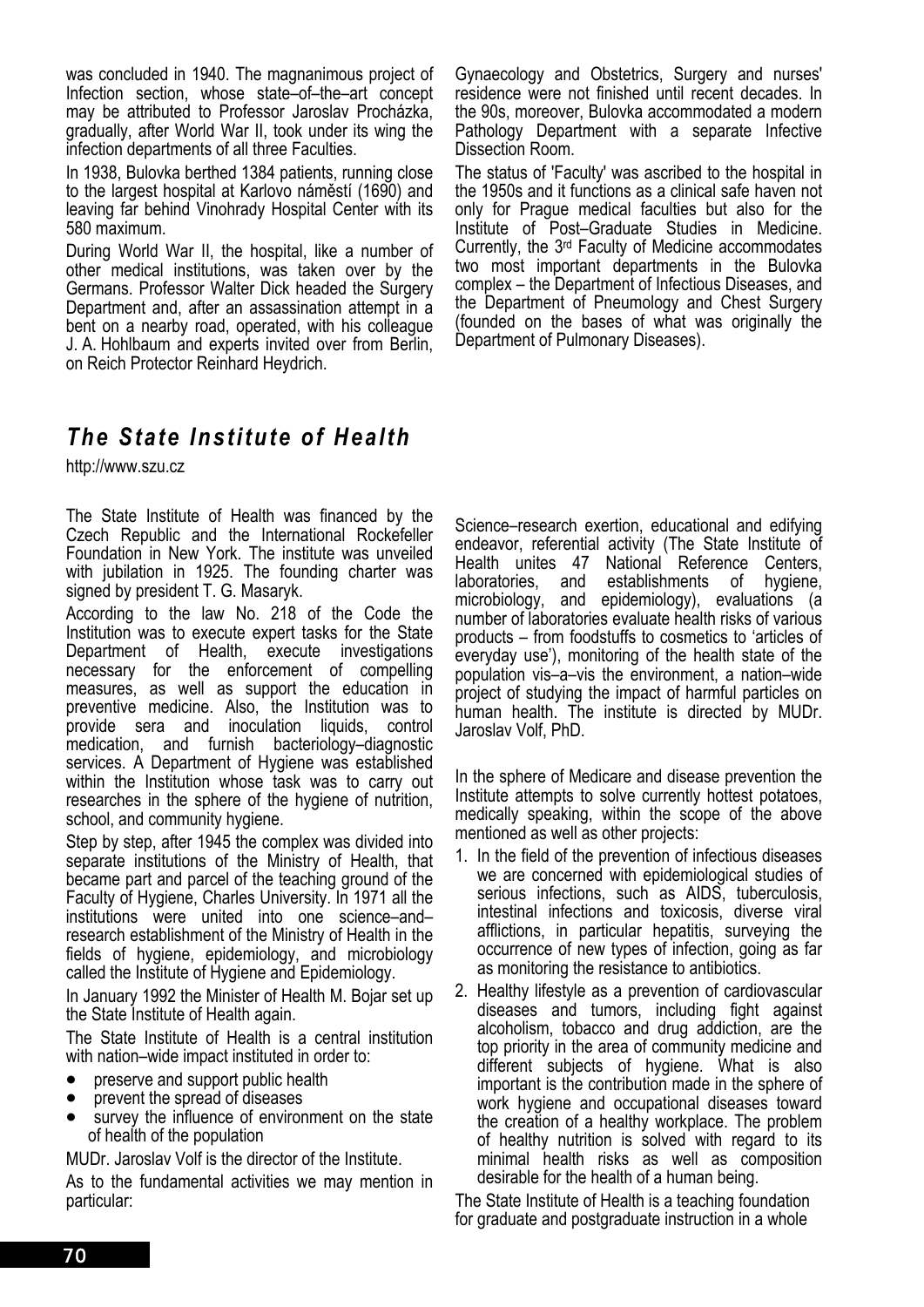# *Psychiatric Center Prague*

http://www.pcp.lf3.cuni.cz

The Psychiatric Center, which is situated in the precincts of Bohnice Hospital, has been founded in 1961 as the Psychiatric Research Institute. Its first director was MUDr. Lubomír Hanzlíček, DrSc., later professor of psychiatry at the Faculty of Hygiene, author of a unique encyclopaedia of Psychiatry.

In its lifetime, the Institute provided professional background to many interesting and important personalities: Professor Kurt Freund, who made great achievements and contributions in the field of sexual disorders, worked in Toronto, died on the 23rd October 1996; PhDr. Jaroslav Madlafousek, pupil of Prof. K. Freund, who achieved recognition in the sphere of non-verbal communication; PhDr. Michael Žantovský, former ambassador of the Czech Republic to the United States, speaker of the president of the Czech Republic, carried out research in the laboratory of Dr. Madlafousek for many years. Grof brothers also took off here. Paul Grof is now a world famous psychiatrist and professor in Ottawa. His brother Stanislav lives in California today, and is widely recognized as a specialist in transpersonal psychology; prof. Miloš Matoušek, who spent years in Göteborg, Sweden, to become a famous specialist in psychiatric electroencephalography, now again is a member of the staff; Prof. Jan V. Volavka is a prestigious scientist at Nathan S. Kline Institute in Orangeburg, New York State, USA, known especially thanks to his studies on violent behavior; Dr. Frank Engelsmann, foremost expert in psychometrics and methodologist, for a long time operating at McGill University in Montreal; there is also a recently deceased renowned surrealist Luděk Šváb. Also foremost famous psychopharmacologists Doc. J.

# *Homolka Medical Center*

http://www.homolka.cz/

HOMOLKA was opened July 15, 1989, as an elite institution for high–ranking communist officials. Its official name used to be State Institute of National Health ("Sanopz", acronym in Czech) and it more or less stood for an exclusive sanatorium with berth facilities and conservative medical background, in particular in the areas of internal medicine, cardiology and neurology, including an extensive health center with broad rehabilitation amenities.

After November 1989, the entire Center was renamed Homolka Medical Center and opened for Czech general public with an eye to practicing two specialized fields of medicine here – the diseases of Baštecký and Doc. O. Vinař were members of our staff. The team of applied mathematics and biomedical engineering, the member of which several years ago was also later Minister of Education Prof. Petr Vopěnka, and many others.

In 1990 the Center was affiliated to the 3rd Faculty of Medicine, Charles University. The PCP dresses the teaching soil for psychiatry and psychology at this Faculty and takes part in the instruction of neuroscience. The Psychiatric Center is directed by the current Vice–Dean of the Faculty, Prof. MUDr. C. Höschl, DrSc., who was its dean in 1990–1997.

The Center is divided into ten separate laboratories and sections:

- Pathophysiology of the Brain
- Biochemistry
- Family Research
- Research Lab for Dependencies
- Clinical Psychopharmacology
- Psychometrics<br>• Dependency R
- Dependency Research Lab<br>• Psychiatric Demography
- Psychiatric Demography<br>• PCP Clinical Section
- PCP Clinical Section<br>• FFG Denartment and
- EEG Department and Laboratory<br>• Information Department
- Information Department<br>• Medical Information Cen
- Medical Information Center
- Business Administration

The Psychiatric Center Prague is accredited as a 'Collaborating Center of the World Health Organization and participates in the publishing of the magazine *Psychiatrie*.

the heart and veins, and the diseases of the nerve system.

1990 – 1996 had the Center rebuilt and functionally changed while being equipped with requisite technical apparatuses, material, and above all medical experts – specialists, nurses, technicians and other medical personnel. During this time, the general specifications and specialized profile of the Center was being created. This is today represented by three clinical programs.

**Neurologic–Neurosurgical Program** offers complex diagnostics, conservative and, above all, surgical treatment to patients with ill, malfunctioning or injured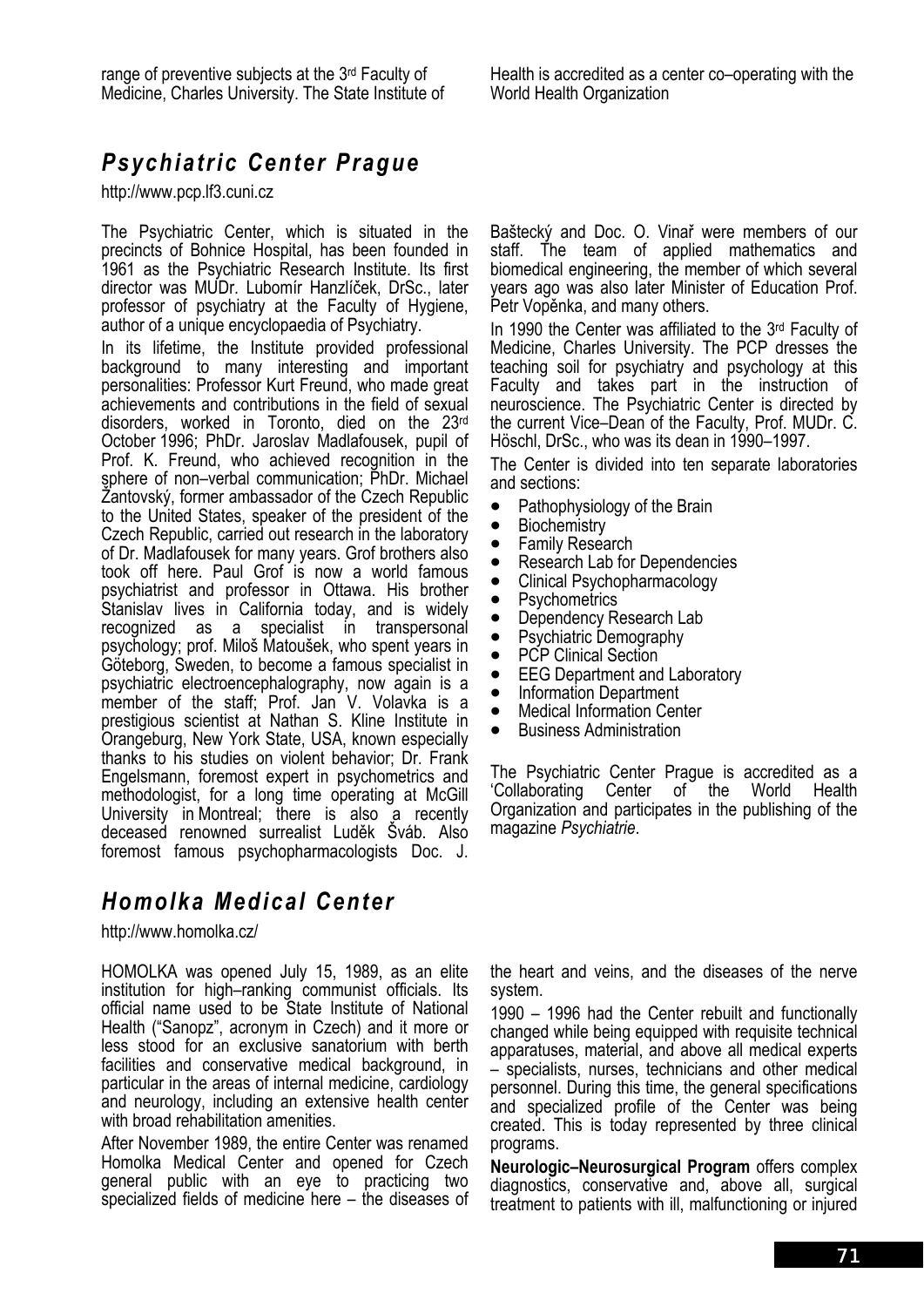nerve system. It also include the treatment of locomotory functions.

**Cardiovascular Program** ensures complex diagnostics and conservative treatment of the diseases of cardiovascular system and, in particular, surgical treatment of vascular diseases – primarily the narrowing or clotting of arteries as a result of aterosclerotic changes in organism – including radiological intervention methods.

**General Medicare Program** incorporates medical care focus on the area of internal medicine and general surgery with some specialized applications in the field of gynecology, orthopaedics and urology. Services of general focus boast support of a large medical center of over sixty specialized surgeries/offices complemented by a laboratory.

**Laboratory** complementing the medical center contains radiodiagnostics department, department of nuclear medicine, department of clinical biochemistry, hematology and immunology, department of clinical microbiology, department of pathology and central sterilization and hygiene unit. Since Fall 1999, the Nuclear Medicine Department is complemented by Positron Emission Tomograf (PET), which offers monitoring and evaluation of metabolic activity of the cells of human organism.

Homolka Center hospitalizes 330 patients today (instead of the original capacity of 190), 10 operating theatres (instead of the original 3), employs 1 370 employees – 201 doctors of medicine, and 680 nurses. Annualy, it hospitalizes over 14 000, out of which ca. 11 000 are operated, and it offers over 670 000 medical examinations. Average treatment period is 7 days.

#### *Institute of Mother and Child Care in Praha – Podolí*

http://www.upmd.cz

In 1909 an outstanding Czech surgeon and X–ray specialist Prof. Rudolf Jedlicka made up his mind to lay the foundations of a representative Czech medical center which would provide safe haven for foremost Czech medical experts in nearly all medical fields with perhaps one sole exception of psychiatry. This medical center was modeled on similar state–of–the– art European institutes. The final realization of this project was consigned to Prof. Rud. Krizenecky while Prof.Jedlicka remained behind the whole project as its author and manager. The whole building complex of the medical center under Vysehrad was build in less than four years and was opened for public on June 28th, 1914.

During World War I, a part of the medical center was handed over to the Red Cross and became a temporary military hospital. During World War II, the entire medical center was confiscated and transformed into a war hospital for the SS troops. In the course of Prague uprising in May 1945 the building was damaged by heavy artillery, nonetheless it served as a repatriation hospital for TB suffering inmates liberated from Nazi concentration camps.

The Government Act of December 20<sup>th</sup>, 1946, the Prague medical center was expropriated and nationalized. The Ministry of Education and Enlightment, which had appropriated the building, decided that the building be reconstructed and made into a modern clinic which would take care of mother– and–child health. January 23rd, 1948, the same Ministry issued a regulation assigning the building to the 3rd Obstetrics and Gyneacology Clinic headed by Prof. Jiří Trapl and the Clinic of Nursing, founded by Prof. Josef Švejcar and Prof. Jiří Blecha with the management being presided by doc. Kamil Kubát.

As if by placing the two clinics under one roof (which was inspired by their common goals and fields of

interest) a new development was foregrounded – the development characterized by a new attitude to the mother–and–child care. The Nursing Clinic was to focus on the basics of child caretaking and nursing. Here, the first steps were taken towards greater cooperation between the paediatrician and the labor surgeon in neonatal period. It was also here that the demand was made to extend this cooperation on to prenatal period in the organizational, clinical and research areas.

Nonetheless, the institute did not suffice, because questions of grave import with national magnitude and consequence – not only optimal repreoduction of the population but also the quality of population – had to be solved in a complex, systematic and planned manner, with perspective and on solid scientific ground. March 1st 1951, the current university clinics stopped being a part of the State Faculty Hospital and became a resort institute of Ministry of Health headquartered in Prague–Podolí, an organization under direct supervision of the Ministery of Health.

Currently, the Institute of Mother and Child Care (ÚPMD) belongs to the four largest obstetrics clinics in the Czech Republic with over 2500 births a year. ÚPMD is one of the 12 perinatological centers created by the Ministery of Health with an eye to concentrate women with serious pathological states in pregnancy, including untimely births. Although ÚPMD gives brith to three times more high–risk babies under 1000 g compared to other clinics in the Czech Republic, the perinatal death rate has been lower than the national average for the past five years.Since 1988, ÚPDM has been cooperating with the World Health Organization for Perinatology.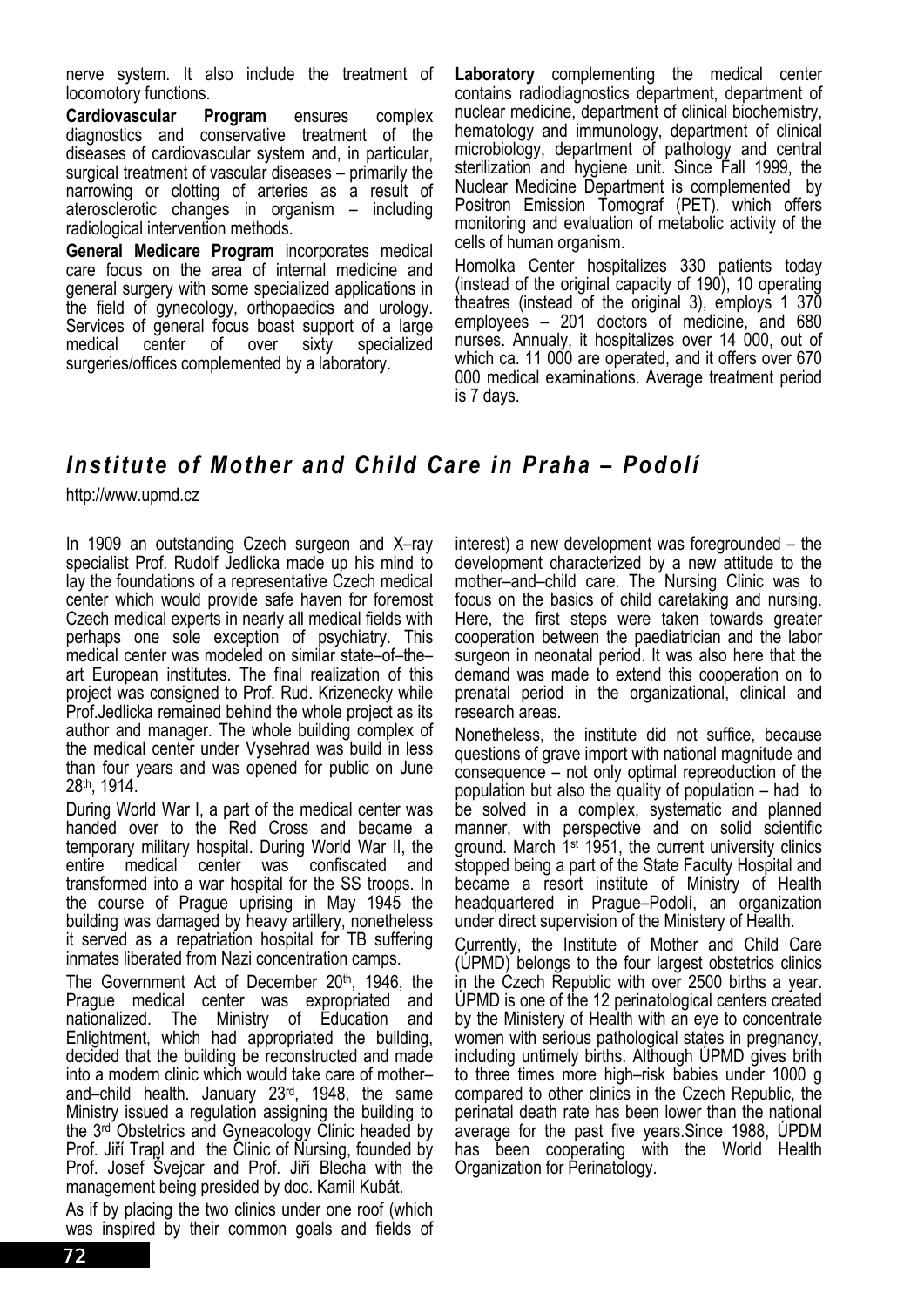# *Central Military Hospital in Prague*

http://www.uvn.cz

The Central Military Hospital is a top–ranking health care institution of the Army of the Czech Republic that provides health care in a number of specialized medical departments and disciplines not only for active soldiers but civilians as well.

The main objective is to assure highly qualified health care in most of the medical fields and at the same time to provide a friendly and safe environment for hospitalized patients, outpatients and other people visiting the hospital.

The hospital has 640 beds in 40 specialized departments. It cares for only adults which is special characteristics developed historically. Exceptions are made case by case that require specialized treatment

*Institute of Endocrinology* 

http://www.endo.cz

The Institute of Endocrinology provides comprehensive care and consultant services in the field of endocrinology, diabetology, and obesitology and related clinical disciplines for patients from the whole country.

The institute comprises 5 clinical departments, 2 independent laboratories, and organization and engineering departments.

The institute provides, apart from other things, screening of iodine and selenium deficit in the whole republic. Research is focused on main questions in. physiology and pathophysiology of at departments of neurosurgery, ENT, and ophthalmology.

The hospital gives priority to emergency medical treatment. In surgery, for example, it would be for the treatment of trauma and polytrauma. In 1998 the hospital was granted status of The Center of Traumatology by the Ministry of Health. The discipline, which traditionally reaches the highest level in the country, is neurosurgery.

Among internal disciplines, the outstanding position belongs to urgent cardiology including invasive methods. Another prioritized field comprises endoscopy especially within gastroenterology.

hormones and their controlling mechanisms. It includes areas from molecular endocrinology, genetics, immunoendocrinology, steroids and proteins endocrinology, obesitology, diabetology and osteology. Attention is also paid to development and application of new methods including dynamic functional tests. The institute has at its disposal extensive laboratory facilities covering apart from routine hormone tests number of methods and procedures that are not performed in any other institute within the Czech Republic.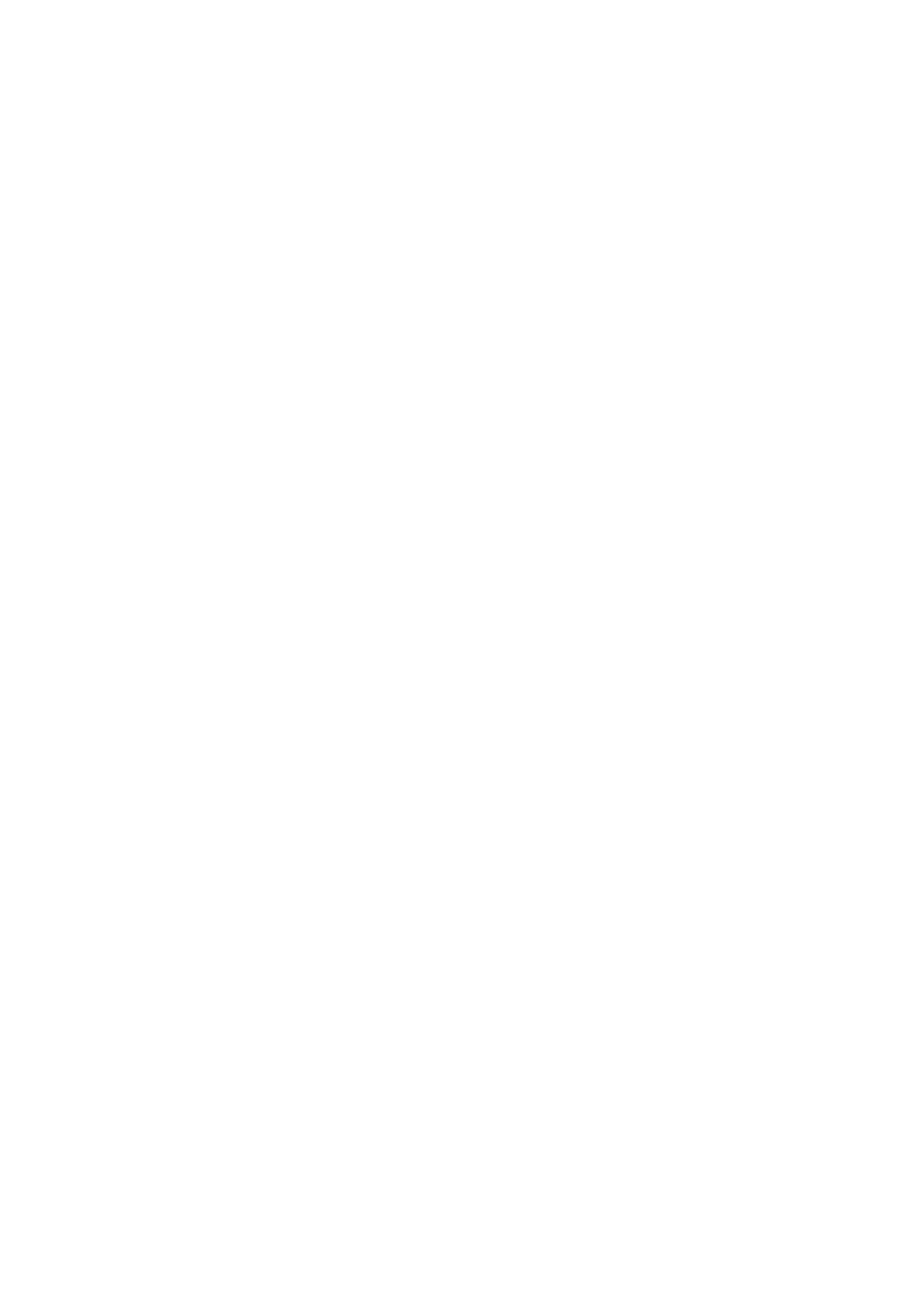# **VI. DEPARTMENTS, DIVISIONS, CENTERS, CLINICS AND OTHER, AFFILIATED WORKSPLACES OF 3RD FACULTY OF MEDICINE**

# List Departments, Divisions, Centers, Clinics at 3<sup>RD</sup> Faculty of Medicine:

#### **DEPARTMENTS AND DIVISIONS**

- DIVISION OF TUMOR BIOLOGY
- DPT. OF ANATOMY
- DPT. OF BIOCHEMISTRY AND **PATHOBIOCHEMISTRY**
- DPT. OF FOREIGN LANGUAGES
- DPT. OF FORENSIC MEDICINE
- DPT OF MEDICAL BIOPHYSICS AND **INFORMATICS**
- DPT. OF MEDICAL ETHICS AND NURSING
- DPT. OF MICROBIOLOGY
- DPT. OF NORMAL, PATHOLOGICAL AND CLINICAL PHYSIOLOGY
- DPT. OF PATHOLOGY
- DPT. OF PHARMACOLOGY
- DPT. OF PHYSICAL EDUCATION

#### **CENTER OF BIOMEDICAL SCIENCES**

- DIVISION OF CELL AND MOLECULAR BIOLOGY
- DIVISION OF CELL AND MOLECULAR **IMMUNOLOGY**
- DIVISION OF GENERAL BIOLOGY AND **GENETICS**
- DIVISION OF HISTOLOGY AND EMBRYOLOGY
- DIVISION OF MEDICAL CHEMISTRY AND **BIOCHEMISTRY**
- **TERATOLOGICAL INFORMATION SERVICE**

#### **CENTER OF PREVENTIVE MEDICINE**

- DIVISION OF EPIDEMIOLOGY
- DIVISION OF GENERAL HYGIENE
- DIVISION OF THE HEALTH OF CHILDREN AND YOUTH
- DIVISION OF NUTRITION
- DIVISION OF OCCUPATIONAL AND TRAVEL HEALTH
- DIVISION OF PRIMARY CARE FAMILY
- **MEDICINE**
- DIVISION OF SPORT MEDICINE
- PSYCHIATRIC CENTER PRAGUE
- **PSYCHIATRY CLINICS**
- DIVISION OF MEDICAL PSYCHOLOGY

#### **DEPARTMENT OF SURGICAL SUBJECTS**

- CLINICAL DPT. OF ANESTHESIOLOGY AND RESUSCITATION
- CLINICAL DPT. OF BURNS MEDICINE
- CLINICAL DPT. OF PLASTIC SURGERY
- CLINICAL DPT. OF SURGERY
- CLINICAL DPT. OF UROLOGY
- CLINICAL ORTHOPEDICS TRAUMATOLOGICAL DPT.
- CLINICAL DPT. OF NEUROSURGERY
- CLINICAL DPT. OF CARDIOSURGERY
- CLINICAL DPT. OF CHILDERN´S SURGERY AND TRAUMATOLOGY

#### **DEPARTMENT OF INTERNAL MEDICAL SUBJECTS**

- 1ST CLINICAL DPT. OF INTERNAL MEDICINE
- $\bullet$  2<sup>ND</sup> CLINICAL DPT. OF INTERNAL MEDICINE
- 3RD CLINICAL DPT. OF INTERNAL MEDICINE **CARDIOLOGY**
- CLINICAL DPT. OF PNEUMOLOGY
- CLINICAL DPT. OF INFECTIOUS DISEASES
- DPT. OF CLINICAL HEMATOLOGY OF THE FACULTY HOSPITAL

#### *AFFILIATED WORKPLACES:*

- DPT. OF INTERNAL MEDICINE AT HOMOLKA MEDICAL CENTER
- DPT. OF CARDIOLOGY AT HOMOLKA MEDICAL CENTER

#### **DEPARTMENT OF GYNAECOLOGY AND OBSTETRICS**

• CLINICAL DPT. OF GYNAECOLOGY AND **OBSTETRICS** 

#### *AFFILIATED WORKPLACE:*

• INSTITUTE OF MOTHER AND CHILD CARE IN PRAGUE PODOLI

#### **CLINICAL DEPARTMENTS**

- DPT. OF DERMATOVENEROLOGY
- DPT. OF CHILDREN AND ADOLESCENTS
- DPT. OF NEUROLOGY
- DPT. OF NUCLEAR MEDICINE
- DPT. OF OPHTHALMOLOGY
- DPT. OF OTORHINOLARYNGOLOGY
- DPT. OF RADIODIAGNOSTICS
- DPT. OF RADIOTHERAPY AND ONCOLOGY
- DPT. OF STOMATOLOGY
- DPT. OF PHYSIOTHERAPY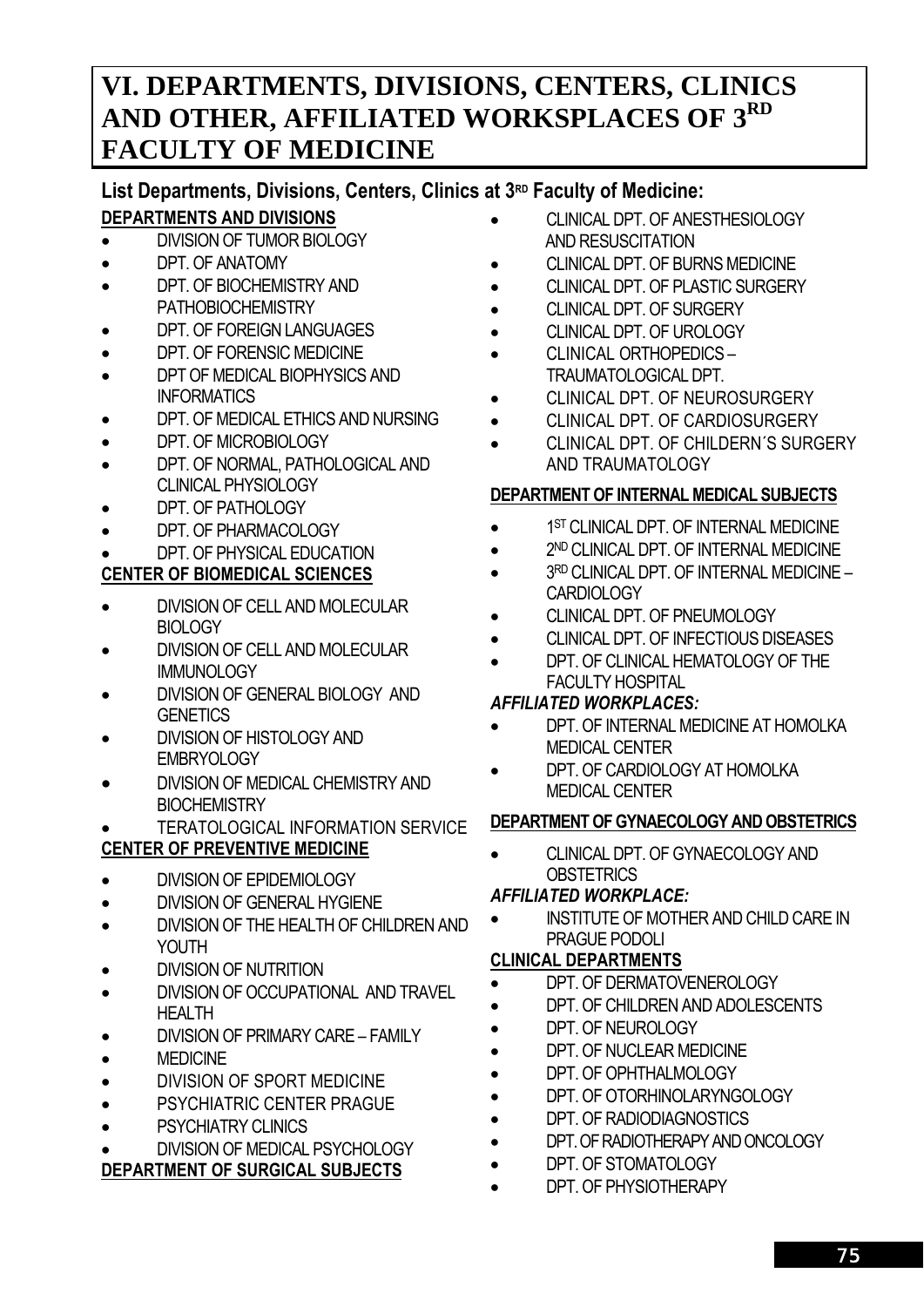# **DEPARTMENTS**

#### • **DIVISION OF TUMOR BIOLOGY**

100 00 Praha 10, Ruská 87, tel.: 267 102 662 , fax: 267 102 650

| <b>Name</b>                 | <b>Position</b>         | tel. | e-mail                                    |
|-----------------------------|-------------------------|------|-------------------------------------------|
| Bobek Vladimír MUDr. PhD.   | <b>Head of Division</b> |      | 662 vbobek@centrum.cz                     |
| Boubelik Michael RNDr. CSc. | Expert                  |      | 662   boubelik@biomed.cas.cz              |
| Kološtová Katarína Mgr.     | Expert                  |      | 662   katarina.kolostova@post.lf3.cuni.cz |
| Pintérová Daniela Ing.      | Expert                  |      | 662   pinterod@seznam.cz                  |
| Pavlásek Jiří MUDr.         | Postgraduate Student    |      | 662   jiri-pavlasek@seznam.cz             |
| Teyssler Petr MUDr.         | Postgraduate Student    |      | 662   petr.teyssler@centrum.cz            |

#### • **12120 DEPARTMENT OF ANATOMY**

100 00 Praha 10, Ruská 87, tel.: 267 102 508, fax: 267 102 504 http://www.lf3.cuni.cz/ustavy/anatomie/

| <b>Name</b>                   | <b>Position</b>                 | tel. | e-mail                            |
|-------------------------------|---------------------------------|------|-----------------------------------|
| Stingl Josef Prof. MUDr. CSc. | <b>Head of Department</b>       |      | 494   josef.stingl@lf3.cuni.cz    |
| Žížalová Ivanka               | <b>Administrative Secretary</b> |      | 508   ivanka.zizalova@lf3.cuni.cz |
| Báča Václav MUDr.             | Senior Lecturer                 |      | 560 vaclav.baca@lf3.cuni.cz       |
| Čech Pavel MUDr.              | Senior Lecturer                 |      | 509   pavel.cech@lf3.cuni.cz      |
| Doubková Alena MUDr.CSc.      | Senior Lecturer                 |      | 510 alena.doubkova@lf3.cuni.cz    |
| Kachlík David MUDr.           | Senior Lecturer                 |      | 560 david.kachlik@lf3.cuni.cz     |
| Riedlová Jitka RNDr.          | Senior Lecturer                 |      | 511   jitka.riedlova@lf3.cuni.cz  |
| Zach Petr MUDr. CSc.          | Senior Lecturer                 |      | 581 zach.petr@post.cz             |

#### • **12170 DEPARTMENT OF BIOCHEMISTRY AND PATHOBIOCHEMISTRY**

100 34 Praha 10, Šrobárova 50, tel.: 267 162 780, fax: 267 312 967 http://www.fnkv.cz/kliniky/ustav\_biochemie\_a\_pathobiochemie/html/

| <b>Name</b>                  | <b>Position</b>                 | tel.              | e-mail              |
|------------------------------|---------------------------------|-------------------|---------------------|
| Čechák Petr Doc. MUDr. CSc.  | <b>Head of Department</b>       | 2780, 2818        | cechak@fnkv.cz      |
| Sobotková Jana               | <b>Administrative Secretary</b> | 2780              | biosec@fnkv.cz      |
| Gruberová Andrea Ing.        | Senior Lecturer                 | 2789, 3011        | gruberova@fnkv.cz   |
| Hátle Karel MUDr. CSc.       | Senior Lecturer                 | 2787, 323 632 521 | kaha.hatle@volny.cz |
| Hátleová Marie               | Laboratory Technician           | 2787              | hatleova@fnkv.cz    |
| Hubínková Helena             | Laboratory Technician           | 2787              |                     |
| Husáková Veronika MUDr.      | Senior Lecturer                 | 2783              | husakova@fnkv.cz    |
| Kopřivová Helena RNDr.       | Senior Lecturer                 | 2824, 2427        | kopriv@fnkv.cz      |
| Kutter Dolphe, Prof. Dr.     | <b>Extramural Teacher</b>       |                   |                     |
| Mühlsteinová Zuzana          | Laboratory Technician           | 2787              |                     |
| Müllerová Alena              | Laboratory Technician           | 2787              |                     |
| Nováková Hana MUDr.          | Senior Lecturer                 | 2781              | novakova@fnkv.cz    |
| Nováková Olga Doc. Ing, CSc. | <b>Associate Professor</b>      | 2783              |                     |
| Pavlíková Andrea MUDr.       | Senior Lecturer                 | 2788, 2794        | pavlikova@fnkv.cz   |
| Rypáčková Blanka RNDr.       | Senior Lecturer                 | 2788, 3578        | rypackova@fnkv.cz   |
| Susová Hana                  | Laboratory Technician           | 2787              |                     |
| Svobodová Alena              | Laboratory Technician           | 2784              |                     |
| Vogtová Dagmar MUDr.         | Senior Lecturer                 | 2788              | biochlab@fnkv.cz    |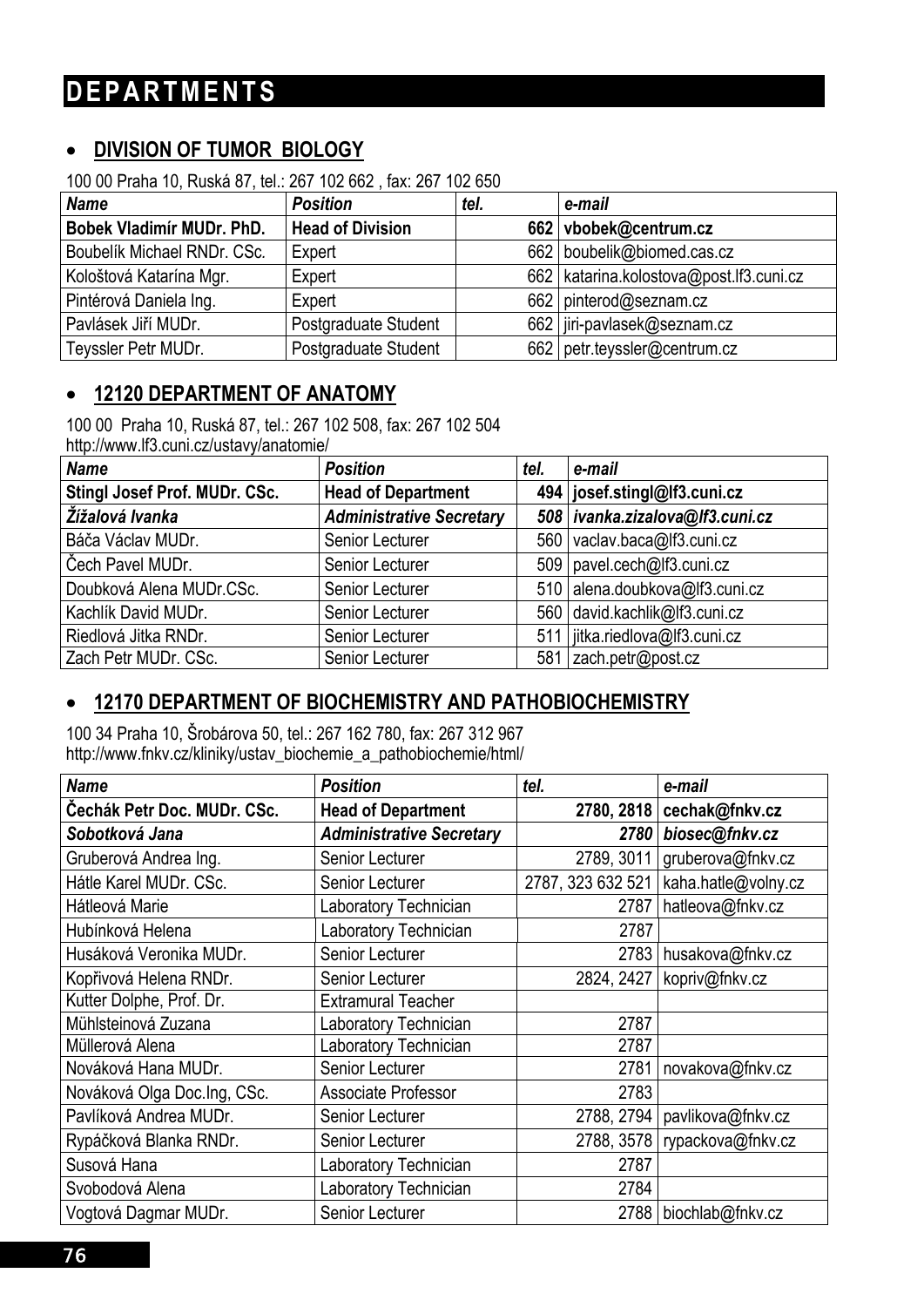### • **12400 DEPARTMENT OF FOREIGN LANGUAGES**

| TUU UU PIJAIJA TU, KUSKA 07, IUI ZO7 TUZ ZTO, ZO7 TUZ 402, ZO7 TUZ ZJO |                                 |      |                                        |  |
|------------------------------------------------------------------------|---------------------------------|------|----------------------------------------|--|
| <b>Name</b>                                                            | <b>Position</b>                 | tel. | e-mail                                 |  |
| Přívratská Jana Doc. PhDr. CSc.                                        | <b>Head of Department</b>       |      | 218, 482   jana.privratska@lf3.cuni.cz |  |
| Prokopičová Miroslava Ing.                                             | <b>Administrative Secretary</b> |      | 218 mirka.prokopicova@lf3.cuni.cz      |  |
| Čermáková Iveta Mgr.                                                   | Senior Lecturer                 |      | 258   iveta.cermakova@lf3.cuni.cz      |  |
| Hellerová Kristina Mgr.                                                | Senior Lecturer                 |      | 258   kristina.hellerova@lf3.cuni.cz   |  |
| Lahodová Eva MUDr.                                                     | Senior Lecturer                 |      | 258 eva.lahodova@lf3.cuni.cz           |  |
| Riglová Marcela Mgr.                                                   | Senior Lecturer                 |      | 258   marcelakubu@seznam.cz            |  |
| Secrest Thomas, MS                                                     | Foreign Lecturer                |      | 258   Thomas.Secrest@lf3.cuni.cz       |  |
| Veselá Anna Mgr.                                                       | Senior Lecturer                 |      | 258   anna24@seznam.cz                 |  |

100 00 Praha 10, Ruská 87, tel.: 267 102 218, 267 102 482, 267 102 258

#### • **12191 DEPARTMENT OF FORENSIC MEDICINE**

100 34 Praha 10, Šrobárova 50, tel.: Head Physician 267 162 535, 272 743 836, sekretariát 267 162 505, fax: 267 162 505

http://www.fnkv.cz/kliniky/ustav\_soudniho\_lekarstvi/html/

| <b>Name</b>                              | <b>Position</b>           | tel. | e-mail                       |
|------------------------------------------|---------------------------|------|------------------------------|
| Hladík Jiří MUDr.                        | <b>Head of Department</b> |      | 2623   hladik@fnkv.cz        |
| Adámek Tomáš MVDr. MUDr. Senior Lecturer |                           |      | 3571 adamek@fnkv.cz          |
| Fišer Jiří RNDr. CSc.                    | Researcher                | 2513 |                              |
| Pavelcová Běla                           |                           |      | 3572, 2511   pavelco@fnkv.cz |
| Štefan Jiří Prof. MUDr. DrSc.            | Professor                 |      | 2535 stefan@fnkv.cz          |

#### • **12261 DEPARTMENT OF MEDICAL BIOPHYSICS AND INFORMATICS**

100 00 Praha 10, Ruská 87, tel.: 267 102 303–5, 672 102 627, fax: 267 102 360 http://www.lf3.cuni.cz/biofyzika/

| <b>Name</b>                       | <b>Position</b>                 | tel. | e-mail                                 |
|-----------------------------------|---------------------------------|------|----------------------------------------|
| Rosina Jozef Doc. MUDr.           | <b>Head of Department</b>       |      | 305   jozef.rosina@lf3.cuni.cz         |
| Lorencová Květoslava              | <b>Administrative Secretary</b> |      | 334   kvetoslava.lorencova@lf3.cuni.cz |
| Daněček Václav                    | Expert                          | 303  | vaclav.danecek@lf3.cuni.cz             |
| Kostrhun Tomáš MUDr.              | <b>Senior Lecturer</b>          | 627  | tcx@trimed.lf3.cuni.cz                 |
| Kubeš Jiří MUDr.                  | Postgraduate Student            |      |                                        |
| Kvěch Josef MUDr.                 | Postgraduate Student            |      |                                        |
| Malinová Běla MUDr.               | Postgraduate Student            |      |                                        |
| Průcha Marek MUDr.                | Senior Lecturer                 | 304  | prucham@fnkv.cz                        |
| Saláková Lenka                    | Expert                          | 303  | lenka.salakova@lf3.cuni.cz             |
| Slouka Vlastimil Prof. MUDr. CSc. | <b>Professor Emeritus</b>       | 305  | vlastimil.slouka@lf3.cuni.cz           |
| Stanek Jiří MUDr. MSc. PhD.       | Senior Lecturer                 | 304  |                                        |
| Starec Miroslav MUDr.             | Expert                          | 304  |                                        |
| Suta Daniel Ing. PhD.             | Senior Lecturer                 | 627  | daniel.suta@lf3.cuni.cz                |
| Vítek Pavel MUDr.                 | Postgraduate Student            |      |                                        |

#### • **12391 DEPARTMENT OF MEDICAL ETHICS AND NURSING**

100 00 Praha 10, Ruská 87, tel.: 267 102 437 http://www.lf3.cuni.cz/ustavy/etika/

|--|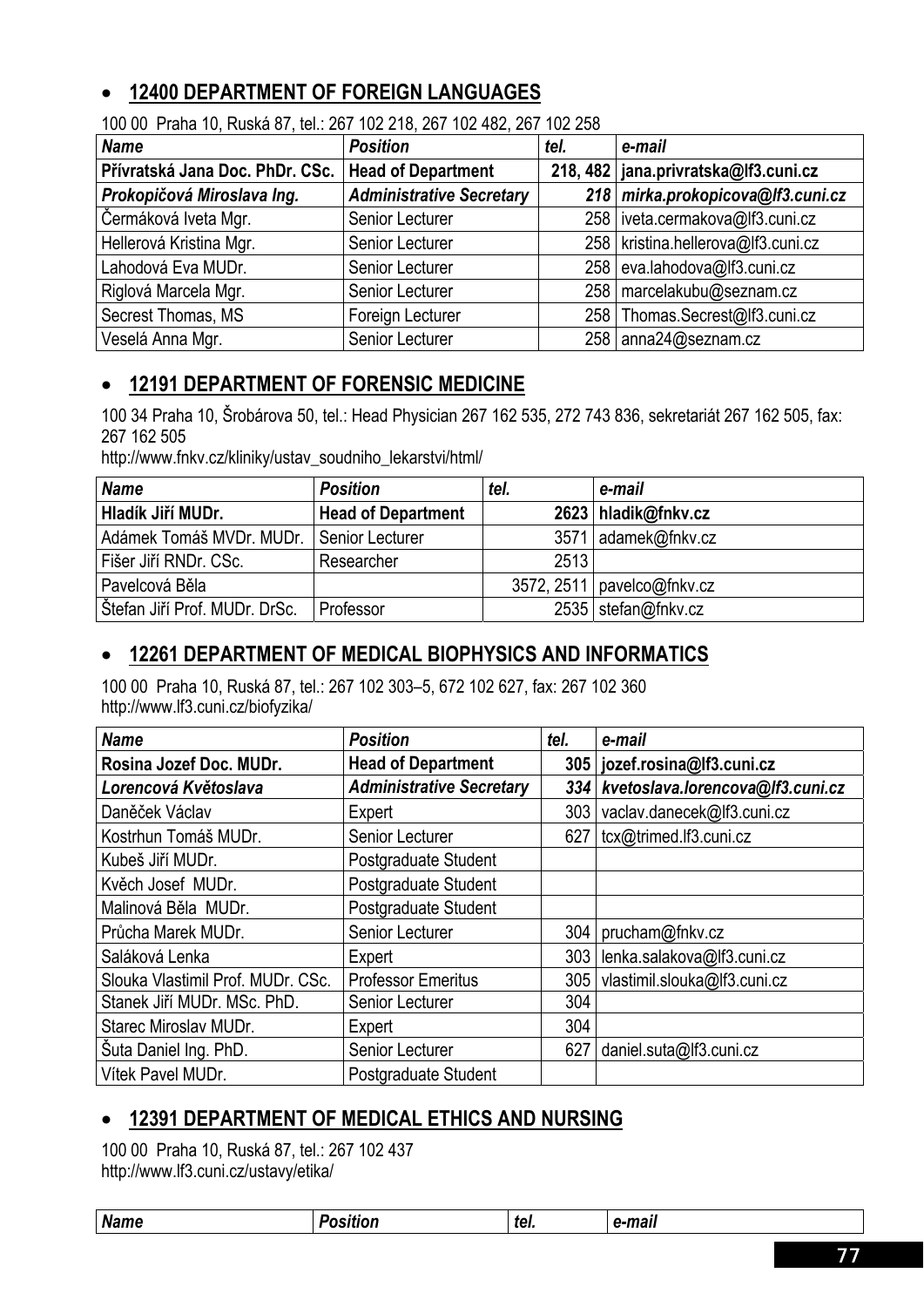| <b>Name</b>                | <b>Position</b>                 | tel. | e-mail                             |
|----------------------------|---------------------------------|------|------------------------------------|
| Šimek Jiří Doc. MUDr. CSc. | <b>Head of Department</b>       |      | 436   jiri.simek@lf3.cuni.cz       |
| Machuldová Irena           | <b>Administrative Secretary</b> |      | 437   irena.machuldova@lf3.cuni.cz |
| Drozdová Radomila PhDr.    | Senior Lecturer                 | 424  | radomila.drozdova@post.lf3.cuni.cz |
| Fialová Lydie MUDr.        | Senior Lecturer                 |      | 438   lydiefialova@centrum.cz      |
| Heřmanová Jana Mgr.        | Senior Lecturer                 |      | 424   herman.ova@volny.cz          |
| Holubová Jana Mgr.         | Senior Lecturer                 |      | 424   jana.holubova@lf3.cuni.cz    |
| Janečková Hana PhDr.       | Senior Lecturer                 |      | 271 019 282   janeckova@ipvz.cz    |
| Křížová Eva PhDr.          | Senior Lecturer                 |      | 438 eva.krizova@lf3.cuni.cz        |
| Mesanyová Marie PhDr.      | Senior Lecturer                 | 424  | marie.mesany@lf3.cuni.cz           |
| Svobodová Hana Mgr.        | Senior Lecturer                 | 424  | Sv.Hana@seznam.cz                  |
| Tošnerová Tamara MUDr.     | Senior Lecturer                 |      | 437, 3154   tosner@fnkv.cz         |
| Trčková Monika Mgr.        | Senior Lecturer                 |      | 424   monika.trckova@lf3.cuni.cz   |
| Venglářová Martina PhDr.   | Senior Lecturer                 | 424  |                                    |
| Zamykalová Lenka Mgr.      | Senior Lecturer                 | 424  |                                    |
| Zvoníčková Marie PhDr.     | Senior Lecturer                 | 424  | marie.zvonickova@lf3.cuni.cz       |

### • **12270 DEPARTMENT OF MICROBIOLOGY**

100 34 Praha 10, Šrobárova 50, tel.: 267 162 580 Head, 267162 531 Agency, fax: 267 163 407, 267162 516 http://www.lf3.cuni.cz/ustavy/mikrobiologie/

| <b>Name</b>                      | <b>Position</b>                 | tel.        | e-mail                  |
|----------------------------------|---------------------------------|-------------|-------------------------|
| Bednář Marek Doc. MUDr. CSc.     | <b>Head of Department</b>       | 2580        | bednarm@cbox.cz         |
| Adamová Eva                      | <b>Administrative Secretary</b> | 2531        | microsec@fnkv.cz        |
| Adámková Václava MUDr.           | Senior Lecturer                 | 3560        | v.adamkova@iol.cz       |
| Bendová Eva MUDr.CSc.            | Senior Lecturer                 | 2532        | bendova@fnkv.cz         |
| Haasová Zorka                    | Laboratory Technician           | 296 816 254 | haasova@atlas.cz        |
| Janatová Eva                     | Laboratory Technician           |             | 2516 anatova@fnkv.cz    |
| Kolářová Libuše Doc. RNDr. CSc.  | Associate Professor             | 296 816 254 | libuse.kolarova@ipvz.cz |
| Krištofová Milena                | Laboratory Technician           | 3560        |                         |
| Leissová Markéta                 | Laboratory Technician           | 296 816 254 | parazit@ipvz.cz         |
| Lichtenbergová Lucie Mgr.        | Postgraduate Student            | 2542        | lichten@email.cz        |
| Lipertová Petra                  | Laboratory Technician           | 2534        |                         |
| Nemec Alexandr RNDr.PhD.         | Senior Lecturer                 | 267 082 266 | anemec@szu.cz           |
| Němečková Veronika MUDr.         | Senior Lecturer                 | 2542        | nemeckova@fnkv.cz       |
| Schindler Jiří Prof. MUDr. DrSc. | Professor                       | 3559        | schind@cesnet.cz        |
| Stránská Eva RNDr.               | Senior Lecturer                 | 2533        | stran@atlas.cz          |

#### • **12190 DEPARTMENT OF NORMAL, PATHOLOGICAL AND CLINICAL PHYSIOLOGY**

120 00 Praha 2, Ke Karlovu 4, tel.: 224 923 241, 224 916 896, fax: 224 923 827. Department of Pathological Physiology also tel./fax: 224 910 403 http://physio.lf3.cuni.cz

| <b>Name</b>                                           | <b>Position</b>              | tel. | e-mail                                   |
|-------------------------------------------------------|------------------------------|------|------------------------------------------|
| Rokyta Richard Prof. MUDr. DrSc.   Head of Department |                              |      | 224 923 827,2 richard.rokyta@lf3.cuni.cz |
| Mareš Jan Doc. MUDr. CSc.                             | Deputy Head of<br>Department |      | 224 910 403   jan.mares@lf3.cuni.cz      |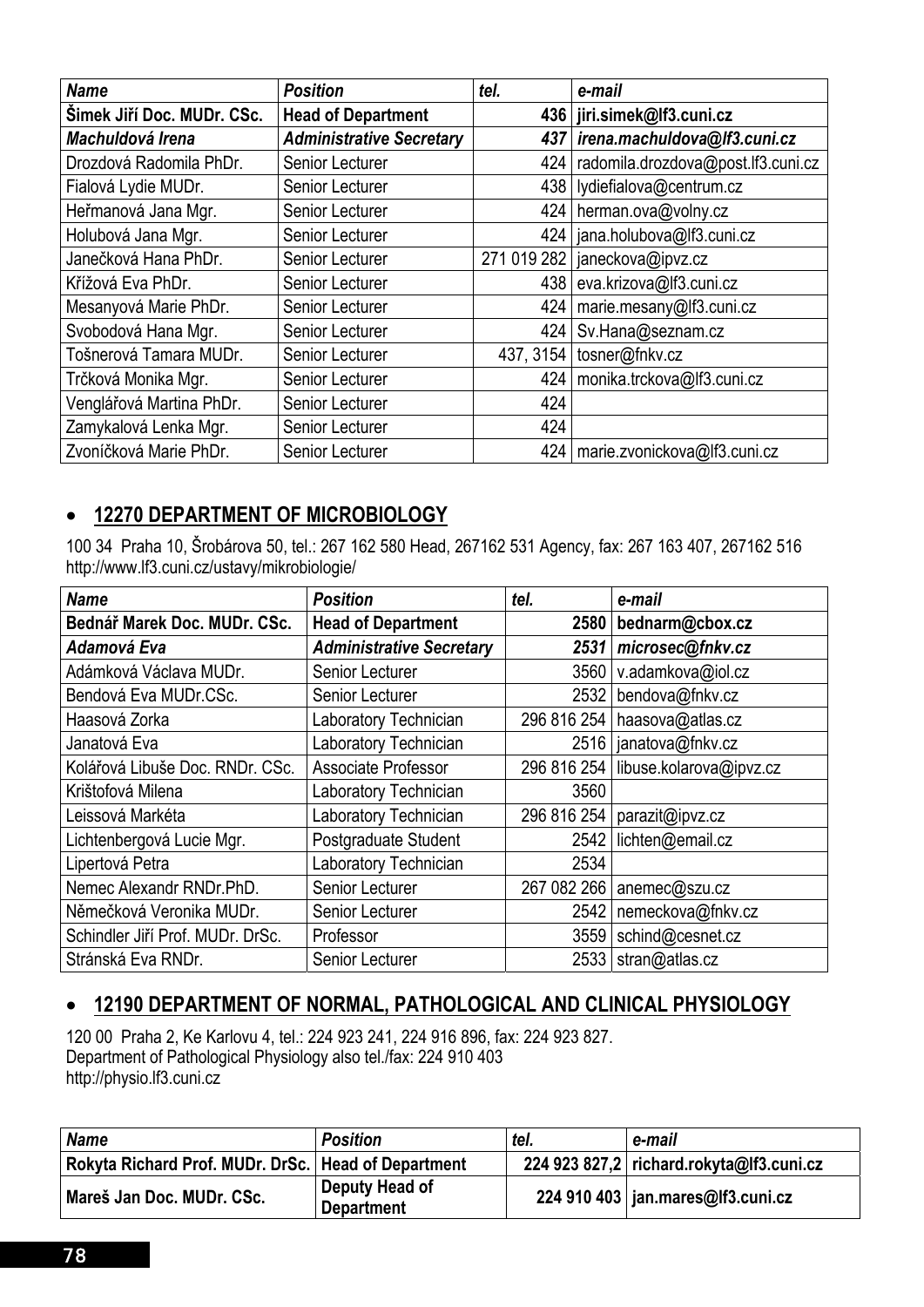| <b>Name</b>                   | <b>Position</b>                             | tel.          | e-mail                        |
|-------------------------------|---------------------------------------------|---------------|-------------------------------|
| Šplíchalová Miroslava         | <b>Secretary - Physiology</b>               | 224 923 905,2 | msplich@lf3.cuni.cz           |
| Brejšková Alena               | Secretary - Pathologic<br><b>Physiology</b> | 224 923 905,2 | brejskov@lf3.cuni.cz          |
| Bernášková Klára MUDr.CSc.    | Senior Lecturer                             | 224 923 905,2 | kbernas@lf3.cuni.cz           |
| Brunerová Ludmila MUDr.       | Senior Lecturer                             | 224 923 905,2 | brunerova@seznam.cz           |
| Franěk Miloslav MUDr.Ph.D.    | <b>Senior Lecturer</b>                      | 224 923 905,2 | franek@lf3.cuni.cz            |
| Charvát Pavel                 | Technician                                  | 224 922 568,2 |                               |
| Chvojková Jaroslava           | Laboratory Technician                       | 224 923 905,2 | jchvoj@lf3.cuni.cz            |
| Jurčovičová Jana Ing.CSc.     | Expert                                      | 224 923 905,2 | jurcovic@lf3.cuni.cz          |
| Kouřilová Jarmila             | Laboratory Technician                       | 224 923 905,2 | jarmila.kourilova@lf3.cuni.cz |
| Kůrková Jana                  | Laboratory Technician                       | 224 923 905,2 | jana.kurkova@lf3.cuni.cz      |
| Laňka David                   | Technician                                  | 224 923 905,2 | auckland01@seznam.cz          |
| Marešová Hana                 | Laboratory Technician                       | 224 923 905,2 |                               |
| Matějovská Iveta MUDr.CSc.    | <b>Senior Lecturer</b>                      | 224 923 905,2 | matejov@lf3.cuni.cz           |
| Páleníček Michal              | Technician                                  | 224 923 905,2 | palenicek@seznam.cz           |
| Paul Tomáš MUDr.              | <b>Senior Lecturer</b>                      | 224 923 905,2 | tomas.paul@seznam.cz          |
| Poláček Hubert MUDr.          | Postgraduate Student                        |               | h.polacek@seznam.cz           |
| Pometlová Marie MUDr.CSc.     | <b>Senior Lecturer</b>                      | 224 923 905,2 | mpomet@lf3.cuni.cz            |
| Račan Lukáš                   | <b>Animal Keeper</b>                        | 224 923 905,2 |                               |
| Smetanová Helena              | Laboratory Technician                       | 224 923 905,2 | helena.smetanova@lf3.cuni.cz  |
| Stančák Andrej Prof.PhDr.CSc. | Professor                                   | 224 923 905,2 | stancak@lf3.cuni.cz           |
| Svoboda Jiří Ing.             | Postgraduate Student                        |               |                               |
| Škurlová Martina Mgr.         | Postgraduate Student                        |               | avolruks@hotmail.cz           |
| Šlamberová Romana MUDr. Ph.D. | <b>Senior Lecturer</b>                      | 224 923 905,2 | rslamber@lf3.cuni.cz          |
| Šťastná Hana                  | Laboratory Technician                       | 224 923 905,2 | hana.stastna@lf3.cuni.cz      |
| Štofková Andrea Mgr.          | Postgraduate Student                        |               | andreastt@hotmail.cz          |
| Vaculín Šimon, MVDr. Ph.D.    | Senior Lecturer                             | 224 923 905,2 | svaculin@lf3.cuni.cz          |
| Vrána Jiří MUDr.              | Postgraduate Student                        |               | jiri.vrana@lf3.cuni.cz        |
| Yamamotová Anna Doc.RNDr.CSc. | Associate Professor                         | 224 923 905,2 | yamamoto@lf3.cuni.cz          |

# • **12192 DEPARTMENT OF PATHOLOGY**

100 34 Praha 10, Šrobárova 50, tel.: 6716 2510 Head of Department, 6716 2500 Secretary

| <b>Name</b>                    | <b>Position</b>                 | tel.  | e-mail              |
|--------------------------------|---------------------------------|-------|---------------------|
| Mandys Václav Prof. MUDr. CSc. | <b>Head of Department</b>       | 2510  | mandys@fnkv.cz      |
| Plachá Eva                     | <b>Administrative Secretary</b> | 2500  | patsec@fnkv.cz      |
| Rychlá Drahomíra               | <b>Administrative Secretary</b> | 2500  | patsec@fnkv.cz      |
| Eis Václav MUDr.               | Senior Lecturer                 | 3280  | vaclav.eis@email.cz |
| Hájková Renata                 | Laboratory Technician           | 2501  |                     |
| Jakša Radek MUDr.              | Postgraduate Student            | 307,8 |                     |
| Jaroschy Štěpán                | Photographer                    | 3674  |                     |
| Jirásek Tomáš MUDr.            | Senior Lecturer                 | 3280  | jirasek@fnkv.cz     |
| Koldová Lidmila MUDr.          | Senior Lecturer                 | 2569  | koldova@fnkv.cz     |
| Kotková Ilona                  | Laboratory Technician           | 2501  |                     |
| Kubálek Vojtěch MUDr.CSc.      | Senior Lecturer                 | 2508  |                     |
| Kutnohorská Dana               | Laboratory Technician           | 2501  |                     |
| Lísová Soňa MUDr.              | Senior Lecturer                 |       |                     |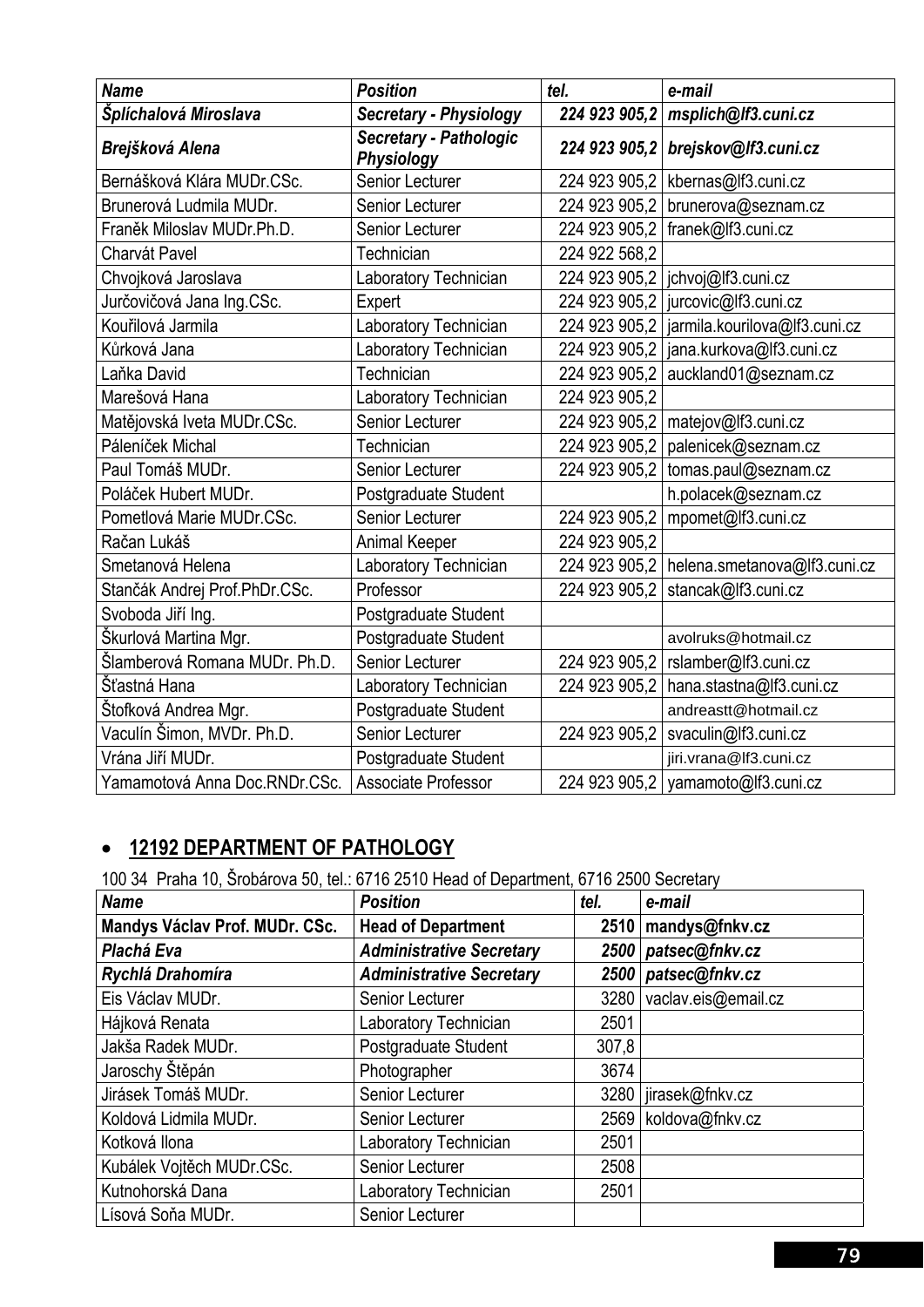| <b>Name</b>                      | <b>Position</b>       | tel.  | e-mail                        |
|----------------------------------|-----------------------|-------|-------------------------------|
| Musilová Andrea                  | Laboratory Technician | 2501  |                               |
| Náprstková Jana MUDr. CSc.       | Senior Lecturer       | 2508  |                               |
| Peštová Marie                    | Laboratory Technician | 2501  |                               |
| Posltová Monika MUDr.            | Senior Lecturer       | 2520  | positova@fnkv.cz              |
| Rychterová Vlasta Doc.MUDr. CSc. | Associate Professor   | 3302  | vlasta.rychterova@lf3.cuni.cz |
| Sloupová Miluše                  | Laboratory Technician | 2901  | sloupova@fnkv.cz              |
| Šach Josef MUDr.                 | Senior Lecturer       | 3001  | sach@fnkv.cz                  |
| Tučková Ivana                    | Laboratory Technician | 307,8 |                               |
| Urbancová Hana MUDr.             | Senior Lecturer       | 2578  | urbancova@fnkv.cz             |
| Vadinská Kateřina                | Laboratory Technician | 2501  |                               |
| Vernerová Zdeňka MUDr.CSc.       | Senior Lecturer       | 2502  | vernerova@fnkv.cz             |
| Visingerová Jana                 |                       | 650   |                               |
| Voděrová Jana                    | Laboratory Technician | 2501  |                               |

#### • **12180 DEPARTMENT OF PHARMACOLOGY**

100 00 Praha 10, Ruská 87, tel.: 267 102 404, 267 102 405 http://www.lf3.cuni.cz/ustavy/farmakologie/

| <b>Name</b>                       | <b>Position</b><br>tel.         |             | e-mail                           |
|-----------------------------------|---------------------------------|-------------|----------------------------------|
| Kršiak Miloslav Prof. MUDr. DrSc. | <b>Head of Department</b>       | 405,<br>487 | miloslav.krsiak@lf3.cuni.cz      |
| Mieslerová Radomila               | <b>Administrative Secretary</b> | 404         | radka.mieslerova@lf3.cuni.cz     |
| Agová Viktoria Mgr.               | Postgraduate Student            | 530         | viktoria.agova@lf3.cuni.cz       |
| Balíková Kateřina                 | Laboratory Technician           | 524         | katerina.balikova@lf3.cuni.cz    |
| Doležal Tomáš MUDr.               | Senior Lecturer                 | 450         | tomas.dolezal@lf3.cuni.cz        |
| Dvořáková Markéta                 | Laboratory Technician           | 524         | marketa.dvorakova@lf3.cuni.cz    |
| Heráček Jiří MUDr.                | Postgraduate Student            | 2609        | heracek@fnkv.cz                  |
| Janovský Martin Mgr.              | Postgraduate Student            | 530         | martin.janovsky@lf3.cuni.cz      |
| Kroftová Olga MUDr. PhD.          | Senior Lecturer                 | 448         | olga.kroftova@abbott.com         |
| Mairychová Blanka                 | Laboratory Technician           | 403         | blanka.mairychova@lf3.cuni.cz    |
| Moravec Vladimír MUDr.            | Senior Lecturer                 | 530         | vladimir.moravec@lf3.cuni.cz     |
| Otruba Mojmír Ing.                | <b>Computer Administrator</b>   | 404         | mot@szu.cz                       |
| Procházková Michaela Mgr.         | Postgraduate Student            | 530         | michaela.prochazkova@lf3.cuni.cz |
| Patočková Jitka MUDr. PhD.        | Senior Lecturer                 | 402         | jitka.patockova@lf3.cuni.cz      |
| Sklenář Zbyněk PharmDr.           | Postgraduate Student            | 448         | zbynek.sklenar@centrum.cz        |
| Slíva Jiří MUDr.                  | Postgraduate Student            | 530         | jiri.sliva@lf3.cuni.cz           |
| Šulcová Eva                       | Laboratory Technician           | 403         | eva.sulcova@lf3.cuni.cz          |
| Šustková Magdaléna PharmDr. CSc.  | Senior Lecturer                 | 402         | magdalena.sustkova@lf3.cuni.cz   |
| Uhlířová Leona MUDr.              | Postgraduate Student            | 530         | uhlirova@leciva.cz               |
| Tůmová Eva MUDr.                  | Senior Lecturer                 | 524         |                                  |
| Votava Martin MUDr. PhD.          | Senior Lecturer                 |             | 450   martin votava@lf3.cuni.cz  |

# • **12182 DEPARTMENT OF PHYSICAL EDUCATION**

102 00 Praha 10, Bruslařská 10, tel./fax: 2786 30 14, tel.: 2720 82 500, e-mail: UTV@post.lf3.cuni.cz http://www.lf3.cuni.cz/telovychova/index.htm

| <b>Name</b>                      | <b>Position</b>              | tel. | e-mail                          |
|----------------------------------|------------------------------|------|---------------------------------|
| Příhoda Bohuslav prom. těl. ped. | Head of<br><b>Department</b> |      | 272 082 501   prihoda@cesnet.cz |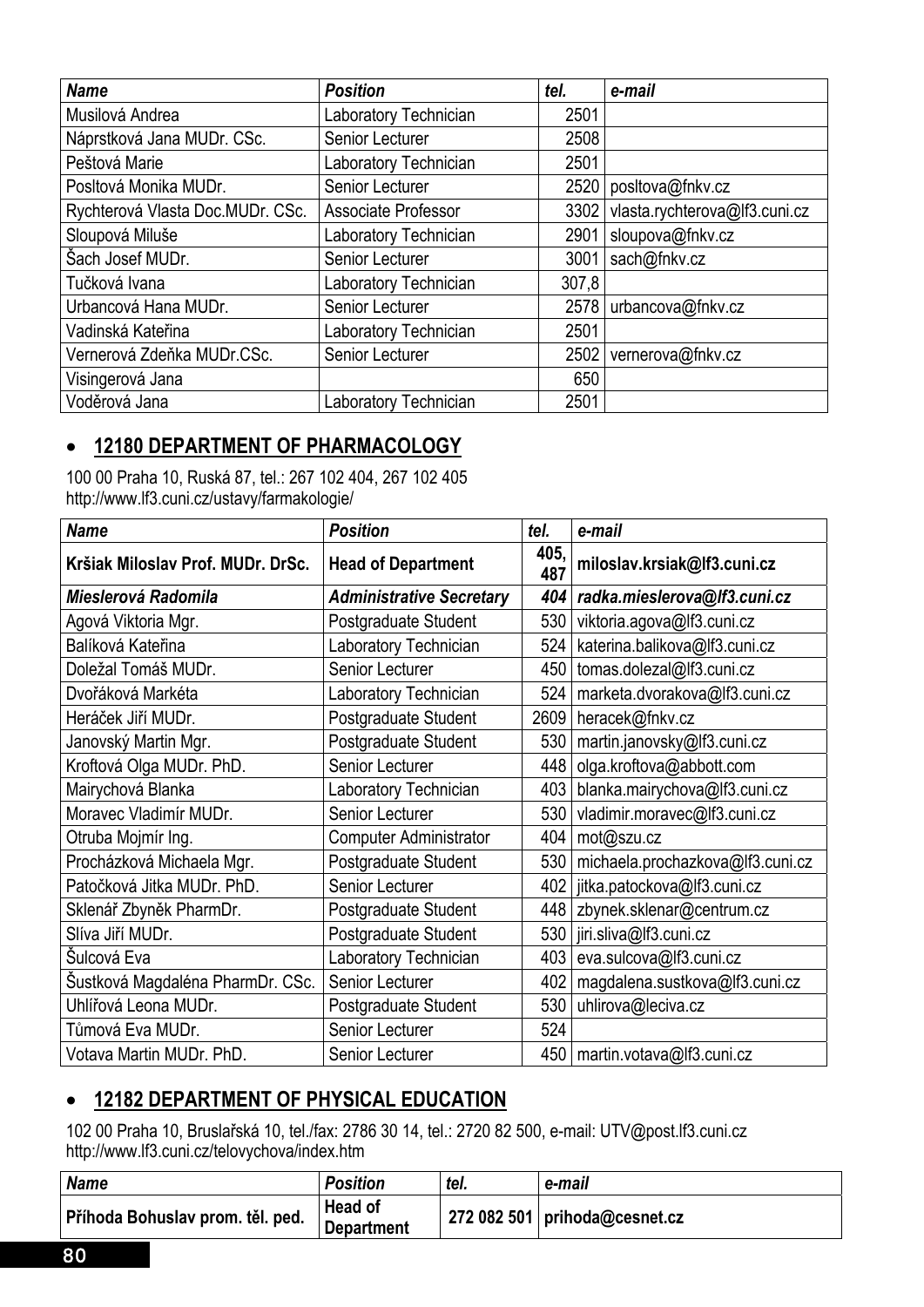| Hněvkovský Bohumil PaedDr.  | <b>Associate for</b><br>the 3rd Faculty<br>of Medicine |             | 272 082 502   Bohumil.Hnevkovsky@post.If3.cuni.cz |
|-----------------------------|--------------------------------------------------------|-------------|---------------------------------------------------|
| Hiršalová Hana              | <b>Administrative</b><br><b>Secretary</b>              |             | 272 082 500   Hana.Hirsalova@post.If3.cuni.cz     |
| Cechovský Ivan PaedDr.      | Senior Lecturer                                        |             | 272 082 506   icechovsky@volny.cz                 |
| Horn Petr Mgr.              | Senior Lecturer                                        |             | 272 082 506   Petr. Horn@post. If 3. cuni.cz      |
| Milerová Hana PaedDr.       | Senior Lecturer                                        |             | 272 082 503   hanamil@volny.cz                    |
| Petříčková Jitka Mgr.       | Senior Lecturer                                        |             | 272 082 505   Jitka.Petrickova@post.lf3.cuni.cz   |
| Polášek Jiří PaedDr.        | Senior Lecturer                                        |             | 272 082 502   jiri.polasek@post.lf3.cuni.cz       |
| Skálová Květoslava, PaedDr. | Senior Lecturer                                        | 272 082 505 | Kvetoslava.Skalova@post.lf3.cuni.cz               |
| Svobodová Věra PhDr.        | Senior Lecturer                                        | 272 082 504 | vera.svobodova@post.lf3.cuni.cz                   |
| Šefl Martin Mgr.            | Senior Lecturer                                        | 272 082 506 | martin.sefl@email.cz                              |
| Vladyková Ivana PaedDr.     | Senior Lecturer                                        |             | 272 082 503   ivana.vladykova@post.lf3.cuni.cz    |
| Žák Přemysl Mgr.            | Senior Lecturer                                        |             | 272 082 506   Premysl.Zak@post.If3.cuni.cz        |

# **CENTERS AND DEPARTMENTS**

# **CENTER OF BIOMEDICAL SCIENCES**

100 00 Praha 10, Ruská 87, tel.: 267 102 491, fax: 67 102 464

| <b>Name</b>               | <b>Position</b>                 | ter. | e-mail                             |
|---------------------------|---------------------------------|------|------------------------------------|
| Bárta Ivo Doc. RNDr. CSc. | <b>Head of Center</b>           |      | 491   ivo.barta@lf3.cuni.cz        |
| Jalovecká Jiřina          | <b>Administrative Secretary</b> |      | 491   jirina.jalovecka@lf3.cuni.cz |

#### • **12222 DIVISION OF CELL AND MOLECULAR BIOLOGY**

100 00 Praha 10, Ruská 87, tel.: 267102 657, tel/fax.: 267 102 650

| <b>Name</b>                   | <b>Position</b>                    | tel. | e-mail                                     |
|-------------------------------|------------------------------------|------|--------------------------------------------|
| Kovář Jan Doc. RNDr. DrSc.    | <b>Head of Division</b>            |      | 658   jan.kovar@lf3.cuni.cz                |
| Zaoralová Miroslava           | <b>Administrative Secretary</b>    |      | 650   miroslava.zaoralova@post.lf3.cuni.cz |
| Balušíková Kamila             | Diploma Student<br>(undergraduate) | 540  |                                            |
| Čejková Pavlína Mgr.          | Postgraduate Student               | 540  |                                            |
| Černá Marie MUDr. CSc.        | Senior Lecturer                    | 657  | marie.cerna@post.lf3.cuni.cz               |
| Čimburová Markéta MUDr. PhD.  | Senior Lecturer                    | 657  | mcimbur@lf3.cuni.cz                        |
| Fürstová Vlasta               | Postgraduate Student               | 666  |                                            |
| Kopská Tereza                 | Postgraduate Student               | 666  |                                            |
| Kotrbová Anna Ing.            | Senior Lecturer                    | 666  |                                            |
| Koubová Anežka                | Laboratory Technician              | 662  | anezka.koubova@post.lf3.cuni.cz            |
| Neubauerová Jitka Mgr.        | Postgraduate Student               | 540  |                                            |
| Novota Peter RNDr.            | Expert                             | 650  | peter.novota@post.lf3.cuni.cz              |
| Pintérová Daniela Ing.        | Senior Lecturer                    | 650  | daniela.pinterova@post.lf3.cuni.cz         |
| Romžová Mariana Mgr.          | Postgraduate Student               | 540  |                                            |
| Vobořilová Jana PharmDr. PhD. | Senior Lecturer                    | 657  |                                            |
| Visingerová Jana              | Laboratory Technician              | 650  |                                            |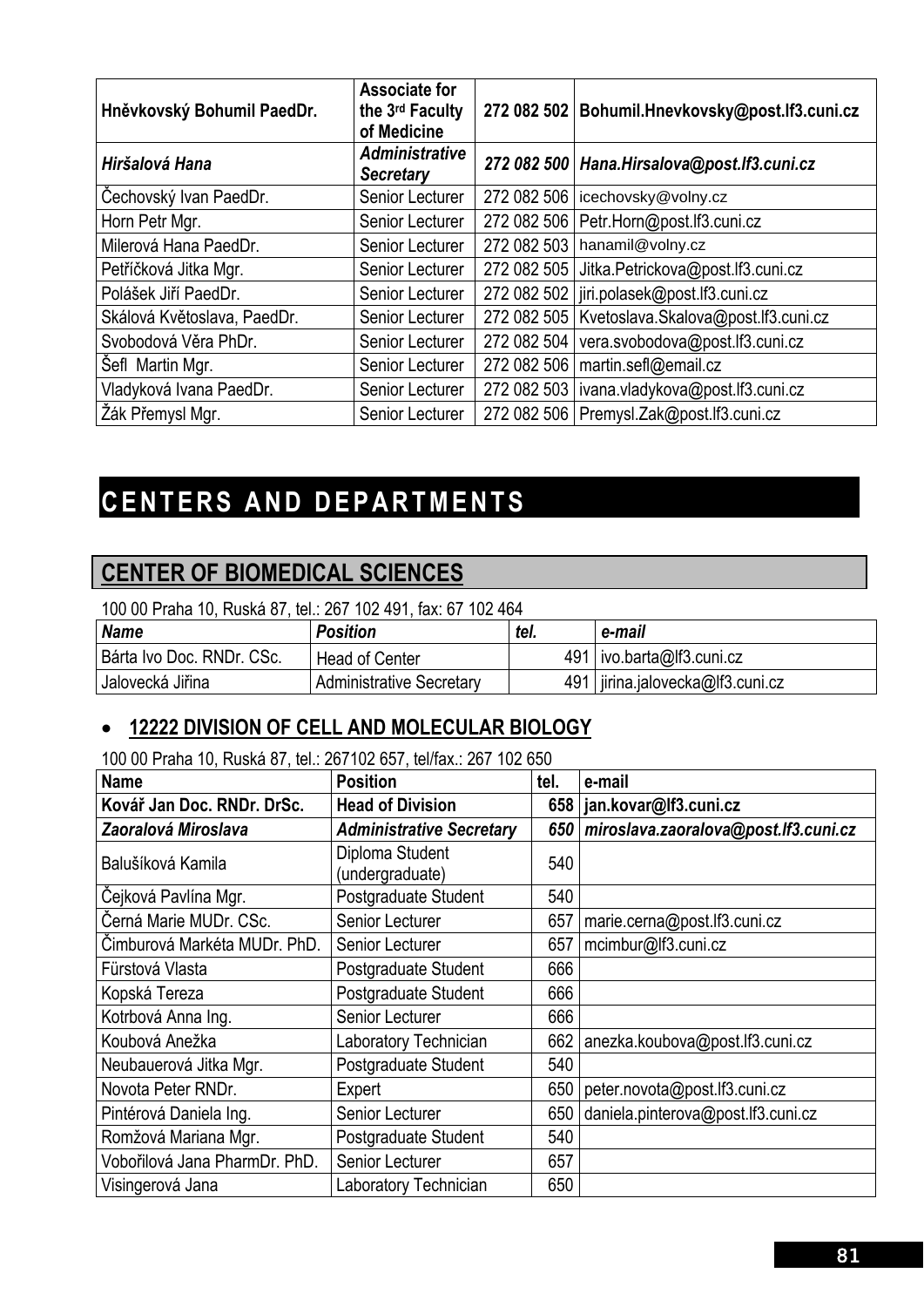#### • **12221 DIVISION OF CELL AND MOLECULAR IMMUNOLOGY**

| <b>Name</b>                   | <b>Position</b>                 | tel.      | e-mail                                     |
|-------------------------------|---------------------------------|-----------|--------------------------------------------|
| Kučera Petr MUDr. PhD.        | <b>Head of Division</b>         | 493, 3364 | kucera@fnkv.cz,<br>petr.kucera@lf3.cuni.cz |
| Wolfová Eva                   | <b>Administrative Secretary</b> |           | 440 eva.wolfova@lf3.cuni.cz                |
| Cvačková Milada MUDr.         | Senior Lecturer                 |           | 2672   cvackova@fnkv.cz                    |
| Heroldová Martina MUDr.       | Senior Lecturer                 |           | 2678   heroldo@fnkv.cz                     |
| Lipoldová Marie Doc.RNDr.CSc. | Associate Professor             |           | 220 183 282 lipol@img.cas.cz               |
| Madar Jindřich MUDr.CSc.      | Senior Lecturer                 |           | 296 511 387   madar@e-mail.upmd.cz         |
| Nováková Dana RNDr.           | Senior Lecturer                 |           | 502 dana.novakova@lf3.cuni.cz              |
| Pompachová Alexandra Mgr.     | odborný asistent                |           | 493 alexandra.pompachova@lf3.cuni.cz       |
| Stöckbauer Petr RNDr. CSc.    | Senior Lecturer                 |           | 221 977 280 stockbau@uhkt.cz               |

100 00 Praha 10, Ruská 87, tel.: 267 102 439, 267 102 440, fax: 267 102 161

### • **12390 DIVISION OF GENERAL BIOLOGY AND GENETICS**

100 00 Praha 10, Ruská 87, tel.: 267102 491, fax: 267102 464

| <b>Name</b>                      | <b>Position</b>                 | tel.        | e-mail                           |
|----------------------------------|---------------------------------|-------------|----------------------------------|
| Bárta Ivo Doc. RNDr. CSc.        | <b>Head of Division</b>         | 491         | ivo.barta@lf3.cuni.cz            |
| Jalovecká Jiřina                 | <b>Administrative Secretary</b> |             | 434 jirina.jalovecka@lf3.cuni.cz |
| Filipiová Věra                   | Laboratory Technician           | 431         | vera.filipiova@lf3.cuni.cz       |
| Kadlec Miloslav MUDr.            | Senior Lecturer                 | 492         | kadlec@fnkv.cz                   |
| Kučerová Mária Prof. MUDr. DrSc. | Professor                       | 241 721 314 |                                  |
| Kuklík Miloslav MUDr. CSc.       | Senior Lecturer                 | 603841137   | miloslav.kuklik@volny.cz         |
| Langová Martina MUDr.            | Senior Lecturer                 | 492         | martina.langova@lf3.cuni.cz      |
| Poláková Veronika Ing.           | Postgraduate Student            | 431         |                                  |
| Polívková Zdeňka RNDr.           | Senior Lecturer                 | 492         | zdena.polivkova@post.lf3.cuni.cz |
| Rödl Pavel Doc. RNDr. CSc.       | Associate Professor             | 429         | prodl@szu.cz                     |
| Rubášová Jana                    | Animal Keeper                   | 267 082 747 |                                  |
| Stejskal David MUDr.             | Senior Lecturer                 | 222 313 000 | info@gennet.cz                   |
| Šmerák Petr Mgr.                 | Senior Lecturer                 | 429         | petr.smerak@lf3.cuni.cz          |
| Štětina Rudolf Doc.RNDr.CSc.     | Associate Professor             | 495 251 509 | stetina@pmfhk.cz                 |
| Vodička Pavel MUDr. CSc.         | <b>Extramural Teacher</b>       | 241 062 694 | pvodicka@biomed.cas.cz           |

# • **12130 DIVISION OF HISTOLOGY AND EMBRYOLOGY**

100 00 Praha 10, Ruská 87, tel.: 267 102 310, fax: 267 102 311 http://www.lf3.cuni.cz/ustavy/histologie/

| <b>Name</b>                          | <b>Position</b>                 | tel. | e-mail                            |
|--------------------------------------|---------------------------------|------|-----------------------------------|
| Jelinek Richard Prof. MUDr. DrSc.    | <b>Head of Division</b>         | 310  | richard.jelinek@lf3.cuni.cz       |
| Jelínková Ivanka                     | <b>Administrative Secretary</b> |      | 310   ivana.jelinkova@lf3.cuni.cz |
| Hubičková Heringová Lucie MUDr. PhD. | Senior Lecturer                 |      | 520   lucie.heringova@lf3.cuni.cz |
| Jelínek Štěpán MUDr.                 | Expert                          | 311  |                                   |
| Krejčí Lenka                         | Instructor                      | 311  | Ikrejci@lf3.cuni.cz               |
| Maňáková Eva MUDr.                   | Senior Lecturer                 | 348  | eva.manak@post.cz                 |
| Matoušková Klára                     | Instructor                      | 311  |                                   |
| Pechová Jitka                        | Laboratory Technician           | 322  |                                   |
| Ritschelová Vlasta                   | Instructor                      | 311  |                                   |
| Seichertová Alexandra MUDr.CSc.      | Senior Lecturer                 | 520  |                                   |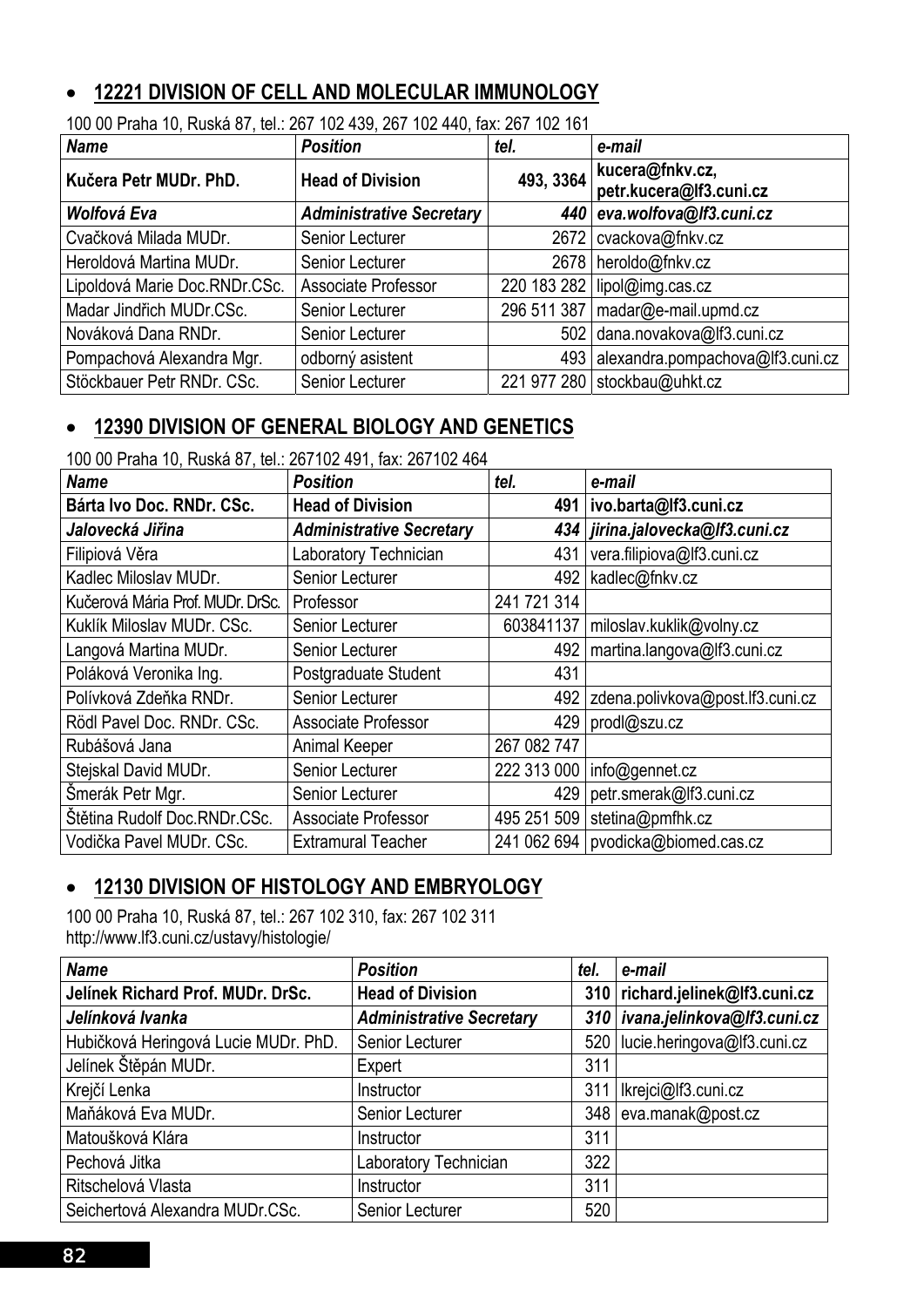| Name                       | <b>Position</b>              | tel. | e-mail |
|----------------------------|------------------------------|------|--------|
| Špaček Martin MUDr.        | Expert, Postgraduate Student | 311  |        |
| Titlbach Milan MUDr. DrSc. | Expert                       |      |        |

#### • **12160 DIVISION OF MEDICAL CHEMISTRY AND BIOCHEMISTRY**

100 00 Praha 10, Ruská 87, tel.: 267 102 407 http://www.lf3.cuni.cz/ustavy/chemie/

| <b>Name</b>                 | <b>Position</b>         | tel. | e-mail                           |
|-----------------------------|-------------------------|------|----------------------------------|
| Samcová Eva Doc. RNDr. CSc. | <b>Head of Division</b> | 407  | eva.samcova@lf3.cuni.cz          |
| Balínová Pavla RNDr.        | Senior Lecturer         | 617  | pavla.balinova@lf3.cuni.cz       |
| Bindzarová Dana             | Laboratory Technician   | 615  | dana.bindzarova@lf3.cuni.cz      |
| Duška František MUDr.       | Senior Lecturer         |      | 410   fduska@yahoo.com           |
| Ghanwiová Zuzana            | Instructor              | 409  | Default@post.sk                  |
| Kvasnicová Vladimíra Mgr.   | Senior Lecturer         | 411  | vladimira.kvasnicova@lf3.cuni.cz |
| Logerová Hana Ing.          | Senior Lecturer         | 617  | hana.logerova@lf3.cuni.cz        |
| Mokrejš Pavel Ing.          | Asisstant               | 617  | p.mokrejs@seznam.cz              |
| Sommerová Blanka            | Laboratory Technician   | 615  | blankasomm@centrum.cz            |
| Tůma Petr RNDr. Ing. Ph.D.  | Senior Lecturer         |      | 585   petr.tuma@lf3.cuni.cz      |
| Vojtová Miroslava           | Laboratory Technician   |      | 409 mirka.vojtova@lf3.cuni.cz    |

#### • **TERATOLOGICAL INFORMATION SERVICE**

Common for histology, embryology, center for biomedical studies, and gynaecology and obstetrics department 100 00 Praha 10, Ruská 87, tel.: 267 102 310, fax: 267 102 311

| <b>Name</b>                            | <b>Position</b>                 | tel. | e-mail                            |
|----------------------------------------|---------------------------------|------|-----------------------------------|
| Jelinek Richard Prof. MUDr. DrSc.      | <b>Head of Division</b>         |      | 310 richard.jelinek@lf3.cuni.cz   |
| Jelínková Ivanka                       | <b>Administrative Secretary</b> |      | 310   ivana.jelinkova@lf3.cuni.cz |
| Hubičková-Heringová Lucie<br>MUDr.PhD. | Senior Lecturer                 |      | 520   lucie heringova@lf3.cuni.cz |
| Maňáková Eva MUDr.                     | Senior Lecturer                 |      | 348 eva.manak@post.cz             |

# **CENTER OF PREVENTIVE MEDICINE**

100 00 Praha 10, Ruská 87, tel.: 267 102 334

| <b>Name</b>                      | <b>Position</b>                 | tel.        | e-mail                           |
|----------------------------------|---------------------------------|-------------|----------------------------------|
| Černá Milena, Prof. MUDr., DrSc. | <b>Head of Center</b>           | 204         | milena.cerna@lf3.cuni.cz         |
| Lorencová Květoslava             | <b>Administrative Secretary</b> | 334         | kvetoslava.lorencova@lf3.cuni.cz |
| Batariová Andrea Mgr.            | Postgraduate Student            | 267 081 111 |                                  |
| Cikrt Miroslav Prof. MUDr. DrSc. | Professor                       | 267 311 467 | mcikrt@szu.cz                    |
| Herotová Tereza Mgr.             | Postgraduate Student            | 267 082 968 |                                  |
| Hynčica Viktor Mgr.              | Senior Lecturer                 | 267 082 768 | hynca@szu.cz                     |
| Kintrová Lucie Mgr.              | Postgraduate Student            | 324         | kintrova@centrum.cz              |
| Křikava Karel MUDr. CSc.         | <b>Extramural Teacher</b>       |             |                                  |
| Kubisová Dana Mgr.               | Postgraduate Student            | 625         | danakubisova@seznam.cz           |
| Lovasová Lenka                   | Postgraduate Student            | 324         | lenkalov@centrum.cz              |
| Malcová Hana MUDr.               | Postgraduate Student            |             |                                  |
| Polák Jan MUDr.                  | Postgraduate Student            | 324         |                                  |
| Procházka Bohumír RNDr.CSc.      | Senior Lecturer                 | 267 082 353 | pro@szu.cz                       |
| Provazník Kamil Prof. MUDr. CSc. | Professor                       | 264         | kamil.provaznik@lf3.cuni.cz      |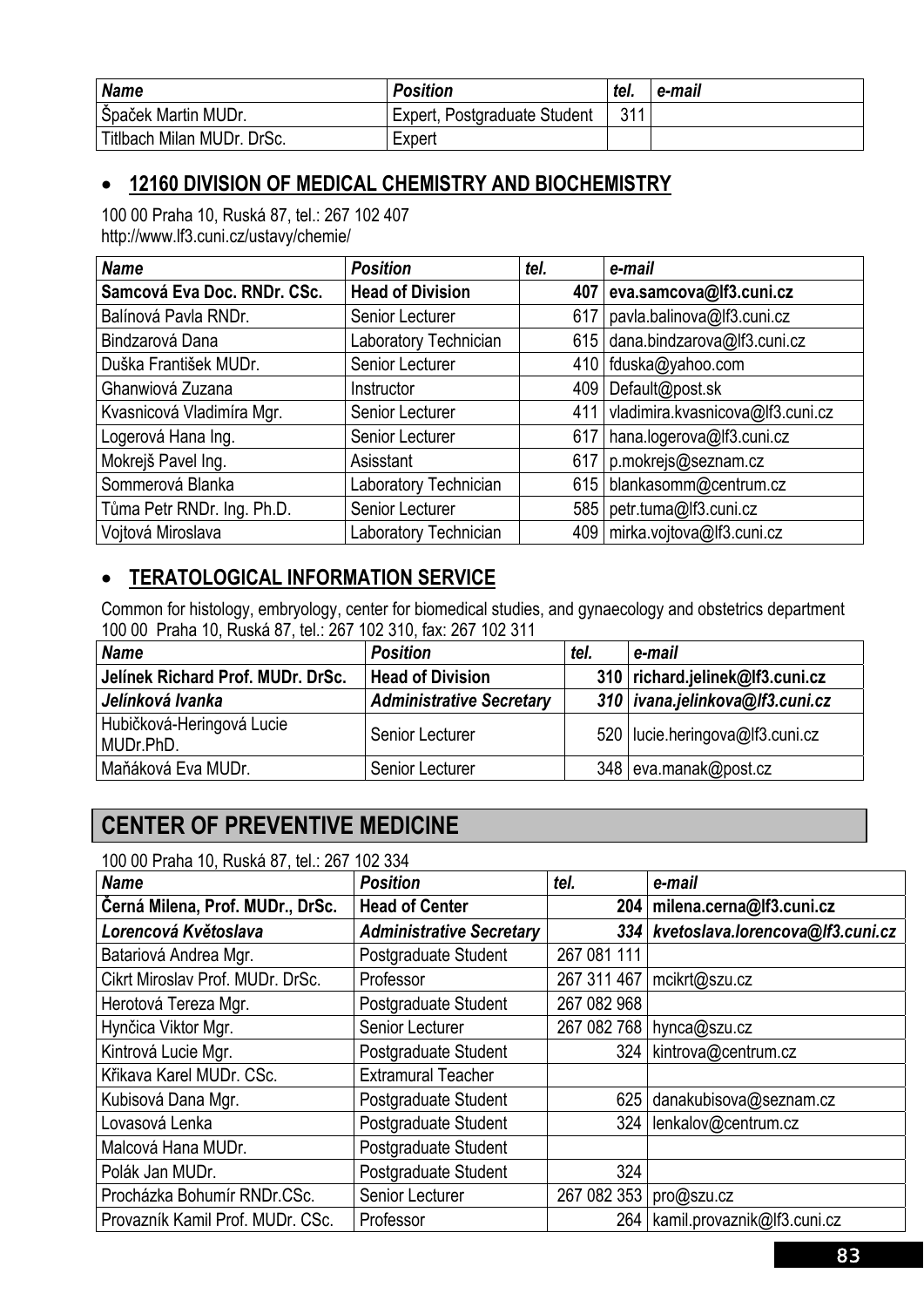| Name                    | <b>Position</b>           | tel. | e-mail |
|-------------------------|---------------------------|------|--------|
| Richterová Blanka Mgr.  | Postgraduate Student      |      |        |
| Šmerhovský Zdeněk MUDr. | Extramural Teacher        |      |        |
| Šteflová Alena MUDr.    | <b>Extramural Teacher</b> |      |        |

#### • **12330 DIVISION OF EPIDEMIOLOGY**

100 00 Praha 10, Ruská 87, tel.: 267 102 338

| <b>Name</b>                            | <b>Position</b>                 | tel. | e-mail                               |
|----------------------------------------|---------------------------------|------|--------------------------------------|
| Čelko Alexander Martin Doc. MUDr. CSc. | <b>Head of Division</b>         |      | 485   martin.celko@lf3.cuni.cz       |
| <b>Maternová Kateřina</b>              | <b>Administrative Secretary</b> |      | 338   katerina.maternova@lf3.cuni.cz |
| Dáňová Jana MUDr.                      | Senior Lecturer                 |      | 336   jana.danova@lf3.cuni.cz        |
| Janovská Daniela Doc. MUDr. CSc.       | Associate Professor             |      | 337 daniela.janovska@lf3.cuni.cz     |
| Kříž Bohumír Doc. MUDr. CSc.           | Associate Professor             |      | 336 bohukriz@szu.cz                  |
| Maixnerová Marina MUDr. CSc.           | Senior Lecturer                 | 338  |                                      |
| Marešková Olga                         | Laboratory Technician           | 328  |                                      |
| Príkazský Vladimír MUDr. CSc.          | Senior Lecturer                 |      | 336   prikjr@szu.cz                  |
| Švecová Hana                           | Laboratory Technician           | 326  |                                      |

#### **NATIONAL REFERENCE LABORATORY FOR PERTUSSIS AND PARAPERTUSSIS**

*(associated with CPM – Division of Epidemiology)*  **Head**: MUDr. Marina Maixnerová, CSc. *Laboratory Technician*: Hana Švecová

#### • **12350 DIVISION OF GENERAL HYGIENE**

100 00 Praha 10, Ruská 87, tel.: 267 102 204

| <b>Name</b>                    | <b>Position</b>                 | tel. | e-mail                                 |
|--------------------------------|---------------------------------|------|----------------------------------------|
| Černá Milena Prof. MUDr. DrSc. | <b>Head of Division</b>         |      | 267 082 378   Milena.Cerna@lf3.cuni.cz |
| Seifertová Eva                 | <b>Administrative Secretary</b> |      | 202 eva.seifertova@lf3.cuni.cz         |
| Bártová Jiřina MUDr. CSc.      | Senior Lecturer                 |      | 203   jirina.bartova@lf3.cuni.cz       |
| Benešová Milada                | Laboratory Technician           |      | 203, 451 milada.benesova@lf3.cuni.cz   |

#### **ANTI-SMOKING CLINIC**

*(associated with CPM – Division of General Hygiene)*  MUDr.Jiřina Bártová, CSc. - upon previous phone appointment (tel.: 267 102 203)

#### • **12360 DIVISION OF CHILD AND YOUTH HEALTH**

100 34 Praha 10, Ruská 87, tel.: 267 102 334, 267 102 486

| <b>Name</b>                                          | <b>Position</b>                 | tel. | e-mail                               |
|------------------------------------------------------|---------------------------------|------|--------------------------------------|
| Provazníková Hana Doc. MUDr. CSc.   Head of Division |                                 |      | 333 hana.provaznikova@lf3.cuni.cz    |
| Lorencová Květoslava                                 | <b>Administrative Secretary</b> |      | 334 kvetoslava.lorencova@lf3.cuni.cz |
| Červenková Zdeňka                                    | Laboratory Technician           |      | 339 zdenka.cervenkova@lf3.cuni.cz    |
| Komárek Lumír Doc. MUDr. CSc.                        | Associate Professor             |      | 267 310 291   komarek@szu.cz         |
| Schneidrová Dagmar MUDr. CSc.                        | Senior Lecturer                 |      | 340 dagmar.schneidrova@lf3.cuni.cz   |
| Vaníčková Eva MUDr. CSc.                             | Senior Lecturer                 |      | 332 eva.vanickova@lf3.cuni.cz        |

#### **CZECH SOCIETY FOR PROTECTION OF CHILDREN - PINK LINE**

CZECH SOCIETY FOR PROTECTION OF CHILDREN is a civic associaton founded in 1992. Its main aim to fulfill The Convention on the Rights of Children in Czech Republic. The activity of the Society focuses foremost on protection and promotion of children´s health. Since 1994, the Society has operated the Pink Line providing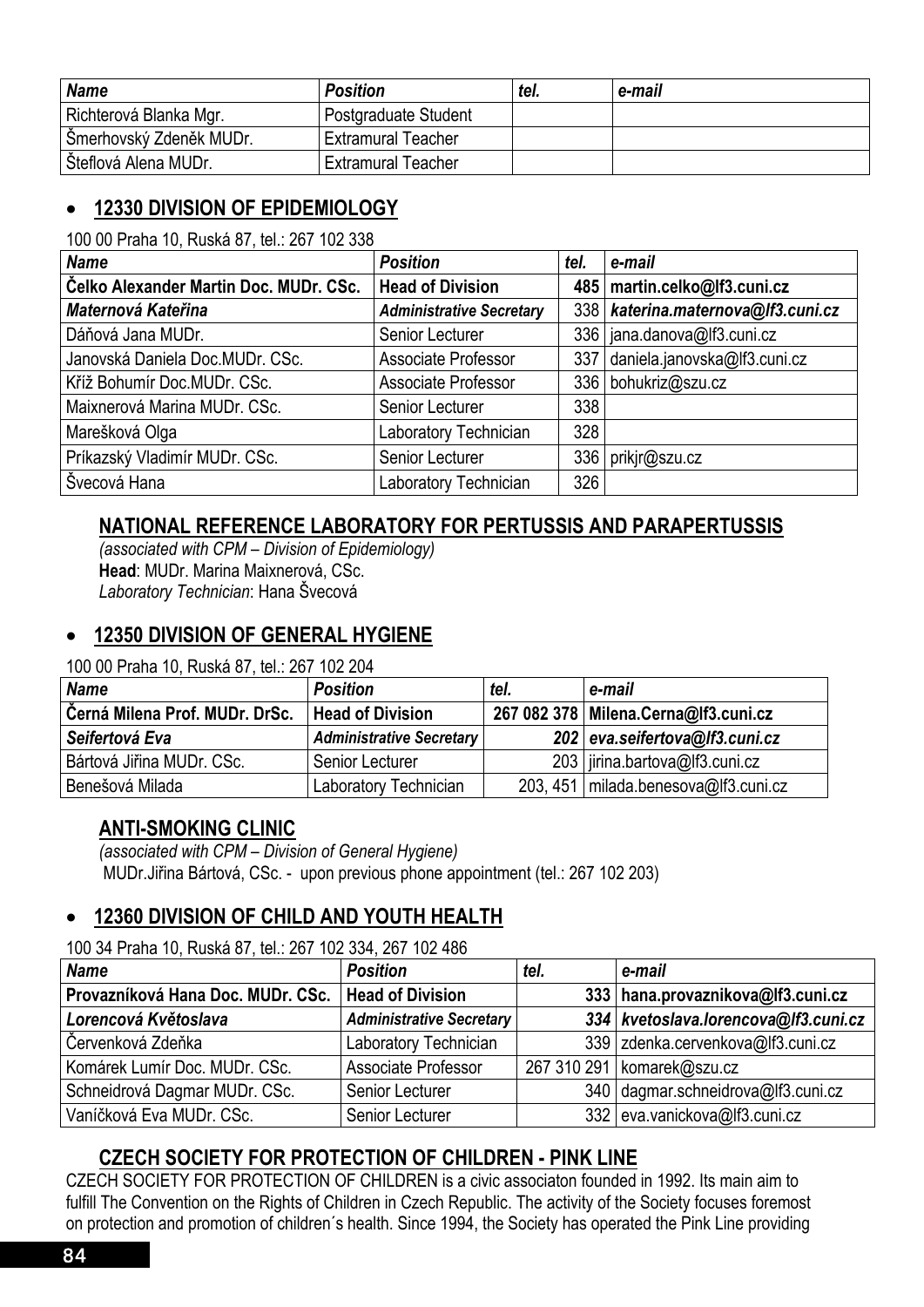crisis intervention for children by phone and it has implemented many educational programmes with the eye for primary prevention. The Pink Line project is guaranteed by MUDr. Eva Vaníčková, CSc.

Seat of the Society: Charles University - 3<sup>rd</sup> Faculty of Medicine, Center of Preventive Medicine, Ruská 87, Praha 10, 100 00 Tel.: 267 102 333, 267 102 334

**Chairwoman of the Society**: doc. MUDr. Hana Provazníková, CSc.(hana.provaznikova@lf3.cuni.cz) **Vice-Chairwoman of the Society**: MUDr. Eva Vaníčková, CSc.(eva.vanickova@lf3.cuni.cz)

#### • **12370 DIVISION OF NUTRITION**

| 100 00 F14114 10, NUSKA 07, ICI 207 102 020, IAX. 207 102 010<br>Name | <b>Position</b>                           | tel.        | e-mail                               |
|-----------------------------------------------------------------------|-------------------------------------------|-------------|--------------------------------------|
| Anděl Michal Prof. MUDr. CSc.                                         | <b>Head of Division</b>                   | 619         | andel@fnkv.cz                        |
| Hromadová Michaela                                                    | <b>Administrative</b><br><b>Secretary</b> |             | 620 michaela.hromadova@lf3.cuni.cz   |
| Dlouhý Pavel MUDr.                                                    | Senior Lecturer                           | 621         | pavel.dlouhy@lf3.cuni.cz             |
| Kužela Lubomír Doc.MUDr. DrSc.                                        | Associate Professor                       |             | 623   lubomir.kuzela@lf3.cuni.cz     |
| Perlín Ctibor Ing. CSc.                                               | Senior Lecturer                           | 737 287 019 |                                      |
| Rambousková Jolana MUDr. CSc.                                         | Senior Lecturer                           |             | 622   jolana.rambouskova@lf3.cuni.cz |
| Stránský Miroslav Doc. MUDr.                                          | Associate Professor                       | 623         |                                      |
| Šmejkalová Vladimíra                                                  | Dietician                                 | 3163        |                                      |
| Zezuláková Marta                                                      | Laboratory Technician                     |             | 325   marta.zezulakova@lf3.cuni.cz   |

100 00 Praha 10, Ruská 87, tel.: 267 102 620, fax: 267 102 618

# • **12380 DIVISION OF OCCUPATIONAL AND TRAVEL HEALTH**

100 34 Praha 10, Šrobárova 50, tel.: 26716 2690, fax: 26716 2679 http://www.fnky.cz/kliniky/klinika\_nemoci\_z\_povolani/html/

| <b>Name</b>                      | <b>Position</b>                 | tel.        | e-mail                   |
|----------------------------------|---------------------------------|-------------|--------------------------|
| Hrnčíř Evžen Doc. MUDr. CSc.     | <b>Head of Division</b>         |             | 2810   hrncir@fnkv.cz    |
| Nejedlá Dana                     | <b>Administrative Secretary</b> |             | 2690 nejedla@fnkv.cz     |
| Čábelková Zdeňka Mgr.            | Senior Lecturer                 | 267 082 714 |                          |
| Kneidlová Monika Doc. MUDr. CSc. | Associate Professor             |             | 2679   kneidlova@fnkv.cz |
| Kožnerová Jana MUDr.             | Senior Lecturer                 |             | 2682 koznero@fnkv.cz     |
| Linhartová Olga                  | Expert                          |             | 3166 linhartova@fnkv.cz  |
| Matoušová Květa                  | Expert                          | 267 082 714 |                          |
| Prachtová Hana                   | Expert                          |             | 2679   prachtova@fnkv.cz |

#### • **12340 DIVISION OF PRIMARY CARE – FAMILY MEDICINE**

100 00 Praha 10, Ruská 87, tel.: 267 102 324 **Head of Division:** MUDr. Helena Hovorová tel.: 267 910 944

#### • **12181 DIVISION OF SPORT MEDICINE**

100 00 Praha 10, Ruská 87, tel.: 267 102 210

| <b>Name</b>                         | <b>Position</b>                 | tel. | e-mail                           |
|-------------------------------------|---------------------------------|------|----------------------------------|
| <b>Stich Vladimír Doc.MUDr.Ph.D</b> | <b>Head of Division</b>         |      | 209   vladimir.stich@lf3.cuni.cz |
| Pařízková Zuzana                    | <b>Administrative Secretary</b> |      | 210 zuzana.parizkova@lf3.cuni.cz |
| Hejnová Jindřiška MUDr.             | Senior Lecturer                 |      | 211   jindra.hejnova@lf3.cuni.cz |

#### **CZECH-FRENCH LABORATORY FOR CLINICAL RESEARCH OF OBESITY**

*(jooint workplace of CPM – Division of Sport Medicine and Institute National de la Santé et de la Recherche Médical U 586 Toulouse, Francie*  **Director**: Doc. MUDr. Vladimír Štich, Ph.D.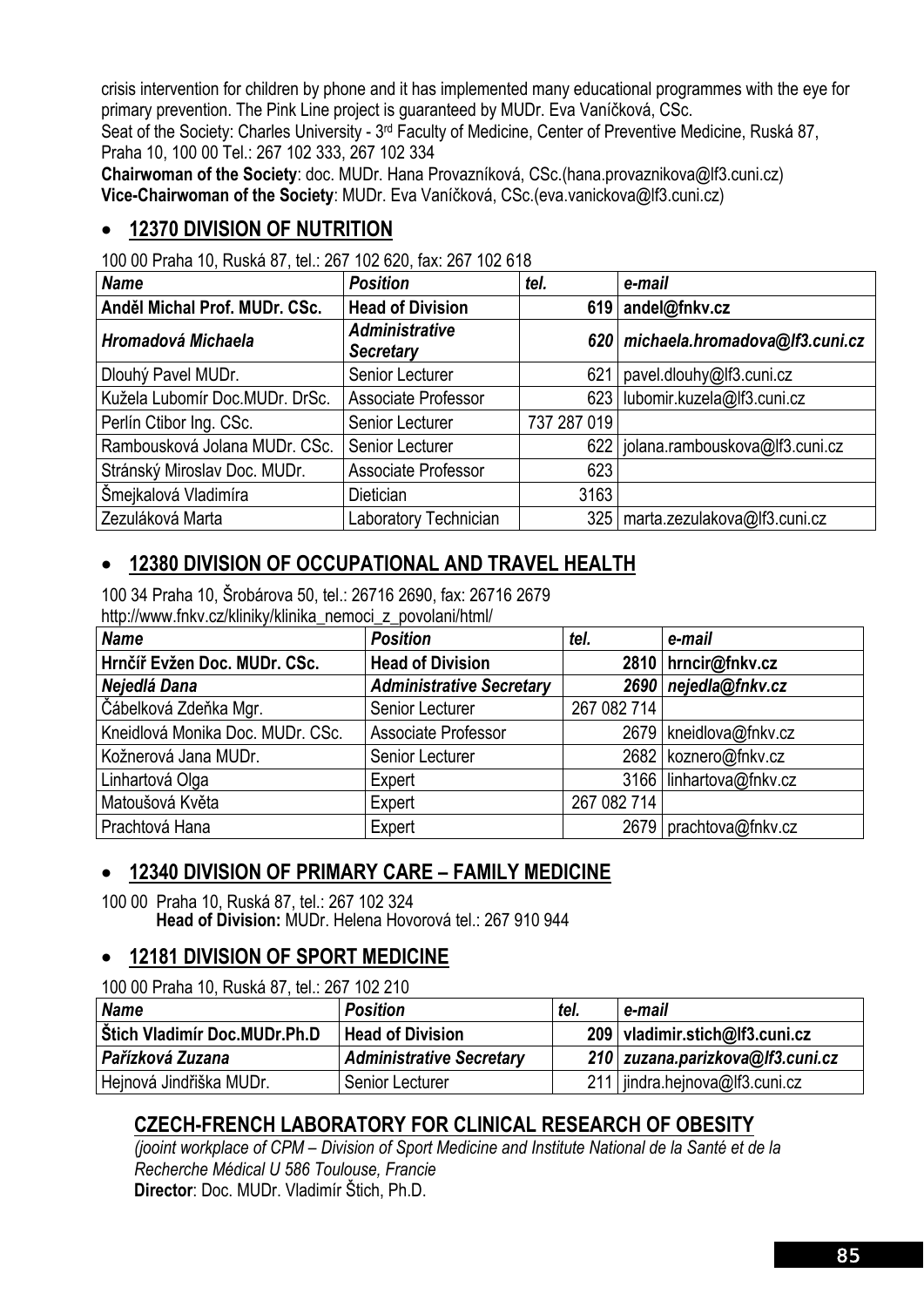# **PSYCHIATRIC CENTER PRAGUE**

181 03 Praha 8, Ústavní 91, tel.: 266 003 111 secretary, 266 003 131, fax: 266 003 134 http://www.pcp.lf3.cuni.cz

| <b>Name</b>                                | <b>Position</b>                 | tel. | e-mail                                 |
|--------------------------------------------|---------------------------------|------|----------------------------------------|
| Höschl Cyril Prof. MUDr.DrSc.<br>FRCPsych. | <b>Director</b>                 |      | 266 003 131   hoschl@pcp.lf3.cuni.cz   |
| Cucová Libuše                              | <b>Administrative Secretary</b> |      | 266 003 132   cucova@pcp.lf3.cuni.cz   |
| Jarošová Hana                              | <b>Administrative Secretary</b> |      | 266 003 131   jarosova@pcp.lf3.cuni.cz |

#### • **12281 PSYCHIATRY CLINICS**

181 03 Praha 8, Ústavní 91, tel.: 266 003 111, Administrative Secretary, 266 003 131, fax: 26600 3134 http://www.pcp.lf3.cuni.cz

| $11.49.77$ www.pop.110.00111.02            |                                 |                  |                             |
|--------------------------------------------|---------------------------------|------------------|-----------------------------|
| <b>Name</b>                                | <b>Position</b>                 | tel.             | e-mail                      |
| Höschl Cyril Prof. MUDr.DrSc.<br>FRCPsych. | <b>Director of PCP</b>          | 266 003 131      | hoschl@pcp.lf3.cuni.cz      |
| Cucová Libuše                              | <b>Administrative Secretary</b> | 266 003 132      | cucova@pcp.lf3.cuni.cz      |
| Jarošová Hana                              | <b>Administrative Secretary</b> | 266 003 131      | jarosova@pcp.lf3.cuni.cz    |
| Bareš Martin MUDr.                         | Senior Lecturer                 | 266 003 330      | bares@pcp.lf3.cuni.cz       |
| Brunovský Martin MUDr. PhD.                | Senior Lecturer                 | 266 003 155      | brunovsky@pcp.lf3.cuni.cz   |
| Bubeníková Věra RNDr.                      | Postgraduate Student            | 266 003 173      | bubenikova@pcp.lf3.cuni.cz  |
| Espa-Červená Kateřina MUDr.                | Postgraduate Student            | 266 003 155      | cervena@pcp.lf3.cuni.cz     |
| Hájek Tomáš MUDr. PhD.                     | Senior Lecturer                 | currently abroad | hajek@pcp.lf3.cuni.cz       |
| Horáček Jiří Doc. MUDr. PhD.               | <b>Associate Professor</b>      | 266 003 370      | horacek@pcp.lf3.cuni.cz     |
| Kaiser Miroslav MUDr.                      | Postgraduate Student            |                  |                             |
| Kopeček Miloslav MUDr.                     | Senior Lecturer                 | 266 003 364      | kopecek@pcp.lf3.cuni.cz     |
| Kosová Jiřina MUDr.                        | Senior Lecturer                 | 266 003 101      | kosova@pcp.lf3.cuni.cz      |
| Koukolík František MUDr. DrSc.             | <b>Senior Lecturer</b>          | 261 082 340      | koukolik@ftn.cz             |
| Mohr Pavel Doc. MUDr. PhD.                 | Associate Professor             | 266 003 320      | mohr@pcp.lf3.cuni.cz        |
| Motlová Lucie MUDr.                        | <b>Senior Lecturer</b>          | 266 003 387      | motlova@pcp.lf3.cuni.cz     |
| Novák Tomáš MUDr.                          | Postgraduate Student            | 266 003 386      | novak@pcp.lf3.cuni.cz       |
| Páleníček Tomáš MUDr.                      | Postgraduate Student            | 266 003 173      | palenicek@pcp.lf3.cuni.cz   |
| Pašková Beáta. MUDr.                       | Senior Lecturer                 | 266 003 136      | paskova@pcp.lf3.cuni.cz     |
| Praško Pavlov Ján MUDr. CSc.               | Senior Lecturer                 | 266 003 100      | prasko@pcp.lf3.cuni.cz      |
| Prokeš Michal Ing.                         | Computer Technician             | 266 003 180      | prokes@pcp.lf3.cuni.cz      |
| Růžičková Martina MUDr.                    | Postgraduate Student            |                  | ruzickova@pcp.lf3.cuni.cz   |
| Seifertová Dagmar MUDr. CSc.               | Senior Lecturer                 | 266 003 360      | seifertova@pcp.lf3.cuni.cz  |
| Skuba-Motsiuk Iryna Mgr.                   | Postgraduate Student            |                  | on maternity leave          |
| Škrdlantová Lucie MUDr.                    | Postgraduate Student            |                  | skrdlantova@pcp.lf3.cuni.cz |
| Španiel Filip MUDr. PhD.                   | Senior Lecturer                 | 266 003 390      | spaniel@pcp.lf3.cuni.cz     |
| Šťastný František Doc. MUDr. CSc.          | Associate Professor             | 266 003 175      | stastny@pcp.lf3.cuni.cz     |
| Tišlerová Barbora MUDr.                    | Postgraduate Student            | 266 003 381      | tislerova@pcp.lf3.cuni.cz   |
| Záleský. Richard MUDr.                     | Postgraduate Student            | 266 003 381      | zalesky@pcp.lf3.cuni.cz     |
| Závěšická Lucie MUDr.                      | Postgraduate Student            | 266 003 311      | zavesicka@pcp.lf3.cuni.cz   |

#### • **12282 DIVISION OF MEDICAL PSYCHOLOGY**

181 03 Praha 8, Ústavní 91, tel.: 266003 170 Head, tel.: 266003 171 Administrative Secretary 100 00 Praha 10, Ruská 87, tel.: 267 102 561, 267 102 562 Teachers, 267102 339 Administrative Secretary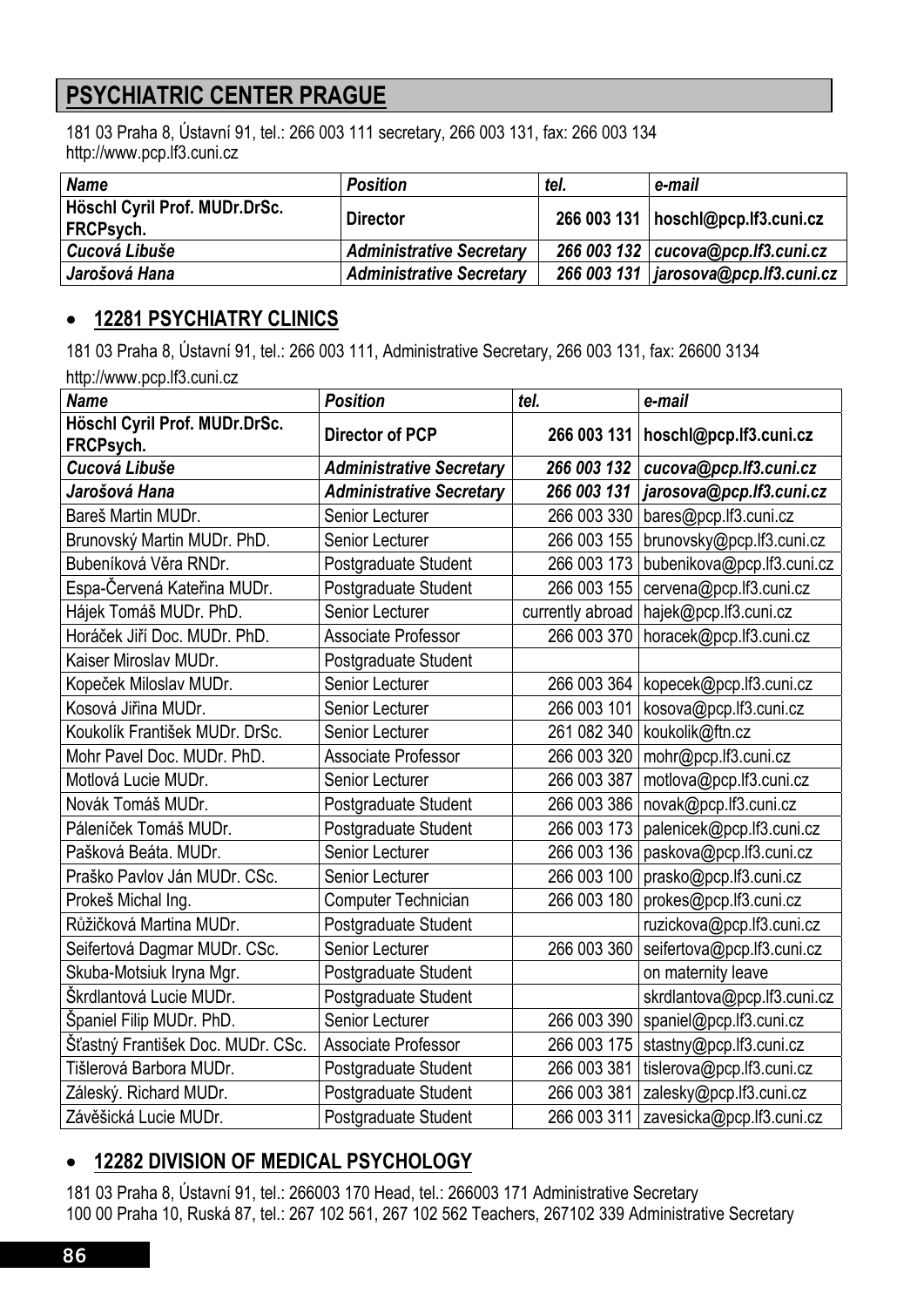| <b>Name</b>                                    | <b>Position</b>                 | tel. | e-mail                                    |
|------------------------------------------------|---------------------------------|------|-------------------------------------------|
| Kožený Jiří Prof. PhDr. CSc.   Head of Divison |                                 |      | 562, 266003170   kozeny@pcp.lf3.cuni.cz   |
| Červenková Zdeňka                              | <b>Administrative Secretary</b> |      | 339 zdenka.cervenkova@lf3.cuni.cz         |
| Balcar Karel Doc. PhDr. CSc.                   | Associate Professor             |      | 562   karel.balcar@lf3.cuni.cz            |
| Durecová Katarína Mgr.                         | Senior Lecturer                 |      | 561   katarina.durecova@lf3.cuni.cz       |
| Kolínová Miroslava, PhDr.                      | Senior Lecturer                 |      | 561   mirka.kolinova@lf3.cuni.cz          |
| Tišanská Lýdie Mgr.                            | <b>Technical Assistant</b>      |      | 562, 266003170   tisanska@pcp.lf3.cuni.cz |

# **DEPARTMENT OF SURGICAL SUBJECTS**

100 34 Praha 10, Šrobárova 50, tel.: 26716 2410, 26716 2412, fax: 26716 3185

| <b>Name</b>                | <b>Position</b>                 | tel. | e-mail                 |
|----------------------------|---------------------------------|------|------------------------|
| Fanta Jan Doc. MUDr. DrSc. | <b>Head of Department</b>       |      | $2412$ fanta@fnkv.cz   |
| Filipcová Ludmila          | <b>Administrative Secretary</b> |      | 2419 filipcova@fnkv.cz |

#### • **12242 CLINICAL DEPARTMENT OF ANESTHESIOLOGY AND RESUSCITATION**

100 34 Praha 10, Šrobárova 50, tel.: 26716 2451 Head, 26716 2461 secretary http://www.fnkv.cz/kliniky/anesteziologie\_resuscitace/html

| <b>Name</b>                     | <b>Position</b>                 | tel. | e-mail                  |
|---------------------------------|---------------------------------|------|-------------------------|
| Pachl Jan Doc. MUDr. CSc.       | <b>Head of Department</b>       | 2451 | pachl@fnkv.cz           |
| Slámová Michaela                | <b>Administrative Secretary</b> | 2461 | karsec@fnkv.cz          |
| Bakalář Bohumil MUDr.           | Senior Lecturer                 | 3261 | bakalar@fnkv.cz         |
| Jandová Jaroslava MUDr.         | Senior Lecturer                 |      | 3361   jjandova@fnkv.cz |
| Málek Jiří Doc. MUDr. CSc.      | Associate Professor             |      | 3025   malekj@fnkv.cz   |
| Mizner Petr MUDr.               | Senior Lecturer                 |      | 8434 mizner@fnkv.cz     |
| Počta Jaroslav Prof. MUDr. CSc. | <b>Professor Emeritus</b>       |      |                         |
| Slavkovský Leo MUDr.            | Senior Lecturer                 | 3458 | slavkov@fnkv.cz         |
| Šimánková Eva MUDr.             | Senior Lecturer                 | 3361 | simankova@fnkv.cz       |
| Šturma Jan MUDr. CSc.           | Senior Lecturer                 | 3327 | sturma@fnkv.cz          |

#### • **12251 CLINICAL DEPARTMENT OF BURNS MEDICINE**

100 34 Praha 10, Šrobárova 50, tel.: 26716 3365 secretary fax: 26731 3374

| <b>Name</b>                      | <b>Position</b>                 | tel.       | e-mail                              |
|----------------------------------|---------------------------------|------------|-------------------------------------|
| Klein Leo Doc. MUDr. CSc.        | <b>Head of Department</b>       |            | 3362 klein@fnkv.cz                  |
| Pehrizyan Anahit Ing.            | <b>Administrative Secretary</b> | 3365       | pejrizia@fnkv.cz<br>burnsec@fnkv.cz |
| Bláha Josef MUDr.                | Senior Lecturer                 | 3368, 3370 |                                     |
| Boháč Michal                     | Laboratory Technician           | 3381       |                                     |
| Brož Ludomír MUDr.               | Senior Lecturer                 | 3367       | broz@fnkv.cz                        |
| Kapounková Zuzana MUDr.          | Senior Lecturer                 | 3367       | kapounkova@fnkv.cz                  |
| Königová Radana Prof. MUDr. CSc. | Professor                       | 3354       |                                     |
| Kripner Jiří MUDr.               | Senior Lecturer                 | 3346, 3378 |                                     |
| Kubok Richard MUDr.              | Senior Lecturer                 | 3353, 3378 |                                     |
| Pafčuga Igor MUDr.               | Senior Lecturer                 | 3382, 3392 |                                     |
| Procházková Kristina             | Laboratory Technician           | 3381       |                                     |
| Štolbová Vlasta MUDr.            | Senior Lecturer                 | 3355, 3391 |                                     |
| Valová Monika MUDr.              | Senior Lecturer                 |            | 3383, 3392 valova@fnkv.cz           |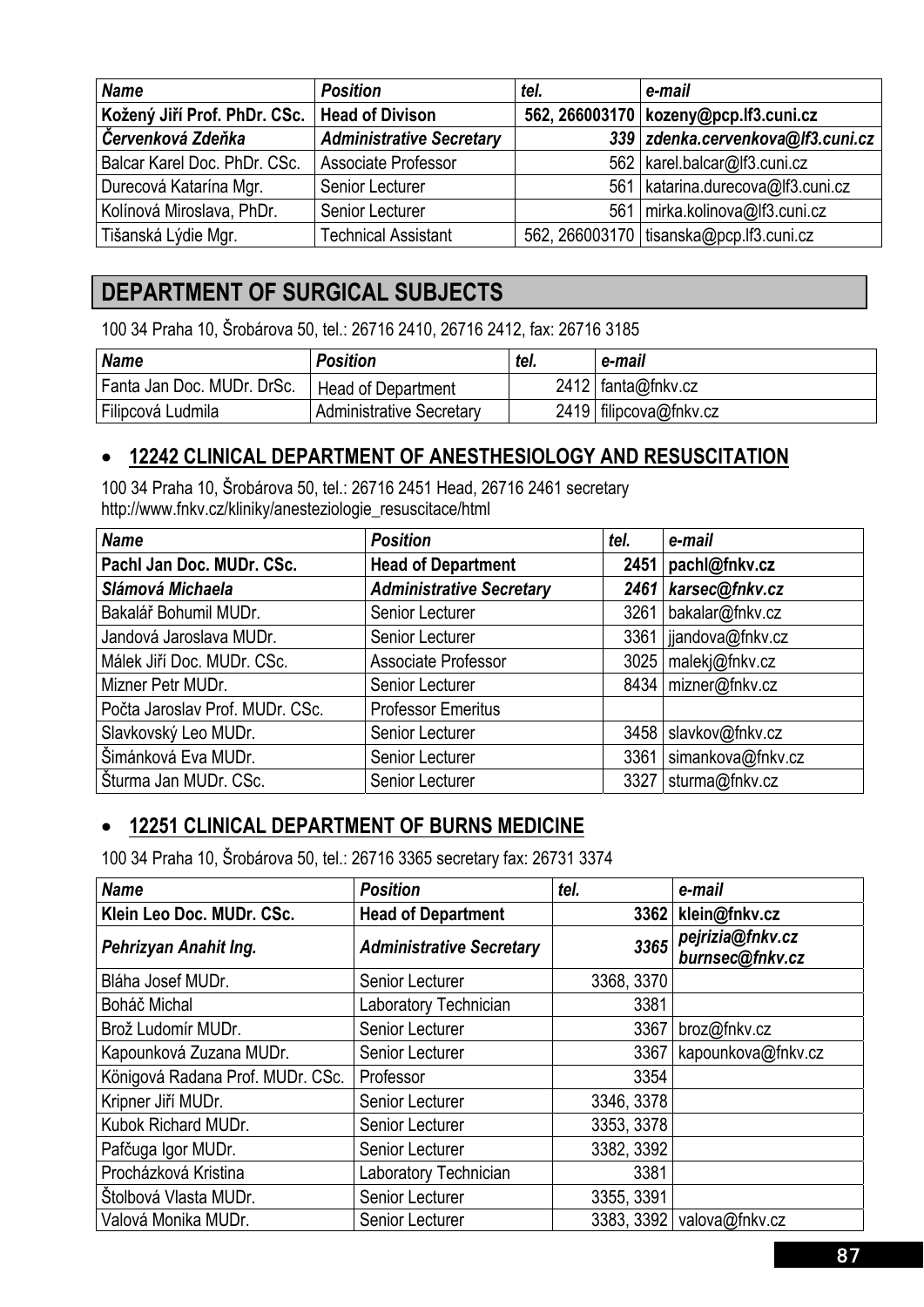| <b>Name</b>             | <b>Position</b>        | tel.       | e-mail                       |
|-------------------------|------------------------|------------|------------------------------|
| Veselý Pavel MUDr. CSc. | <b>Research Worker</b> | 3352, 3381 |                              |
| Zajíček Robert MUDr.    | <b>Senior Lecturer</b> |            | 3382, 3378   zajicek@fnkv.cz |

#### • **12250 CLINICAL DEPARTMENT OF PLASTIC SURGERY**

100 34 Praha 10, Šrobárova 50, tel.: 26716 3030, 26716 3310 http://www.fnkv.cz/kliniky/klinika\_plasticke\_chirurgie/html/

| <b>Name</b>                           | <b>Position</b>                 | tel. | e-mail                |
|---------------------------------------|---------------------------------|------|-----------------------|
| <b>Tvrdek Miroslav Doc. MUDr.</b>     | <b>Head of Department</b>       |      | 3252   tvrdek@fnkv.cz |
| Slavíčková Štěpánka                   | <b>Administrative Secretary</b> | 3310 | plastsec@fnkv.cz      |
| Šotolová Eva Ing.                     | <b>Administrative Secretary</b> |      | 3030 plastsec@fnkv.cz |
| Čakrtová Marie MUDr.                  | Senior Lecturer                 | 3256 |                       |
| Dušková Markéta Doc. MUDr. CSc.       | <b>Associate Professor</b>      | 3234 | duskova@fnkv.cz       |
| Fára Miroslav Prof. MUDr. DrSc.       | <b>Professor Emeritus</b>       | 3263 |                       |
| Hrivnáková Jaroslava Doc. MUDr. DrSc. | <b>Associate Professor</b>      | 3250 |                       |
| Kletenský Jiří MUDr.                  | Senior Lecturer                 |      | 3319   kleten@fnkv.cz |
| Krč Antonín                           | Photographer                    | 3312 |                       |
| Kuderová Jiřina MUDr.                 | Senior Lecturer                 | 3320 |                       |
| Kufa Roman MUDr.                      | Senior Lecturer                 | 3322 | kufa@fnkv.cz          |
| Nejedlý Aleš Doc. MUDr.               | Associate Professor             | 3317 | nejedly@mediclub.cz   |
| Sukop Andrej MUDr.                    | Postgraduate Student            |      | sukop@fnkv.cz         |
| Svoboda Svatopluk MUDr.               | Senior Lecturer                 | 3314 | svasvob@seznam.cz     |
| Vrtišková Jitka MUDr.                 | Senior Lecturer                 | 3248 |                       |

#### • **12240 CLINICAL DEPARTMENT OF SURGERY**

100 34 Praha 10, Šrobárova 50, tel.: 26716 2410, 26716 2412, fax: 26716 3185 http://www.fnkv.cz/kliniky/chirurgicka\_klinika/html/

| <b>Name</b>                     | <b>Position</b>                 | tel. | e-mail                |
|---------------------------------|---------------------------------|------|-----------------------|
| Fanta Jan Doc. MUDr. DrSc.      | <b>Head of Department</b>       | 2412 | fanta@fnkv.cz         |
| Filipcová Ludmila               | <b>Administrative Secretary</b> | 2419 | filipcova@fnkv.cz     |
| Bernat Martin MUDr.             | Senior Lecturer                 | 2476 | bernat@fnkv.cz        |
| Denemark Ladislav MUDr.         | <b>Senior Lecturer</b>          | 2566 |                       |
| Ducháč Vítězslav MUDr.          | <b>Senior Lecturer</b>          | 2745 | duchac@fnkv.cz        |
| Dvořáček Miroslav MUDr.         | Senior Lecturer                 | 2858 |                       |
| Dvořák Karel MUDr.              | Senior Lecturer                 | 2471 | kdvorak@fnkv.cz       |
| El-Masri Ahmad MUDr.            | Senior Lecturer                 | 2858 | masri@fnkv.cz         |
| Horák Ladislav Doc. MUDr. DrSc. | Associate Professor             | 2745 | horakl@fnkv.cz        |
| Jirava David MUDr.              | Senior Lecturer                 |      | 2466   jirava@fnkv.cz |
| Kostka Rodomil MUDr. CSc.       | Senior Lecturer                 | 2472 | kostka@fnkv.cz        |
| Lisý Pavel MUDr.                | Senior Lecturer                 | 2466 | lisy@fnkv.cz          |
| Novák Ladislav MUDr.            | Senior Lecturer                 | 2470 | novak.lad@seznam.cz   |
| Pelák Zdeněk MUDr.              | <b>Senior Lecturer</b>          | 2476 | pelak@fnkv.cz         |
| Ston Robert MUDr.               | Senior Lecturer                 | 2466 | robeek@seznam.cz      |
| Vach Bohumil MUDr.              | Senior Lecturer                 | 2566 |                       |
| Vedral Tomáš MUDr.              | Senior Lecturer                 | 2566 | vedral@fnkv.cz        |
| Vojtíšek Oldřich MUDr.          | Senior Lecturer                 | 2452 | vojtisek@fnkv.cz      |
| Voleman Miloš MUDr.             | <b>Senior Lecturer</b>          | 2468 | voleman@fnkv.cz       |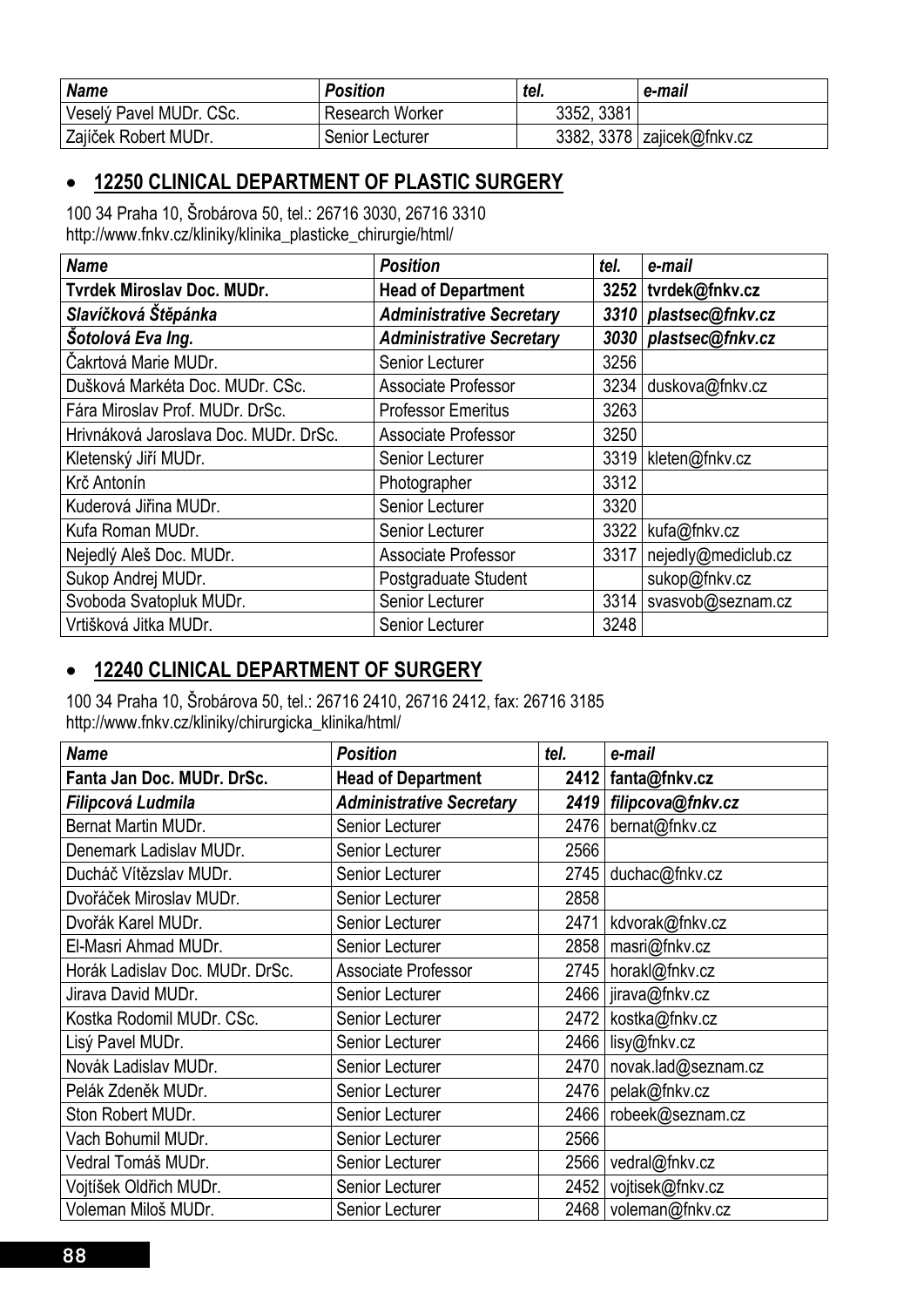| <b>Name</b>                        | Position            | tel.   | e-mail           |
|------------------------------------|---------------------|--------|------------------|
| Vyhnánek František Doc. MUDr. CSc. | Associate Professor | 2966 l | vyhnanek@fnkv.cz |

#### • **12241 CLINICAL DEPARTMENT OF UROLOGY**

100 34 Praha 10, Šrobárova 50, tel.: 26716 2808 Head, 26716 2609 Agency, fax: 26716 2999 http://www.fnkv.cz/kliniky/urologicka\_klinika/html/

| <b>Name</b>                     | <b>Position</b>                 | tel. | e-mail                 |
|---------------------------------|---------------------------------|------|------------------------|
| Urban Michael Doc. MUDr.        | <b>Head of Department</b>       |      | 2808   urbanm@fnkv.cz  |
| Lišková Marie                   | <b>Administrative Secretary</b> |      | 3550 liskova@fnkv.cz   |
| Baitler Tomáš MUDr.             | Senior Lecturer                 |      | 2970   baitler@fnkv.cz |
| Grill Robert prim. MUDr.        | Senior Lecturer                 |      | 3444 grill@fnkv.cz     |
| Heráček Jiří MUDr.              | Senior Lecturer                 |      | 2970   heracek@fnkv.cz |
| Lukeš Martin MUDr.              | Senior Lecturer                 |      | 2961 lukes@fnkv.cz     |
| Mašková Věra MUDr.              | Senior Lecturer                 |      | 3237   maskova@fnkv.cz |
| Zachoval Roman Doc. MUDr. Ph.D. | Associate Professor             |      | 2961 zachoval@fnkv.cz  |
| Záleský Miroslav MUDr.          | Senior Lecturer                 |      | 2961 zalesky@fnkv.cz   |

#### • **12271 CLINICAL DEPARTMENT OF ORTHOPAEDICS AND TRAUMATOLOGY**

100 34 Praha 10, Šrobárova 50, tel.: 26716 2431, tel./fax: 26731 3372 http://www.fnkv.cz/kliniky/ortopedicko\_traumatologicka\_klinika/html/

| <b>Name</b>                      | <b>Position</b>                 | tel.        | e-mail                      |
|----------------------------------|---------------------------------|-------------|-----------------------------|
| Bartoníček Jan Prof. MUDr. DrSc. | <b>Head of Department</b>       | 2431        | bartonic@fnkv.cz            |
| Tyrichtrová Lenka                | <b>Administrative Secretary</b> | 2431        | ortsec@fnkv.cz              |
| Čech Oldřich Prof. MUDr. DrSc.   | <b>Professor Emeritus</b>       | 2813        |                             |
| Douša Pavel MUDr. CSc.           | Senior Lecturer                 | 2978        | dousa@fnkv.cz               |
| Džupa Valér Doc. MUDr. CSc.      | Associate Professor             | 3172        | dzupa@fnkv.cz               |
| Frič Vladimír MUDr. CSc.         | Senior Lecturer                 | 2430        | fric@fnkv.cz                |
| Ježek Jakub MUDr.                | <b>Senior Lecturer</b>          | 2712        | jezek@fnkv.cz               |
| Klézl Zdeněk Doc. MUDr. CSc.     | Associate Professor             | 973 203 720 | klezl.spine@uvn.cz          |
| Košťál Roman MUDr.               | Senior Lecturer                 | 3003        | kostal@fnkv.cz              |
| Krbec Martin Doc. MUDr. CSc.     | <b>Associate Professor</b>      | 547 192 704 | ortop@fnbrno.cz             |
| Kříž Jiří MUDr.                  | Senior Lecturer                 | 603 169 774 | kriz@paraple.cz             |
| Luňáček Libor MUDr.              | Senior Lecturer                 | 381 608 206 | libor.lunacek@ontab.cz      |
| Pacovský Vladimír MUDr.          | Senior Lecturer                 | 2903        | pacovsky@fnkv.cz            |
| Pazdírek Pavel MUDr.             | Senior Lecturer                 | 2489        | pazdirek@fnkv.cz            |
| Skála-Rosenbaum Jiří MUDr.       | Senior Lecturer                 | 2489        | jrosenbaum@volny.cz         |
| Svatoš Filip MUDr.               | Senior Lecturer                 | 2799        | svatos@fnkv.cz              |
| Šesták Marek MUDr.               | Senior Lecturer                 | 2583        | sestak@fnkv.cz              |
| Vávra Jaroslav MUDr.             | Senior Lecturer                 | 2483        | vavra@fnkv.cz               |
| Zídka Michal MUDr.               | <b>Senior Lecturer</b>          |             | 266 006 318   zidka@fnkv.cz |

#### • **12245 CLINICAL DEPARTMENT OF NEUROSURGERY**

100 34 Praha 10, Šrobárova 50, tel. 267 168 548, 267 168 540, Fax: 272 738 490 http://www.fnkv.cz/kliniky/neurochirurgicke\_oddeleni/html/

| <b>Name</b>                    | <b>Position</b>                 | tel. | e-mail                   |
|--------------------------------|---------------------------------|------|--------------------------|
| Haninec Pavel Prof. MUDr. CSc. | <b>Head of Department</b>       |      | 8540   haninec@cesnet.cz |
| Frýdlová Jaroslava             | <b>Administrative Secretary</b> |      | 8548   frydlova@fnkv.cz  |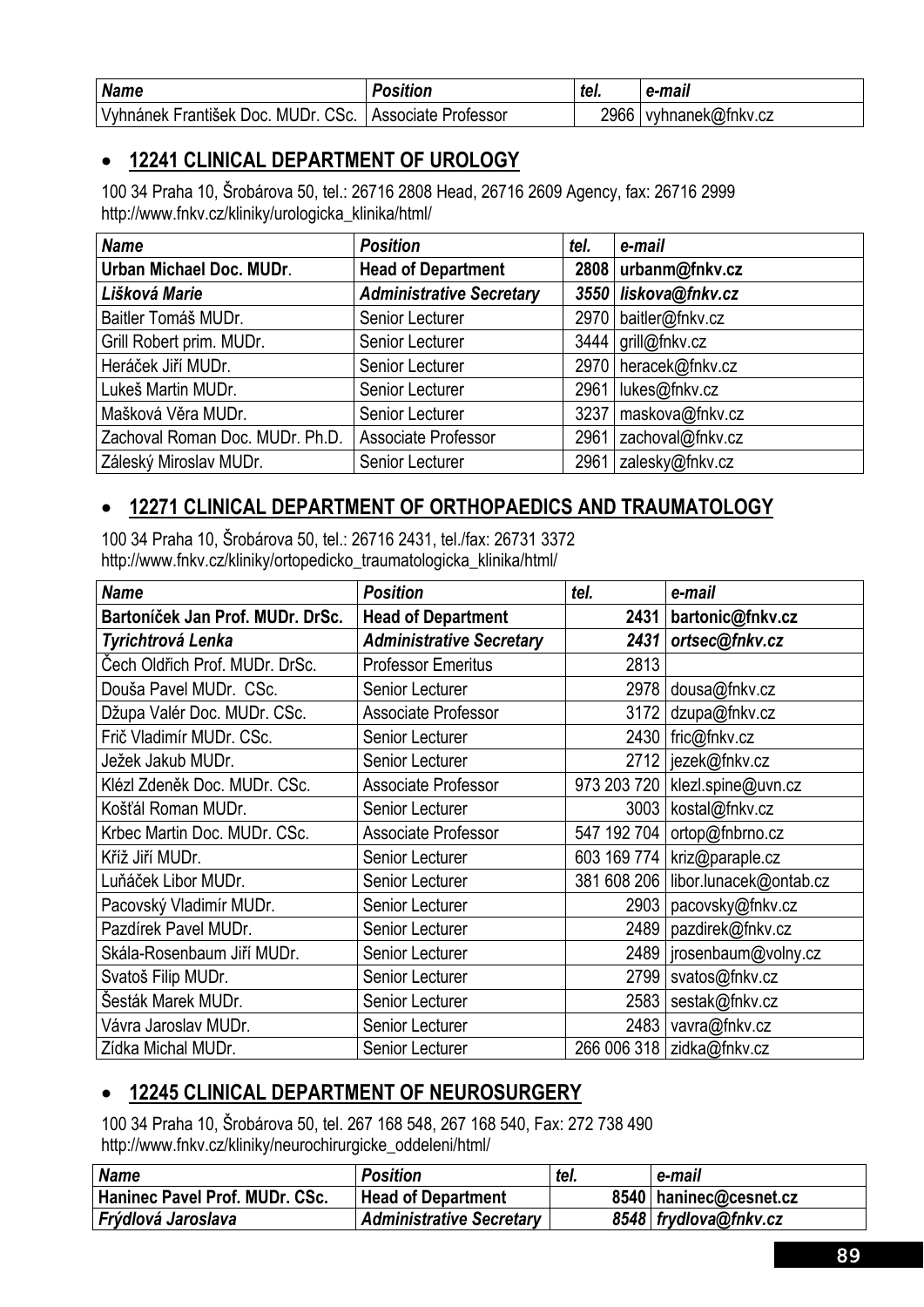| Name                             | <b>Position</b>           | tel. | e-mail                                  |
|----------------------------------|---------------------------|------|-----------------------------------------|
| Houšťava Ladislav MUDr. Ph.D.    | Senior Lecturer           | 8300 |                                         |
| Linzer Petr MUDr.                | Senior Lecturer           | 3641 |                                         |
| Liščák Roman MUDr. CSc.          | <b>Extramural Teacher</b> |      | 257 272 552   Roman.Liscak@homolka.cz   |
| Sereghy Tomáš MUDr.              | Senior Lecturer           |      |                                         |
| Šámal Filip MUDr.                | Senior Lecturer           | 3641 |                                         |
| Tomáš Robert MUDr.               | Senior Lecturer           | 3641 |                                         |
| Urgošík Dušan MUDr. CSc.         | <b>Extramural Teacher</b> |      | 257 272 901   Dusan. Urgosik@homolka.cz |
| Zvěřina Eduard Prof. MUDr. DrSc. | Professor                 |      |                                         |

#### • **12244 CLINICAL DEPARTMENT OF CARDIOSURGERY**

100 34 Praha 10, Šrobárova 50, tel: ¨26716 3422 http://www.fnkv.cz/kliniky/kardiochirurgicke\_oddeleni/html/

| <b>Name</b>                   | <b>Position</b>                 | tel. | e-mail                      |
|-------------------------------|---------------------------------|------|-----------------------------|
| Straka Zbyněk Doc. MUDr. CSc. | <b>Head of Department</b>       |      | 3422 straka@fnkv.cz         |
| Synkulová Ivana               | <b>Administrative Secretary</b> |      | 3422 sekrkarchir@fnkv.cz    |
| Brůček Petr MUDr.             | Senior Lecturer                 |      | 3244   brucekcz@hotmail.com |
| Vaněk Tomáš Doc. MUDr.        | Associate Professor             |      | 3246 vanek@fnkv.cz          |
| Votava Jan prim. MUDr.        | Senior Lecturer                 |      | votavaj@fnkv.cz             |

#### • **12246 CLINICAL DEPARTMENT OF PAEDIATRIC SURGERY AND TRAUMATOLOGY , 3RD FACULTY OF MEDICINE AND THOMAYER FACULTY HOSPITAL WITH HEALTH CENTER, PRAGUE**

140 59 Praha 4, Krč, Vídeňská 800, tel. 261 083 770, 261 083 369 http://www.ftn.cz/oddeleni/detchir/detchir.html

| <b>Name</b>                    | <b>Position</b>                 | tel. | e-mail                             |
|--------------------------------|---------------------------------|------|------------------------------------|
| Havránek Petr Prof. MUDr. CSc. | <b>Head of Department</b>       |      | 261 083 770 petr.havranek@ftn.cz   |
| Fabinyiová Věra                | <b>Administrative Secretary</b> |      | 261 083 369 detchir@ftn.cz         |
| Pešl Tomáš MUDr.               | Senior Lecturer                 |      | 261 082 518   tomas.pesl@ftn.cz    |
| Tichý Stanislav MUDr.          | Senior Lecturer                 |      | 261 082 169 stanislav.tichy@ftn.cz |
| Tomek Pavel MUDr.              | Senior Lecturer                 |      | 261 083 164   pavel.tomek@ftn.cz   |

# **DEPARTMENT OF MEDICAL SUBJECTS**

100 34 Praha 10, Šrobárova 50, tel./fax: 26716 2710

| Name                          | <b>Position</b>                 | tel. | e-mail                          |
|-------------------------------|---------------------------------|------|---------------------------------|
| Anděl Michal Prof. MUDr. CSc. | <b>Head of Department</b>       |      | 2710   michal.andel@lf3.cuni.cz |
| Hýblová Eva                   | <b>Administrative Secretary</b> |      | 2710   int2sec@fnkv.cz          |

# • **12220 1ST CLINICAL DEPARTMENT OF INTERNAL MEDICINE**

100 34 Praha 10, Šrobárova 50, tel.: 26716 2315, 26716 2357, fax: 26716 2658 http://www.fnkv.cz/kliniky/1\_interni\_klinika/html/

| <b>Name</b>                 | <b>Position</b>           | ter. | e-mail               |
|-----------------------------|---------------------------|------|----------------------|
| Horák Jiří Prof. MUDr. CSc. | <b>Head of Department</b> |      | 2357   horak@fnkv.cz |
| Sodomková Marcela           | <b>Administrative</b>     |      | 2315 int1sec@fnkv.cz |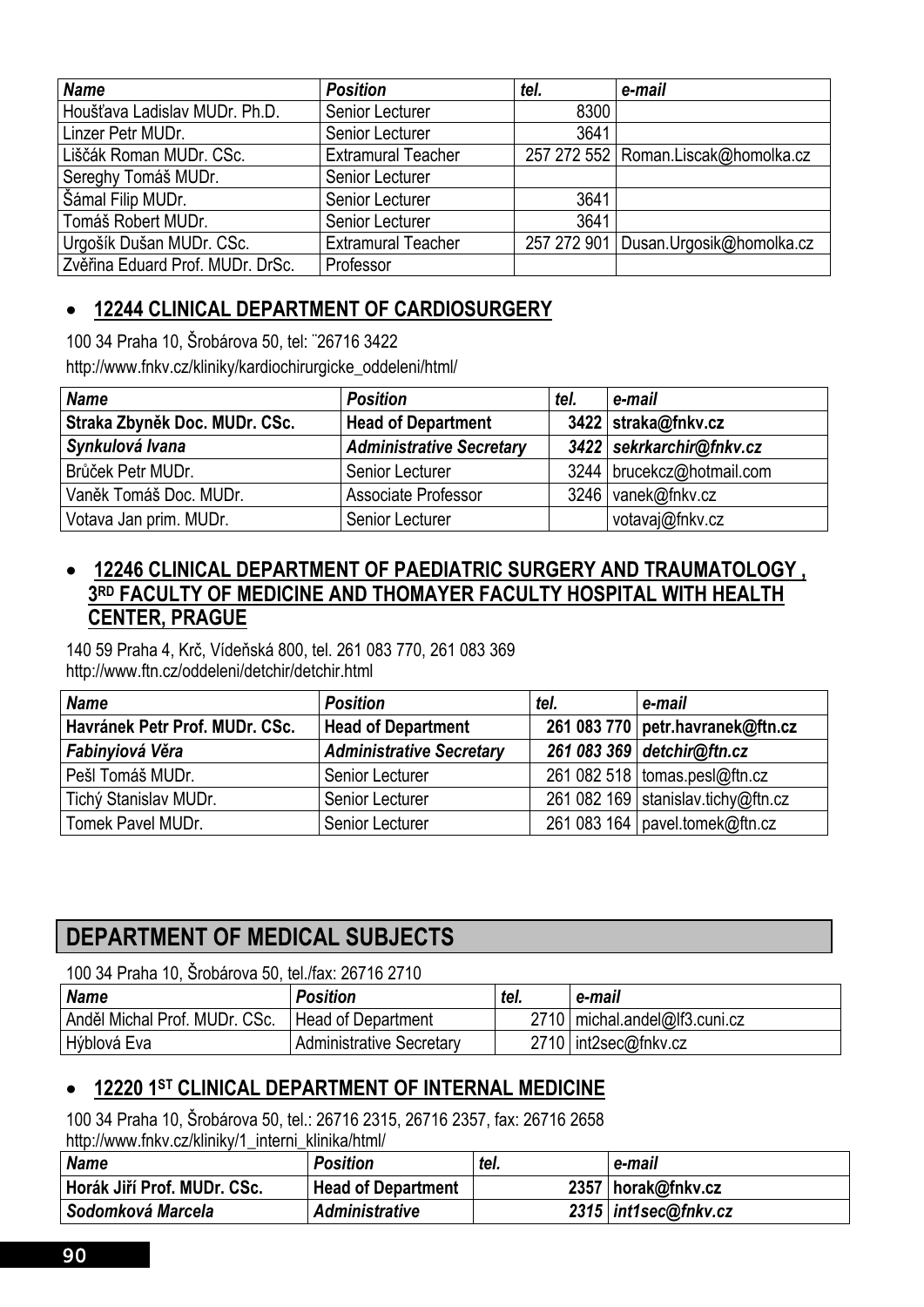| <b>Name</b>                             | <b>Position</b>            | tel.       | e-mail                                   |
|-----------------------------------------|----------------------------|------------|------------------------------------------|
|                                         | <b>Secretary</b>           |            |                                          |
| Alušíková Marie MUDr.                   | Senior Lecturer            |            | 2200   fnkvred@fnkv.cz                   |
| Bělinová Jana MUDr.                     | Senior Lecturer            | 3437       |                                          |
| Bukovská Zuzana MUDr.                   | Postgraduate Student       |            | 2315   zuzana.bezdekova@post.lf3.cuni.cz |
| Cieslarová Blanka MUDr.                 | Senior Lecturer            | 2457, 2317 | cieslaro@fnkv.cz                         |
| Dusilová-Sulková Sylvie Prof.MUDr.DrSc. | Professor                  | 3671       | sulkova@fnkv.cz                          |
| Háša Jan MUDr.                          | Senior Lecturer            |            | 2852, 2612   hasa@fnkv.cz                |
| Havrda Martin MUDr.                     | Senior Lecturer            |            | 2460, 2358   havrda@fnkv.cz              |
| Hendrichová Miluše MUDr.                | Postgraduate Student       |            | 2399   milusehendrich@centrum.cz         |
| Jaroš Milan Doc. MUDr. CSc.             | <b>Associate Professor</b> |            | 2318   jaros@fnkv.cz                     |
| Jíravová Mária MUDr.                    | Senior Lecturer            | 2312       |                                          |
| Jirsová Kateřina MUDr.                  | Postgraduate Student       | 2314       | katerina.cervinkova@seznam.cz            |
| Kozák Tomáš Doc. MUDr. Ph.D.            | Associate Professor        | 2821       | kozak@fnkv.cz                            |
| Krátká Karolina MUDr.                   | Postgraduate Student       | 2315       | karolinakratka@seznam.cz                 |
| Málek Filip MUDr.                       | Senior Lecturer            |            | 2245, 2312   malek@fnkv.cz               |
| Mertl Ladislav Doc. MUDr. CSc.          | <b>Associate Professor</b> |            | 2318   mertl@fnkv.cz                     |
| Půtová Ivana RNDr.                      | Postgraduate Student       |            | 267102650   puto@revma.cz                |
| Stránský Jaroslav Doc. MUDr. CSc.       | Associate Professor        | 2318, 2359 |                                          |
| Striová Michaela MUDr.                  | Senior Lecturer            | 2314       |                                          |
| Šafářová Radka MUDr.                    | Senior Lecturer            | 2356       |                                          |
| Tóthová Monika MUDr.                    | Senior Lecturer            |            | 2329, 2312   tutoth@email.cz             |
| Valešová Marie Doc. MUDr. CSc.          | Associate Professor        |            | 2457, 2359   valesova@fnkv.cz            |
| Vaňková Světlana. MUDr.                 | Senior Lecturer            | 2356       |                                          |
| Žabka Jiří MUDr. CSc.                   | <b>Senior Lecturer</b>     |            | 2399, 2318   zabka@fnkv.cz               |

# • **12230 2ND CLINICAL DEPARTMENT OF INTERNAL MEDICINE**

100 34 Praha 10, Šrobárova 50, tel./fax: 26716 2710 http://www.fnkv.cz/kliniky/2\_interni\_klinika/html/

| <b>Name</b>                     | <b>Position</b>                 | tel.       | e-mail                             |
|---------------------------------|---------------------------------|------------|------------------------------------|
| Anděl Michal Prof. MUDr. CSc.   | <b>Head of Department</b>       | 2710       | michal.andel@lf3.cuni.cz           |
| Hýblová Eva                     | <b>Administrative Secretary</b> |            | 2710   int2sec@fnkv.cz             |
| Bartáková Hana MUDr.            | <b>Senior Lecturer</b>          | 2702       | bartakov@yahoo.com                 |
| Brož Jan MUDr.                  | <b>Senior Lecturer</b>          |            | 2982, 2709 zorb@seznam.cz          |
| Brunerová Ludmila MUDr.         | Postgraduate Student            | 2760       |                                    |
| Bulvas Miroslav Doc. MUDr. CSc. | <b>Associate Professor</b>      | 2668       | mbulv@fnkv.cz                      |
| Hajer Jan MUDr. PhD.            | Senior Lecturer                 | 2719, 3680 | jan.hajer@post.lf3.cuni.cz         |
| Hašpicová Marcela MUDr.         | Postgraduate Student            | 2760       |                                    |
| Helekalová Eva MUDr.            | Senior Lecturer                 | 2703       | helekalova@fnkv.cz                 |
| Hnaníček Jan MUDr.              | Senior Lecturer                 | 2719       | hnanicek@fnkv.cz                   |
| Hoffmanová Iva MUDr.            | Senior Lecturer                 | 2703       | hoffmanova@fnkv.cz                 |
| Hořejšová Milena MUDr.          | <b>Senior Lecturer</b>          | 2727       | horejso@fnkv.cz                    |
| Jirka Adam MUDr.                | Postgraduate Student            | 2983       |                                    |
| Kment Milan Doc. MUDr. CSc.     | Associate Professor             | 2719, 2706 | kment@fnkv.cz                      |
| Kraml Pavel MUDr.               | <b>Senior Lecturer</b>          | 3683       | kraml@fnkv.cz                      |
| Kratochvíl Antonín MUDr.        | Postgraduate Student            | 2709       | ant.kratochvil@centrum.cz          |
| Losová Zdena                    | Laboratory Technician           | 2751       |                                    |
| Matouš Jan MUDr.                | Postgraduate Student            | 3680       |                                    |
| Novák Jan MUDr.                 | Postgraduate Student            |            |                                    |
| Polák Jan MUDr.                 | Postgraduate Student            |            | 2703, 3419   jan.polak@lf3.cuni.cz |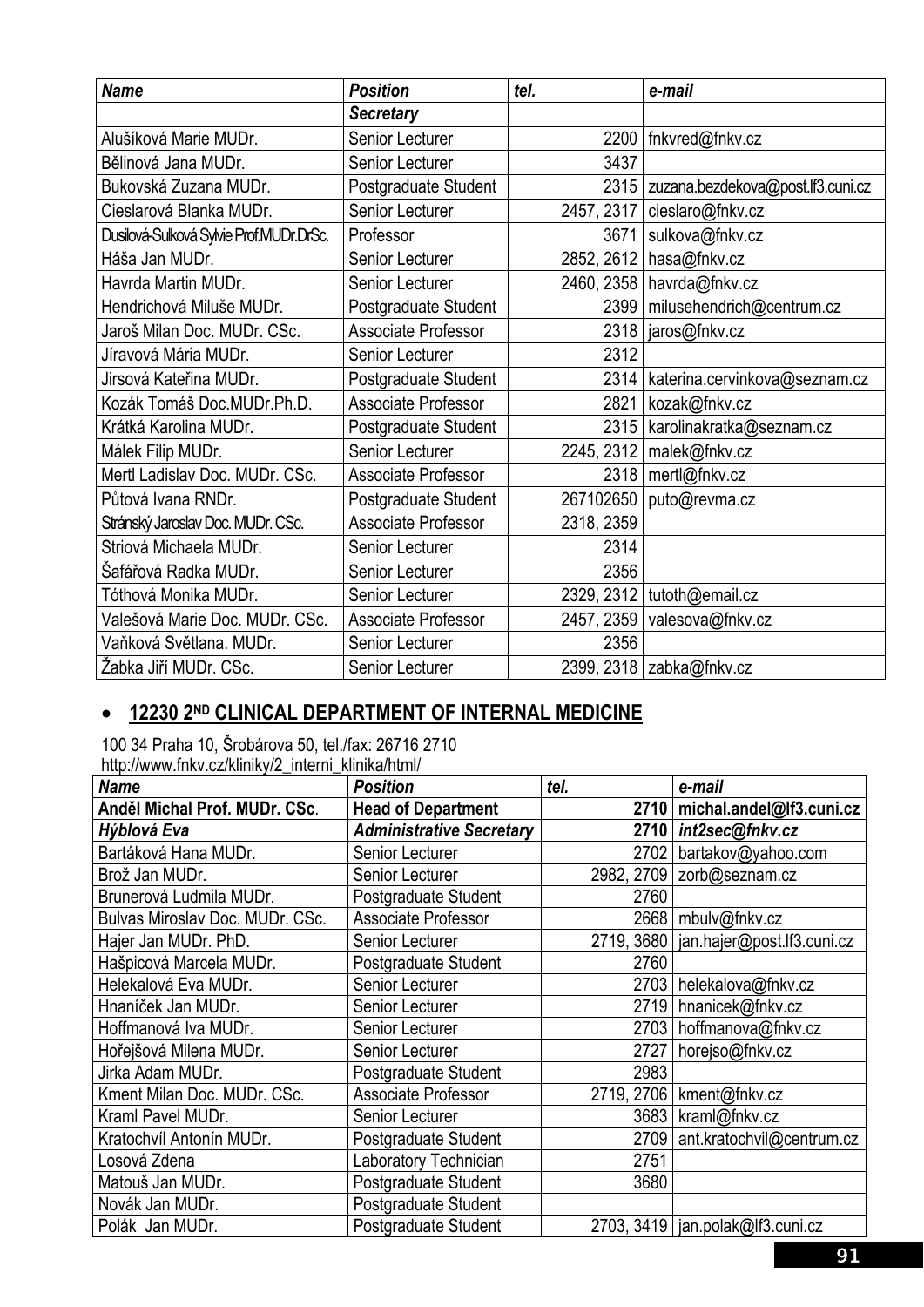| <b>Name</b>                                         | <b>Position</b>            | tel.                               | e-mail                            |
|-----------------------------------------------------|----------------------------|------------------------------------|-----------------------------------|
| Potočková Jana                                      | <b>Technical Assistant</b> |                                    | 3031   potocko@fnkv.cz            |
| Rychlík Ivan Doc. MUDr. CSc.                        | <b>Associate Professor</b> | 2759, 3479, 3684   rychlik@fnkv.cz |                                   |
| Sotorník Richard MUDr.                              | Senior Lecturer            |                                    | 2752, 3684   sotornik@yahoo.com   |
| Syrovátka Petr MUDr.                                | Postgraduate Student       | 2759                               |                                   |
| Těšínský Pavel MUDr.                                | Senior Lecturer            |                                    | $2741, 3057$ tesinsky@lf3.cuni.cz |
| Vydra Jan MUDr.                                     | Postgraduate Student       | 2741, 2759                         |                                   |
| Zádorová Zdeňka Doc. MUDr. PhD. Associate Professor |                            |                                    | 2719, 3679 $zadorova@fnkv.cz$     |

#### **LABORATORY FOR PATHOPHYSIOLOGY OF DIABETES AND METABOLIC DISORDERS**

*(joint workplace 2nd CLINICAL Department of Internal Medicine, Department of Normal, Pathological and Clinical Physiology a Division of Chemistry and Biochemistry CBS)* 

**Head**: Prof. MUDr. Michal Anděl, CSc. *michal.andel@lf3.cuni.cz* – ext.2526, 3031 MUDr. Ludmila Brunerová - Lecturer, Department of Normal, Pathological and Clinical Physiology MUDr. František Duška Lecturer, CBS - Division of Chemistry and Biochemistry

**Technical Assistants:** 

Diana Mžyková **Marcela Karbanová** Marcela Karbanová

#### • **1223 3RD CLINICAL DEPARTMENT OF INTERNAL MEDICINE – CARDIOLOGY**

100 34 Praha 10, Šrobárova 50, tel./fax: 26716 2621 http://www.fnkv.cz/kliniky/3\_interni\_klinika/html

| <b>Name</b>                     | <b>Position</b>                          | tel.                            | e-mail                               |
|---------------------------------|------------------------------------------|---------------------------------|--------------------------------------|
| Widimský Petr Prof. MUDr. DrSc. | <b>Head of Department</b>                |                                 | 3159   widim@fnkv.cz                 |
| Mühlbergerová Gabriela          | <b>Administrative Secretary</b>          |                                 | 2621   kardsekr@fnkv.cz              |
| Bílková Danuše MUDr.            | Postgraduate Student                     | 2704                            | dbilk@email.cz                       |
| Buděšínský Tomáš MUDr.          | Senior Lecturer                          | 3162, 2766, 2701                | budesin@fnkv.cz                      |
| Bufka Václav, MUDr.             | Expert                                   |                                 | 3760, 3546 bufka@fnkv.cz             |
| Čapek Jan MUDr.                 | Postgraduate Student                     |                                 |                                      |
| Čurila Karol MUDr.              | Postgraduate Student                     | 2763                            | curilakarol@seznam.cz                |
| Dvořák Jaroslav MUDr.           | Senior Lecturer                          | 2701, 3162                      | dvorakja@fnkv.cz                     |
| Fojt Richard MUDr.              | Postgraduate Student                     |                                 |                                      |
| Gregor Pavel Prof. MUDr. DrSc.  | Professor                                |                                 | 2700, 2707   gregor@fnkv.cz          |
| Herold Martin MUDr.             | Senior Lecturer                          |                                 | 2757, 3029   herold@fnkv.cz          |
| Heřman Dalibor MUDr.            | Senior Lecturer                          |                                 | 2750, 3029   herman@fnkv.cz          |
| Hesová Kateřina                 | Postgraduate Student                     | 2704                            |                                      |
| Jirmář Radovan MUDr.            | Senior Lecturer                          |                                 | 2750, 2762   jirmar@fnkv.cz          |
| Karásek Jiří MUDr.              | Postgraduate Student                     |                                 | 2763   jiri.karasek@post.lf3.cuni.cz |
| Klinčeva Milka MUDr.            | Postgraduate Student                     |                                 |                                      |
| Knot Jiří, MUDr.                | Postgraduate Student                     | 2763                            | knot@centrum.cz                      |
| Kohutová Andrea MUDr.           | Postgraduate Student                     |                                 | 2704   koan@email.cz                 |
| Lisa Libor MUDr.                | Senior Lecturer                          | 3162, 2766, 2701   lisa@fnkv.cz |                                      |
| Línková Hana MUDr.              | Senior Lecturer                          | 2724, 2704                      |                                      |
| Málková Jana Doc. MUDr. CSc.    | Associate Professor                      |                                 | 2704, 2705   malkova@fnkv.cz         |
| Moťovská Zuzana MUDr.PhD.       | <b>Senior Lecturer</b>                   | 2764                            | motovskaz@iol.cz                     |
| Osmančík Pavel MUDr. PhD.       | Expert                                   | 2705                            | pavel.osmancik@web.de                |
| Pěnička Martin MUDr.            | Senior Lecturer,<br>Postgraduate Student | 2762                            | penicka@fnkv.cz                      |
| Stanka Pavel MUDr.              | Senior Lecturer                          |                                 | 2353, 2329   stanka@fnkv.cz          |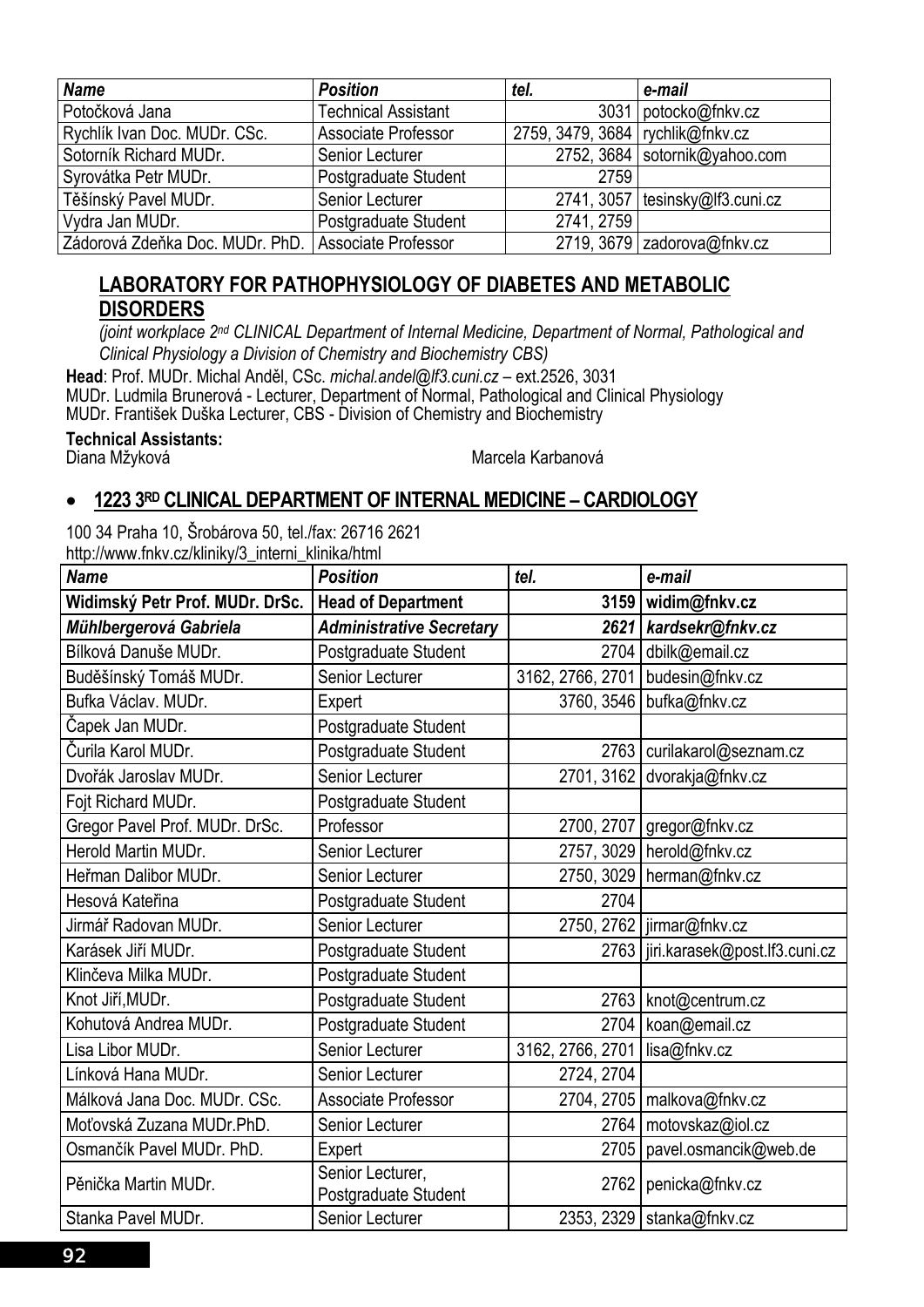| <b>Name</b>                   | <b>Position</b>      | tel. | e-mail                      |
|-------------------------------|----------------------|------|-----------------------------|
| Špaček Rudolf Doc. MUDr. CSc. | Associate Professor  |      | 2319 spacek@fnkv.cz         |
| Štros Petr MUDr.              | Senior Lecturer      |      | 2750, 3029 Strosp@seznam.cz |
| Toušek Petr MUDr.             | Postgraduate Student |      |                             |

#### • **12243 CLINICAL DEPARTMENT OF PNEUMOLOGY**

180 81 Praha 8, Budínova 2, tel.: 26608 2671, 26608 2080, fax: 28484 0840 http://www.fnb.cz/oddeleni/kphch/index.php

| <b>Name</b>                            | <b>Position</b>                 | tel. | e-mail                           |
|----------------------------------------|---------------------------------|------|----------------------------------|
| <b>Zatloukal Petr Prof. MUDr. CSc.</b> | <b>Head of Department</b>       |      | 266 082 080 zatioukp@fnb.cz      |
| <b>Hálová Dagmar</b>                   | <b>Administrative Secretary</b> |      | 266 082 671 halova@fnb.cz        |
| Havel Libor MUDr.                      | Senior Lecturer                 |      | 266 082 686   havell@fnb.cz      |
| Jurikovič Igor MUDr.                   | Senior Lecturer                 |      | 266 082 085   i.jurik@post.cz    |
| Křepela Evžen MUDr. CSc.               | Senior Lecturer                 |      | 266 082 080   krepelae@fnb.cz    |
| <b>Pauk Norbert MUDr.</b>              | Senior Lecturer                 |      | 266 082 271   pauknorb@yahoo.com |

#### • **12550 CLINICAL DEPARTMENT OF INFECTIOUS DISEASES**

180 81 Praha 8, Budínova 2, tel./fax: 26608 2707 http://www.fnb.cz/oddeleni/inf/inf\_vlastni/inf.htm

| <b>Name</b>                | <b>Position</b>                 | tel. | e-mail                                        |
|----------------------------|---------------------------------|------|-----------------------------------------------|
| Beneš Jiří Doc. MUDr. CSc. | <b>Head of Department</b>       |      | 2 6608 2708   benesj@cesnet.cz                |
| Vopálenská Danuše          | <b>Administrative Secretary</b> |      | 2 6608 2707 benesj@fnb.cz                     |
| Bronská Eva MUDr.          | Senior Lecturer                 |      | 26608 3197   e.bronska@seznam.cz              |
| Džupová Olga MUDr.         | Senior Lecturer                 |      | 2 6608 2705 dzupovao@fnb.cz                   |
| Hobstová Jiřina MUDr. CSc. | Senior Lecturer                 |      | 2 2443 9439   jirina.hobstova@lfmotol.cuni.cz |
| Manďáková Zdenka MUDr.     | Senior Lecturer                 |      | 2 6608 2713   mandakovaz@seznam.cz            |
| Unzeitigová Martina MUDr.  | Senior Lecturer                 |      | 2 6608 2705   unzeitim@fnb.cz                 |

#### • **DEPARTMENT OF CLINICAL HEMATOLOGY OF THE FACULTY HOSPITAL**

100 34 Praha 10, Šrobárova 50, tel: 267 162 292, http://www.fnkv.cz/kliniky/oddeleni\_klinicke\_hematologie/html/ **Head of Department:** Doc. MUDr. Tomáš Kozák, Ph.D. - VPP – ext. 2821 kozak@fnkv.cz

#### • **DEPARTMENT OF INTERNAL MEDICINE AT HOMOLKA HOSPITAL**

150 30 Praha 5, Roentgenova 2, tel: 25727 3049, http://www.homolka.cz/nnh/cz/vseob.php#p2 **Přednosta**: Doc. MUDr. Jan Kábrt, CSc. – VPP Senior Lecturer: MUDr. Petr Beneš – VPP

# • **DEPARTMENT OF CARDIOLOGY AT HOMOLKA HOSPITAL**

150 30 Praha 5, Roentgenova 2, tel: 25727 2216, http://www.homolka.cz/nnh/cz/kardio.php#p1 **Head of Department:** Doc. MUDr. Petr Niederle, CSc. - VPP

# **DEPARTMENT OF GYNAECOLOGY AND OBSTETRICS**

100 34 Praha 10, Šrobárova 50, tel.: 29647 3101 Head, 29647 2368 secretary

| <b>Name</b>                      | <b>Position</b>                 | tel. | e-mail                    |
|----------------------------------|---------------------------------|------|---------------------------|
| Svoboda Bohuslav Doc. MUDr. CSc. | <b>Head of Department</b>       |      | $3101$ bsvoboda@cesnet.cz |
| Jirochová Ludmila                | <b>Administrative Secretary</b> | 2368 |                           |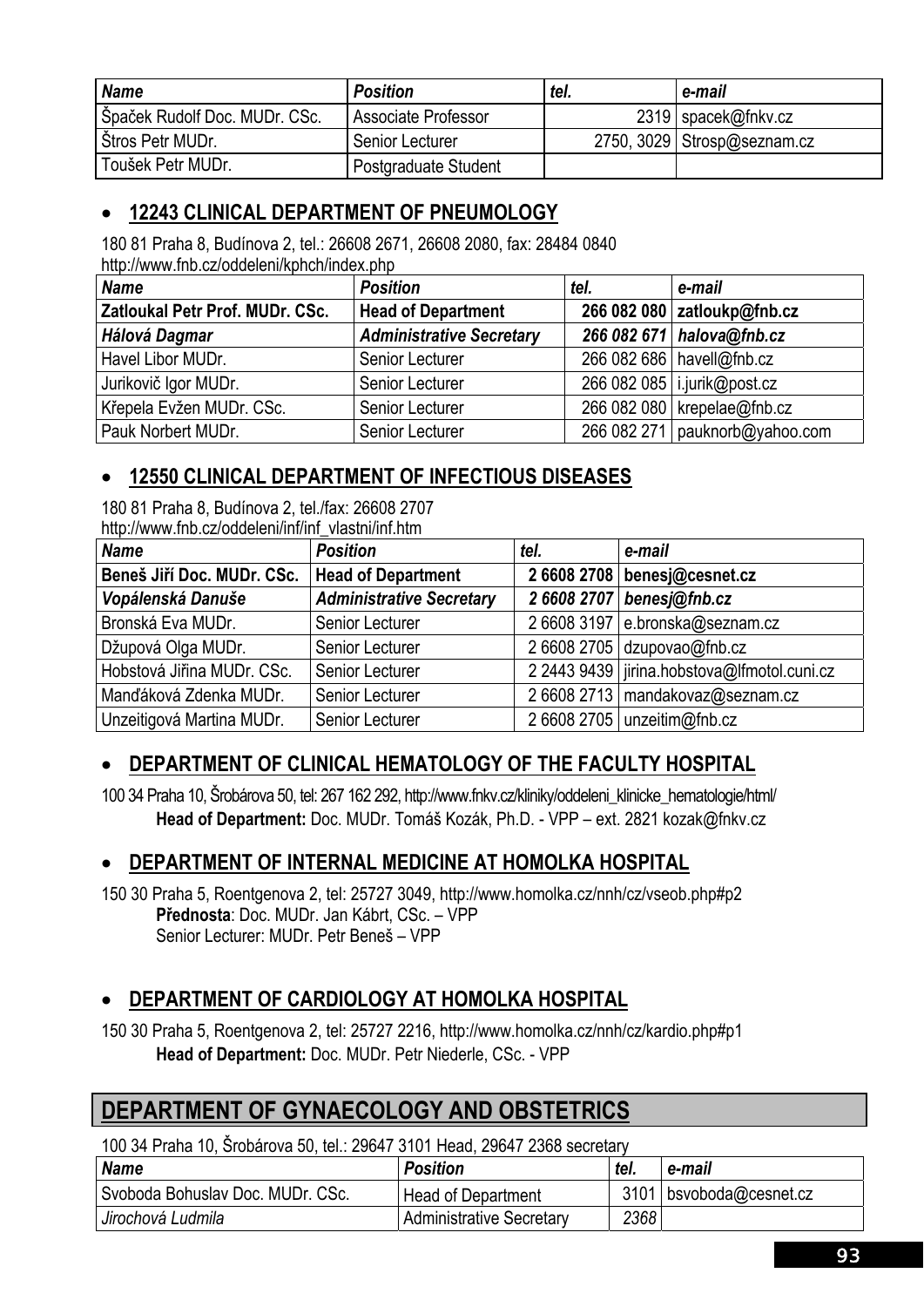#### • **12290 CLINICAL DEPARTMENT OF GYNAECOLOGY AND OBSTETRICS**

100 34 Praha 10, Šrobárova 50, tel.: 29647 3101 Head, 29647 2368 Administrative Secretary http://www.fnkv.cz/kliniky/gynekologicko\_porodnicka\_klinika/html

| <b>Name</b>                      | <b>Position</b>                 | tel.      | e-mail                      |
|----------------------------------|---------------------------------|-----------|-----------------------------|
| Svoboda Bohuslav Doc. MUDr. CSc. | <b>Head of Department</b>       | 3101      | bsvoboda@cesnet.cz          |
| Jirochová Ludmila                | <b>Administrative Secretary</b> | 2368      |                             |
| Bendová Marie MUDr. CSc.         | Senior Lecturer                 | 2730      |                             |
| Čihák Jindřich MUDr.             | Senior Lecturer                 | 2732      |                             |
| Havránková Anna MUDr.            | Senior Lecturer                 |           | 2736   havranko@fnkv.cz     |
| Hes Ivan MUDr. CSc.              | Senior Lecturer                 | 2829      |                             |
| Jeníček Jaroslav MUDr. CSc.      | Senior Lecturer                 |           | 220 808 706   jenicek@ld.cz |
| Kraus Ivan MUDr. CSc.            | Senior Lecturer                 | 2695      |                             |
| Lomíčková Taťána MUDr.           | Senior Lecturer                 | 2730      |                             |
| Mottl Václav Doc. MUDr. CSc.     | Associate Professor             | 2260      |                             |
| Nováková Pavla MUDr.PhD.         | Senior Lecturer                 | 2733      |                             |
| Pipka Michael MUDr.              | Senior Lecturer                 |           | 3056   pipka@fnkv.cz        |
| Pokorný Rajmund MUDr.            | Senior Lecturer                 | 2734      |                             |
| Popelka Jiří MUDr.               | Senior Lecturer                 | 3594      | popelka@fnkv.cz             |
| Pruner René Ing.                 | Expert                          |           | 2310   renda@cesnet.cz      |
| Tikovská Ludmila MUDr.           | Senior Lecturer                 |           | 2753   tikovska@fnkv.cz     |
| Tikovský Karel MUDr.             | Senior Lecturer                 | 2731      |                             |
| Zmrhal Jan MUDr.CSc.             | Senior Lecturer                 | 315639374 |                             |

#### • **INSTITUTE OF MOTHER AND CHILD CARE IN PRAGUE - PODOLÍ**

| <b>Name</b>                        | <b>Position</b>            | tel.        | e-mail                                 |
|------------------------------------|----------------------------|-------------|----------------------------------------|
| Feyereisl Jaroslav Doc. MUDr. CSc. | <b>Director</b>            |             | 296 511 200   feyereisl@e-mail.upmd.cz |
| Andělová Kateřina MUDr.            | Senior Lecturer            | 296 511 322 | andelova@upmd.cz                       |
| Drahoňovský Jan MUDr.              | Senior Lecturer            | 296 511 491 | drahonovsky@vol.cz                     |
| Krofta Ladislav MUDr.              | Senior Lecturer            | 296 511 378 | krofta@upmd.cz                         |
| Kučera Eduard MUDr. CSc.           | Senior Lecturer            | 296 511 471 | kucera@upmd.cz                         |
| Měchurová Alena MUDr.CSc.          | Senior Lecturer            | 296 511 469 | mechurovaa@centrum.cz                  |
| Melichar Jan MUDr.                 | Senior Lecturer            | 296 511 529 | meldajan@yahoo.com                     |
| Pán Martin MUDr.                   | Senior Lecturer            | 296 511 491 | martinpan@post.cz                      |
| Podroužek Petr MUDr.               | Senior Lecturer            | 233 352 032 | aeskulab@mbox.vol.cz                   |
| Straňák Zbyněk Doc. MUDr.CSc.      | <b>Associate Professor</b> |             | 296 511 466   z.stranak@seznam.cz      |
| Šafář Petr MUDr.CSc.               | Senior Lecturer            | 296 511 205 | safarp@vol.cz                          |
| Šípek Antonín MUDr.                | Senior Lecturer            | 296 511 467 | sipek@upmd.cz                          |
| Turyna Radovan MUDr.               | Senior Lecturer            | 296 511 329 | turyna@post.cz                         |
| Velebil Petr MUDr.                 | Senior Lecturer            | 296 511 379 | velebil@upmd.cz                        |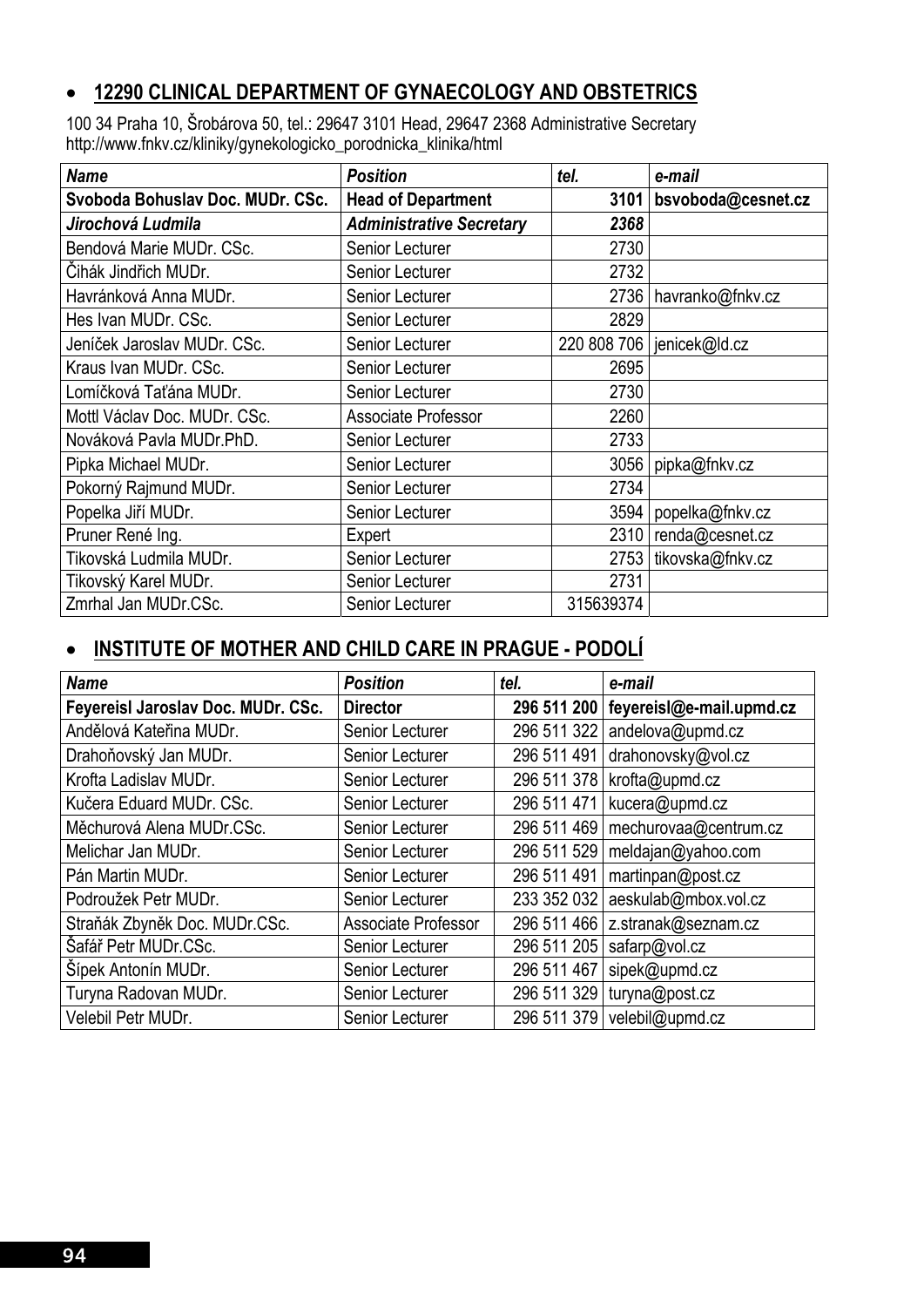# **CLINICAL DEPARTMENTS**

### • **12311 DEPARTMENT OF DERMATOVENEROLOGY**

100 34 Praha 10, Šrobárova 50, tel.: 26716 2340 http://www.fnkv.cz/kliniky/dermatovenerologicka\_klinika/html/

| <b>Name</b>                       | <b>Position</b>                           | tel. | e-mail                           |
|-----------------------------------|-------------------------------------------|------|----------------------------------|
| Arenberger Petr Prof. MUDr. DrSc. | <b>Head of Department</b>                 | 3000 | arenberg@mbox.cesnet.cz          |
| Koděrová Věra                     | <b>Administrative</b><br><b>Secretary</b> | 2340 | dermasec@fnkv.cz                 |
| Arenbergerová Monika MUDr. PhD.   | Senior Lecturer                           | 2354 | ma@verum.cz                      |
| Fojtková Petra MUDr.              | Postgraduate Student                      | 2341 |                                  |
| Majerová Markéta MUDr.            | Postgraduate Student                      | 2341 |                                  |
| Michalíková Helena MUDr.          | Postgraduate Student                      | 2341 | helena.michalikova@pohlednice.cz |
| Obstová Iva MUDr.                 | Senior Lecturer                           | 2988 | obstova@fnkv.cz                  |
| Páralová Lenka MUDr.              | Postgraduate Student                      | 2341 |                                  |
| Vyšatová Michaela MUDr.           | Postgraduate Student                      | 2341 | irova@fnkv.cz                    |
| Zlatohlávková Daniela MUDr.       | Postgraduate Student                      | 2354 |                                  |

#### • **12253 DEPARTMENT OF CHILDREN AND ADOLESCENTS**

100 81 Praha 10, Vinohradská 159, tel.: 26716 2561, fax: 272 73 63 26 http://www.fnkv.cz/kliniky/klinika\_deti\_a\_dorostu/html

| <b>Name</b>                   | <b>Position</b>                 | tel.       | e-mail                   |
|-------------------------------|---------------------------------|------------|--------------------------|
| Lebl Jan Prof. MUDr. CSc.     | <b>Head of Department</b>       | 2530       | lebl@fnkv.cz             |
| Mattušová Eva                 | <b>Administrative Secretary</b> | 2561       | pedsec@fnkv.cz           |
| Čeřovská Eliška MUDr.         | Senior Lecturer                 | 2553       | cerovska@fnkv.cz         |
| Dittertová Lucie              | Postgraduate Student            | 2551       | ditel@centrum.cz         |
| Feigerlová Eva MUDr.          | Postgraduate Student            | 2571       | eva.feigerlova@seznam.cz |
| Hainerová Irena MUDr.,        | Postgraduate Student            | 2571       | ihainer@hotmail.com      |
| Hejcmanová Ludmila MUDr.      | Senior Lecturer                 | 2562       | hejcmanova@fnkv.cz       |
| Hníková Olga Prof. MUDr. CSc. | Professor                       | 2819       | pedsec@fnkv.cz           |
| Kolská Monika MUDr.           | Senior Lecturer                 | 2571       | kolska@fnkv.cz           |
| Marx David MUDr.              | Senior Lecturer                 | 2560, 2554 | marx@fnkv.cz             |
| Palyzová Daniela MUDr. CSc.   | <b>Senior Lecturer</b>          | 2565       | palyzova@fnkv.cz         |
| Průhová Štěpánka MUDr. Ph.D.  | Senior Lecturer                 | 2551       | pruhova@fnkv.cz          |
| Strnadová Kristýna MUDr.      | Postgraduate Student            | 2551       | kristr@post.cz           |
| Volf Vladimír MUDr.           | Senior Lecturer                 | 2560, 2554 | volf@fnkv.cz             |
| Vosáhlo Jan MUDr.             | Postgraduate Student            | 2551       | jan.vosahlo@email.cz     |
| Votava Felix MUDr.            | Senior Lecturer                 | 2560, 2556 | votava@fnkv.cz           |

#### • **12272 DEPARTMENT OF NEUROLOGY**

100 34 Praha 10, Šrobárova 50, 26716 2380 Agency of Department, fax: 26716 2377, e–e-mail: neursec@fnkv.cz, Administrative Secretary – tel.: 26716 3480, fax: 26716 3563, e–e-mail: efns@fnkv.cz http://www.fnkv.cz/kliniky/neurologicka\_klinika/html/

| <b>Name</b>                                         | <b>Position</b>                 | tel. | e-mail               |
|-----------------------------------------------------|---------------------------------|------|----------------------|
| Kalvach Pavel Prof. MUDr. CSc.   Head of Department |                                 |      | 2814 kalvach@fnkv.cz |
| Dohnalová Magdalena Ing.                            | <b>Administrative Secretary</b> |      | $3480$ efns@fnkv.cz  |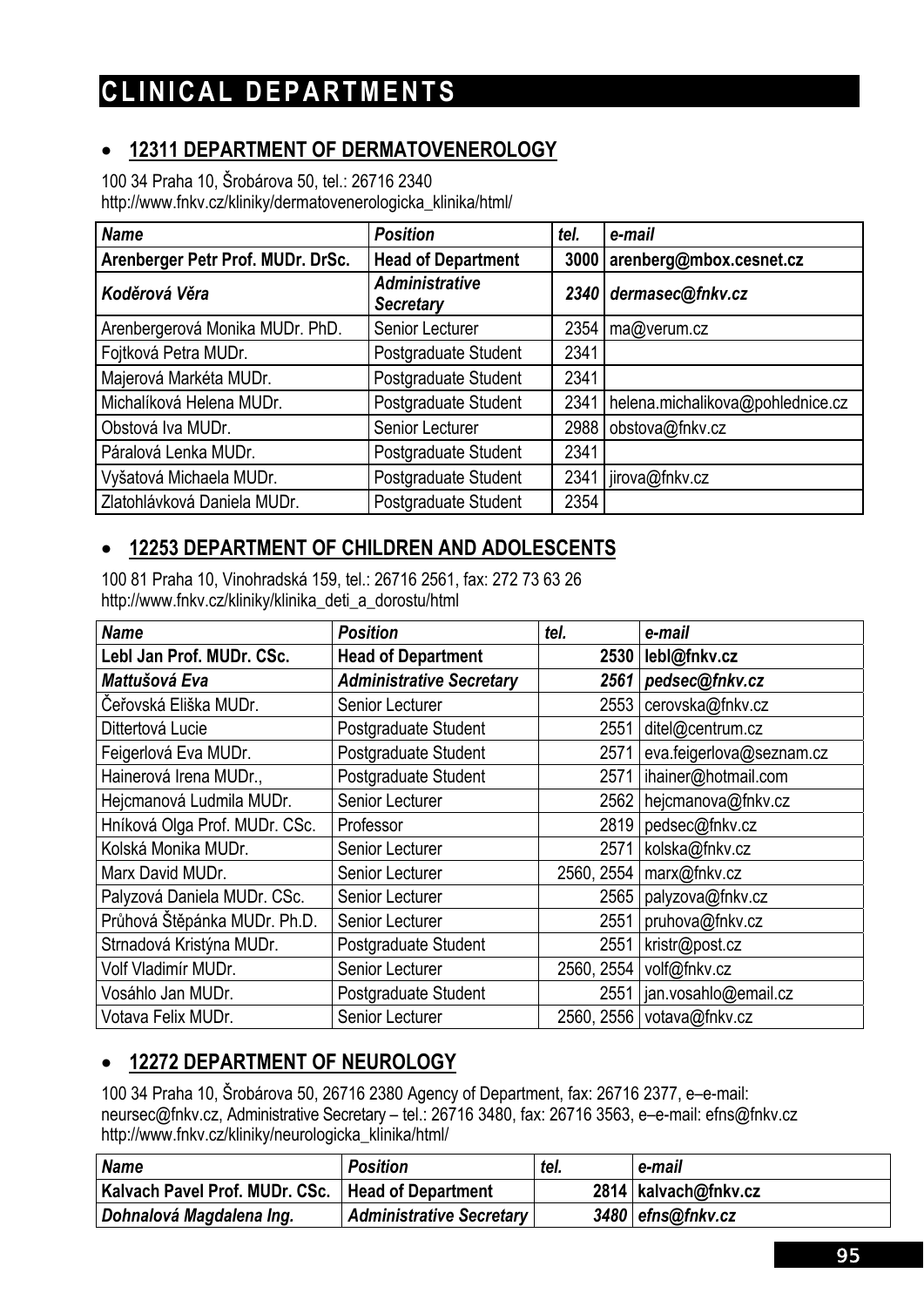| <b>Name</b>                      | <b>Position</b>        | tel.        | e-mail                                    |
|----------------------------------|------------------------|-------------|-------------------------------------------|
| Bartoš Aleš MUDr.                | Senior Lecturer        | 2297        | abartos@fnkv.cz                           |
| Bravo Edina MUDr.                | Senior Lecturer        |             | 2386   bravo@fnkv.cz                      |
| Janoušková Ladislava MUDr.       | Senior Lecturer        | 257 272 532 | Ladislava.Janouskova@homolka.cz           |
| Kellerová Valja Doc. MUDr. DrSc. | Associate Professor    |             | 2494 keller@fnkv.cz                       |
| Křivohlávková Jolana MUDr.       | Lecturer               |             | 2376   jolanak@fnkv.cz                    |
| Machová Hana MUDr.               | Senior Lecturer        |             | 2394   machova@fnkv.cz                    |
| Mazancová Michaela MUDr.         | Postgraduate Student   | 2376        |                                           |
| Medová Eva MUDr.                 | Senior Lecturer        | 2386        | medova@fnkv.cz                            |
| Musil Libor MUDr.                | Senior Lecturer        | 2297        | lmusil@fnkv.cz                            |
| Peisker Tomáš MUDr.              | Senior Lecturer        | 2297        | peisker@fnkv.cz                           |
| Piťha Jiří MUDr.                 | <b>Senior Lecturer</b> | 2388        | pitha@fnkv.cz                             |
| Svoboda Libor MUDr.              | Senior Lecturer        | 2387        | Isvoboda@fnkv.cz                          |
| Štětkářová Ivana Doc. MUDr.CSc.  | Associate Professor    |             | 257 272 175   Ivana.Stetkarova@homolka.cz |
| Gregová Daniela MUDr.            | Postgraduate Student   | 2376        |                                           |

# • **12263 DEPARTMENT OF NUCLEAR MEDICINE**

100 34 Praha 10, Šrobárova 50, tel.: 26716 2626, 26716 2809, 26716 3186, fax: 26716 2660 http://www.fnkv.cz/kliniky/klinika\_nuklearni\_mediciny/html/

| <b>Name</b>                        | <b>Position</b>                 | tel.        | e-mail                                      |
|------------------------------------|---------------------------------|-------------|---------------------------------------------|
| Lang Otto MUDr.                    | <b>Head of Department</b>       | 2809        | lang@fnkv.cz                                |
| Urbanová Dana                      | <b>Administrative Secretary</b> |             | 3186 knmsec@fnkv.cz                         |
| Bělohlávek Otakar Doc. MUDr. CSc.  | Associate Professor             |             | 257 272 463   Otakar. Belohlavek@homolka.cz |
| Kuníková Ivana                     | Expert                          |             | 2626   ivanakunikova@post.cz                |
| Malá Milena                        | Expert                          | 2477        | $ $ mala@fnkv.cz                            |
| Matonohová Hana                    | Expert                          | 2626        |                                             |
| Melichar František Doc. ing. DrSc. | Associate Professor             | 220 940 151 | melichar@ujf.cas.cz                         |
| Nováčková Božena                   | Expert                          |             | 2626   bnovackova@atlas.cz                  |
| Syslová Hana                       | Expert                          | 2522        | knmsec@fnkv.cz                              |
| Šantora Jan MUDr.                  | Senior Lecturer                 |             | 318 654 305   jan.santora@medizunz-pb.cz    |
| Švihla Petr Ing.                   | Expert                          |             | 3406   svihla@fnkv.cz                       |
| Trojanová Helena Ing. CSc.         | odborný asistent                |             | 2795   trojanova@fnkv.cz                    |

#### • **12312 DEPARTMENT OF OPHTHALMOLOGY**

100 34 Praha 10, Šrobárova 50, tel.: 26716 2390, fax: 26716 2491 http://www.fnkv.cz/kliniky/oftalmologicka\_klinika/html/

| <b>Name</b>                    | <b>Position</b>                 | tel.          | e-mail                    |
|--------------------------------|---------------------------------|---------------|---------------------------|
| Kuchynka Pavel Prof.MUDr. CSc. | <b>Head of Department</b>       |               | 2390 kuchynka@fnkv.cz     |
| Babáková Eva                   | <b>Administrative Secretary</b> | 2390          | ophtsec@fnkv.cz           |
| Brunnerová Renata MUDr.        | Expert                          |               | 2372   brunnerova@fnkv.cz |
| Fišer Ivan MUDr.               | Senior Lecturer                 |               | 2506   fiser@fnkv.cz      |
| Hornová Jara MUDr.CSc.         | Senior Lecturer                 | 2493          | hornova@fnkv.cz           |
| Kocur Ivo MUDr.                | Senior Lecturer                 | 3157          | pragueeye@fnkv.cz         |
| Kolín Jan Prof. MUDr.          | Professor                       | 2390          |                           |
| Souček Petr MUDr.              | Senior Lecturer                 | 3621,<br>2584 | soucek@fnkv.cz            |
| Továrek Lubomír MUDr.          | Senior Lecturer                 |               | 3055   lubotov@fnkv.cz    |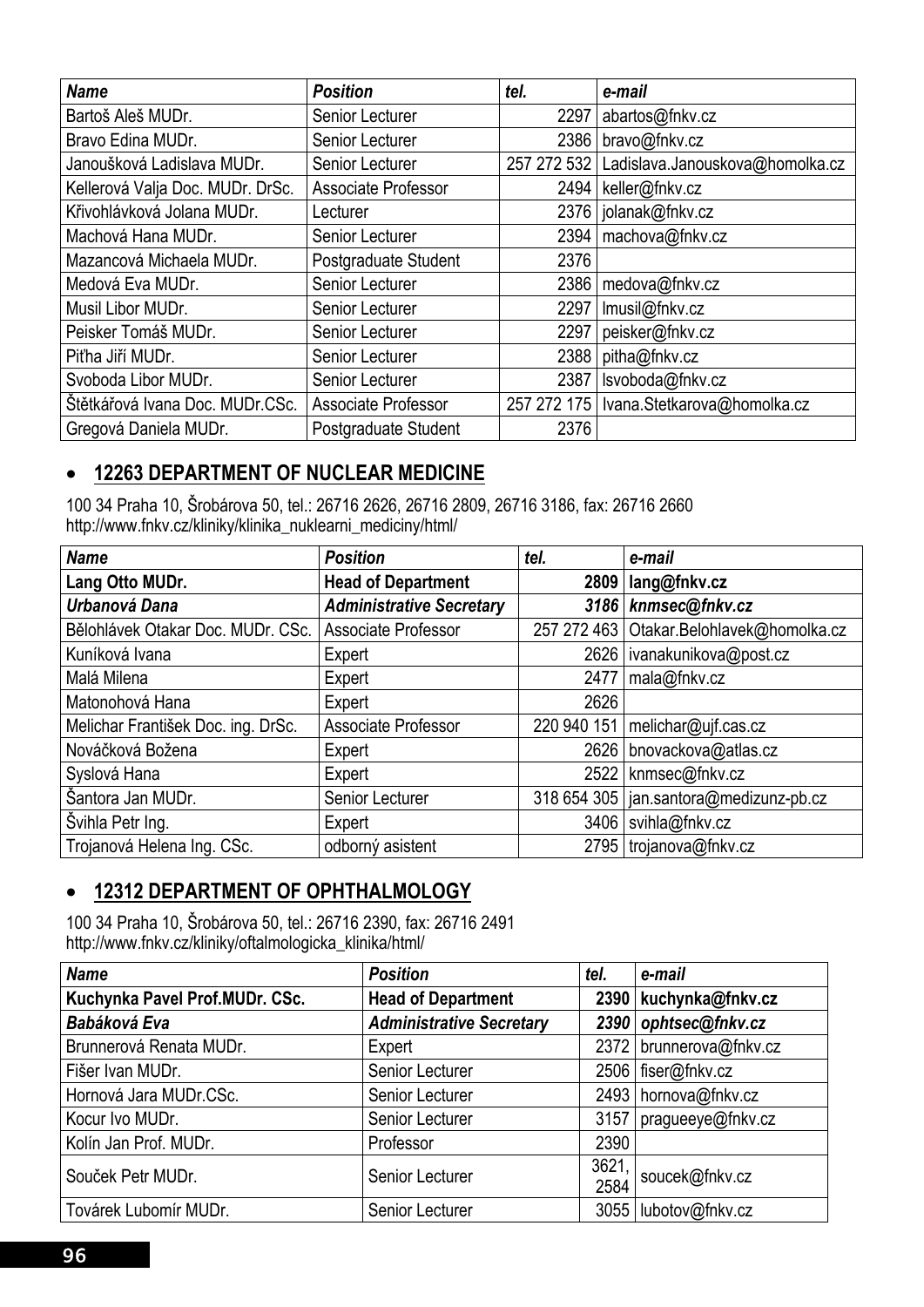#### • **12310 DEPARTMENT OF OTORHINOLARYNGOLOGY**

100 34 Praha 10, Šrobárova 50, tel.: 26716 2588, Agency, 26716 2330 Head, fax: 26716 2330 http://www.fnkv.cz/kliniky/otorinolaryngologicka\_klinika/html/

| <b>Name</b>                     | <b>Position</b>                 | tel. | e-mail                     |
|---------------------------------|---------------------------------|------|----------------------------|
| Hahn Aleš Doc.MUDr.Dr.med. CSc. | <b>Head of Department</b>       | 2330 | hahn@fnkv.cz               |
| Dvořáková Lenka                 | <b>Administrative Secretary</b> | 3171 | orlsec@fnkv.cz             |
| Čoček Aleš MUDr. Dr.med.        | <b>Senior Lecturer</b>          | 2548 | ales.cocek@seznam.cz       |
| Gebauerová Azita MUDr.          | Senior Lecturer                 |      | 2574 gebauero@fnkv.cz      |
| Hronková Klára MUDr.            | <b>Senior Lecturer</b>          | 2587 | hronkova@fnkv.cz           |
| Klement Vladislav MUDr.         | Postgraduate Student            | 3093 |                            |
| Malysová Eva                    | Expert                          | 2349 |                            |
| Navara Michal prim.MUDr.        | Senior Lecturer                 |      |                            |
| Otruba Lukáš MUDr.              | Senior Lecturer                 | 2548 | otruba@fnkv.cz             |
| Radková Lenka MUDr.             | Postgraduate Student            |      | 2574   Isommerova@fnkv.cz  |
| Schalek Petr, MUDr.             | Senior Lecturer                 | 2548 | schalek@fnkv.cz            |
| Šejna Ivan MUDr.CSc.            | Senior Lecturer                 |      | 2590, 2349   sejna@fnkv.cz |
| Štěrbová Kateřina               | Expert                          | 2349 |                            |
| Valešová Gabriela MUDr.         | Postgraduate Student            | 2587 | valesovag@fnkv.cz          |
| Voldánová Jana MUDr.            | Senior Lecturer                 | 2587 | voldano@fnkv.cz            |
| Zahradil Jaromír MUDr.          | Senior Lecturer                 |      | 2548 zahradil@fnkv.cz      |

#### • **12260 DEPARTMENT OF RADIODIAGNOSTICS**

100 34 Praha 10, Šrobárova 50, tel.: 26716 2400, fax: 26716 2409 http://www.fnkv.cz/kliniky/radiodiagnosticka\_klinika/html/

| <b>Name</b>                   | <b>Position</b>                 | tel. | e-mail                      |
|-------------------------------|---------------------------------|------|-----------------------------|
| Šprindrich Jan Doc.MUDr.CSc.  | <b>Head of Department</b>       |      | 2257   sprind@fnkv.cz       |
| Drahotová Eva                 | <b>Administrative Secretary</b> |      | 2400 drahotova@fnkv.cz      |
| Bílková Alena MUDr.           | Senior Lecturer                 |      | 3018 alena.bilek@seznam.cz  |
| Čáp František MUDr.           | Senior Lecturer                 |      | $2585$ $cap@fnkv.cz$        |
| Daniel Jiří MUDr.             | Senior Lecturer                 |      | 2402 daniel@fnkv.cz         |
| Marková Hana MUDr.            | Senior Lecturer                 |      | 2954   markovah@fnkv.cz     |
| Peregrin Jan Doc. MUDr. CSc   | Associate Professor             |      | 261364145   jape@medicon.cz |
| Roček Miloslav Doc.MUDr. CSc. | Associate Professor             |      | 261364145   miro@medicon.cz |

#### • **12262 DEPARTMENT OF RADIOTHERAPY AND ONCOLOGY**

100 34 Praha 10, Šrobárova 50, tel.: 26716 2815, 26716 2333, fax: 26716 3232 http://www.fnkv.cz/kliniky/radioterapeuticka\_onkologicka/html/

| <b>Name</b>            | <b>Position</b>                 | tel. | e-mail                           |
|------------------------|---------------------------------|------|----------------------------------|
| Kubecová Martina MUDr. | <b>Head of Department</b>       |      | 3136 kubecova@fnkv.cz            |
| Procházková Lýdie      | <b>Administrative Secretary</b> |      | 2815,2333   Iprochazkova@fnkv.cz |
| Ambruš Miloslav MUDr.  | Senior Lecturer                 |      | 2746   ambrus@fnkv.cz            |
| Brychta Milan MUDr.    | Senior Lecturer                 |      | 3562 brychta@fnkv.cz             |
| Feltl David MUDr.      | Senior Lecturer                 |      | 2231 feltl@fnkv.cz               |
| Kindlová Eva MUDr.     | Senior Lecturer                 |      | 2482   kindlova@fnkv.cz          |
| Paska Jan Prim. MUDr.  | Postgraduate Student            |      |                                  |
| Pumprlová Alena MUDr.  | Senior Lecturer                 |      | 2837   pumprlova@fnkv.cz         |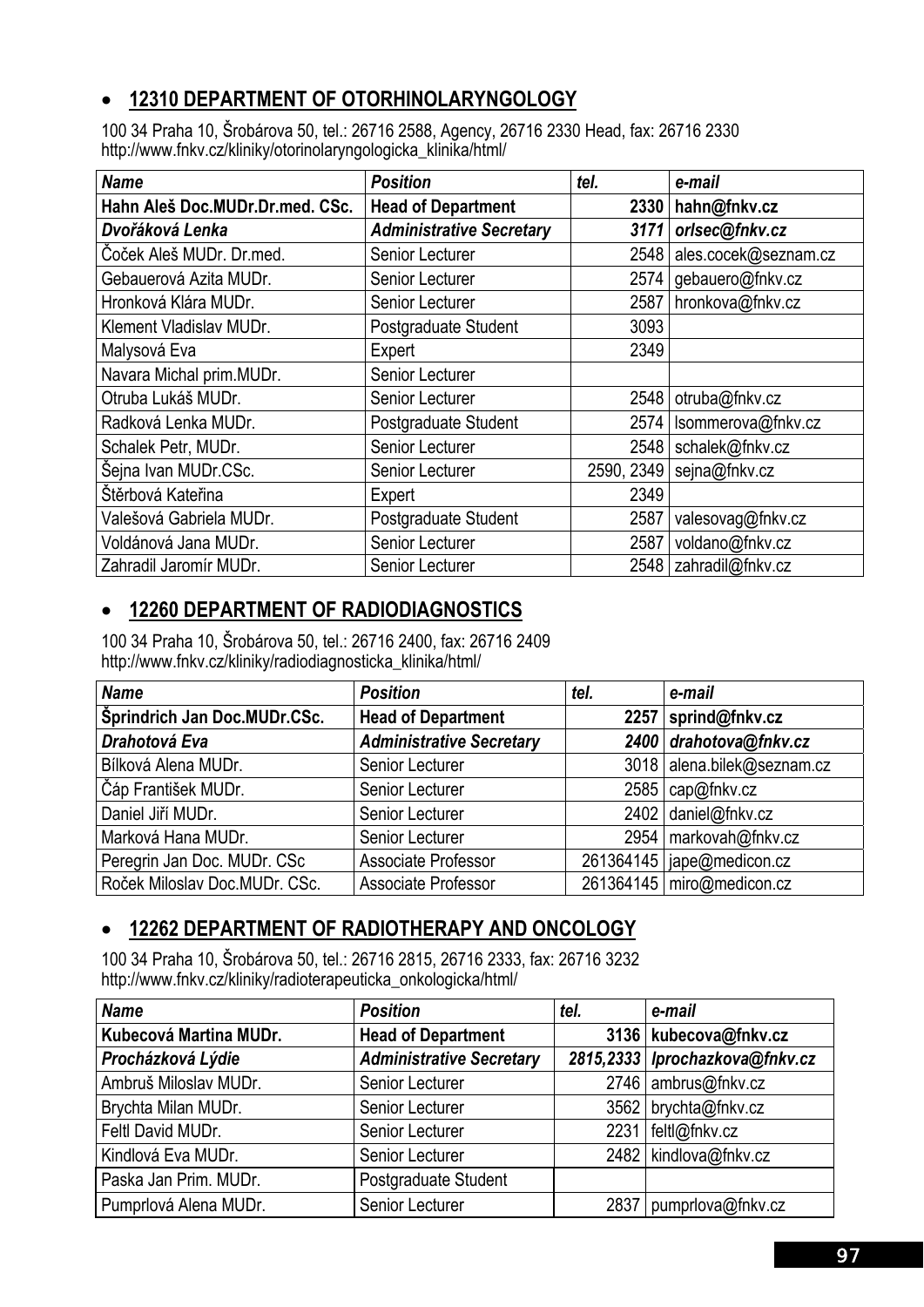| <b>Name</b>            | <b>Position</b>           | tel. | e-mail |
|------------------------|---------------------------|------|--------|
| Skácelová Radka Mgr.   | Postgraduate Student      |      |        |
| Soumarová Renata MUDr. | <b>Extramural Teacher</b> |      |        |
| Steiskal Jan MUDr.     | <b>Extramural Teacher</b> |      |        |

#### • **12252 DEPARTMENT OF STOMATOLOGY**

100 34 Praha 10, Šrobárova 50, tel.: 26716 3284 Head, 26716 3277 Administrative Secretary, tel./fax: 26716 3109

http://www.fnkv.cz/kliniky/stomatologicka\_klinika/html/

| <b>Name</b>                  | <b>Position</b>                 | tel.       | e-mail           |
|------------------------------|---------------------------------|------------|------------------|
| Gojišová Eva Doc. MUDr.      | <b>Head of Department</b>       | 3285, 3284 | gojisova@fnkv.cz |
| Švehlová Anna                | <b>Administrative Secretary</b> | 3277       | stomsec@fnkv.cz  |
| El-Lababidi Adel MUDr.       | Senior Lecturer                 | 3343, 3281 | lababidi@fnkv.cz |
| Hájek Pavel MUDr.            | Senior Lecturer                 | 3288, 3034 | phajek@fnkv.cz   |
| Hora Tomáš MUDr.             | Expert                          | 3285, 3281 | hora@fnkv.cz     |
| Chlumská Monika              | Expert                          | 3033       |                  |
| Jandová Hana                 | Expert                          | 3033       |                  |
| Koťová Magdalena MUDr. Ph.D. | Senior Lecturer                 | 3283, 3604 | kotova@fnkv.cz   |
| Lonská Jitka                 | Expert                          | 3276       |                  |
| Polachová Helena MUDr.       | Expert                          | 3288, 3034 |                  |
| Slivka Tomáš MUDr.           | Senior Lecturer                 | 3285, 3034 |                  |
| Strnadel Tomáš MUDr.         | Senior Lecturer                 | 3286, 3281 | strnadel@fnkv.cz |
| Svobodová Barbara, MUDr.     | Expert                          | 3343       |                  |
| Vambera Martin, MUDr.        | Expert                          | 3285       |                  |

#### • **12272 DEPARTMENT OF PHYSIOTHERAPY**

100 34 Praha 10, Šrobárova 50, tel.: 26716 2300, 26716 3117, fax: 26716 3214 http://www.fnkv.cz/kliniky/klinika\_rehabilitacniho\_lekarstvi/html/

| <b>Name</b>            | <b>Position</b>                 |      | tel. e-mail                     |
|------------------------|---------------------------------|------|---------------------------------|
| Vacek Jan MUDr.        | <b>Head of Department</b>       |      | 2300 vacek@fnkv.cz              |
| Pavlíčková Miluše      | <b>Administrative Secretary</b> | 2300 |                                 |
| Formanová Pavla Mgr.   | Senior Lecturer                 | 3573 |                                 |
| Fuksa Pavel Mgr.       | Senior Lecturer                 |      | 3359   rehabilitace@clinicum.cz |
| Herbenová Alena, PhDr. | Senior Lecturer                 |      | 3486   herbeno@fnkv.cz          |
| Mende Karel PhDr. PhD. | Senior Lecturer                 |      | 2894   mende@fnkv.cz            |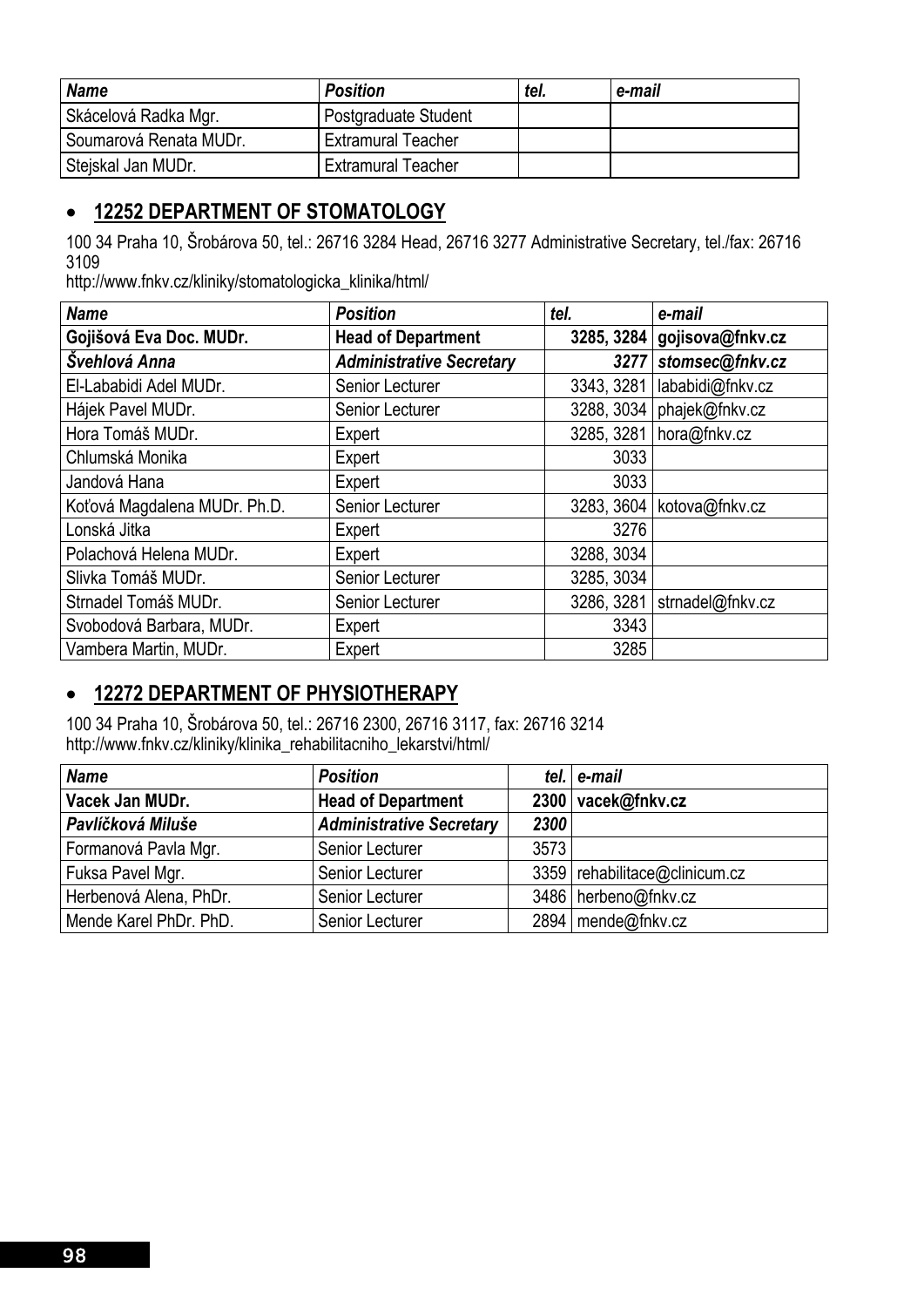# **VII. OTHER INFORMATION**

#### **ADDRESSES OF MEDICAL FACULTIES AND IMPORTANT INSTITUTIONS**

**1st Faculty of Medicine, Charles University**, 121 08 Praha 2, Kateřinská 32 , tel.: 224 961 111, fax: 224 915 413

www: http://www.lf1.cuni.cz

**2nd Faculty of Medicine, Charles University**, 150 06 Praha 5, V Úvalu 84 , tel.: ústř.: 224 431 111 , sekretariát: 224 435 802, 224 435 803

 fax: 224 435 820 www: http://www.lf2.cuni.cz

**Faculty of Medicine, Charles University in Plzeň** , 306 05 Plzeň, Husova 13 , tel.: 377 593 440 fax: 377 593 449 www: http://www.lfp.cuni.cz

**Faculty of Medicine, Charles University in Hradec Králové,** 500 01 Hradec Králové, Šimkova 870 , tel.: 495 816 111 , tel./fax: 495 513 597 www: http://www.lfhk.cuni.cz

**Medical Faculty, Masaryk University in Brno,**  662 43 Brno, Komenského nám. 2, tel.: 549 49 1311, Fax: 542 213 996 www: http://www.med.muni.cz

**Medical Faculty, University of Palacký in Olomouc**, 771 26 Olomouc, tř. Svobody 8, tel.: 585 632 009, fax: 585 223 907 www: http://www.upol.cz/UP/Struktura/Lf/sidlo.htm

**Medical Faculty, University of Komenský in Bratislava, Slovakia,** 813 72 Bratislava, Špitálská 24 , tel.: 00421/7/59357111, fax: 00421/7/59357201 www: http://www.fmed.uniba.sk/

**Jessenius Medical Faculty, University of Komenský in Martin, Slovakia,** 036 45 Martin, Záborského 2, tel.: 00421/842/33305,

00421/842/39898, fax: 00421/842/36332 www: http://www.jfmed.uniba.sk

**Medical Faculty, University of P. J. Šafárik in Košice, Slovakia,** 040 66 Košice, Trieda SNP 1 tel.: 00421/95/6428151, fax: 00421/95/6428151, 00421/95/6420253 www: http://www.medic.upjs.sk/

**Ministry of Health of Czech Republic,** 128 01 Praha 2, Palackého nám. 4, tel.: 224 971 111 fax: 224 972 111

www: http://www.mzcr.cz

**Ministry of Education, Youth and Sports of Czech Republic,** 118 12 Praha 1, Karmelitská 7, tel.: 257 193 111, fax: 257 193 79 www: http://www.msmt.cz

**House of Foreign Services, Ministry of Education, Youth and Sports ČR,** 111 21 Praha 1, Senovážné nám. 26, tel.: 224 398 111 fax: 224 229 697 www: http://www.dzs.cz

**Czech Medical Association of Jan Evangelista Purkyně, Medical House,** Sokolská 31, 120 26 Praha 2

tel.: 2290 900, 2249 15 195-8, fax: 224 216 836, email: cls@cls.cz

www: http://www.cls.cz/

**Czech Medical Chamber,** Lékařská 2, 150 00 Praha 5, tel. operator: 257 211 329, 257 217 226, 257 219 280, 257 216 810 Olomouc Office, Dolní nám. 38, Olomouc 772 00, e-mail: clk@anet.cz www: http://www.lkcr.cz

#### **OFFICE HOURS OF FACULTY MANAGEMENT**

#### **DEAN OF FACULTY:**

*Doc. MUDr. Bohuslav Svoboda, CSc.* - Monday 9.00-11.00 and 12.00-14.00

- Thursday 13.00 - 15.00 hod.

#### **VICE-DEANS OF FACULTY:**

- Prof. MUDr. Michal Anděl, CSc. Tuesday and Thursday on appointment at tel.: 267 102 363
- Prof. MUDr Pavel Haninec, CSc. Thursday 13.00 14.00., Office No.230
- Prof. MUDr. Jiří Horák, CSc. Thursday 8.00 9.00., 1<sup>st</sup> Clin.Dept.of Internal Medicine
- Doc. MUDr. Daniela Janovská, CSc. Thursday 7.00 8.00 and 14.00 15.00, Office No.338
- Doc. RNDr. Eva Samcová, CSc. Wednesday 10.00 12.00 and Friday 10.00 12.00, Office No.407
- MUDr. Alena Doubková, CSc. Monday 10.00 12.00, Study division Office No.208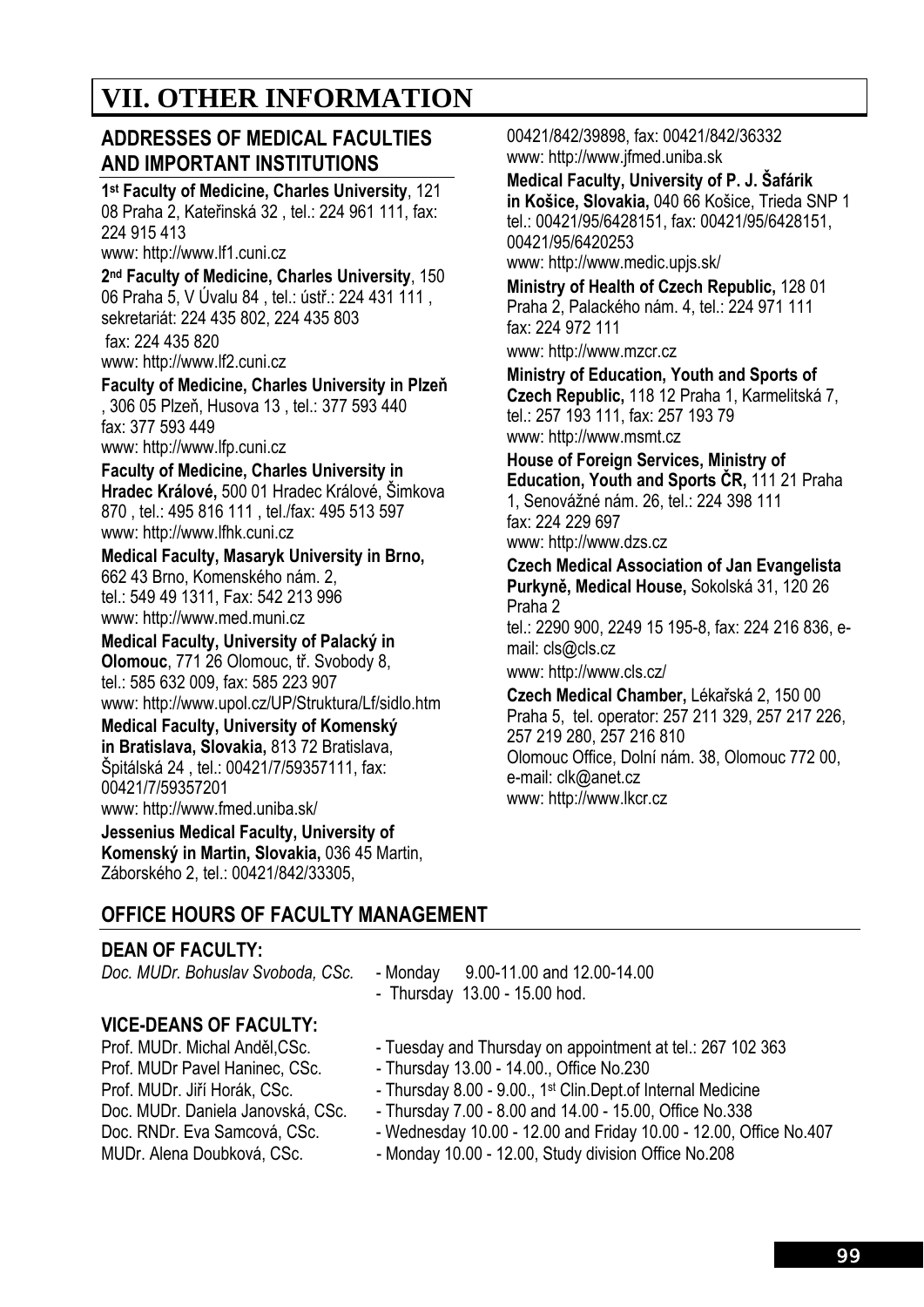# Index

| Adámková, B. 5                       |  |
|--------------------------------------|--|
| Adámková, V. 78                      |  |
|                                      |  |
|                                      |  |
| Alinčová, B.  5, 37                  |  |
| Alušíková, M. 91                     |  |
|                                      |  |
| Anděl, M.  4, 8, 10, 11, 14, 21, 85, |  |
| 91, 92, 100                          |  |
| Andělová, K94                        |  |
| Arenberger, P.  9, 96                |  |
| Arenbergerová, M96                   |  |
|                                      |  |
|                                      |  |

#### $\overline{B}$

| Babáková, E. 97            |  |
|----------------------------|--|
|                            |  |
|                            |  |
|                            |  |
|                            |  |
|                            |  |
|                            |  |
|                            |  |
| Balušíková, K. 81          |  |
|                            |  |
|                            |  |
| Bárta, I.  11, 81, 82      |  |
| Bartáková, H. 91           |  |
| Bartoníček, J.  8, 10, 89  |  |
|                            |  |
|                            |  |
|                            |  |
| Bednář, M8, 10, 11, 78     |  |
| Beenessreesingh, S.  9, 10 |  |
|                            |  |
| Bělinová, J……………………………91   |  |
| Bělohlávek, O97            |  |
| Bendová, E. 78             |  |
| Bendová, M94               |  |
|                            |  |
|                            |  |
| Benešová, M, 84            |  |
| Bernášková, K. 79          |  |
|                            |  |
| Bertrand, M. M.  19, 68    |  |
|                            |  |
|                            |  |

| Brejšková, A. 79           |  |
|----------------------------|--|
|                            |  |
|                            |  |
|                            |  |
|                            |  |
|                            |  |
| Brunerová, L.  79, 91, 92  |  |
| Brunnerová, R. 97          |  |
| Brunovský, M86             |  |
|                            |  |
| Bubeníková, V.  86         |  |
| Buděšínský, T92            |  |
| Budková, K. 6, 37          |  |
|                            |  |
|                            |  |
|                            |  |
| Burian, F.  65, 66, 67, 69 |  |
| C                          |  |
|                            |  |
| Čábelková, Z. 9, 85        |  |
| Čakrtová, M.  88           |  |
|                            |  |
|                            |  |
|                            |  |
|                            |  |

Černá, Mi. ....................... 10, 83, 84 Červenková, Z. .........................85, 87

| Chvojková, J. 79       |  |
|------------------------|--|
|                        |  |
|                        |  |
|                        |  |
| Cimburová, M. 81       |  |
| Coček, A………………………………98 |  |
|                        |  |
|                        |  |
|                        |  |
|                        |  |
|                        |  |
| Cvačková, M. 82        |  |
|                        |  |
| Daněček. V. 77         |  |

| Dáňová, J.  11, 84          |  |
|-----------------------------|--|
|                             |  |
|                             |  |
| Dlouhý, P 9, 85             |  |
|                             |  |
| Dohnalová, M96              |  |
|                             |  |
|                             |  |
| Doubková, A. 4, 21, 76, 100 |  |
|                             |  |
|                             |  |
| Dragomirecká, E71           |  |
| Drahoňovský, J. 94          |  |
| Drahotová, E. 98            |  |
| Drozdová, R. 78             |  |
|                             |  |
| Durecová, K. 87             |  |
| Dusilová Sulková, S91       |  |
| Duška, F.  9, 83, 92        |  |
|                             |  |
| Dvořáček, M88               |  |
| Dvořák, A 6, 11, 22         |  |
|                             |  |
|                             |  |
| Dvořáková, L. 98            |  |
| Dvořáková, M80              |  |
| Džupa, V 9,89               |  |
|                             |  |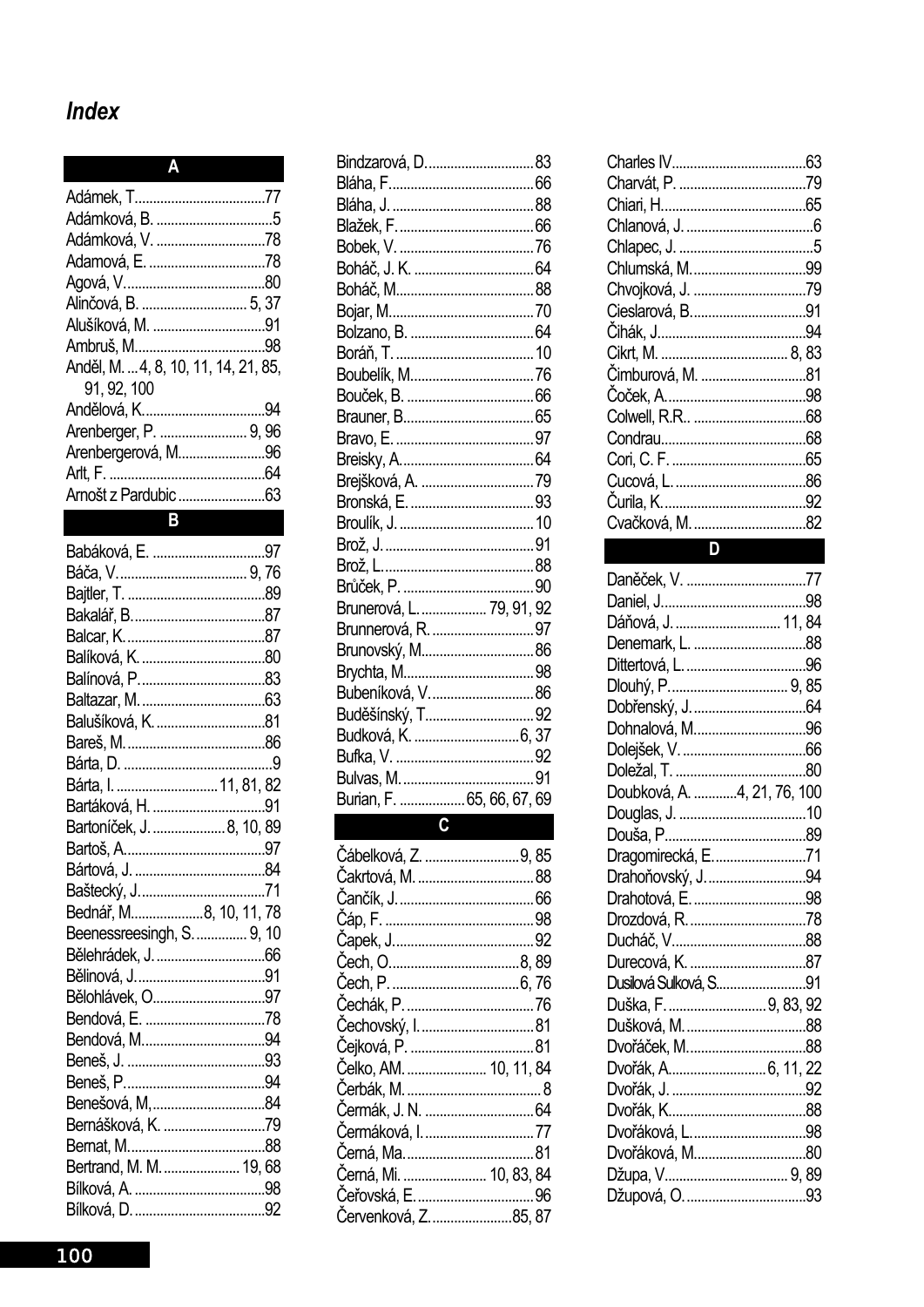| Ε                                                                                                                                                                        |  |  |
|--------------------------------------------------------------------------------------------------------------------------------------------------------------------------|--|--|
| Elbertová, Z.  11<br>El-Lababidi, A.  99<br>Engelsmann, F 71<br>Espa-Červená, K.  86                                                                                     |  |  |
| $\mathbf{F}$                                                                                                                                                             |  |  |
| Feigerlová, E.  96<br>Feyereisl, J.  8, 94<br>Filipcová, L87, 88<br>Fleissigová, M. 6, 10, 22<br>Formanová, P.  99<br>František Josef I.  69<br>Frič, V…………………………………… 89 |  |  |
| $\overline{\mathsf{G}}$                                                                                                                                                  |  |  |
| Gebauerová, A.  98<br>Ghanwiová, Z.  83<br>Gregor, P. 9, 10, 92                                                                                                          |  |  |
|                                                                                                                                                                          |  |  |

 $\overline{\mathbf{H}}$ 

| Hájková, J. 5, 10                       |  |
|-----------------------------------------|--|
|                                         |  |
|                                         |  |
| Haninec, P.  4, 8, 11, 21, 90, 100      |  |
| Hanzlíček, L. 71                        |  |
|                                         |  |
|                                         |  |
| Hašpicová, M. 92                        |  |
|                                         |  |
| Hátleová, M76                           |  |
|                                         |  |
|                                         |  |
|                                         |  |
|                                         |  |
| Havránková, A. 94                       |  |
| Havrda, M. 9, 91                        |  |
| Hejcmanová, L. 96                       |  |
|                                         |  |
|                                         |  |
| Helekalová, E92                         |  |
| Hellerová, K. 77                        |  |
|                                         |  |
| Heráček, J.  80, 89                     |  |
|                                         |  |
|                                         |  |
| Herbenová, A99                          |  |
|                                         |  |
|                                         |  |
| Heřmanová, J. 78                        |  |
| Herold, M.                              |  |
| Heroldová, M. 82                        |  |
|                                         |  |
|                                         |  |
|                                         |  |
|                                         |  |
|                                         |  |
|                                         |  |
|                                         |  |
| Hněvkovský, B81                         |  |
|                                         |  |
|                                         |  |
|                                         |  |
| Hoffmanová, I. 92<br>Hohlbaum, J. A. 70 |  |
|                                         |  |
|                                         |  |
|                                         |  |
|                                         |  |
|                                         |  |
| Horáček, J.  11, 86                     |  |
| Horák, J.  4, 8, 10, 11, 14, 19, 21,    |  |
| 91, 100                                 |  |

| Hořejšová, M.  92                   |  |
|-------------------------------------|--|
|                                     |  |
|                                     |  |
| Hornová, J. 9, 97                   |  |
|                                     |  |
| Höschl, C. 8, 10, 11, 19, 67, 71    |  |
|                                     |  |
| Houšťava, L.  90                    |  |
| Houštěk, J……………………………… 66           |  |
| Hovorová, H.  85                    |  |
|                                     |  |
| Hrivnáková, J 88                    |  |
| Hrnčíř, E 10, 85                    |  |
| Hromadová, M.  85                   |  |
| Hronková, K.  98                    |  |
| Hrozný, B……………………………… 65            |  |
| Hubičková-Heringová, I.  83         |  |
|                                     |  |
| Hubínková, H.  76                   |  |
|                                     |  |
| Husáková, V.  76                    |  |
|                                     |  |
|                                     |  |
|                                     |  |
|                                     |  |
|                                     |  |
|                                     |  |
|                                     |  |
|                                     |  |
|                                     |  |
| Jakobson, R.  65                    |  |
|                                     |  |
| Jalovecká, J81, 82                  |  |
|                                     |  |
|                                     |  |
| Jandová, H.  99                     |  |
|                                     |  |
| Janečková, H.  78                   |  |
|                                     |  |
| Janoušková, L.  97                  |  |
| Janovská, D. 4, 10, 11, 21, 84, 100 |  |
|                                     |  |
|                                     |  |
|                                     |  |
| Jarošová, H.  86                    |  |
|                                     |  |
| Jelínek, R8, 9, 10, 11, 82, 83      |  |
|                                     |  |
| Jelínková, I82, 83                  |  |
|                                     |  |
| Jeníčková, J.  5, 9                 |  |
|                                     |  |
| Ježková, I.  6, 21                  |  |
|                                     |  |
|                                     |  |
|                                     |  |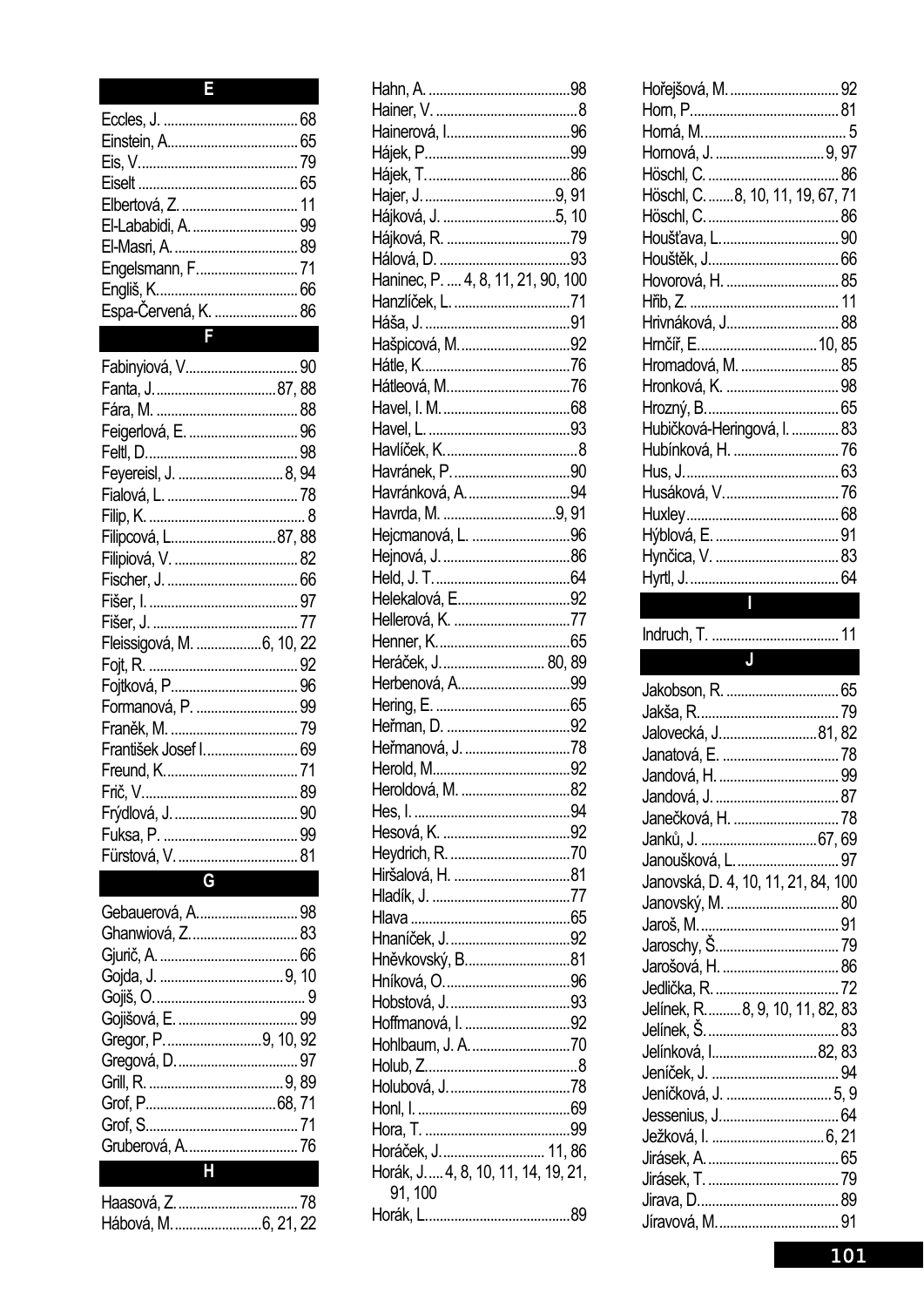| Jurčovičová, J. 79 |  |
|--------------------|--|
|                    |  |

# $\overline{\mathsf{K}}$

| Kachlík, D.  9, 76       |  |
|--------------------------|--|
|                          |  |
|                          |  |
|                          |  |
|                          |  |
| Kalvach, P.  8, 96       |  |
| Kapounková, Z. 88        |  |
| Karásek, J. 9, 10, 93    |  |
| Karbanová, M. 92         |  |
| Keller, J…………………………………11 |  |
|                          |  |
|                          |  |
|                          |  |
|                          |  |
|                          |  |
|                          |  |
|                          |  |
|                          |  |
|                          |  |
|                          |  |
|                          |  |
| Kment, M9, 11, 92        |  |
| Kneidlová, M.  10, 85    |  |
|                          |  |
|                          |  |
|                          |  |
| Koděrová, V. 96          |  |
| Kohutová, A. 93          |  |
|                          |  |
|                          |  |
|                          |  |
|                          |  |
| Kolínová, M. 87          |  |
| Kološtová, K. 76         |  |
|                          |  |
|                          |  |
|                          |  |
| Königová, R. 8, 10, 88   |  |
|                          |  |
| Kopřivová, H. 76         |  |
|                          |  |
|                          |  |
|                          |  |
|                          |  |

| Kostrhun, T. 11, 77        |  |
|----------------------------|--|
|                            |  |
|                            |  |
|                            |  |
|                            |  |
| Koudelková, M. 5           |  |
| Koukolík, F…………………………8, 86 |  |
|                            |  |
|                            |  |
| Kozák, T91, 93             |  |
| Kožený, J.  10, 87         |  |
| Kožnerová, J. 85           |  |
|                            |  |
| Kratochvíl, A. 92          |  |
|                            |  |
|                            |  |
|                            |  |
|                            |  |
|                            |  |
|                            |  |
| Křikava, K. 8, 84          |  |
|                            |  |
| Krištofová, M78            |  |
| Křivohlávková, J.  97      |  |
|                            |  |
|                            |  |
| Kříženecký, R. 72          |  |
|                            |  |
|                            |  |
|                            |  |
|                            |  |
| Kršiak, M. 8, 11, 80       |  |
| Krumlová, H9, 10           |  |
|                            |  |
|                            |  |
| Kubecová, M. 98            |  |
|                            |  |
| Kubesová, D.  84           |  |
|                            |  |
|                            |  |
|                            |  |
|                            |  |
|                            |  |
| Kučerová, M. 82            |  |
| Kuchynka, P. 97            |  |
| Kuderová, J. 88            |  |
|                            |  |
|                            |  |
| Kulichová, D.  11          |  |
|                            |  |
|                            |  |
| Kutnohorská, D. 80         |  |
|                            |  |
|                            |  |
| Kvasničková, E 4           |  |

| Kvasnicová, V.  10, 83    |  |
|---------------------------|--|
|                           |  |
| $\overline{\mathbf{L}}$   |  |
| Lahodová, E77             |  |
|                           |  |
| Langová, M. 82            |  |
|                           |  |
|                           |  |
| Lásková, Z 6, 37          |  |
|                           |  |
| Lebl, J. 8, 11, 96        |  |
|                           |  |
| Lichtenbergová, L. 78     |  |
| Linhartová, O.  5, 11, 85 |  |
|                           |  |
|                           |  |
|                           |  |
| Lipoldová, M82            |  |
|                           |  |
|                           |  |
|                           |  |
|                           |  |
|                           |  |
| Logerová, H. 83           |  |
| Lomíčková, T. 94          |  |
|                           |  |
| Lorencová, K77, 83, 84    |  |
|                           |  |
| Lovasová, L……………………………84  |  |
|                           |  |
|                           |  |
| Lvončík, M……………………………10   |  |
| M                         |  |
|                           |  |
|                           |  |
| Machová, H97              |  |
| Machuldová, I78           |  |
|                           |  |
| Madlafousek, J71          |  |
| Mairychová, B. 80         |  |
| Maixnerová, M. 84         |  |
|                           |  |
|                           |  |
|                           |  |
|                           |  |
|                           |  |
| Malinová, B. 77           |  |
|                           |  |
| Malysová, E. 98           |  |
| Maňáková, E. 83           |  |
| Manďáková, Z93            |  |
| Mandys, V.  8, 79         |  |
|                           |  |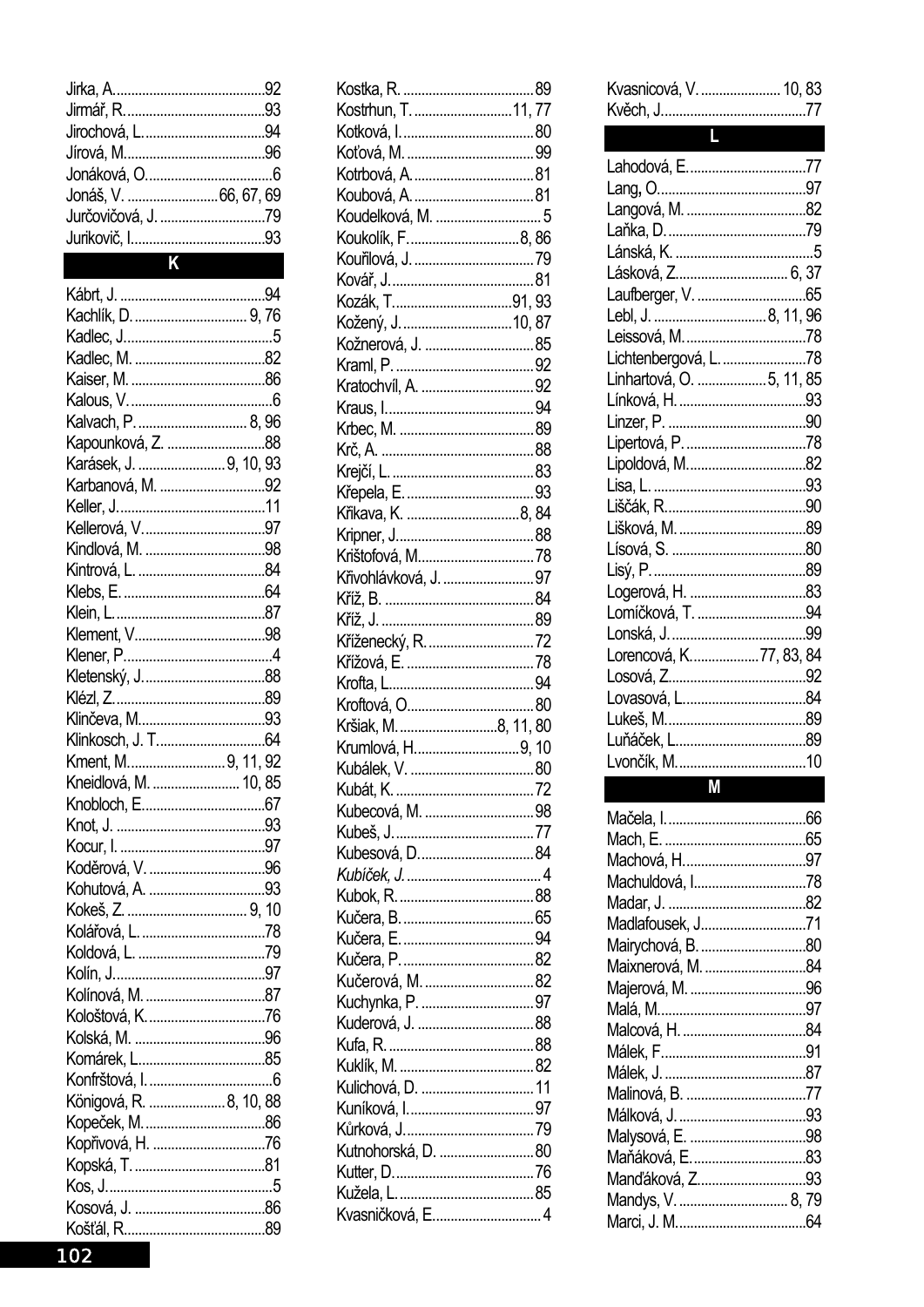| Marešková, O 84           |  |  |
|---------------------------|--|--|
| Marešová, H.  79          |  |  |
|                           |  |  |
| Maršálková, A. 5, 10      |  |  |
| Marx, D. 9, 10, 96        |  |  |
| Masaryk, T. G. 65, 67, 70 |  |  |
| Mašek, M.  5, 10          |  |  |
| Mašková, V.  89           |  |  |
| Matějovská, I.  79        |  |  |
| Maternová, K.  84         |  |  |
| Matonohová, H.  97        |  |  |
|                           |  |  |
| Matoušek, M.  71          |  |  |
| Matoušková, K.  83        |  |  |
| Matoušová, K.  85         |  |  |
| Mattušová, E.  96         |  |  |
| Mazancová, M.  97         |  |  |
| Měchurová, A.  94         |  |  |
|                           |  |  |
|                           |  |  |
| Melichar, F 97            |  |  |
|                           |  |  |
|                           |  |  |
| Mertl, L.  10, 91         |  |  |
| Mesanyová, M.  78         |  |  |
| Měšťák, O9, 10            |  |  |
| Michaliková, H.  96       |  |  |
| Mieslerová, R.  80        |  |  |
|                           |  |  |
|                           |  |  |
|                           |  |  |
|                           |  |  |
|                           |  |  |
|                           |  |  |
|                           |  |  |
|                           |  |  |
| Mühlbergerová, G.  92     |  |  |
| Mühlsteinová, Z 76        |  |  |
| Müllerová, A.  76         |  |  |
|                           |  |  |
|                           |  |  |
|                           |  |  |
| Mužíková, J.  4, 5        |  |  |
| Mužíková, J. J.  21       |  |  |
| Mžyková, D,  92           |  |  |
| N                         |  |  |
|                           |  |  |

| Náprstková, J.  80 |  |
|--------------------|--|
|                    |  |
|                    |  |
|                    |  |
|                    |  |
|                    |  |
|                    |  |

| Nelhübel, J. 6, 37  |  |
|---------------------|--|
|                     |  |
|                     |  |
| Němečková, V. 78    |  |
|                     |  |
| Neubauerová, J. 82  |  |
| Neužilová, I. 5, 10 |  |
| Niederle, P. 8, 94  |  |
| Nováčková, B. 97    |  |
|                     |  |
|                     |  |
| Novák, T…86         |  |
| Nováková, D. 82     |  |
| Nováková, H. 76     |  |
| Nováková, O. 76     |  |
| Nováková, P. 94     |  |
|                     |  |
|                     |  |

# $\overline{P}$

| Páleníček, M. 79                   |  |
|------------------------------------|--|
| Páleníček, T…………………………86           |  |
|                                    |  |
| Palyzová, D96                      |  |
|                                    |  |
|                                    |  |
| Pařízková, Z…………………………86           |  |
|                                    |  |
| Pašková, B86                       |  |
|                                    |  |
|                                    |  |
| Patočková, J. 80                   |  |
|                                    |  |
|                                    |  |
| Pavelcová, B. 77                   |  |
|                                    |  |
| Pavlásek, J76<br>Pavlíčková, M. 99 |  |
|                                    |  |
| Pavlíková, A. 76                   |  |
| Pazdírek, P. 89                    |  |
| Pechová, J. 83                     |  |
| Pehrizyan, A. 87                   |  |
|                                    |  |

|                                 | Pekař, J………………………………… 65 |
|---------------------------------|--------------------------|
|                                 |                          |
|                                 |                          |
| Pěnička, M 93                   |                          |
|                                 |                          |
|                                 |                          |
|                                 |                          |
| Peštová, M.  80                 |                          |
|                                 |                          |
| Petříčková, J 81                |                          |
|                                 |                          |
|                                 |                          |
| Pintérová, D76, 82              |                          |
|                                 |                          |
|                                 |                          |
|                                 |                          |
|                                 |                          |
|                                 |                          |
|                                 |                          |
| Podroužek, P 95                 |                          |
|                                 |                          |
|                                 |                          |
|                                 |                          |
| Polachová, H.  99               |                          |
| Polák, E. 66, 67, 69            |                          |
|                                 |                          |
| Poláková, V.  82                |                          |
|                                 |                          |
| Polívková, Z………………………… 82       |                          |
|                                 |                          |
|                                 |                          |
|                                 |                          |
| Pompachová, A.  82              |                          |
|                                 |                          |
|                                 |                          |
|                                 |                          |
| Potočková, J 92                 |                          |
| Prachtová, H.  85               |                          |
| Praško Pavlov, J.  86           |                          |
|                                 |                          |
|                                 |                          |
| Príkazský, V.  84               |                          |
| Přívratská, J77                 |                          |
| Procháska, J.  64               |                          |
|                                 |                          |
|                                 |                          |
| Procházka, L. P 69              |                          |
| Procházková, K 88               |                          |
| Procházková, L.  98             |                          |
| Procházková, M.  80             |                          |
|                                 |                          |
| Prokopičová, M.  77             |                          |
| Provazník, K.  8, 84            |                          |
| Provazníková, H.  9, 10, 19, 84 |                          |
|                                 |                          |
| Průhová, Š11, 96                |                          |
|                                 |                          |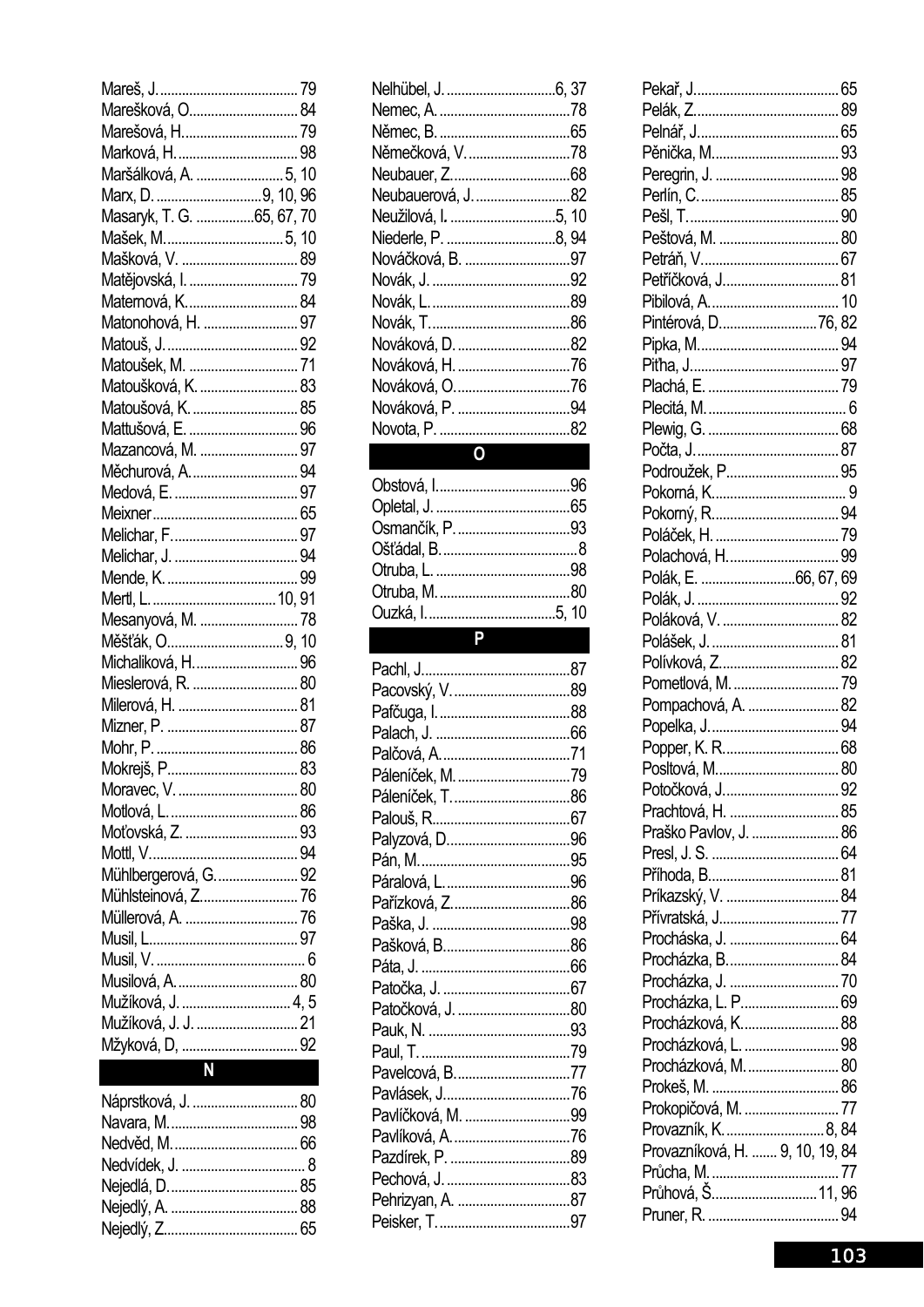| Pumprlová, A. 98                         |  |
|------------------------------------------|--|
|                                          |  |
| $\overline{R}$                           |  |
|                                          |  |
|                                          |  |
|                                          |  |
| Rambousková, J 10, 85                    |  |
| Ramešová, M. 5                           |  |
|                                          |  |
| Richterová, B. 84                        |  |
|                                          |  |
|                                          |  |
| Ringsby, J. O. 10                        |  |
| Ritschelová, V. 83                       |  |
|                                          |  |
| Rödl, P…………………………… 11, 82                |  |
|                                          |  |
| Rokyta, R.  8, 10, 11, 19, 79            |  |
|                                          |  |
| Romžová, M82<br>Rosina, J. 9, 10, 11, 77 |  |
| Rubášová, J. 82                          |  |
|                                          |  |
| Růžičková, K. 6, 9                       |  |
|                                          |  |
| Růžičková, M. 86                         |  |
|                                          |  |
|                                          |  |
|                                          |  |
| Rychterová, V.  8, 10, 80                |  |
|                                          |  |
| Rypáčková, B76                           |  |
| $\mathbf S$                              |  |
|                                          |  |
|                                          |  |
|                                          |  |
| Šafářová, R. 91                          |  |
| Saláková, L.  10, 77                     |  |
|                                          |  |
|                                          |  |
| Samcová, E. 4, 10, 11, 21, 83, 100       |  |
|                                          |  |
|                                          |  |
| Schindler, J 8, 78                       |  |
| Schneidrová, D. 85                       |  |
|                                          |  |
|                                          |  |
|                                          |  |
|                                          |  |
| Seichertová, A83                         |  |
| Seifertová, D.  71, 86                   |  |
| Seifertová, E84                          |  |
|                                          |  |
| Sekavová, O. 5                           |  |
|                                          |  |
|                                          |  |
| Šimánková, E87                           |  |

| Šípová, D. 5, 10          |  |
|---------------------------|--|
| Skácelová, R. 99          |  |
| Skála-Rosenbaum, J. 90    |  |
|                           |  |
|                           |  |
|                           |  |
| Škrdlantová, L. 87        |  |
| Skuba-Motsiuk, I. 86      |  |
| Škurlová, M79             |  |
| Šlamberová, R. 79         |  |
| Slámová, M. 87            |  |
| Slavíčková, Š88           |  |
| Slavkovský, L. 87         |  |
|                           |  |
|                           |  |
|                           |  |
|                           |  |
|                           |  |
|                           |  |
| Šmejkalová, V. 85         |  |
| Šmerák, P……………………….11, 82 |  |
| Šmerhovský, Z. 84         |  |
| Smetanová, H. 79          |  |
| Šmídková, L.  10          |  |
|                           |  |
|                           |  |
| Sobotková, J76            |  |
|                           |  |
|                           |  |
|                           |  |
| Sommerová, B. 83          |  |
|                           |  |
|                           |  |
|                           |  |
| Soumarová, R. 99          |  |
|                           |  |
|                           |  |
|                           |  |
|                           |  |
|                           |  |
|                           |  |
|                           |  |
|                           |  |
|                           |  |
|                           |  |
|                           |  |
|                           |  |
|                           |  |
|                           |  |
|                           |  |
|                           |  |
|                           |  |
|                           |  |
|                           |  |
|                           |  |
|                           |  |
| Štětkářová, I97           |  |
|                           |  |

|             | Stingl, J.  4, 8, 10, 11, 14, 76   |
|-------------|------------------------------------|
|             | Stöckbauer, P. 82                  |
|             | Štofková, A…79                     |
|             | Štolbová, V…88                     |
|             |                                    |
|             |                                    |
|             |                                    |
|             |                                    |
|             |                                    |
|             |                                    |
|             |                                    |
|             |                                    |
|             |                                    |
|             |                                    |
|             |                                    |
|             | Strnadová, K. 96                   |
|             |                                    |
|             |                                    |
|             |                                    |
|             |                                    |
|             |                                    |
|             |                                    |
|             | Šustková, M. 80                    |
|             | Suta, D 10, 11, 77                 |
|             |                                    |
|             |                                    |
|             |                                    |
|             | Švecová, H84                       |
|             |                                    |
|             |                                    |
|             |                                    |
|             |                                    |
|             | Svoboda, B.  4, 5, 10, 19, 21, 94, |
| 100         |                                    |
| Svoboda, J. | 79                                 |
|             |                                    |
|             |                                    |
|             | Svoboda, P. 10                     |
|             |                                    |
|             | Svobodová, A. 76                   |
|             | Svobodová, B. 99                   |
|             | Svobodová, H.  10, 78              |
|             | Svobodová, J. 4                    |
|             | Svobodová, V. 81                   |
|             | Syllaba, J. 66, 67, 69             |
|             |                                    |
|             | Synkulová, I90                     |
|             | Syrovátka, P92                     |
|             |                                    |
|             | $\mathbf{T}$                       |
|             |                                    |
|             |                                    |
|             | Tejkalová, H. 11                   |
|             |                                    |
|             | Tešlěrová, B. 87                   |
|             |                                    |
|             |                                    |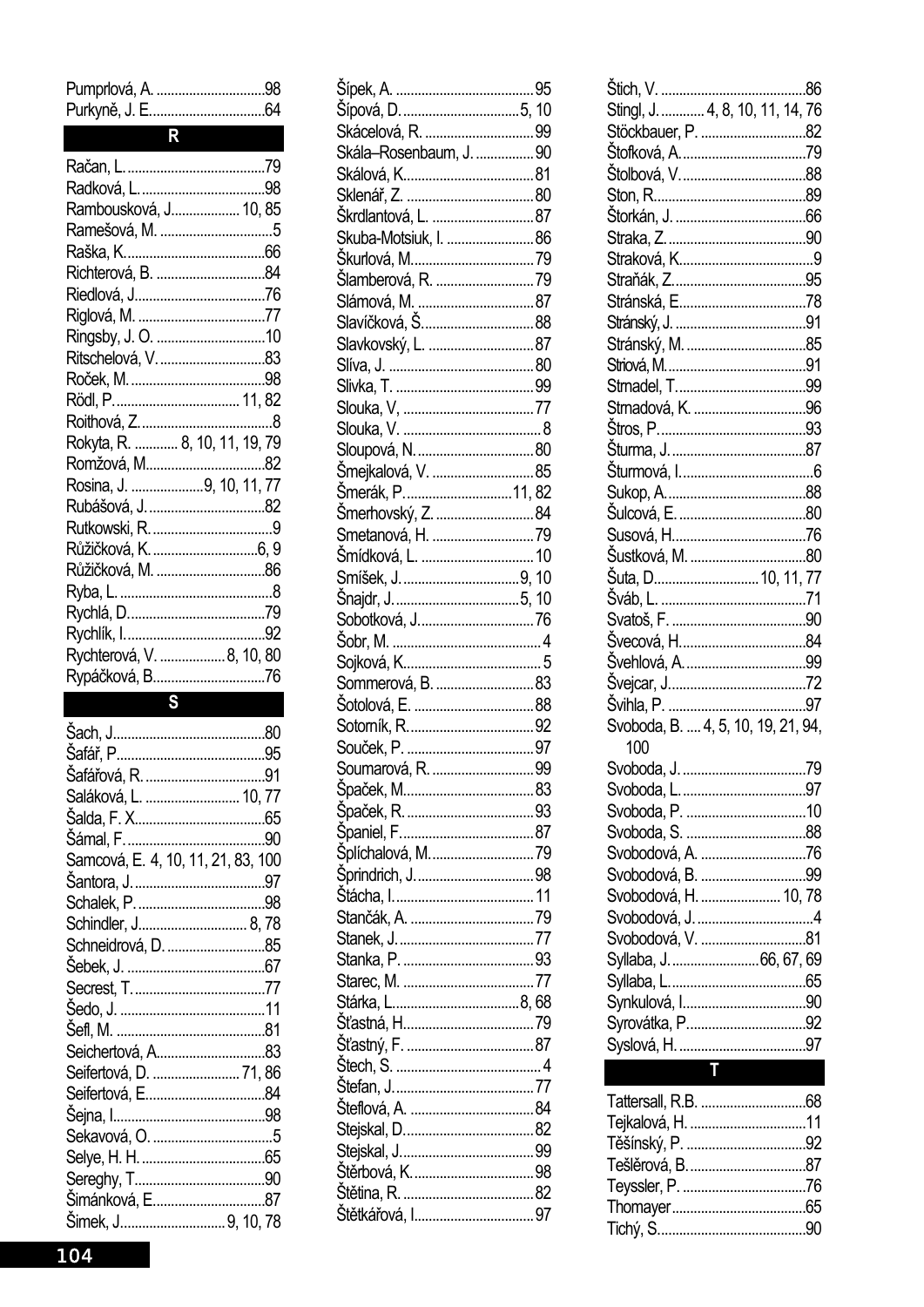| Tišanská, L.  87     |  |
|----------------------|--|
|                      |  |
|                      |  |
|                      |  |
| Tománková, R.  6, 37 |  |
|                      |  |
|                      |  |
| Tošnerová, T.  78    |  |
|                      |  |
|                      |  |
|                      |  |
|                      |  |
|                      |  |
|                      |  |
| Tůma, P… 9, 83       |  |
| Tůmová, E… 80        |  |
|                      |  |
|                      |  |
| Tyrichtrová, L 89    |  |
|                      |  |

| Urbancová, H.  80 |  |
|-------------------|--|
|                   |  |
|                   |  |
|                   |  |
|                   |  |

| Vaculín, Š.  11, 79 |  |
|---------------------|--|
|                     |  |
|                     |  |
|                     |  |
|                     |  |
|                     |  |

| Vaníčková, E85           |  |
|--------------------------|--|
|                          |  |
|                          |  |
|                          |  |
|                          |  |
| Venglářová, M. 78        |  |
|                          |  |
|                          |  |
|                          |  |
| Vilém z Lestkova 63      |  |
|                          |  |
| Visingerová, J.  80, 82  |  |
|                          |  |
|                          |  |
|                          |  |
|                          |  |
| Vlasáková, A.  5, 10, 37 |  |
|                          |  |
| Vobořilová, J. 82        |  |
| Voděrová, J80            |  |
|                          |  |
|                          |  |
|                          |  |
|                          |  |
|                          |  |
| Voldánová, J. 98         |  |
|                          |  |
|                          |  |
|                          |  |
|                          |  |
| Vopálenská, D. 93        |  |
| Vopěnka, P. 71           |  |
|                          |  |
|                          |  |
|                          |  |
| Votava, M.  10, 80       |  |
|                          |  |
|                          |  |

| Vrtišková, J.  88<br>Vyhnánek, F.  89                                            |  |
|----------------------------------------------------------------------------------|--|
| <b>W</b>                                                                         |  |
| Widimský, P. 8, 11, 92                                                           |  |
| $\mathbf{Y}$                                                                     |  |
| Yamamotová, A.  79                                                               |  |
|                                                                                  |  |
| $\overline{z}$                                                                   |  |
| Zachoval, R.  89<br>Zádorová, Z.  92<br>Zamrazilová, L 6, 37                     |  |
| Zamykalová, L 78                                                                 |  |
| Żantovský, M.  71                                                                |  |
| Zaoralová, M.  81<br>Zatloukal, P 8, 93<br>Závěšická, L.  87<br>Zezuláková, M 85 |  |
| Zlatohlávková, D.  96                                                            |  |
|                                                                                  |  |
|                                                                                  |  |
| Zvoníčková, M 78                                                                 |  |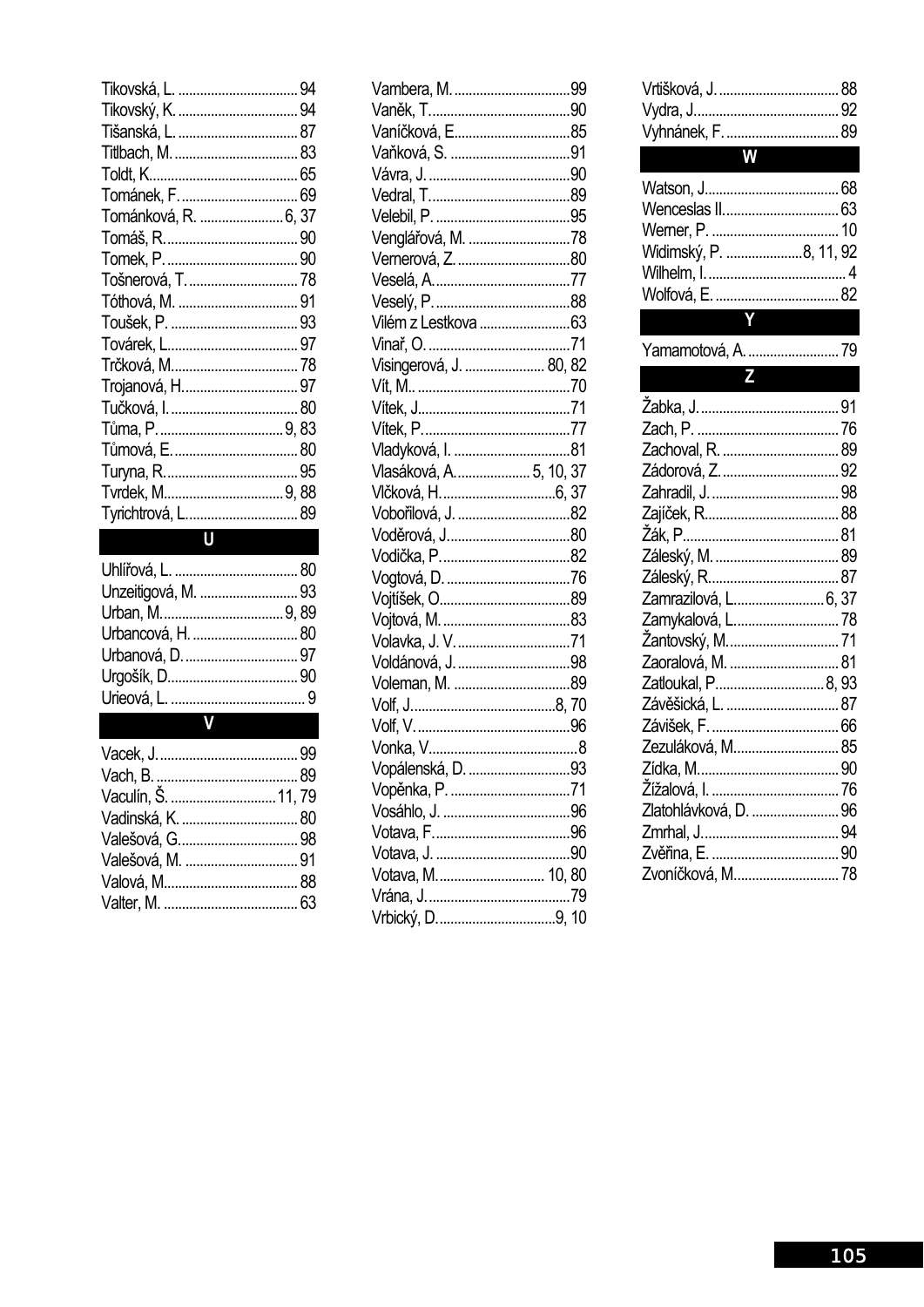#### **Charles University in Prague, 3rd Faculty of Medicine Essential Study Guide, List of Study Programs and Departments Academic Year 2005/2006**

Cover Designer: Jaroslav Příbramský Publisher: 3rd Faculty of Medicine, Ruská 87, 100 00 Prague 10 Number of pages: 110

Prague 2005

Printer: PERISKOP Dlouhá 168, 261 01 Příbram Edition: 350